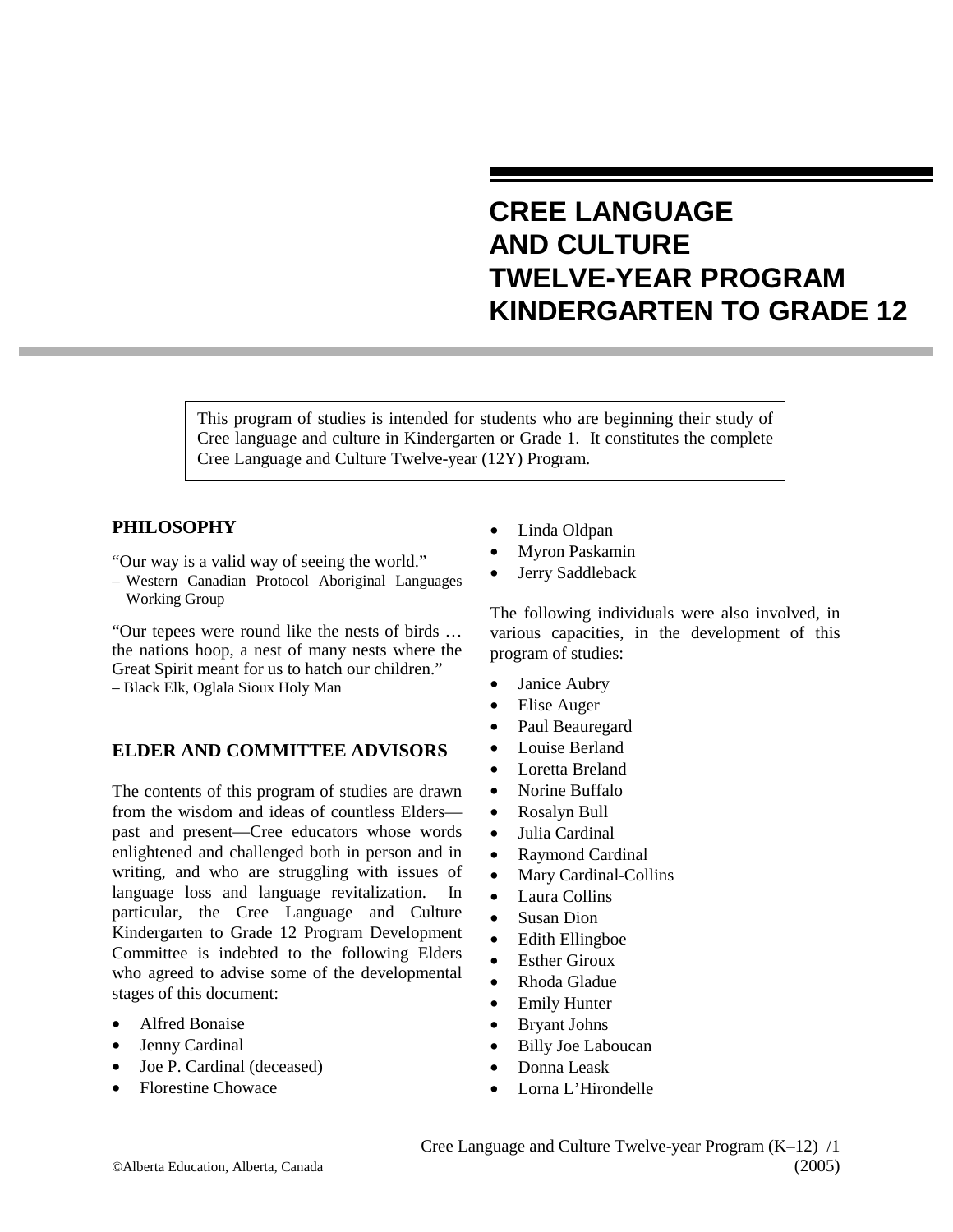- Willy Lightning
- Judy Louis
- Rita Marten
- Jutta McAdam
- Marjorie Memnook
- Velma Memnook
- Laurie Moyah
- Madeline Noskey
- Pauline Ominiyak
- Tony Petrone
- Bernice Prather
- Lorraine Rain
- Teddy Ribbonleg
- Susie Robinson
- Joan Simpson
- John Sokolowski
- Noella Steinhauer
- **Marion Stone**
- Josephine Thompson
- Connie Twin
- Stuart Wachowicz
- Joyce Wood
- Nora Yellowknee
- Gerald Young

#### **VOICES OF THE ELDERS**

The wisdom of the Elders is central to cultural learning according to Cree perspective. Elders are the "keepers of knowledge," and it is their guidance that Cree people seek as they strive for balance in their relationships with *Mâmawi Ohtâwîmâw* (the Creator), the natural world, other people and themselves.

The quotations in this section are intended to illustrate the vast wisdom of Aboriginal Elders as "keepers of knowledge" and as educators within a traditional system of learning. The Elders' comments are excerpted directly from *The Common Curriculum Framework for Aboriginal Language and Culture Programs, Kindergarten to Grade 12: Western Canadian Protocol for Collaboration in Basic Education*, June 2000; and they reflect a wide variety of oral and written sources. Alberta Education acknowledges the necessity of guidance from the Elders if this

program is truly to reflect Aboriginal perspective. Each community wishing to establish a language and culture program must turn to its own Elders for guidance. It is only with Elder support that Aboriginal language and culture programs can succeed in achieving the goal of language revitalization.

#### **Aboriginal Education**

Aboriginal educators and Elders have envisioned an education for their children that strengthens and inspires by focusing on traditional wisdom. They have envisioned an education where the young people of today are helped in creating a peaceful balance within themselves, using Aboriginal "laws" as a guide. The "laws" that govern life are not laws in the literal and mechanistic sense. They are perspectives that can help young people to orient themselves positively as Aboriginal people while establishing or strengthening their personal identities. They are perspectives that enable Aboriginal people to live with integrity, regardless of the environment or circumstances in which they find themselves.

Most importantly for Aboriginal educators, these perspectives are supported with an abundance of time-tested learning resources in the form of oral traditions. Stories from the oral tradition have been used in formal classrooms in the past. They are recognized as valuable and integral learning resources, and they become more valuable as the perspectives they communicate are understood, recognized and accepted as legitimate.

The various forms, such as legends and stories, need to be understood as culturally significant and authentic. As an example, legends (*âtayohkewina*) are formalized in much the same way as essay writing is. There is a protocol for obtaining legends or stories from storytellers. In addition, there are various styles of stories, such as miraculous, humorous or historical.

Here, in their words, are Aboriginal voices that speak clearly and persuasively about the need for, and the right to, language and culture programs based on Aboriginal perspectives.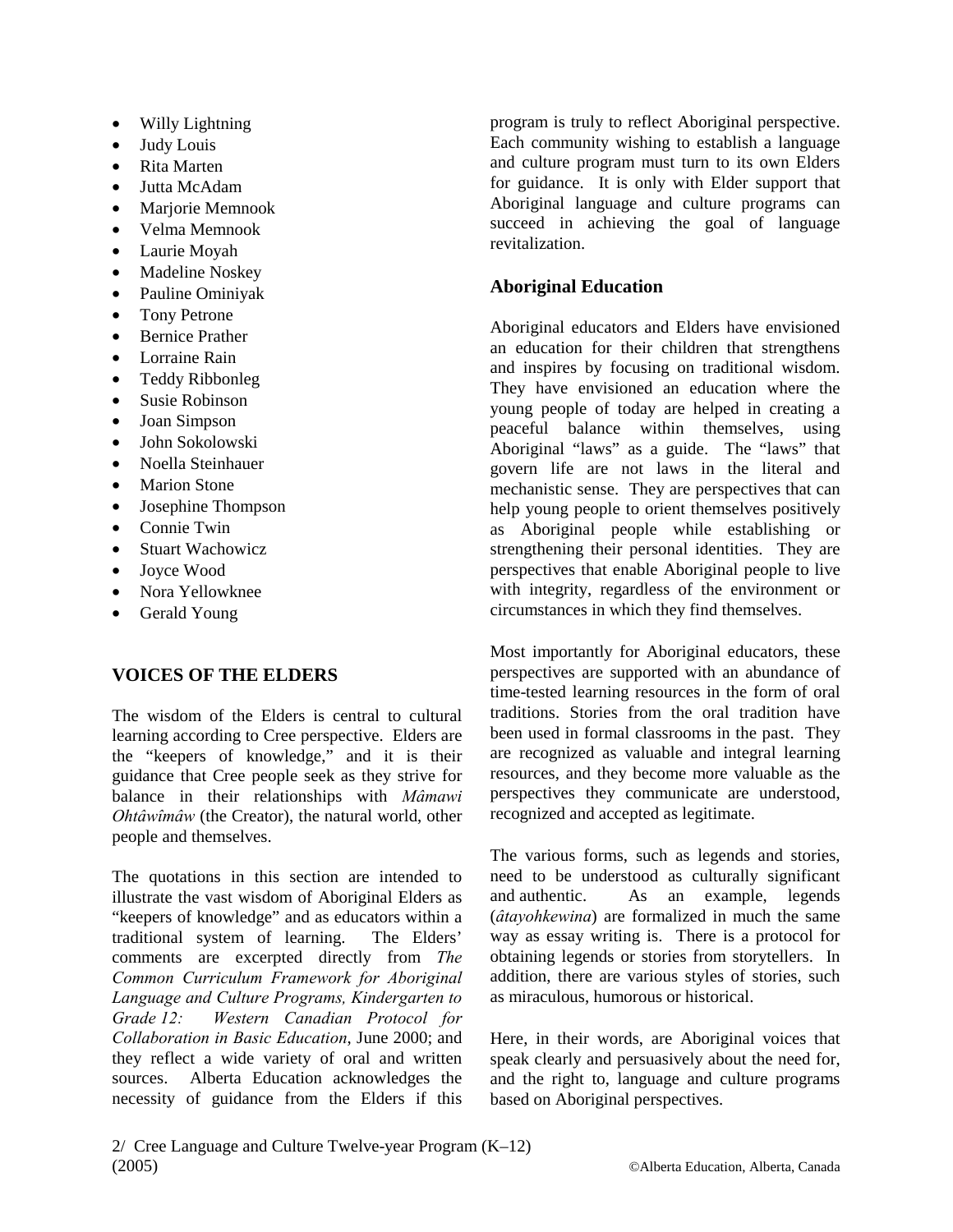#### **Perspectives-based Culture and Language Education**

The Aboriginal perspective is as useful today as it was in the past in helping people live with integrity, especially as people relocate into urban areas or away from kin.

"We came from a system of laws and relationships. The laws were the parameters of acceptable behaviour within each relationship. Our lifestyles have changed a lot but the necessity to survive with integrity is still with me. We must elevate our discussion in a way that we can identify the principles."

− Wes Fineday, Regina, Saskatchewan

"Business cannot be separated from the environment. The environment cannot be separated from government. Government cannot be separated from social and economic issues. People cannot be separated from all of the above. Perhaps it is time to recognize this and make efforts to reinstate a whole-life perspective in education."

− Patrick Kelly, Sto:lo Nation (1991, p. 145)

The Aboriginal perspective will guide young people in making choices that will prepare them for their future as capable adults; it will help them in understanding the value or purpose of things, or in making personal decisions; and it will help them to be empowered.

Language and culture are inseparable. Both are necessary to instill identity in its fullest sense.

"Language … is not just a neutral instrument [for communication]. Rather, it shapes our very conceptualization of phenomena, such that some phenomena are not translatable into another language and some languages have no words for certain phenomena found in other cultures.… We Aboriginal people are forced to speak the foreign language of the English to convey a lot of our spirituality, our thought, our essence. Unfortunately, it is not adequate to the task. So, if people want to understand us and the things in which we take pride, they should learn our respective languages. I am proud of my Cree language and heritage."

− George Calliou, Cree, Sucker Creek, Alberta

#### **Aboriginal Rights**

There is a need and an inherent right to maintain the Aboriginal languages and cultures.

"Our kids are losing their identity. They don't know their history. My grandparents taught me the dangers, what to respect, etc. They told me to never forget where I came from. When our kids come out of school, who are they? Who do they belong to?"

− Roddy Blackjack, Little Salmon/Carmacks, Yukon **Territory** 

Young people represent the future of our culture.

"We know that the world will be a much different place when our children become adults and take responsibility for our community. We must now decide what we want our children to know and what traditions to carry from our ancestors."

− Peigan Education Committee

The Aboriginal children will benefit from being taught the language and culture of their people.

"Indian parents have the right to directly influence the education of their children. This right, which was guaranteed through treaties, should never become a privilege."

− Alexis First Nation

#### **Local Control**

Past efforts have not been sufficient in stabilizing or revitalizing the Aboriginal languages and cultures.

"We now have a litany of what we have viewed as the one item that will save our languages. This one item is usually quickly replaced by another. For instance, some of us said, 'Let's get our languages into written form' and we did and still our Native American languages kept on dying.… Then we said, 'Let's develop culturally relevant materials' and we did and still our languages kept on dying. Then we said, 'Let's use language masters to teach our languages' and we did, and still our languages kept on dying.… 'Let's put our native language speakers on CD–ROM' .… Finally, someone will say, 'Let's flash-freeze the remaining speakers of our languages' …."

− Richard E. Littlebear (Cantoni, 1996, pp. xiii–xiv)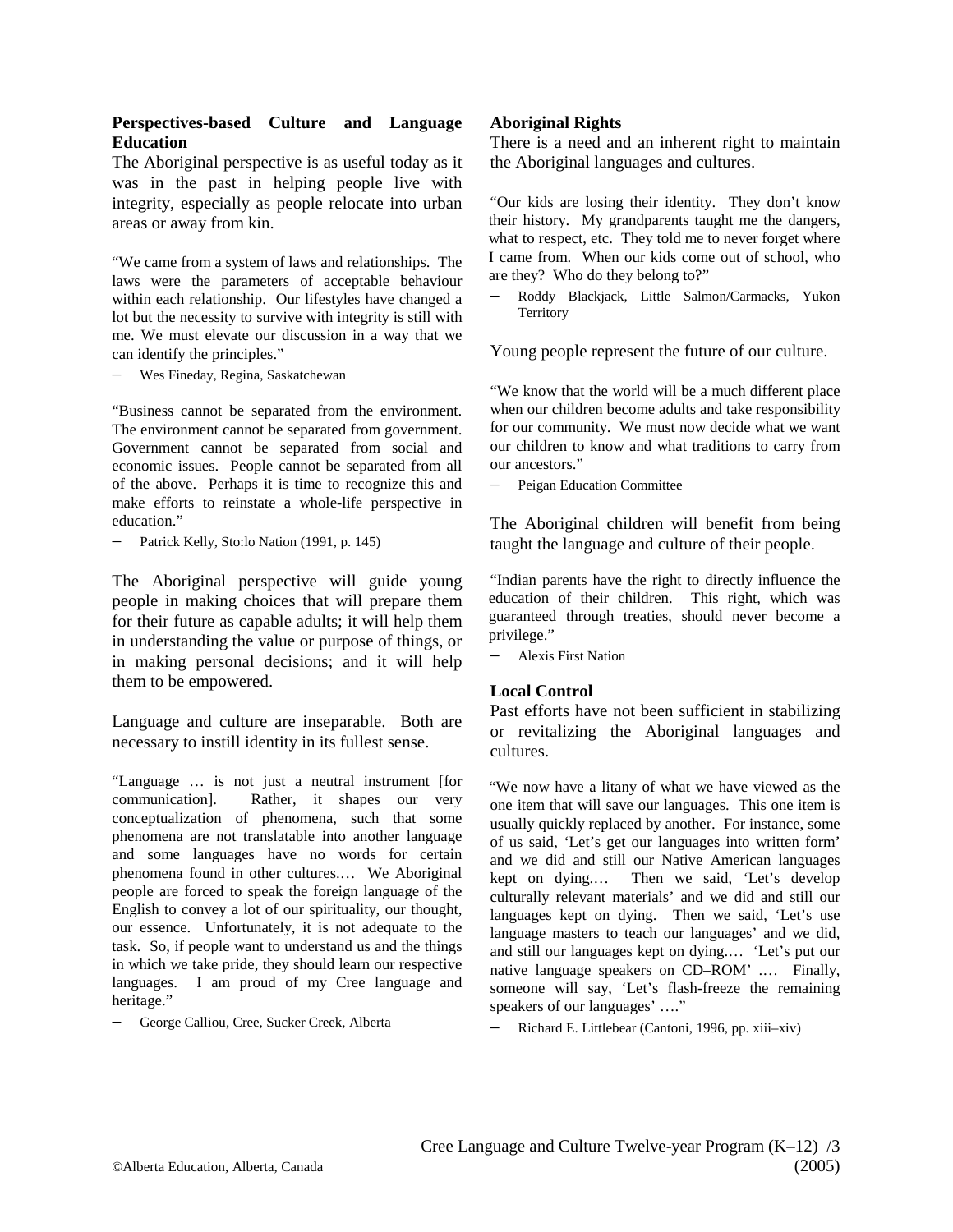"In 1960 we started out by organizing ourselves to bring back our dances and songs. The young people are so willing to learn our ways. But I can't be out too much anymore. We are tired."

− Mary John, Prince George, British Columbia

"Some of those who are intent on learning the language feel frustrated at the lack of opportunity to use it, and find that they are not able to progress past a certain point without the chance for more language immersion experiences."

Jan Hill, Mohawk (Freeman et al., 1995, p. 62)

Communities and schools must work together to strengthen the languages and cultures of the Aboriginal nations.

"To reverse this influence of English, families must retrieve their rightful position as the first teachers of our languages. They must talk our languages everyday, everywhere, with everyone, anywhere. But if they are going to relinquish this teaching responsibility to the schools then they must be supportive."

− Richard E. Littlebear (Cantoni, 1996, p. xiv)

Local communities must be the ones to create and control language and culture programs to suit their particular needs; e.g., language awareness packages designed for home use, promoting languages through the various media and encouraging fluent speakers in the service industry to use their Aboriginal language while interacting with their clientele

"… the Aboriginal community must be the central decision maker in any initiative on Aboriginal language maintenance … [and also] the support of the majority culture, and particularly policy makers, is essential in making Aboriginal language policies work."

− Barbara Burnaby (1996, p. 33)

"Over and over, people who have come to our communities to get information, go away and write up and interpret and when we see it, we don't recognize it. Which person? Which family? Which village was involved in developing the materials? We prefer our own way of learning."

− Mary John, Prince George, British Columbia

#### **Colonization and Reconstruction**

From the perspective of the Aboriginal people, the post-contact period is characterized as a time of great dislocation. Colonizing forces disrupted the fundamental relationships of Aboriginal people and disrupted their way of being in the world.

In the early contact period, the relationship between the European and Aboriginal populations was one of mutual respect. For example, the treaties were signed by two nations. The spirit and intent of the treaties as understood by the Aboriginal people was that language and culture would be respected.

However, the forces of contact caused great disharmony and dislocation by enforcing the *Indian Act* of 1876 and the subsequent amendments. One of the most detrimental policies stemming from the *Indian Act* was the prohibition of ceremonial practices, thus limiting language and cultural transmission. The ensuing effects almost destroyed Aboriginal values and cultural identity, and served as a catalyst to the erosion of Aboriginal languages.

Despite the effects of colonialism, the perspectives and values of Aboriginal people are maintained.

"My grandmother was a boarding school product and on my mother's side, my father went to the same boarding school that I went to.… Like it seems that we lost about three generations of teachings but it was easy for us to go back to our teachings."

− Maria Linklator, Cree, Thunderchild First Nation (Saskatchewan http://www.sicc.sk.ca/cgi-bin/sicc/epage.pl?162)

Aboriginal people work to maintain their identity as nations within Canada.

"Our culture is very important to us. I believe that if we lose our language, our dances, our music, our tales handed down from generation to generation by our elders, we lose what our country is to us.… We must keep our language, our culture, and our land so that, even in Canada, we can still feel that we have our own country."

− Mary John (Moran, 1988, pp. 141–142)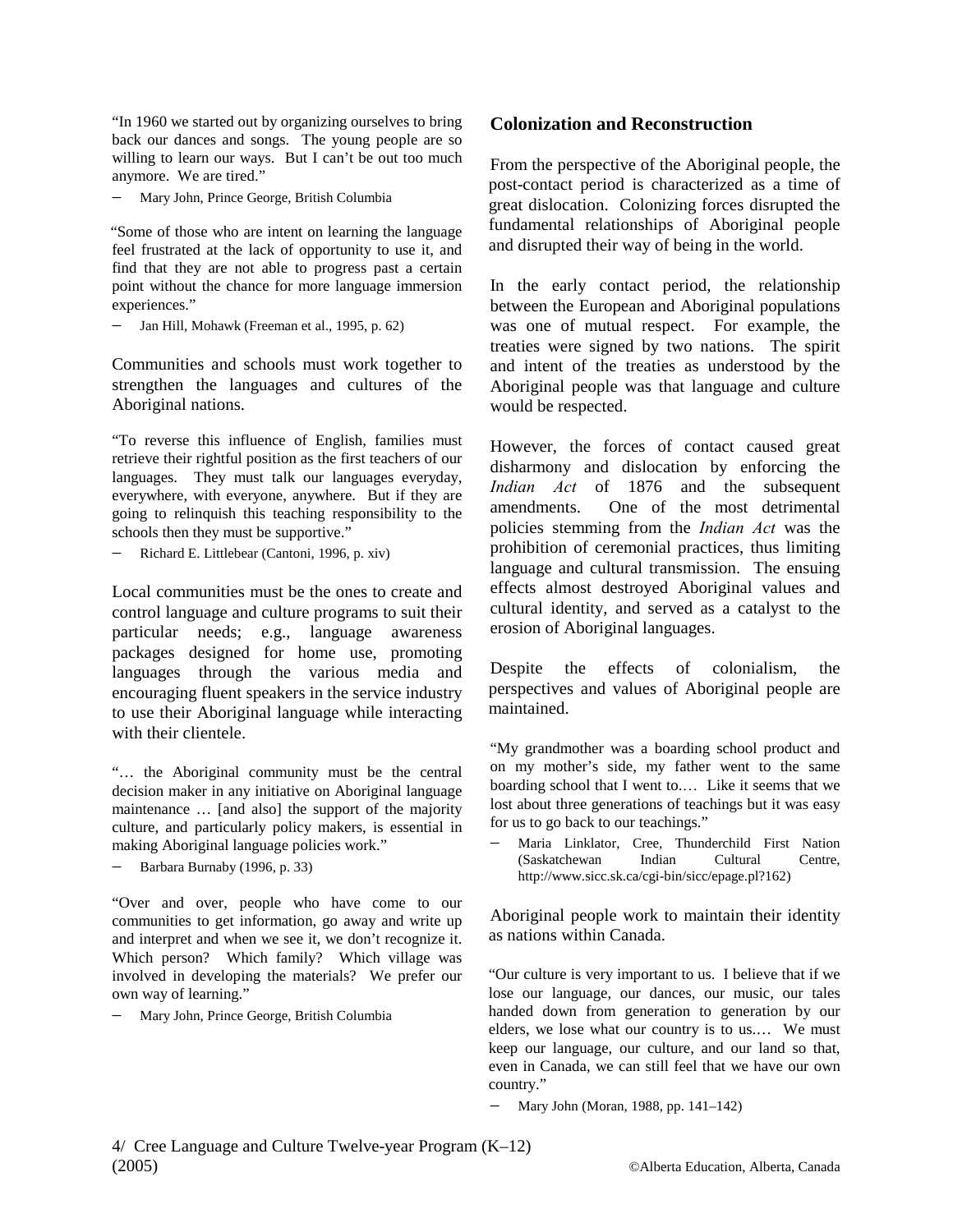The mainstream culture has begun to explore, appreciate and apply Aboriginal perspectives for their inherent value.

"In labelling children as 'gifted' or 'not gifted,' rather than calling attention to their specific abilities, … we begin thinking that children are naturally clustered into two well-defined groups, 'gifted' and 'non-gifted.' …

"Cultural teachers in First Nations communities … place a great deal of emphasis on spirituality—not to be confused with forms of organized religion! These teachers stress that each individual human has been designed by the Creator, and each of us has a specific purpose to fulfill on earth."

− John W. Friesen (1997, pp. 27–28)

#### **Spirituality**

Although the Elders strongly recommend that our connection to *Mâmawi Ohtâwîmâw* (the Creator) is interwoven throughout the program of studies, the developers and Elders themselves respect that individuals/teachers may not want to teach/promote this view. Above all, one's individual integrity is respected. Walter Linklator expressed this view when he said, "… we never force anybody because we are not supposed to do that. We just share and if that person wants to learn more then that person just keeps coming back to Elders to find out the importance of spiritual identity" (Saskatchewan Indian Cultural Centre, http://www.sicc.sk.ca/cgi-bin/ sicc/epage.pl?161).

#### **Laws of Relationship**

"We use the circle as a means of teaching. It's not a straight line type of teaching that we use. With us, everything is connected and interconnected …"

Parent council member, Joe Duquette High School, Saskatoon, Saskatchewan (Haig-Brown et al., 1997, p. 96)

#### **Our Relationship with the Natural World**

People are not greater than the things in nature. The natural world has its own laws that must be respected if people are going to be sustained by it.

People are identified by the land they have historically inhabited and on which they have learned to survive.

Even today, it is necessary to live with the laws of nature and to feel a part of it.

 "The time the Whiteman first came to this country, he saw there was a lot of land.… It was a beautiful land, a land that was here in order for us to make our living from it. This land provided us with things, gave us a good life and we were able to survive by all the resources available to us.… The Creator had placed them on the land for our use, and though they were taken, continues to protect us, which is why we were never completely destroyed and why we are still here today. If the Whiteman had a better understanding of what the land meant to us, he would have thought differently about us."

− John B. Tootoosis, Deceased, Poundmaker First Nation (Saskatchewan Indian Cultural Centre, http://www.sicc.sk.ca/cgi-bin/sicc/epage.pl?l)

#### **Our Relationship with One Another**

Agreement on rules enables cooperation and group strength that is greater than individual strength.

Identity comes from being in respectful relationships with others, particularly in the family/clan, community and nation.

"Some of our family members are living in urban areas. That's no excuse. Families can still keep in touch and they need to.… The responsibility for anyone with any problem lies with the family 'cause this is the way our people were historically, 'cause that's where the basic help was all the time, whatever you dealt with. If a problem went beyond the control of the family, then it expanded to the larger family, you know, discussions of that. Failing that, then there were advisory groups responsible to the Chief who those problems could be placed under and dealt with."

− Roy Haiyupis, Ahousaht (Nuu-chah-nulth, 1995, p. 172)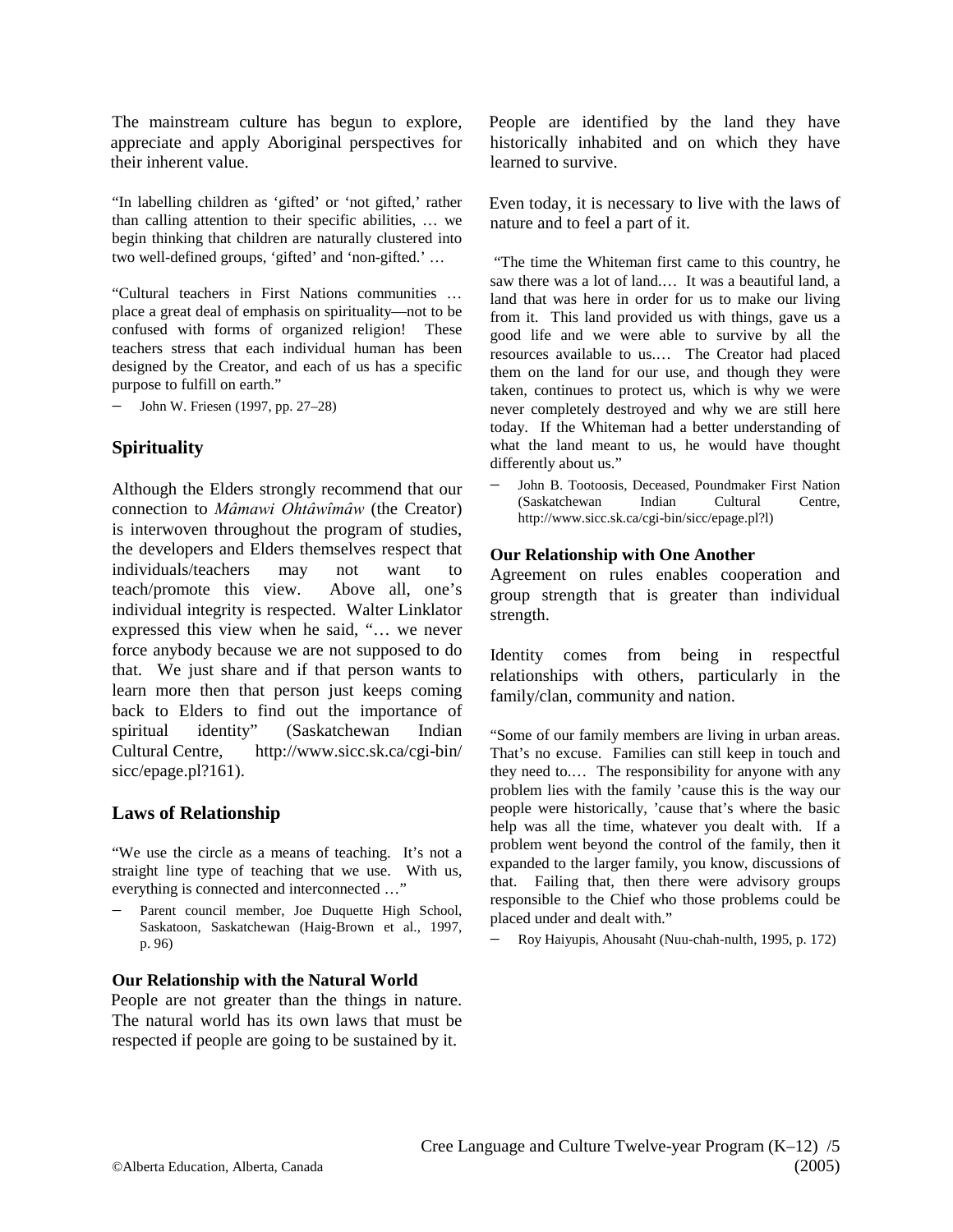#### **Our Relationship with Ourselves**

Each person is born sacred and complete.

"We must redefine and redevelop our profile of what our child is: He is not something to develop the economy. He is a spirit."

− Wes Fineday, Regina, Saskatchewan

*Mâmawi Ohtâwîmâw* (the Creator) has given each person the gift of a body and the choice to care for and use that body with respect.

*Mâmawi Ohtâwîmâw* (the Creator) has given each person the capacity and choice to learn.

"I had no schooling. When I was a kid, I used to watch people steadily. I would go to my Grandmother and she told me what rules to follow."

− Vernon Makokis, Saddle Lake, Alberta

"We never force anybody because we are not supposed to do that. We just share and if that person wants to learn more then that person just keeps coming back to Elders to find out the importance of spiritual identity. We have to try to be good all the time."

− Walter Linklator, Anishanabe, Thunderchild First Nation (Saskatchewan Indian Cultural Centre, http://www.sicc.sk.ca/cgi-bin/sicc/epage.pl?16l)

"In our system of education, knowledge is earned. One learns to listen, like a human being who has the gift to hear what is said. We don't put knowledge in a person's head or hand. We give directions, not answers. We don't trap people into thinking answers are given from the outside. Answers come from the inside."

− Wes Fineday, Regina, Saskatchewan

"Here are some things for young people to use. Do what an Elder tells you and at the same time, develop your own understanding and follow that."

− Maggie Okanee, Born 1876, Deceased, Cree, Turtle Lake First Nation (Saskatchewan Indian Cultural Centre, http://www.sicc.sk.ca/cgi-bin/sicc/epage.pl?93)

*Mâmawi Ohtâwîmâw* (the Creator) has given each person talents or strengths to be discovered and the choice to develop and share the gifts.

"The people had carefully organized themselves according to their knowledge, wisdom and abilities.… The men had many abilities; some were canoe builders, carpenters, and weather predictors. Often each man possessed several abilities, which old people call 'gifts.'"

− Andrew Evans, Norway House, Manitoba (Apetagon, Vol. II, 1992, p. 8)

#### 6/ Cree Language and Culture Twelve-year Program (K–12) (2005) ©Alberta Education, Alberta, Canada

#### **RATIONALE FOR LEARNING CREE (***NEHIYAWEWIN***)**

Elders tell us that English is a "borrowed" language (*eh awîkawîyahk*), while Cree (*Nehiyawewin ekîmiy'kôwisiyahk*) is a gift of *Mâmawi Ohtâwîmâw* (the Creator). Elders are the keepers of the language and, consequently, of the beliefs and culture. Indeed, language and culture are inextricably woven.

The importance of learning Cree was made clear when the developers of this curriculum met with Elders Joe P. Cardinal, Jenny Cardinal, Linda Oldpan, Alfred Bonaise, Jerry Saddleback, Myron Paskamin and Florestine Chowace. Alfred Bonaise referred to the development of this curriculum as an example of keeping the "flame of language" alive. That flame, the Elders believe, has to be nurtured into a fire of language learning for students. Linda Oldpan, Joe P. Cardinal and Jenny Cardinal stressed that although this curriculum reflects an "urban perspective," the students need to somehow connect with Mother Earth and with their lands and families of origin. All of the Elders expressed the need for this curriculum to reflect the connection to *Mâmawi Ohtâwîmâw* (the Creator).

The importance of Cree language learning has also been expressed by Dr. Anne Anderson, who states in the forewords to her Métis Cree resource books that the way to a people's heart is through their language.

Over 80 000 people in Canada speak Cree. It is one of the most widely spoken languages in Canada in various dialects. There are also reservations in the United States of America that have Cree-speaking populations.

The value of learning Cree (*Nehiyawewin*), to Aboriginal and non-Aboriginal students, is enormous. It permits insights into a worldview of spiritual and natural dimensions. When one speaks the language, Elders and their wisdom become accessible. The learning of the Cree language also enhances one's self-esteem by strengthening cultural identity. Use of language is also the best means of transmitting culture to the next generation.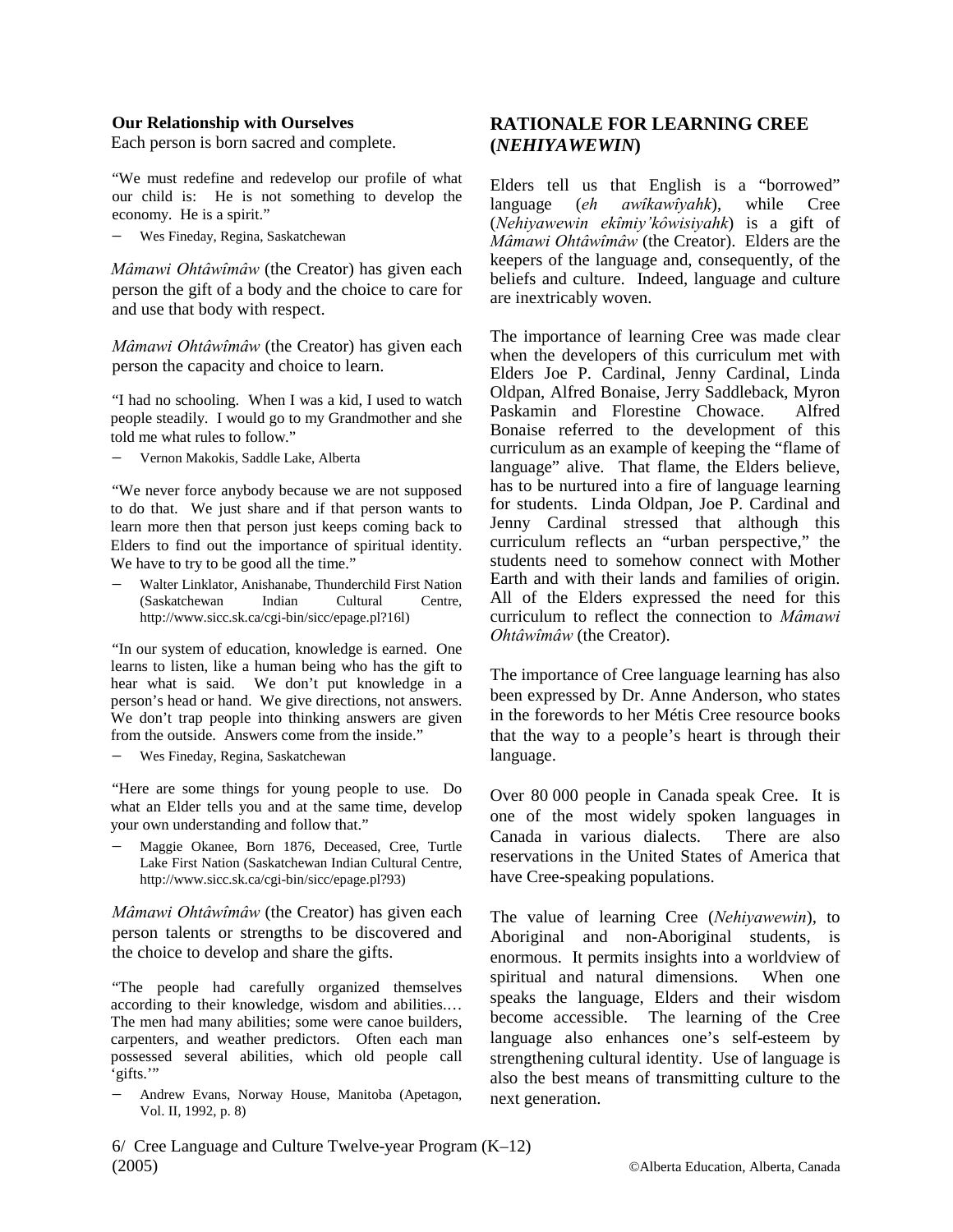"With the loss of our language, we lose everything…. We must keep our language. With it come the teachings of the old ones and it's the only thing that will preserve what is truly Indian…. Our future as a people doesn't look too good…. Tell the young people they must learn and keep their language...."

– Maggie Frencheater, Sunchild Band (Alberta Education, 1990, p. vii)

#### **NATURE OF THE CREE LANGUAGE**

The Cree language, or *Nehiyawewin*, is one of many indigenous languages within the Algonkian family of languages. The Plains Cree "Y" dialect that is used in this program of studies is one of the five major dialects in Canada. Cree is a language of relationships—relationships to the Creator, to others (kinship) and to Mother Earth, which encompasses all living things. It is a rich and complex language because it relates to kinship, nature and spirituality.

The Roman orthography recommended for the instruction of Cree is the Pentland orthography, which is based on the Cree syllabics of standard orthography. The "Y" dialects of the Plains and Woodland Cree of Alberta use 14 English letters, of which 8 are consonants (c, k, m, n, p, s, t and h), 3 are short vowels (a, i, o), 4 are long vowels  $(a, i, o, e)$ , and "w" and "y" are listed as semi-vowels. A sound variation occurs within the same dialect based on regional and cultural differences.

#### **CONCEPTUAL MODEL**

Two curriculum frameworks developed under the Western Canadian Protocol for Collaboration in Basic Education—*The Common Curriculum Framework for Aboriginal Language and Culture Programs, Kindergarten to Grade 12*, June 2000, and *The Common Curriculum Framework for International Languages, Kindergarten to Grade 12*, June 2000—have provided guidance in the development of the Cree Language and Culture Twelve-year Program, Kindergarten to Grade 12.

The aim of this Cree language and culture program of studies is the development of communicative competence and cultural knowledge, skills and values in Cree.

#### **Four Components**

For the purposes of this program of studies, communicative competence and the development of cultural knowledge, skills and values in Cree are represented by four interrelated and interdependent components.

**Applications** deal with what the students will be able to do with the language, the functions they will be able to perform and the contexts in which they will be able to operate.

**Language Competence** addresses the students' knowledge of the language and their ability to use that knowledge to interpret and produce meaningful texts appropriate to the situations in which they are used.

**Community Membership** aims to develop the understandings, views and values of Cree culture.

**Strategies** help students learn and communicate more effectively and more proficiently.

Each of these components is described more fully at the beginning of the corresponding section of this program of studies.

#### **A Spiral Progression**

Language learning and cultural teachings are integrative, not merely cumulative. Each new element that is added must be integrated into the whole of what has gone before. The model that best represents the students' language and cultural learning progress is an expanding spiral. Students' progression is not only vertical (e.g., increased proficiency), but also horizontal (e.g., broader range of applications and experience

with more text forms, contexts and so on). The spiral also represents how language and cultural learning activities are best structured. Particular lexical fields, learning strategies or language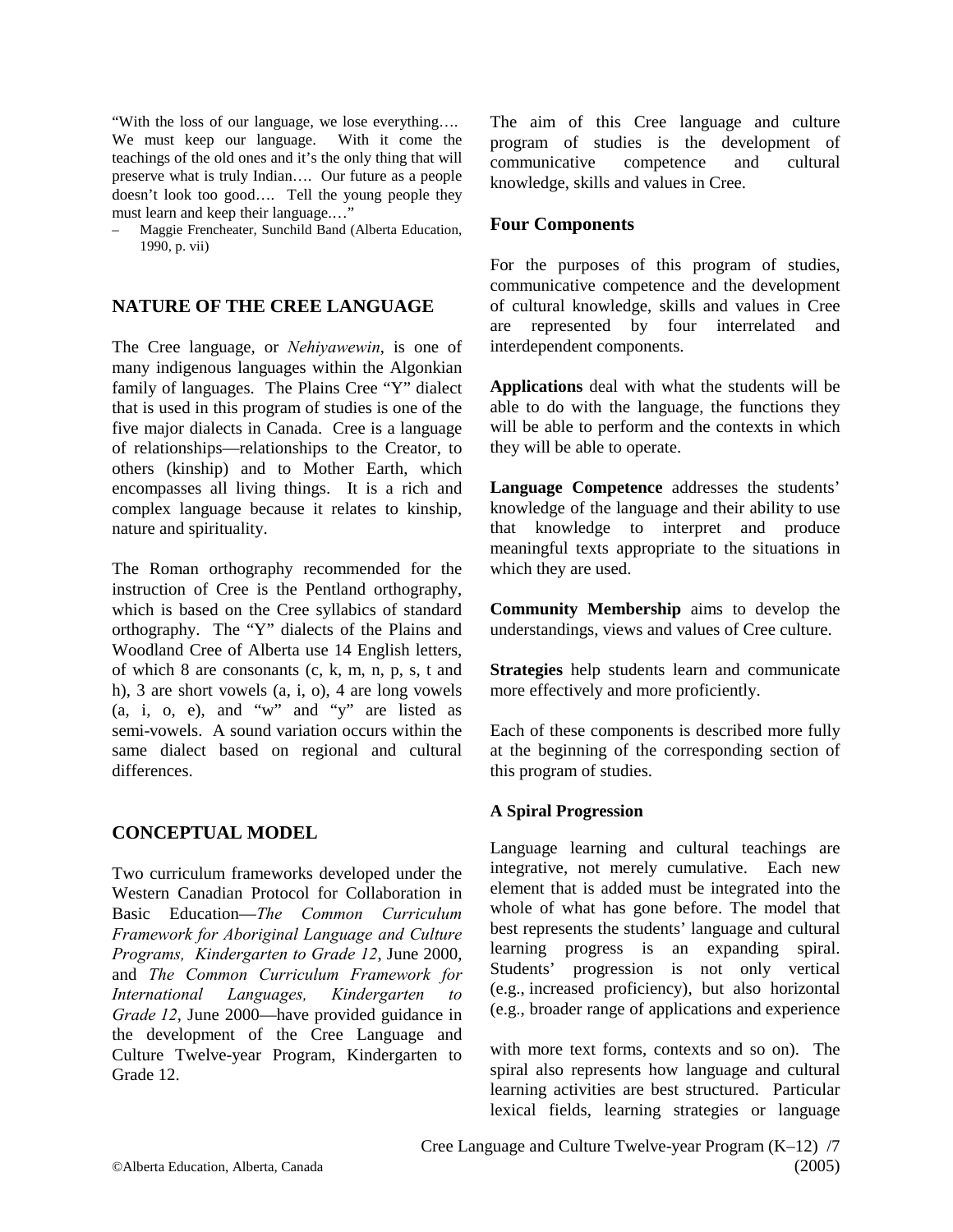functions are revisited at different points in the program, but from a different perspective, in broader contexts or at a slightly higher level of proficiency each time. Learning is reinforced, extended and broadened with each successive pass.



#### **ORGANIZATION OF THE PROGRAM OF STUDIES**

#### **General Outcomes**

General outcomes are broad statements identifying the knowledge, skills and attitudes that students are expected to achieve in the course of their language learning experience. Four general outcomes serve as the foundation for this program of studies and are based on the conceptual model outlined previously.

#### **Applications [A]**

Students will use Cree in a variety of community and school situations and for a variety of purposes.

#### **Language Competence [LC]**

• Students will be effective, competent and comfortable as Cree speakers. (*Okiskinamawakanak kā nihtā nehiya wewak.*)

#### **Community Membership [CM]**

• Students will live *wâwētinahk* (peacefully) with Mother Earth,  $\star$  others and themselves. guided by *Mâmawi Ohtâwîmâw* (the Creator $\star$ ).

#### **Strategies [S]**

Students will know and use various strategies to maximize the effectiveness of learning and communication.

The order in which the general outcomes are presented in this program of studies does not represent a sequential order, nor does it indicate the relative importance of each component. The general outcomes are to be implemented in an integrated manner.

#### **Specific Outcomes**

Each general outcome is further broken down into specific outcomes that students are to achieve by the end of each grade/course. The specific outcomes are interrelated and interdependent. In most classroom activities, a number of learning outcomes are addressed in an integrated manner.

The specific outcomes are categorized under cluster headings, which show the scope of each of the four general outcomes. These headings are shown in the table on the following page.

The specific outcomes are further categorized by strands, which show the developmental flow of learning from the beginning to the end of the program. However, a learning outcome for a particular grade/course will not be dealt with only in that particular year of the program. The spiral progression that is part of the conceptual model means that activities in the years preceding will prepare the ground for acquisition and in the years following will broaden applications.

 $\star$  discretionary (see further details on p. 70)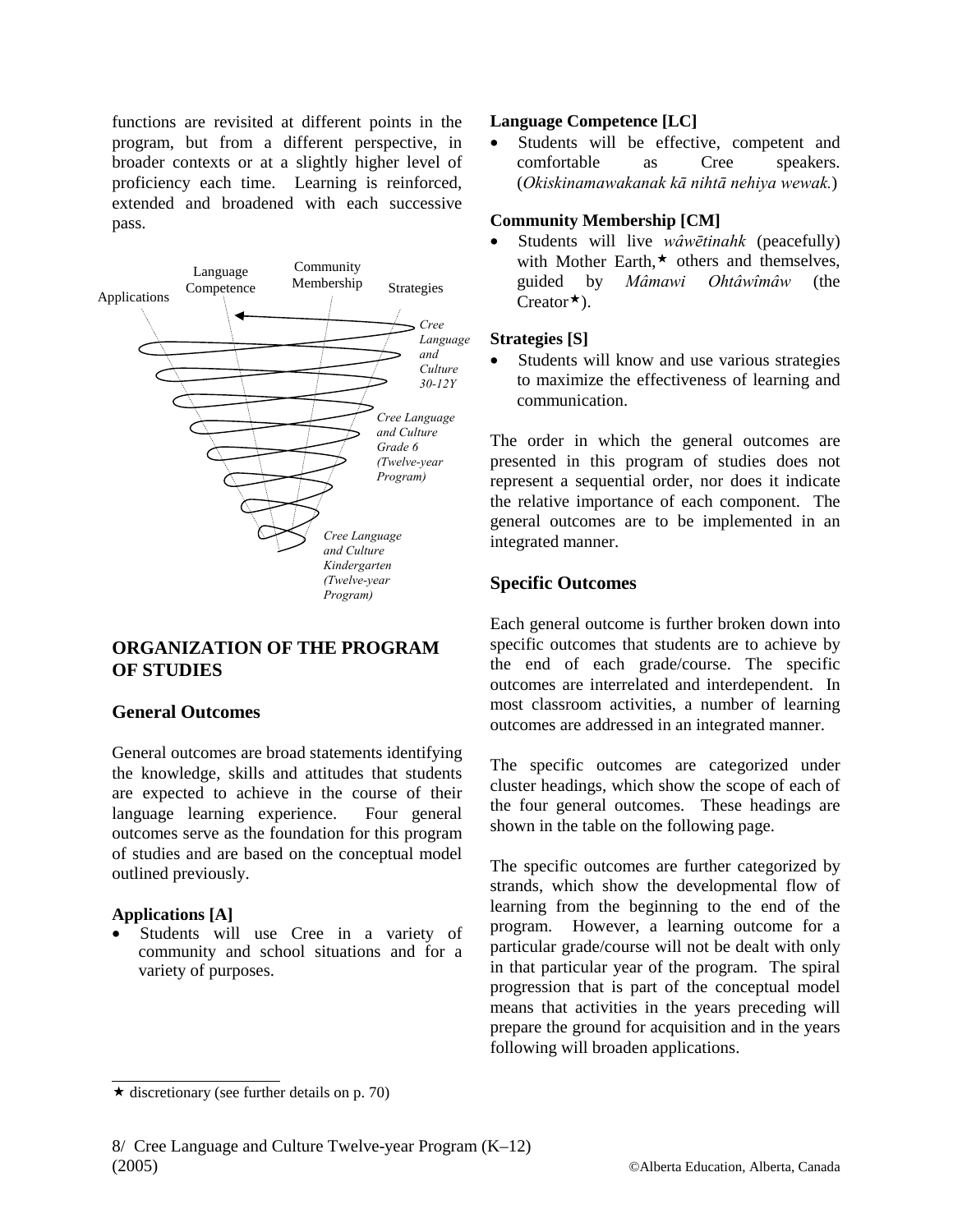# **General Outcomes**



 $\star$  discretionary (see further details on p. 70)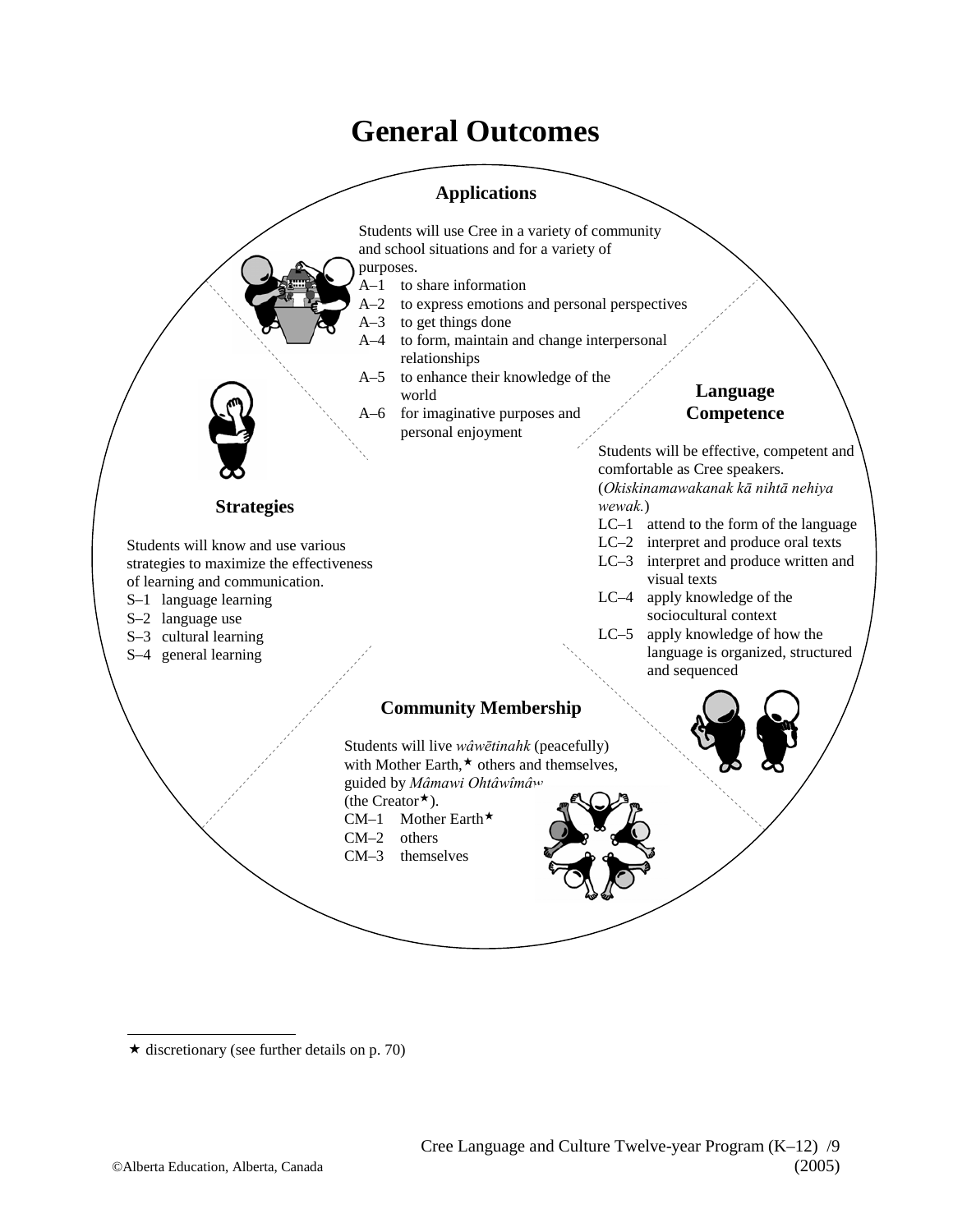## **Guide to Reading the Program of Studies**

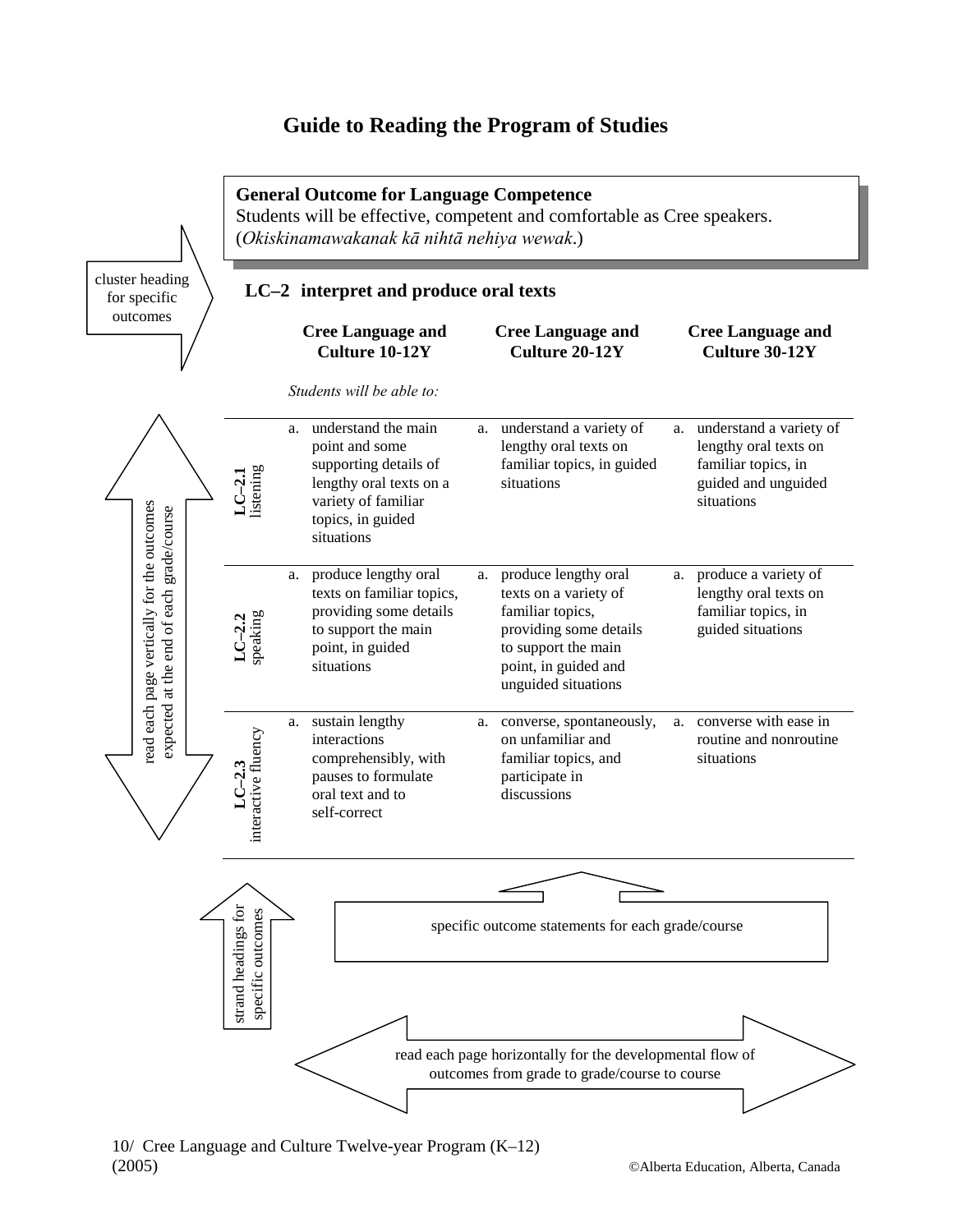

knowledge of the world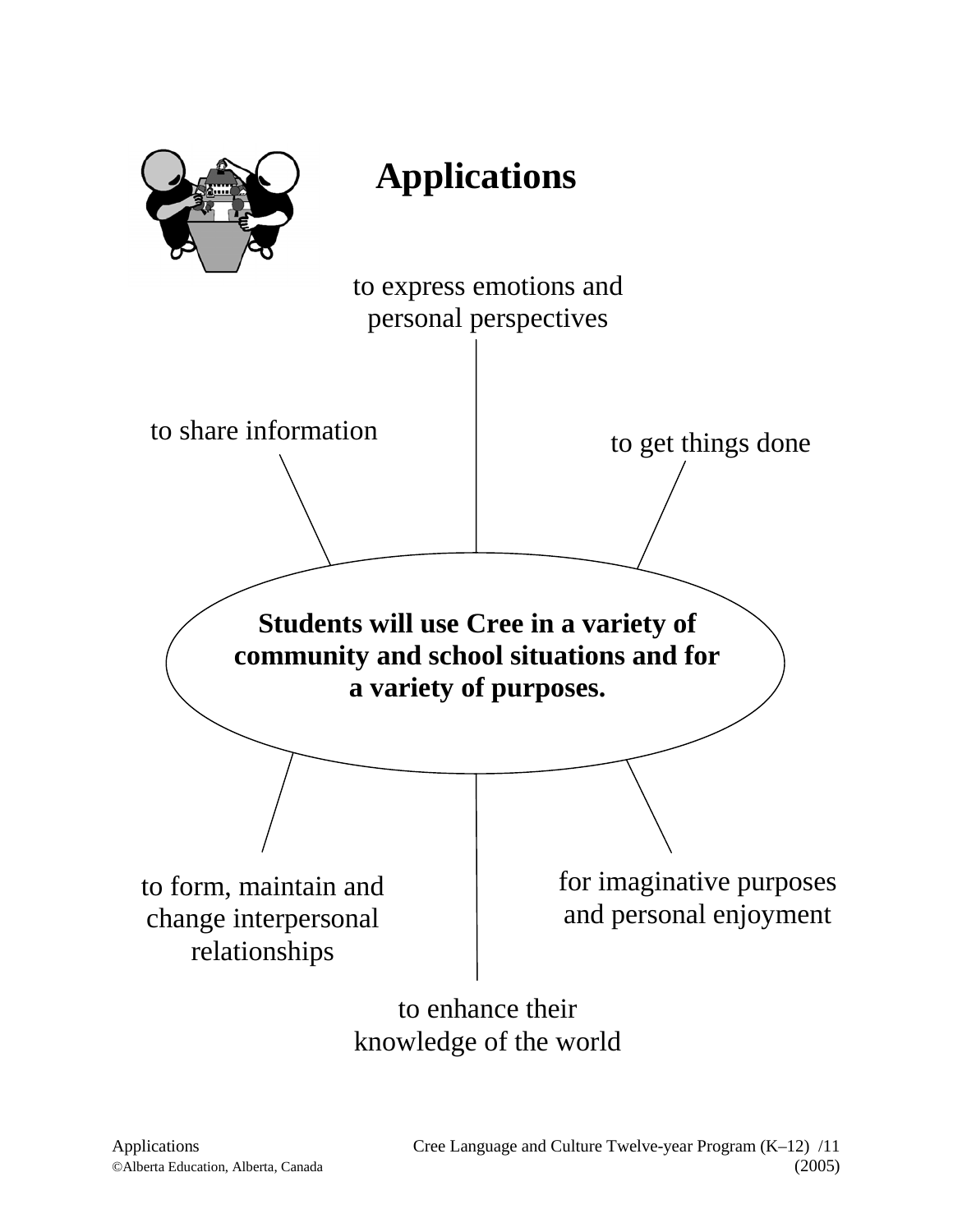#### **APPLICATIONS**

The specific outcomes under the heading Applications deal with **what** the students will be able to do with the language; that is, the **functions** they will be able to perform and the **contexts** in which they will be able to operate.

The functions are grouped under six cluster headings—see the illustration on the preceding page. Under each of these headings there are one or more strands that show the developmental flow of learning from grade to grade/course to course. Each strand, identified by a strand heading at the left end of a row, deals with a specific language function; e.g., share factual information. Students at any grade level will be able to share factual information. Beginning learners will do this in very simple ways; e.g., "This is a dog." As students gain more knowledge and experience, they will broaden the range of subjects they can deal with, they will learn to share information in writing as well as orally, and they will be able to handle formal and informal situations.

The level of linguistic, sociolinguistic and discourse competence that students will exhibit when carrying out the functions is defined in the specific outcomes for Language Competence for each grade/course. To know how well students will be able to perform the specific function, the Applications outcomes must be read in conjunction with the Language Competence outcomes.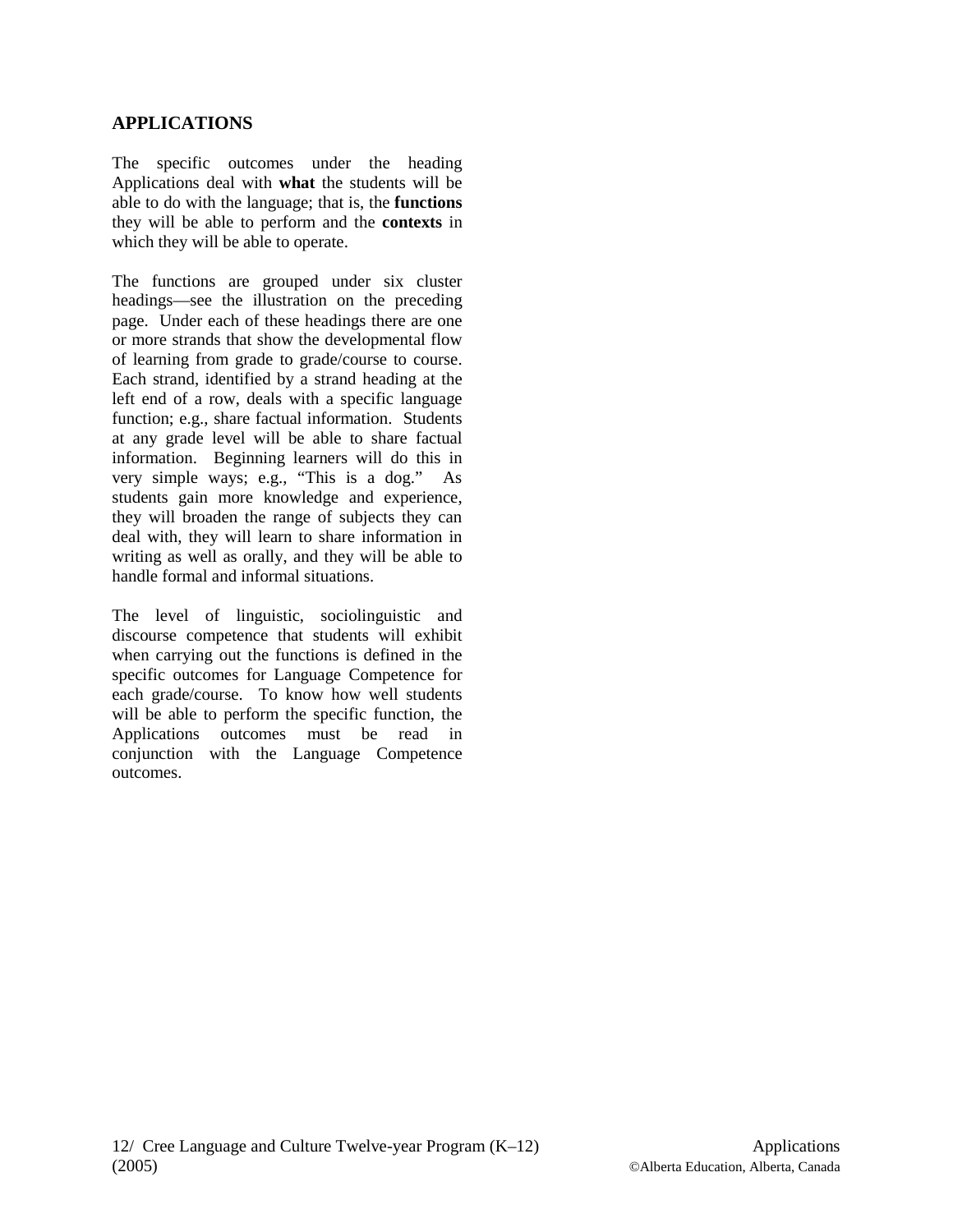Students will use Cree in a variety of community and school situations and for a variety of purposes.

#### **A–1 to share information**

|                                         | Kindergarten<br>Students will be able to: | <b>Grade 1</b>                              | <b>Grade 2</b><br>(Twelve-year Program) (Twelve-year Program) (Twelve-year Program) (Twelve-year Program) | <b>Grade 3</b>                           |
|-----------------------------------------|-------------------------------------------|---------------------------------------------|-----------------------------------------------------------------------------------------------------------|------------------------------------------|
| $A-1.1$<br>share factual<br>information | share basic<br>a.<br>information          | identify people,<br>a.<br>places and things | a. ask for and provide<br>information<br>respond to simple,<br>b.<br>predictable<br>questions             | a. describe people,<br>places and things |

## **A–2 to express emotions and personal perspectives**

| thoughts, preferences<br>as<br>share | a. | express simple<br>preferences                | a. | express a personal<br>response                     | a. | identify favourite<br>people, places or<br>things | a. express a personal<br>response to a<br>variety of situations<br>b. acknowledge the<br>ideas, thoughts and<br>preferences of<br>others |
|--------------------------------------|----|----------------------------------------------|----|----------------------------------------------------|----|---------------------------------------------------|------------------------------------------------------------------------------------------------------------------------------------------|
| emotions,<br>feelings<br>share       |    | a. express basic<br>emotions and<br>feelings | a. | respond to and<br>express emotions<br>and feelings | a. | identify emotions<br>and feelings                 | a. express and respond<br>to a variety of<br>emotions and<br>feelings                                                                    |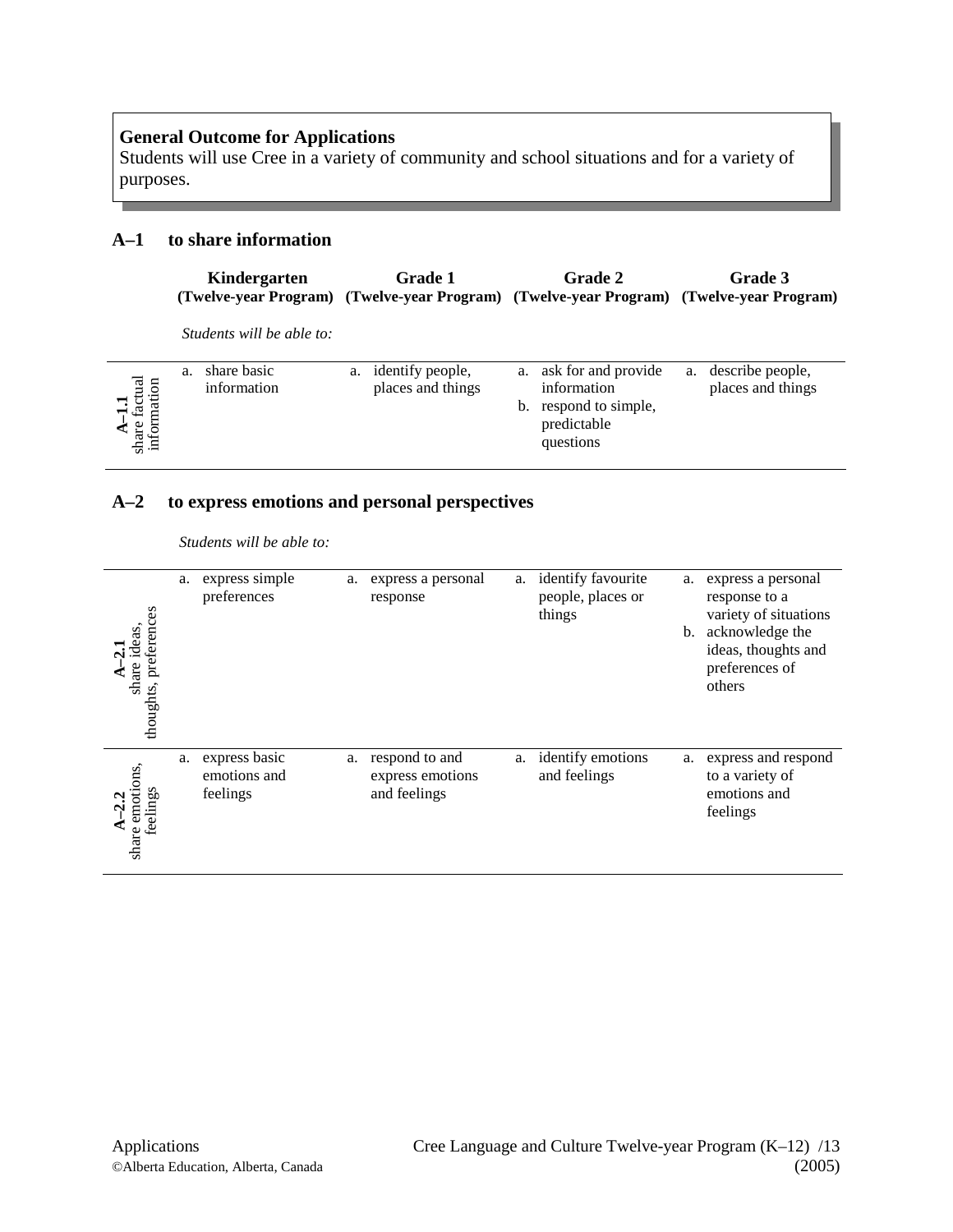Students will use Cree in a variety of community and school situations and for a variety of purposes.

#### **A–1 to share information**

|                                         |    | <b>Grade 4</b><br>(Twelve-year Program)<br>Students will be able to: |    | Grade 5<br>(Twelve-year Program)                     |    | Grade 6<br>(Twelve-year Program)                     |  |
|-----------------------------------------|----|----------------------------------------------------------------------|----|------------------------------------------------------|----|------------------------------------------------------|--|
| $A-1.1$<br>share factual<br>information | a. | ask for and provide<br>information on a range of<br>familiar topics  | a. | describe series or sequences<br>of events or actions | a. | provide information on<br>several aspects of a topic |  |

## **A–2 to express emotions and personal perspectives**

| erences<br>thoughts    | a. | inquire about and express<br>likes and dislikes    | a. | record and share thoughts<br>and ideas with others                          | a. | inquire about and express<br>agreement and disagreement,<br>approval and disapproval      |
|------------------------|----|----------------------------------------------------|----|-----------------------------------------------------------------------------|----|-------------------------------------------------------------------------------------------|
| otions,<br>60<br>share | a. | inquire about and express<br>emotions and feelings | a. | record and share personal<br>experiences involving an<br>emotion or feeling | a. | inquire about and express<br>emotions and feelings in a<br>variety of familiar situations |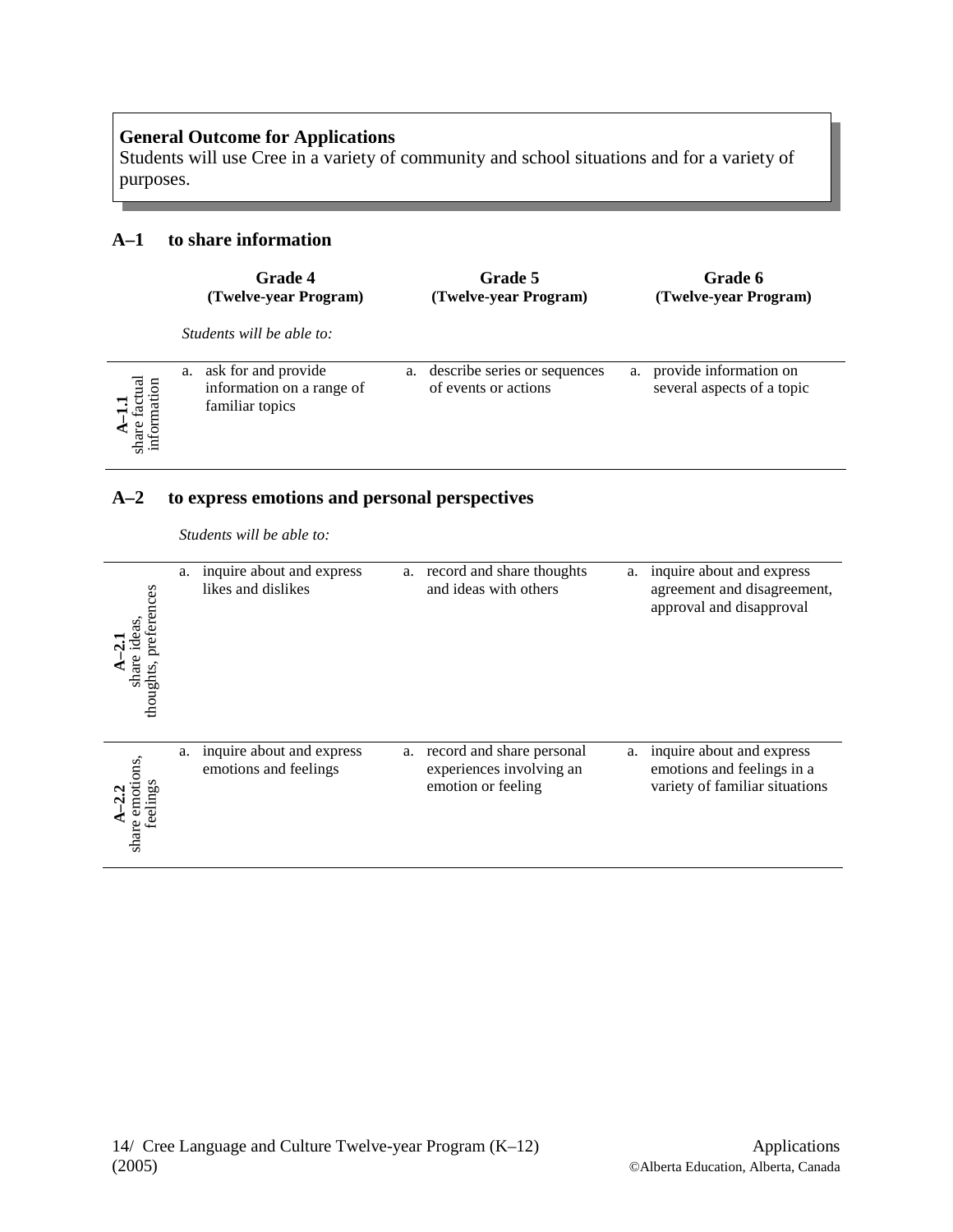Students will use Cree in a variety of community and school situations and for a variety of purposes.

#### **A–1 to share information**

|                                                  | <b>Grade 7</b><br>(Twelve-year Program) |                                                                |    | <b>Grade 8</b><br>(Twelve-year Program)              | Grade 9<br>(Twelve-year Program) |                                                   |  |
|--------------------------------------------------|-----------------------------------------|----------------------------------------------------------------|----|------------------------------------------------------|----------------------------------|---------------------------------------------------|--|
|                                                  |                                         | Students will be able to:                                      |    |                                                      |                                  |                                                   |  |
| $\frac{-1.1}{\text{factoral}}$<br>share<br>infor | a.                                      | understand and use<br>definitions, comparisons and<br>examples | a. | share facts about past,<br>present and future events | a.                               | share detailed information on<br>a specific topic |  |

## **A–2 to express emotions and personal perspectives**

| houghts,<br>share ide<br>het | a. | inquire about and express<br>interest or lack of interest,<br>satisfaction and<br>dissatisfaction | a. | inquire about and express<br>probability, possibility and<br>certainty | a. | express and support their<br>own opinions                                                  |
|------------------------------|----|---------------------------------------------------------------------------------------------------|----|------------------------------------------------------------------------|----|--------------------------------------------------------------------------------------------|
| motions.<br>share            | a. | compare the expression of<br>emotions and feelings in a<br>variety of informal situations         | a. | express emotions and<br>feelings in formal situations                  | a. | compare the expression of<br>emotions and feelings in<br>formal and informal<br>situations |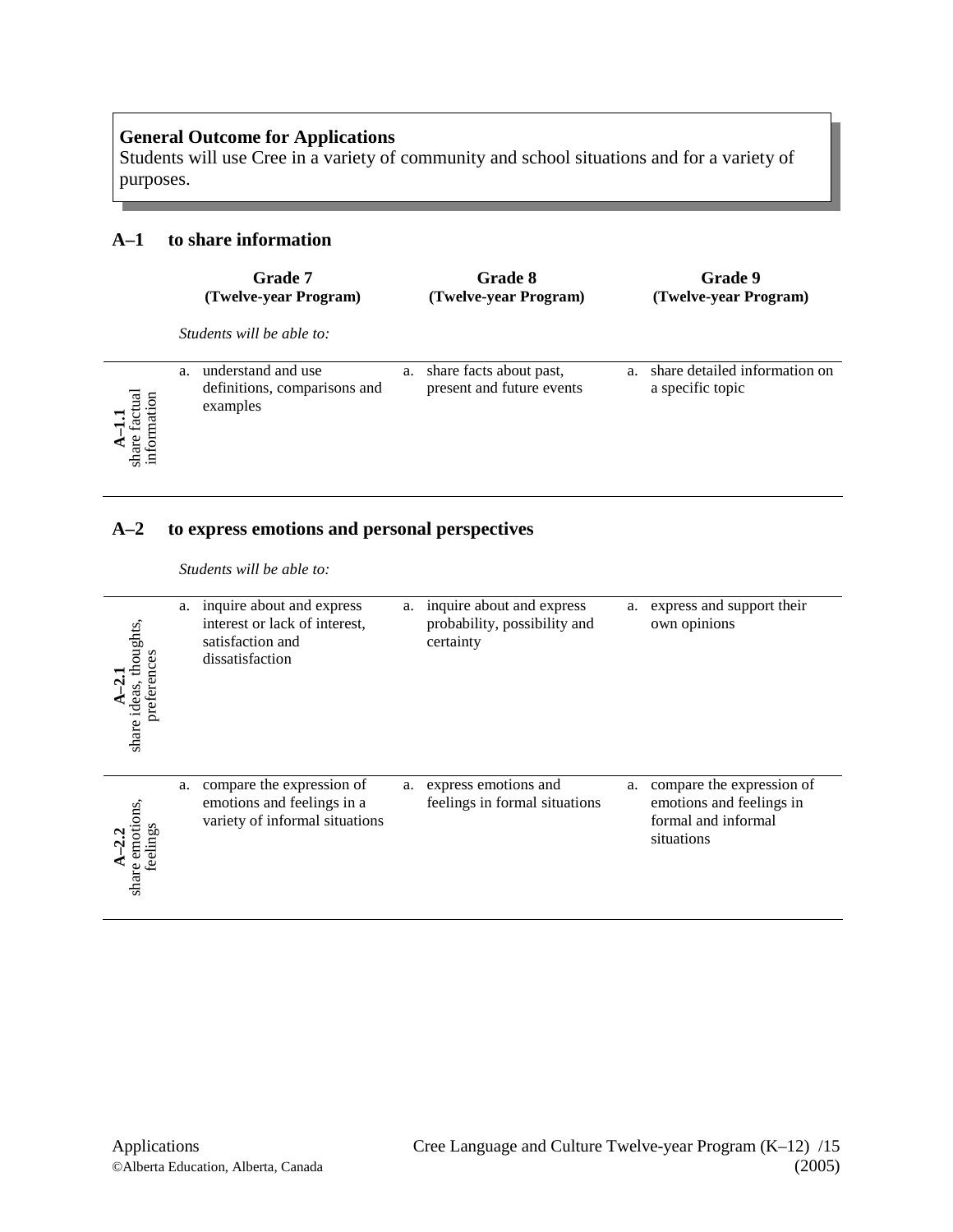Students will use Cree in a variety of community and school situations and for a variety of purposes.

#### **A–1 to share information**

| $10-12Y$ | <b>Cree Language and Culture Cree Language and Culture Cree Language and Culture</b><br>$20 - 12Y$ | $30-12Y$ |
|----------|----------------------------------------------------------------------------------------------------|----------|
|          |                                                                                                    |          |

*Students will be able to:* 

| $A-1.1$<br>share factual<br>information | a. ask and answer questions<br>about an informative text<br>read or heard | a. | explain factual information<br>for a variety of audiences | a. discuss factual information<br>on a variety of topics in a<br>variety of situations |
|-----------------------------------------|---------------------------------------------------------------------------|----|-----------------------------------------------------------|----------------------------------------------------------------------------------------|

#### **A–2 to express emotions and personal perspectives**

| houghts,<br>share ide | a. | express and explain<br>preferences                                                            | a. | exchange and compare<br>opinions in a variety of<br>situations              | a. | share ideas, thoughts,<br>opinions and preferences on<br>a variety of topics in a<br>variety of situations |
|-----------------------|----|-----------------------------------------------------------------------------------------------|----|-----------------------------------------------------------------------------|----|------------------------------------------------------------------------------------------------------------|
| otions,<br>share      | a. | explore the expression of<br>different emotions and<br>feelings in a variety of<br>situations | a. | discuss the expression of<br>emotions and feelings in a<br>variety of media | a. | share a range of emotions<br>and feelings in a variety of<br>situations                                    |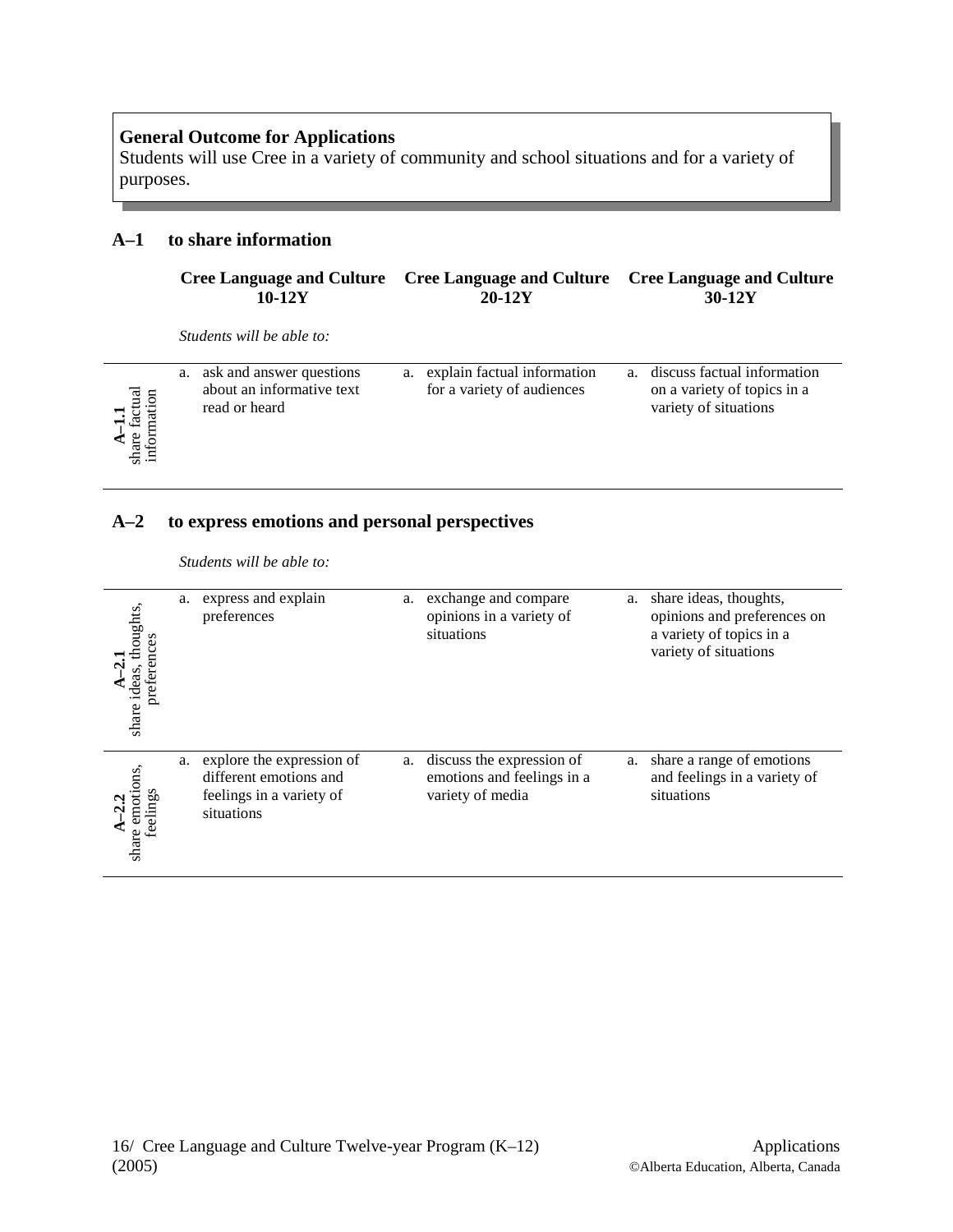Students will use Cree in a variety of community and school situations and for a variety of purposes.

### **A–3 to get things done**

|                               | Kindergarten<br>(Twelve-year Program) |                                                       | <b>Grade 1</b> |                                                          | Grade 2<br>(Twelve-year Program) (Twelve-year Program) (Twelve-year Program) |                                                                                   | Grade 3 |                                                              |
|-------------------------------|---------------------------------------|-------------------------------------------------------|----------------|----------------------------------------------------------|------------------------------------------------------------------------------|-----------------------------------------------------------------------------------|---------|--------------------------------------------------------------|
|                               |                                       | Students will be able to:                             |                |                                                          |                                                                              |                                                                                   |         |                                                              |
| actions<br>of others<br>guide | a.                                    | indicate basic needs<br>and wants                     | a.             | ask for permission                                       | a.                                                                           | suggest a course of<br>action, and respond<br>to a suggestion                     | a.      | make and respond<br>to a variety of<br>simple requests       |
| state personal<br>actions     | a.                                    | respond to offers,<br>invitations and<br>instructions | a.             | ask or offer to do<br>something                          | a.                                                                           | indicate choice<br>from among several<br>options                                  | a.      | express a wish or a<br>desire to do<br>something             |
| group<br>manage               | a.                                    | engage in turn<br>taking                              | a.             | encourage other<br>group members to<br>act appropriately | a.                                                                           | ask for help or<br>clarification of what<br>is being said or<br>done in the group | a.      | suggest, initiate or<br>direct action in<br>group activities |

## **A–4 to form, maintain and change interpersonal relationships**

| ಸ<br>most<br>ships<br>Ships<br>manage<br>relati | a.<br>b. | exchange simple<br>greetings and<br>simple social<br>expressions<br>acknowledge basic<br>kinship<br>relationships | a. | exchange some<br>basic personal<br>information | a. | initiate relationships | a. | identify kinship<br>relationships |
|-------------------------------------------------|----------|-------------------------------------------------------------------------------------------------------------------|----|------------------------------------------------|----|------------------------|----|-----------------------------------|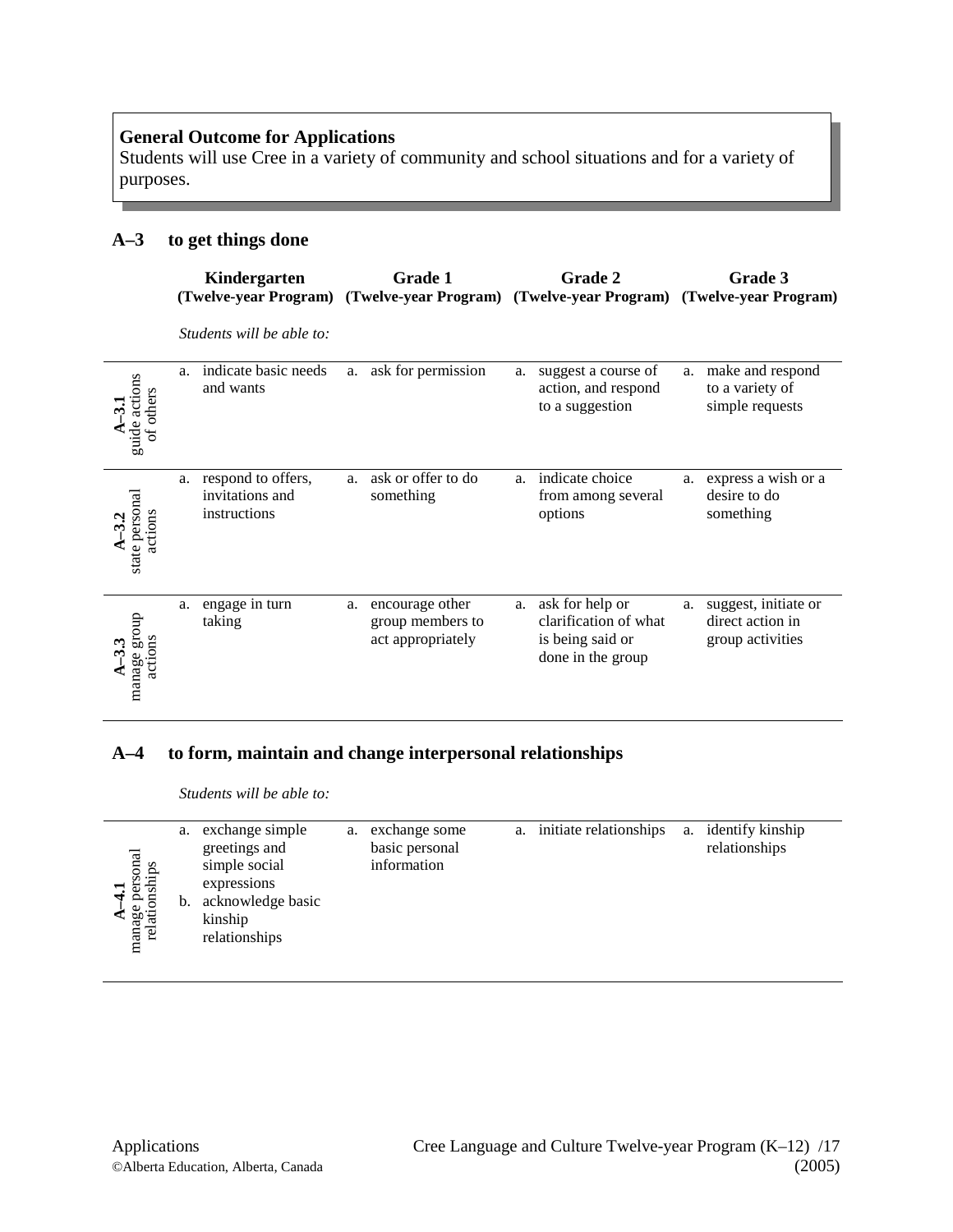Students will use Cree in a variety of community and school situations and for a variety of purposes.

### **A–3 to get things done**

|                                        | <b>Grade 4</b><br>(Twelve-year Program) |                                                                                               |    | Grade 5<br>(Twelve-year Program)                                |    | Grade 6<br>(Twelve-year Program)                                 |  |  |
|----------------------------------------|-----------------------------------------|-----------------------------------------------------------------------------------------------|----|-----------------------------------------------------------------|----|------------------------------------------------------------------|--|--|
|                                        |                                         | Students will be able to:                                                                     |    |                                                                 |    |                                                                  |  |  |
| guide actions<br>of others             |                                         | a. relay simple messages, and<br>encourage or discourage<br>others from a course of<br>action | a. | give and follow a simple<br>sequence of instructions            | a. | make and respond to<br>suggestions in a variety of<br>situations |  |  |
| state personal<br>actions<br>$A - 3.2$ |                                         | a. make and respond to offers<br>or invitations                                               | a. | express appropriate and<br>inappropriate actions                | a. | state personal actions in the<br>past, present or future         |  |  |
| dnora                                  | a.                                      | encourage other group<br>members to participate                                               | a. | negotiate in a simple way<br>with peers in small-group<br>tasks | a. | check for agreement and<br>understanding                         |  |  |
| actions<br>manage                      |                                         | b. assume a variety of roles and<br>responsibilities as group<br>members                      | b. | offer to explain or clarify                                     | b. | express disagreement in an<br>appropriate way                    |  |  |

## **A–4 to form, maintain and change interpersonal relationships**

| manage personal<br>relationships | a. | talk about themselves, their<br>family and their community;<br>and respond to the talk of<br>others by showing attention<br>and interest | a. initiate and participate in<br>casual and friendly<br>exchanges with classmates | a. make and break social<br>engagements |
|----------------------------------|----|------------------------------------------------------------------------------------------------------------------------------------------|------------------------------------------------------------------------------------|-----------------------------------------|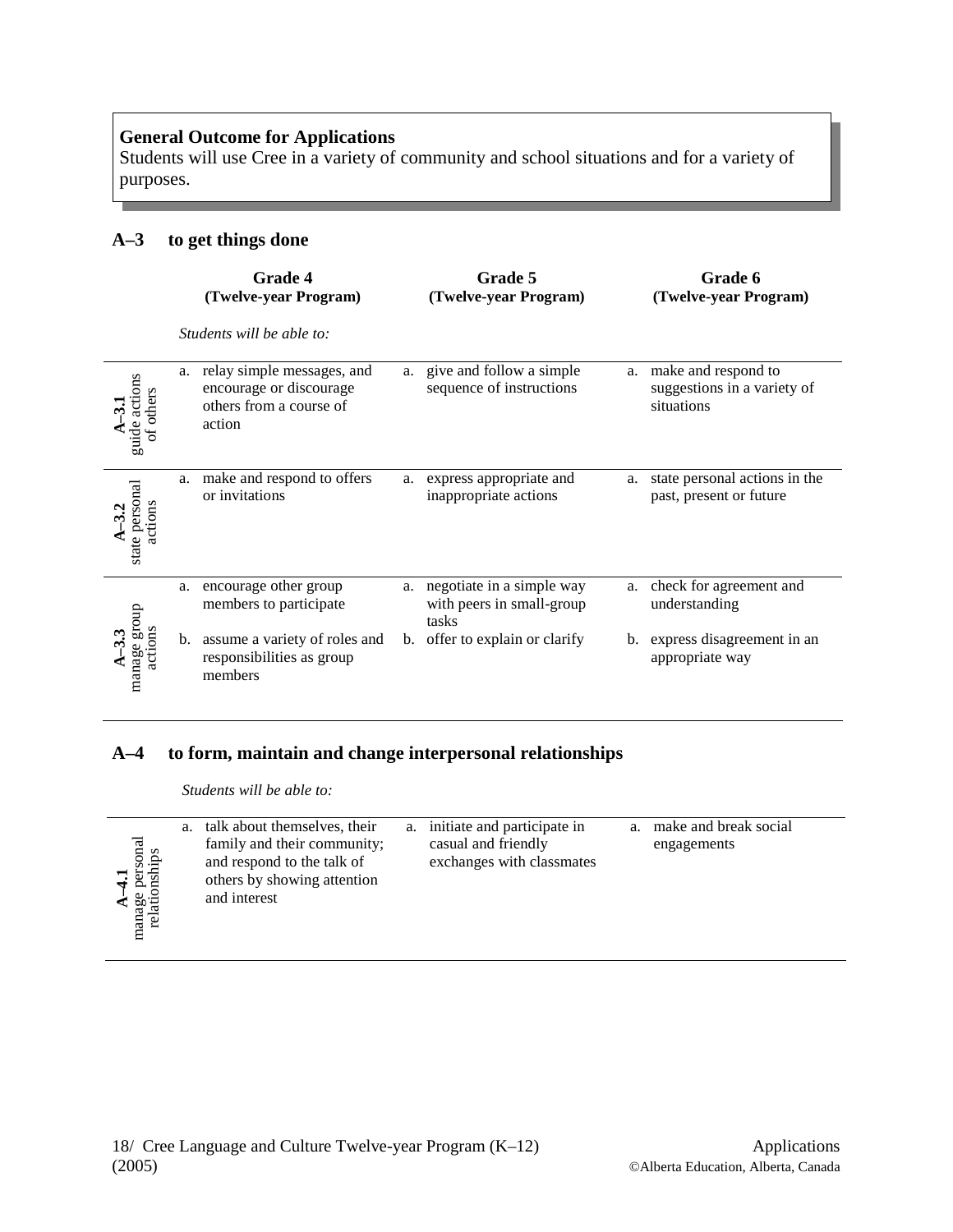Students will use Cree in a variety of community and school situations and for a variety of purposes.

### **A–3 to get things done**

|                            | Grade 7<br>(Twelve-year Program) |                                                                                                | Grade 8<br>(Twelve-year Program) |                                                                           | Grade 9<br>(Twelve-year Program) |                                                          |
|----------------------------|----------------------------------|------------------------------------------------------------------------------------------------|----------------------------------|---------------------------------------------------------------------------|----------------------------------|----------------------------------------------------------|
|                            |                                  | Students will be able to:                                                                      |                                  |                                                                           |                                  |                                                          |
| guide actions<br>of others | a.                               | give, follow and respond to<br>advice and warnings                                             | a.                               | make and respond to<br>suggestions or requests in<br>community situations | a.                               | express concerns, and<br>suggest a solution              |
| state personal<br>actions  | a.                               | learn consequences in a<br>variety of situations                                               | a.                               | accept or decline an offer or<br>invitation                               | a.                               | express consequences in<br>relation to their own actions |
| manage group<br>actions    | a.                               | express appreciation,<br>enthusiasm, support and<br>respect for the contributions<br>of others | a.                               | paraphrase, elaborate on and<br>clarify another member's<br>contribution  | a.                               | contribute effectively in<br>small-group projects        |

#### **A–4 to form, maintain and change interpersonal relationships**

| ಸ<br>g<br>sqin<br>1e)<br>man | a. | use routine means of<br>interpersonal<br>communications | a. | give appropriate<br>compliments | a. | offer congratulations and<br>express regret |
|------------------------------|----|---------------------------------------------------------|----|---------------------------------|----|---------------------------------------------|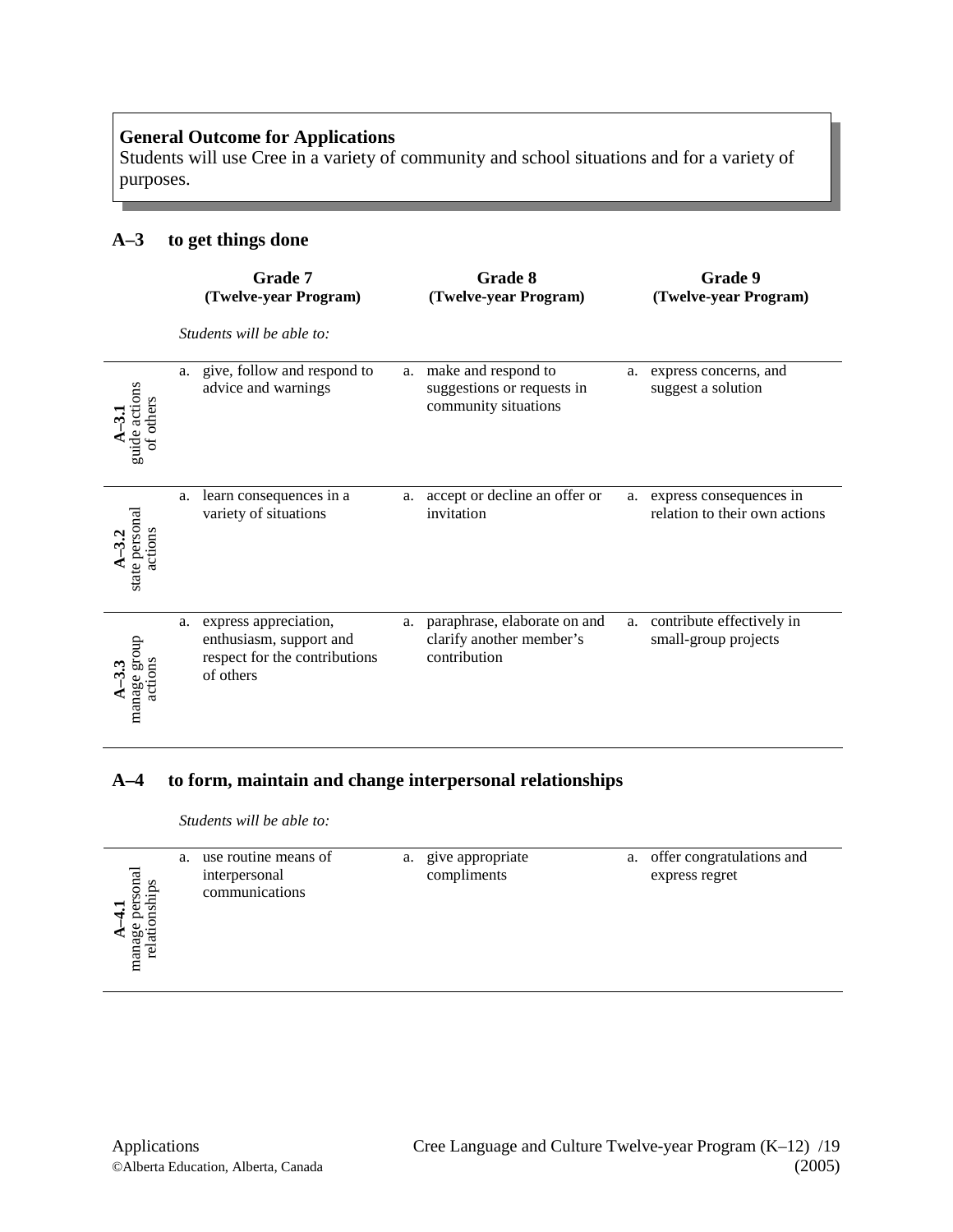Students will use Cree in a variety of community and school situations and for a variety of purposes.

### **A–3 to get things done**

|                                        | <b>Cree Language and Culture</b><br>$10-12Y$ |                                                                          | <b>Cree Language and Culture</b><br>$20-12Y$ |                                                                                                                | <b>Cree Language and Culture</b><br>30-12Y |                                                                                  |  |
|----------------------------------------|----------------------------------------------|--------------------------------------------------------------------------|----------------------------------------------|----------------------------------------------------------------------------------------------------------------|--------------------------------------------|----------------------------------------------------------------------------------|--|
|                                        |                                              | Students will be able to:                                                |                                              |                                                                                                                |                                            |                                                                                  |  |
| guide actions<br>of others<br>$-3.1$   | a.                                           | give and follow a sequence<br>of instructions                            | a.                                           | describe several courses of<br>action                                                                          | a.                                         | guide the actions of others in<br>a variety of formal and<br>informal situations |  |
| state personal<br>actions<br>$A - 3.2$ | a.                                           | express personal<br>expectations, hopes, plans,<br>goals and aspirations | a.                                           | state and describe their own<br>hopes, plans and goals                                                         | a.                                         | state their own actions in a<br>variety of formal and<br>informal situations     |  |
| manage group<br>$A-3.3$                | a.                                           | contribute and provide<br>positive feedback to group<br>members          | a.                                           | contribute to group activities,<br>by clarifying task goals,<br>negotiating roles and<br>suggesting procedures | a.                                         | manage the planning,<br>functioning and assessment<br>of group activities        |  |

## **A–4 to form, maintain and change interpersonal relationships**

| personal<br>paships<br>& B<br>ana<br>rela | a. | make suggestions or clarify<br>misunderstandings to handle<br>a variety of situations | a. | participate in social<br>exchanges in formal<br>situations | a. | form, maintain and change<br>personal relationships in a<br>variety of formal and<br>informal situations |
|-------------------------------------------|----|---------------------------------------------------------------------------------------|----|------------------------------------------------------------|----|----------------------------------------------------------------------------------------------------------|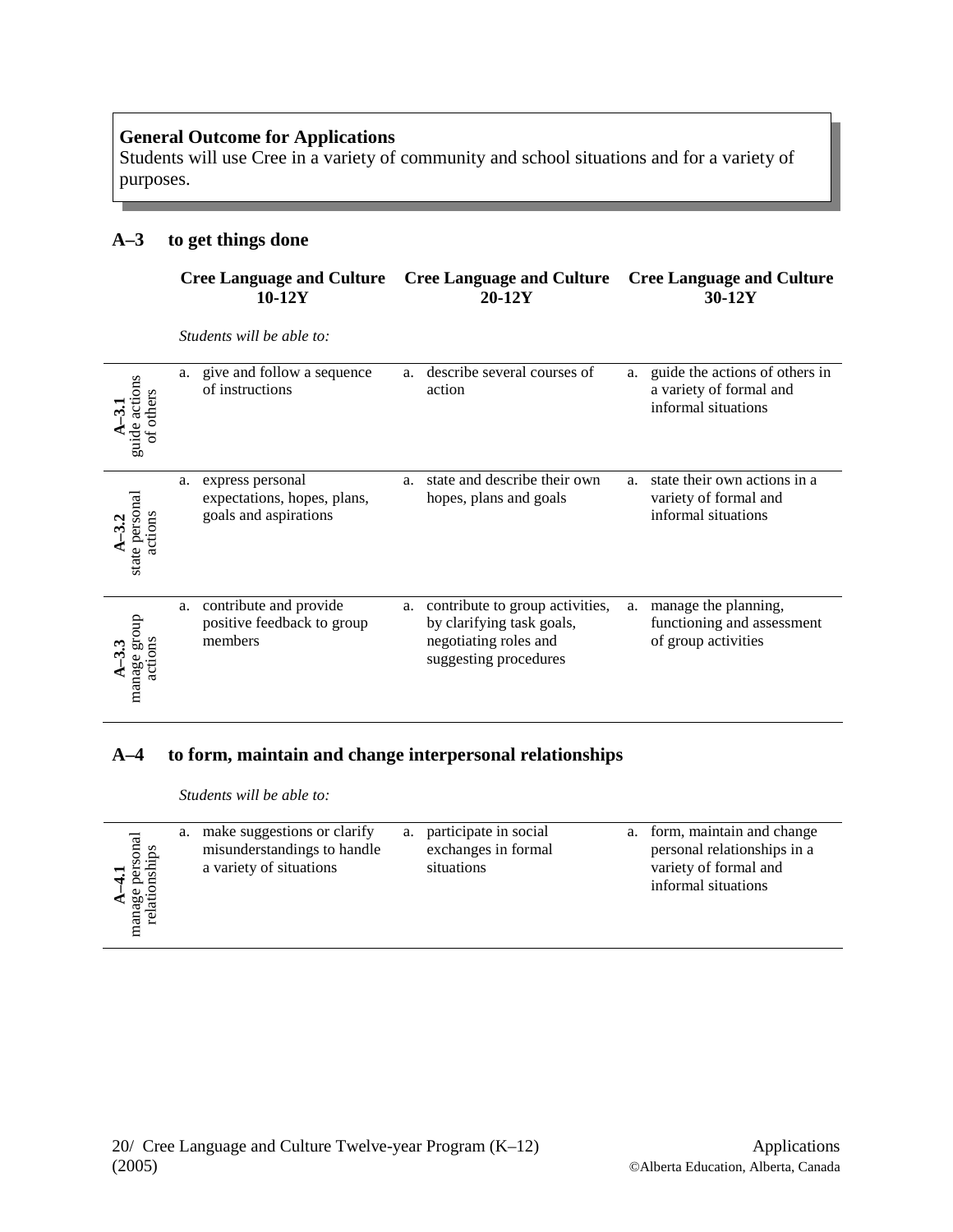Students will use Cree in a variety of community and school situations and for a variety of purposes.

|                                                 |    | Kindergarten<br>(Twelve-year Program)                                            |    | Grade 1<br>(Twelve-year Program) (Twelve-year Program) (Twelve-year Program) |    | Grade 2                                                                                            |    | Grade 3                                                                                         |
|-------------------------------------------------|----|----------------------------------------------------------------------------------|----|------------------------------------------------------------------------------|----|----------------------------------------------------------------------------------------------------|----|-------------------------------------------------------------------------------------------------|
|                                                 |    | Students will be able to:                                                        |    |                                                                              |    |                                                                                                    |    |                                                                                                 |
| and explore<br>$A-5.1$<br>discover              | a. | investigate the<br>immediate<br>environment                                      | a. | investigate the<br>surrounding<br>environment                                |    | a. investigate and<br>identify elements in<br>the immediate<br>environment                         | a. | make and talk about<br>personal<br>observations                                                 |
| gather and organize<br>information              | a. | gather simple<br>information                                                     | a. | organize items in<br>different ways                                          | a. | sequence items in<br>different ways                                                                | a. | share personal<br>knowledge of a<br>topic                                                       |
| problems                                        | a. | experience<br>problem-solving<br>situations                                      | a. | experience<br>problem-solving<br>situations                                  |    | a. experience meaning<br>through a variety of<br>moral teachings and<br>problem-solving<br>stories | a. | experience meaning<br>through a variety of<br>moral teachings and<br>problem-solving<br>stories |
| explore perspectives<br>and values<br>$A - 5.4$ | a. | listen attentively<br>and respectfully to<br>the ideas and<br>thoughts expressed | a. | respond sensitively<br>to the ideas and<br>products of others                | a. | make connections<br>between behaviour<br>and values                                                | a. | recognize and<br>respect differences<br>in ideas and<br>thoughts                                |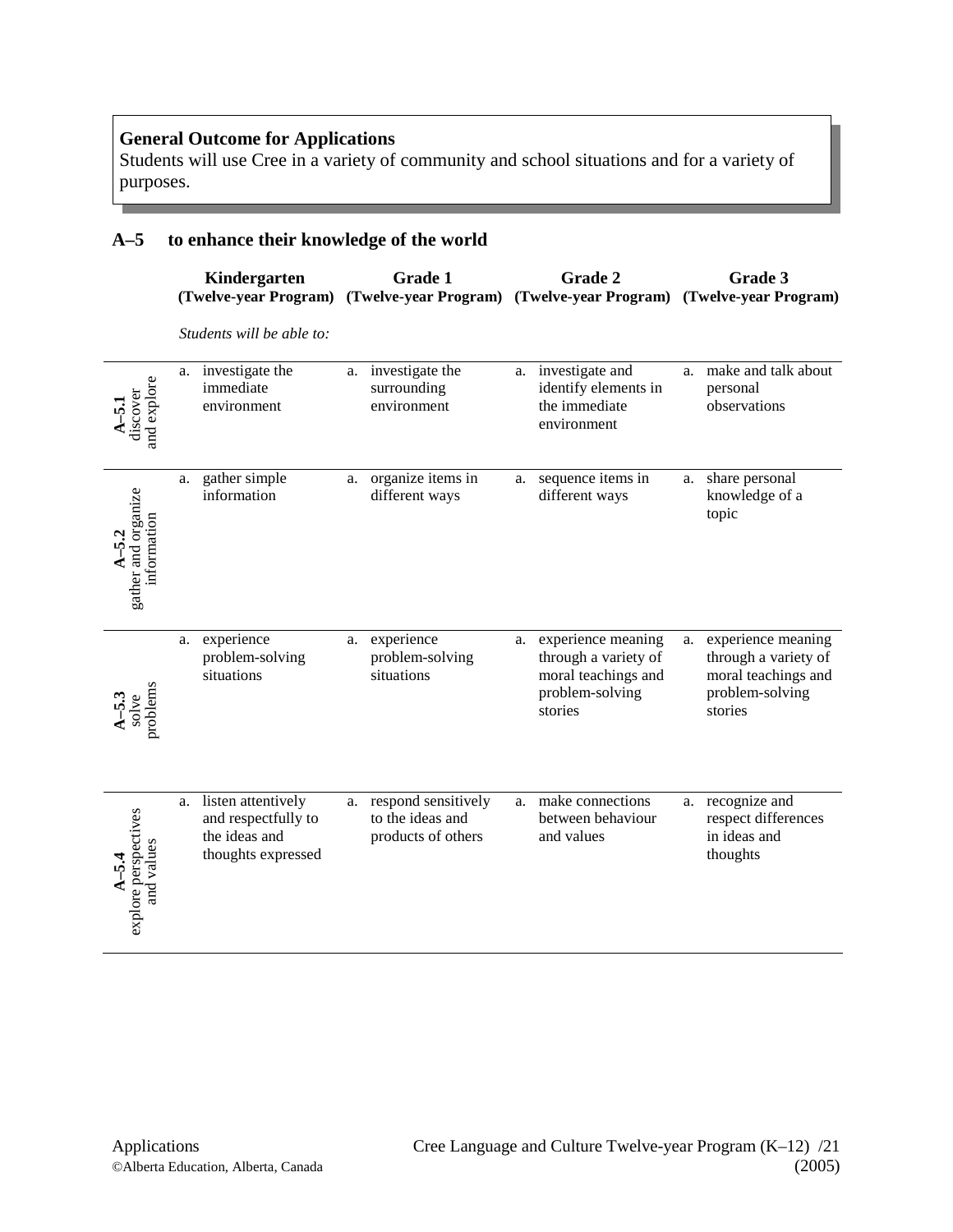Students will use Cree in a variety of community and school situations and for a variety of purposes.

|                                              | Grade 4<br>(Twelve-year Program) |                                                                              |    | Grade 5<br>(Twelve-year Program)                                                              |    | Grade 6<br>(Twelve-year Program)                                                                            |
|----------------------------------------------|----------------------------------|------------------------------------------------------------------------------|----|-----------------------------------------------------------------------------------------------|----|-------------------------------------------------------------------------------------------------------------|
|                                              | Students will be able to:        |                                                                              |    |                                                                                               |    |                                                                                                             |
| and explore<br>discover                      | a.                               | discover relationships and<br>patterns in the environment                    | a. | ask questions to gain<br>knowledge and clarify<br>understanding                               | a. | explore classification<br>systems and criteria for<br>categories                                            |
| gather and organize<br>information           | a.                               | compare and contrast items<br>in simple ways                                 | a. | gather information from a<br>variety of resources                                             | a. | compose questions to guide<br>research<br>b. identify sources of<br>information, and record<br>observations |
| problems<br>solve                            | a.                               | experience and reflect upon<br>problem-solving stories                       | a. | experience, reflect upon and<br>discuss problem-solving<br>stories, legends and<br>situations | a. | experience, reflect upon and<br>discuss problem-solving<br>stories, legends and<br>situations               |
| explore perspectives<br>and values<br>$-5.4$ | a.                               | explore Cree values on a<br>variety of topics within their<br>own experience | a. | explore how the Cree<br>worldview influences values<br>and behaviour                          | a. | gather thoughts, ideas and<br>opinions on a topic within<br>their own experience                            |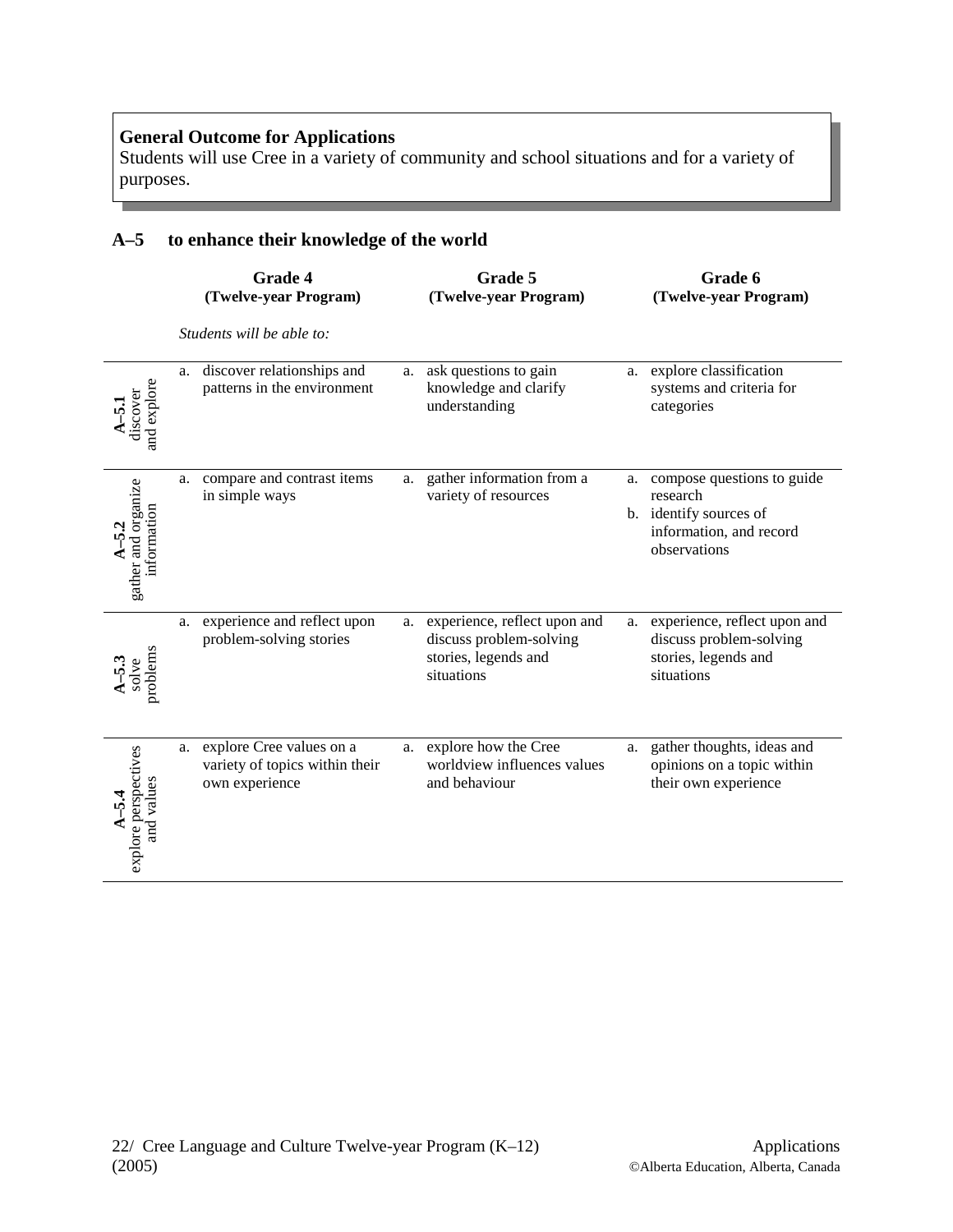Students will use Cree in a variety of community and school situations and for a variety of purposes.

|                                      | Grade 7<br>(Twelve-year Program)                                                                           | Grade 8<br>(Twelve-year Program)                                                                                  | Grade 9<br>(Twelve-year Program)                                                                     |
|--------------------------------------|------------------------------------------------------------------------------------------------------------|-------------------------------------------------------------------------------------------------------------------|------------------------------------------------------------------------------------------------------|
|                                      | Students will be able to:                                                                                  |                                                                                                                   |                                                                                                      |
| discover and<br>explore<br>$A - 5.1$ | explore meaning in what<br>a.<br>they are doing                                                            | explore and express the<br>a.<br>meaning of what they are<br>doing                                                | explore connections among<br>a.<br>and gain new insights into<br>familiar topics                     |
| gather and organize<br>information   | gather information, using a<br>a.<br>prepared format                                                       | organize and prepare<br>a.<br>information, using a variety<br>of techniques                                       | share key ideas, summarize,<br>a.<br>and paraphrase                                                  |
| problems<br>$A-5.3$<br>solve         | reflect upon and discuss<br>a.<br>personal problem-solving<br>experiences and stories                      | identify potential problems<br>a.<br>and their potential<br>consequences                                          | search for possible ways to<br>a.<br>solve problems                                                  |
| explore perspectives<br>and values   | a. explore and discuss how the<br>Cree worldview and values<br>influence personal behaviour<br>and choices | a. understand how the Cree<br>worldview and values<br>influence their own and<br>others' behaviour and<br>choices | provide information and<br>a.<br>reasons for their own ideas<br>and thoughts on an issue or<br>topic |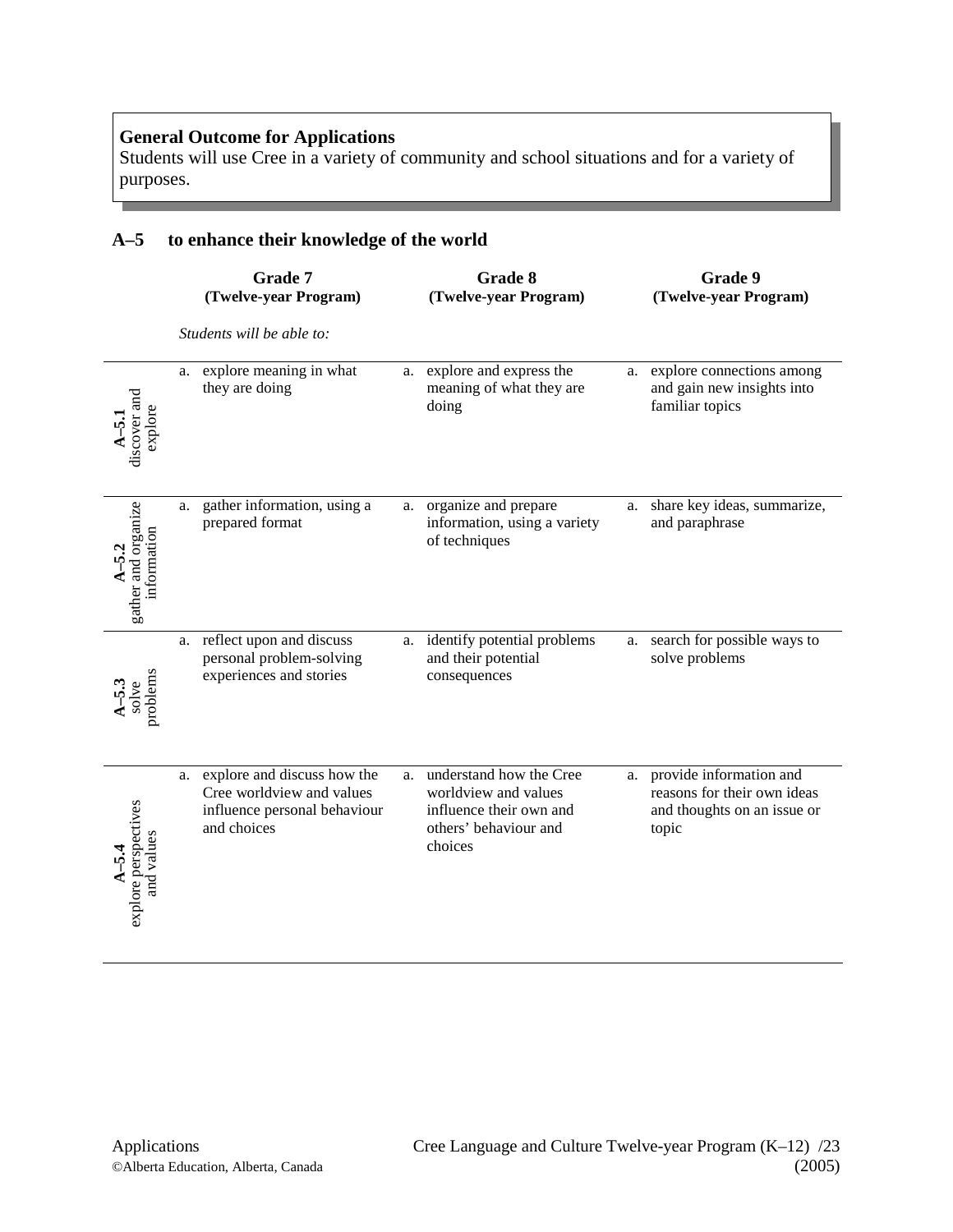Students will use Cree in a variety of community and school situations and for a variety of purposes.

|                                               | <b>Cree Language and Culture</b><br>$10-12Y$                                           | <b>Cree Language and Culture</b><br>$20-12Y$                                                                    | <b>Cree Language and Culture</b><br>$30-12Y$                                                                                                                          |  |  |
|-----------------------------------------------|----------------------------------------------------------------------------------------|-----------------------------------------------------------------------------------------------------------------|-----------------------------------------------------------------------------------------------------------------------------------------------------------------------|--|--|
|                                               | Students will be able to:                                                              |                                                                                                                 |                                                                                                                                                                       |  |  |
| and explore<br>$A - 3.1$<br>discover<br>$-51$ | a. explore ideas presented in a<br>variety of ways                                     | compare their own insights<br>a.<br>and understandings with<br>those of classmates                              | a. use a broad range of skills to<br>discover and explore various<br>media                                                                                            |  |  |
| gather and organize<br>information            | synthesize information from<br>a.<br>several sources                                   | organize information to<br>a.<br>demonstrate relationships<br>between ideas and sources                         | gather, evaluate, organize<br>a.<br>and synthesize information<br>about various topics from a<br>variety of sources                                                   |  |  |
| problems<br>$A-5.3$<br>solve                  | apply problem-solving skills<br>a.<br>acquired in one situation to<br>other situations | apply problem-solving skills<br>a.<br>in the resolution of real-life<br>problems                                | apply problem-solving skills<br>a.<br>in the resolution of a variety<br>of real-life problems                                                                         |  |  |
| $A-5.4$<br>explore perspectives<br>and values | a. examine how Aboriginal<br>culture is portrayed in a<br>variety of contexts          | explore the portrayal of<br>a.<br>Aboriginal culture to<br>understand the underlying<br>values and perspectives | understand and examine<br>a.<br>differing perspectives and<br>their underlying beliefs and<br>values; e.g., in the mass<br>media or among family,<br>Elders and peers |  |  |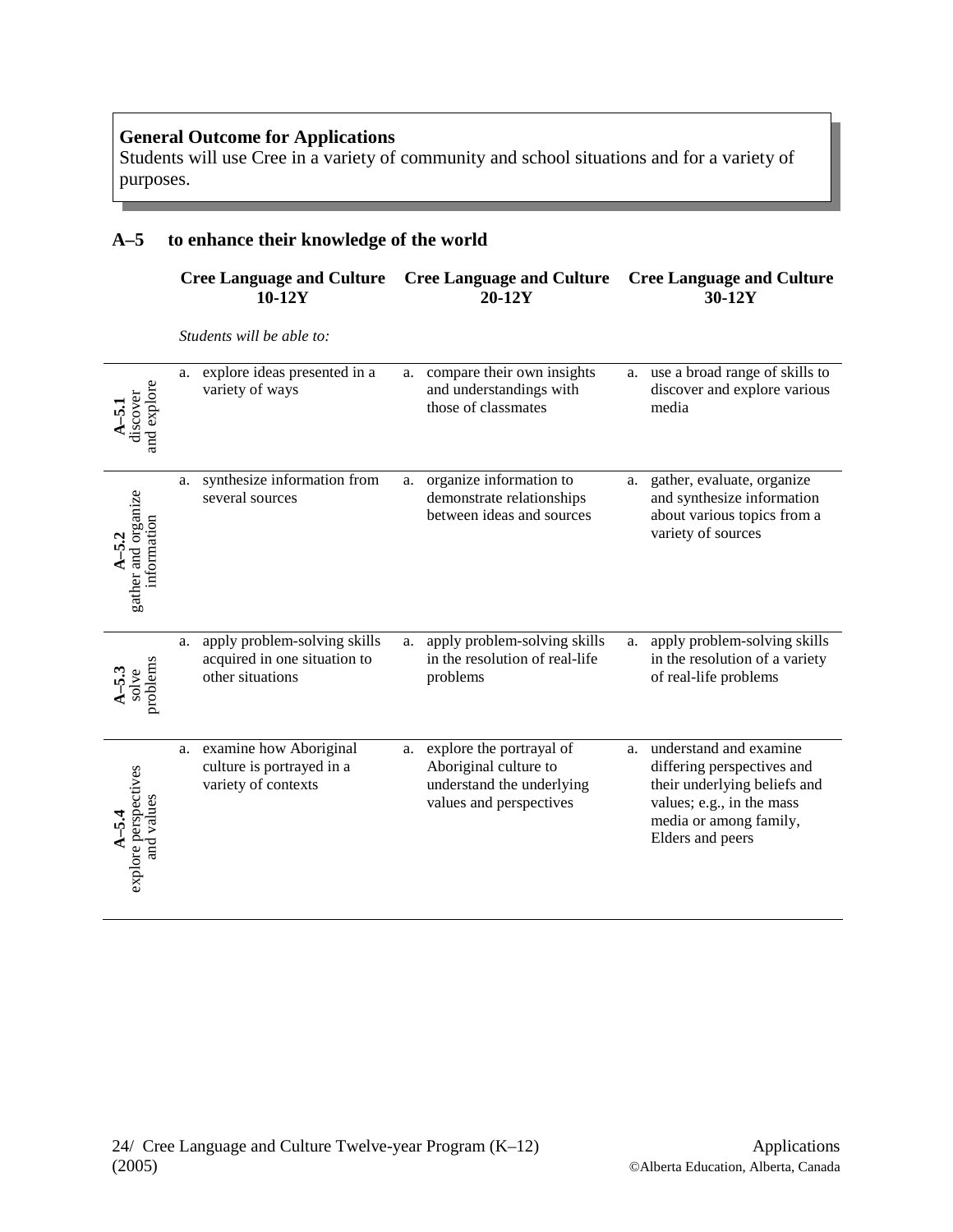Students will use Cree in a variety of community and school situations and for a variety of purposes.

## **A–6 for imaginative purposes and personal enjoyment**

|                                                       |    | Kindergarten                                                                           | Grade 1 |                                                                                                                                    | Grade 2<br>(Twelve-year Program) (Twelve-year Program) (Twelve-year Program) (Twelve-year Program) |                                                                                                                                | Grade 3 |                                                                                                                                      |
|-------------------------------------------------------|----|----------------------------------------------------------------------------------------|---------|------------------------------------------------------------------------------------------------------------------------------------|----------------------------------------------------------------------------------------------------|--------------------------------------------------------------------------------------------------------------------------------|---------|--------------------------------------------------------------------------------------------------------------------------------------|
|                                                       |    | Students will be able to:                                                              |         |                                                                                                                                    |                                                                                                    |                                                                                                                                |         |                                                                                                                                      |
| humour/fun<br>$A-6.1$                                 |    | a. use the language for<br>fun                                                         |         | a. use the language for<br>fun                                                                                                     | a.                                                                                                 | use the language for<br>fun in a variety of<br>activities                                                                      | a.      | use the language for<br>fun in a variety of<br>activities                                                                            |
| $A-6.2$<br>creative/aesthetic<br>purposes             | a. | use the language<br>creatively;<br>e.g., play-act<br>variations on<br>familiar stories | a.      | use the language<br>creatively;<br>e.g., participate in<br>activities that play<br>on the sounds and<br>rhythms of the<br>language | a.                                                                                                 | use the language<br>creatively;<br>e.g., use movement<br>to respond to songs<br>and poems                                      | a.      | use the language<br>creatively;<br>e.g., create a picture<br>story with captions                                                     |
| $\frac{\mathbf{A}-6.3}{\text{personal}}$<br>enjoyment | a. | use the language for<br>personal enjoyment;<br>e.g., listen to<br>favourite songs      | a.      | use the language for<br>personal enjoyment;<br>e.g., listen to<br>favourite stories                                                | a.                                                                                                 | use the language for<br>personal enjoyment;<br>e.g., make a<br>personal dictionary<br>of favourite words<br>with illustrations | a.      | use the language for<br>personal enjoyment;<br>e.g., share a<br>collection of<br>pictures or artifacts<br>related to Cree<br>culture |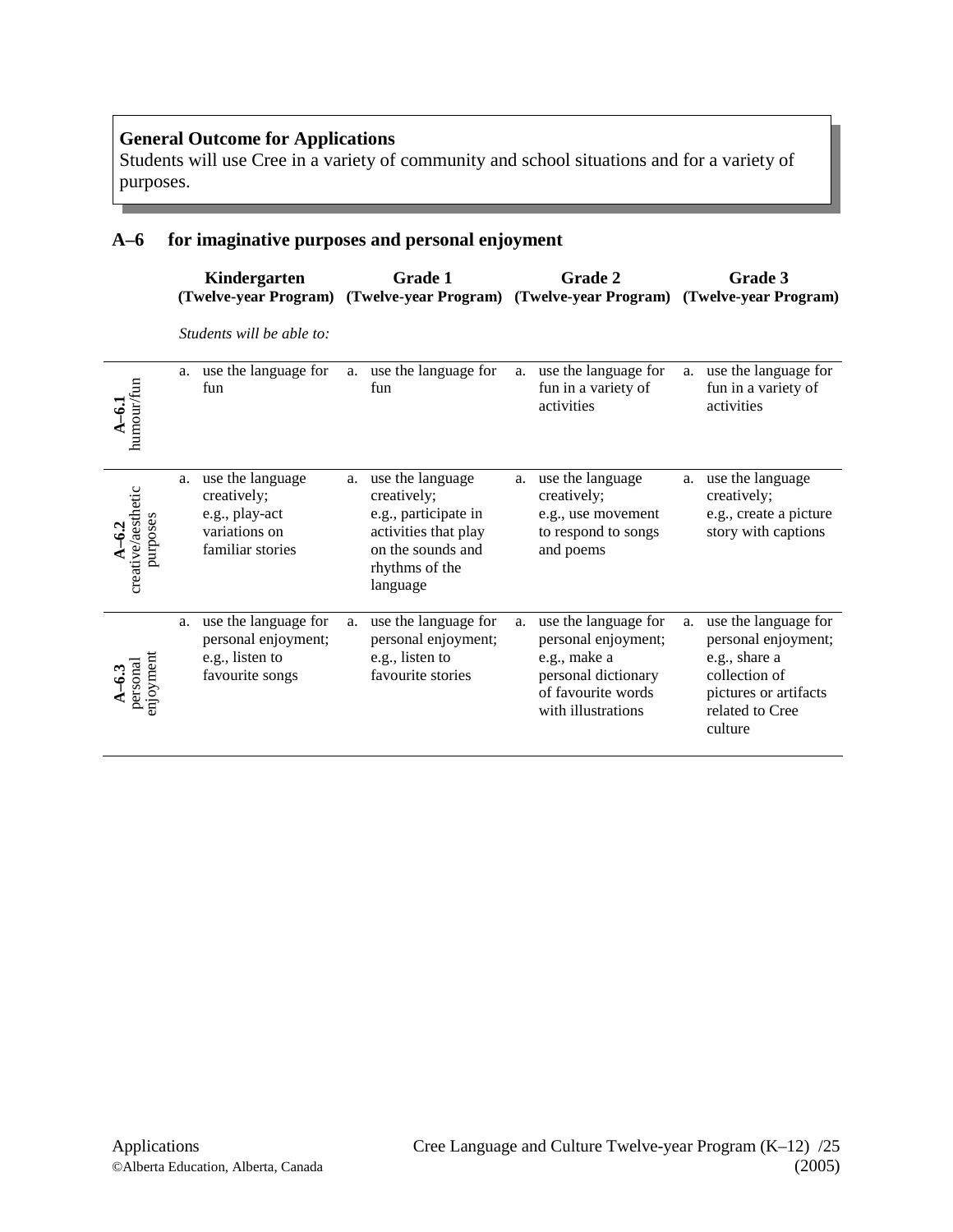Students will use Cree in a variety of community and school situations and for a variety of purposes.

## **A–6 for imaginative purposes and personal enjoyment**

|                                           | Grade 4<br>(Twelve-year Program) |                                                                                                          |    | Grade 5<br>(Twelve-year Program)                                                                                                 | Grade 6<br>(Twelve-year Program) |                                                                                                                                            |  |
|-------------------------------------------|----------------------------------|----------------------------------------------------------------------------------------------------------|----|----------------------------------------------------------------------------------------------------------------------------------|----------------------------------|--------------------------------------------------------------------------------------------------------------------------------------------|--|
|                                           |                                  | Students will be able to:                                                                                |    |                                                                                                                                  |                                  |                                                                                                                                            |  |
| humour/fun                                | a.                               | use the language for fun and<br>to interpret humour                                                      | a. | use the language for fun and<br>to interpret humour                                                                              |                                  | a. use the language for fun and<br>to interpret humour in a<br>variety of activities                                                       |  |
| $A-6.2$<br>creative/aesthetic<br>purposes |                                  | a. use the language creatively;<br>e.g., employ models to create<br>cumulative or predictable<br>stories | a. | use the language creatively<br>and for aesthetic purposes;<br>e.g., experiment with the<br>sounds and rhythms of the<br>language |                                  | a. use the language creatively<br>and for aesthetic purposes;<br>e.g., write poems based on<br>simple, repetitive and<br>modelled language |  |
| enjoyment<br>personal                     | a.                               | use the language for personal<br>enjoyment; e.g., play games<br>in Cree with friends                     | a. | use the language for personal<br>enjoyment; e.g., listen to<br>favourite songs in Cree                                           | a.                               | use the language for personal<br>enjoyment; e.g., learn a craft<br>or a dance                                                              |  |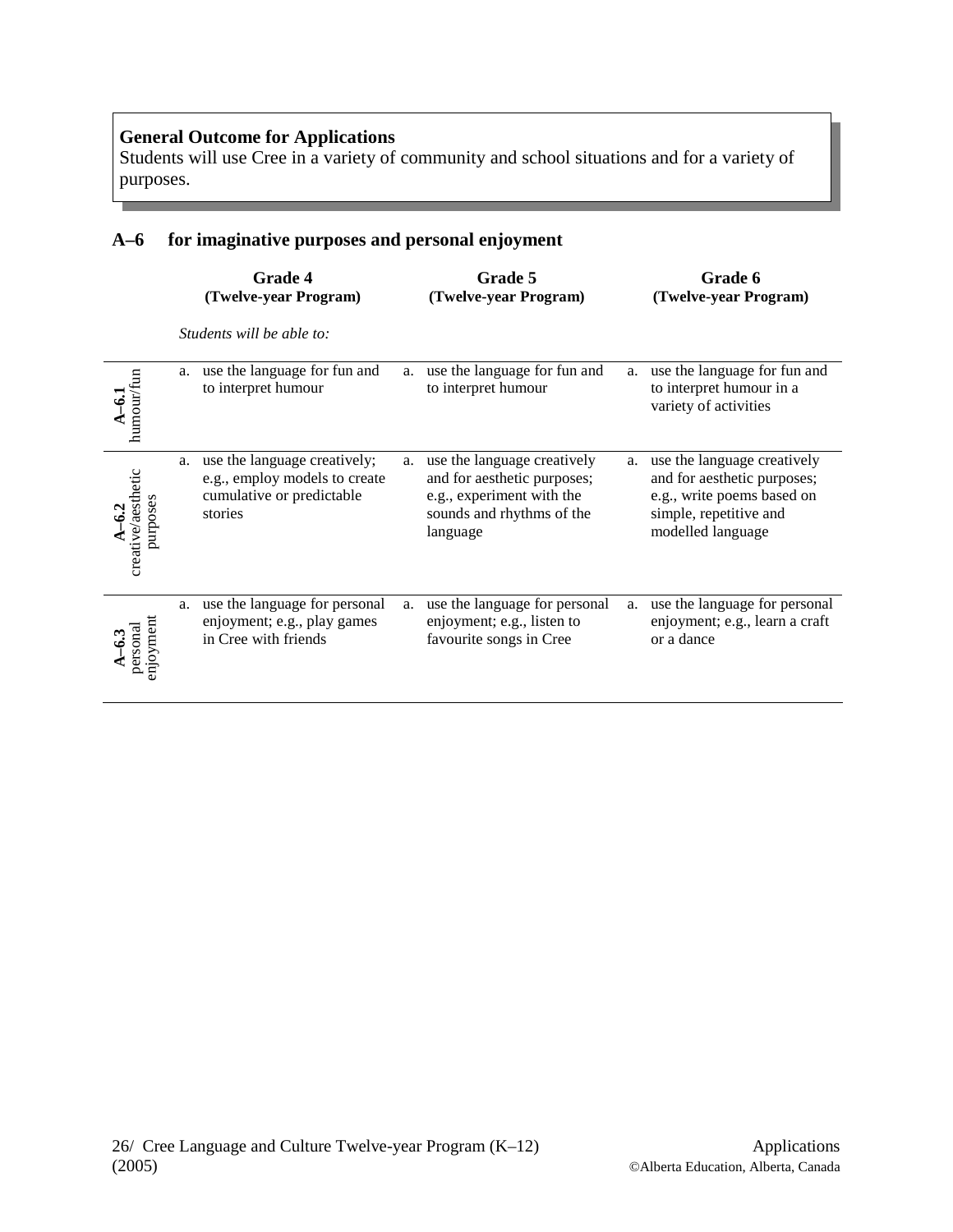Students will use Cree in a variety of community and school situations and for a variety of purposes.

## **A–6 for imaginative purposes and personal enjoyment**

|                                           | Grade 7<br>(Twelve-year Program) |                                                                                                          |    | Grade 8<br>(Twelve-year Program)                                                                                          |    | Grade 9<br>(Twelve-year Program)                                                                                                                 |  |
|-------------------------------------------|----------------------------------|----------------------------------------------------------------------------------------------------------|----|---------------------------------------------------------------------------------------------------------------------------|----|--------------------------------------------------------------------------------------------------------------------------------------------------|--|
|                                           |                                  | Students will be able to:                                                                                |    |                                                                                                                           |    |                                                                                                                                                  |  |
| humour/fun                                | a.                               | use the language for fun and<br>to interpret and express<br>humour                                       | a. | use the language for fun and<br>to interpret and express<br>humour in a variety of ways<br>and in a variety of situations | a. | use the language for fun and<br>to interpret and express<br>appropriate humour                                                                   |  |
| $A-6.2$<br>creative/aesthetic<br>purposes | a.                               | use the language creatively<br>and for aesthetic purposes;<br>e.g., write new words to a<br>known melody | a. | use the language creatively<br>and for aesthetic purposes;<br>e.g., create and perform a<br>skit                          | a. | use the language creatively<br>and for aesthetic purposes;<br>e.g., speak or write from the<br>viewpoint of a designated<br>character in a story |  |
| anjoyment<br>personal                     | a.                               | use the language for personal<br>enjoyment; e.g., find a<br>personal pen pal and<br>exchanging letters   | a. | use the language for personal<br>enjoyment; e.g., explore<br>Cree culture on the Internet                                 | a. | use the language for personal<br>enjoyment; e.g., keep a<br>personal journal                                                                     |  |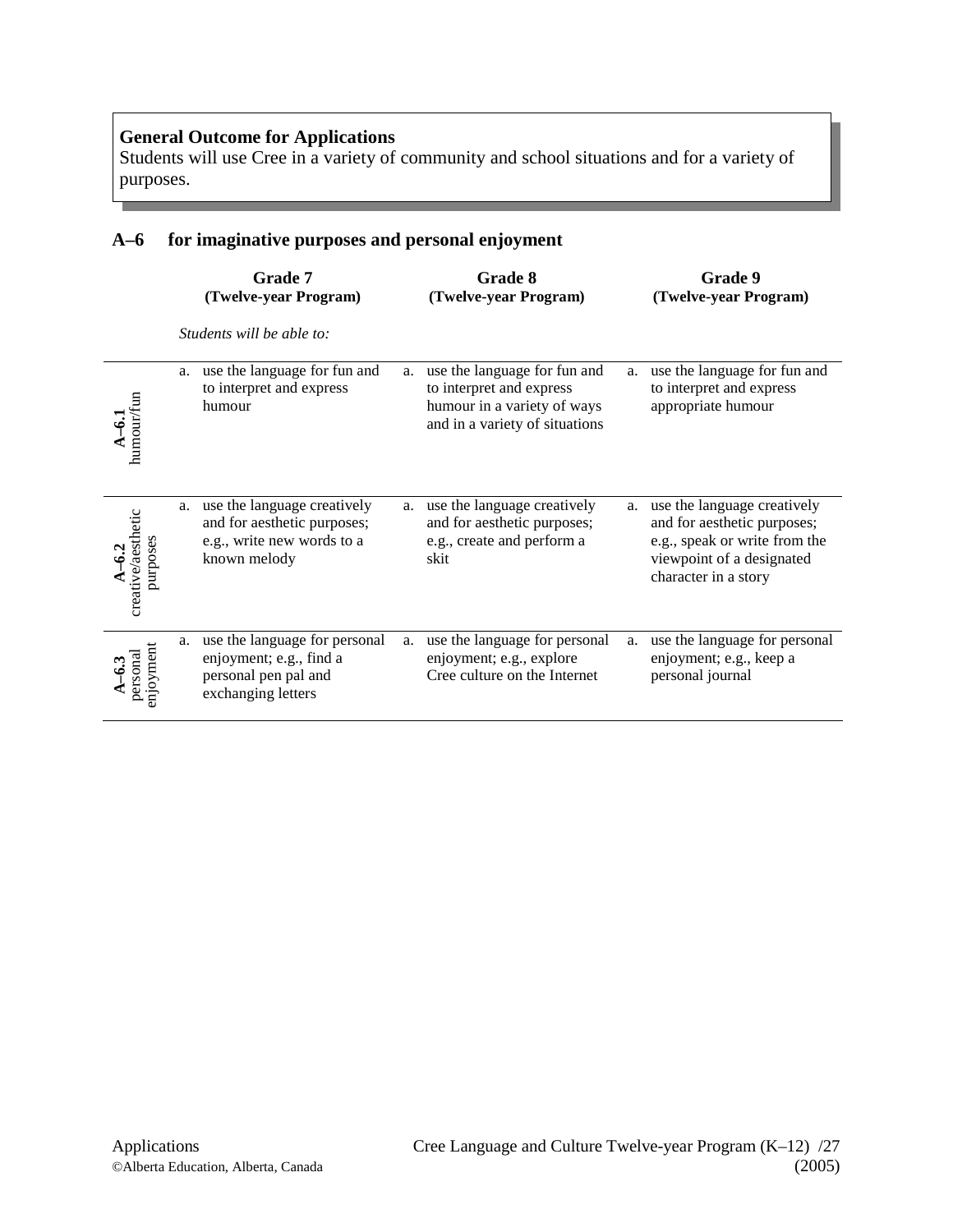Students will use Cree in a variety of community and school situations and for a variety of purposes.

### **A–6 for imaginative purposes and personal enjoyment**

|          | <b>Cree Language and Culture Cree Language and Culture Cree Language and Culture</b> |          |
|----------|--------------------------------------------------------------------------------------|----------|
| $10-12Y$ | $20-12Y$                                                                             | $30-12Y$ |

| $A-6.1$<br>humour/fun          | a. | use the language for fun and<br>to interpret and express<br>humour                                                                  | a. | use the language for fun and<br>to interpret and express<br>humour with different<br>audiences                               | a. | use the language for fun and<br>to interpret and express<br>humour in a variety of<br>situations |
|--------------------------------|----|-------------------------------------------------------------------------------------------------------------------------------------|----|------------------------------------------------------------------------------------------------------------------------------|----|--------------------------------------------------------------------------------------------------|
| creative/aesthetic<br>purposes | a. | use the language creatively<br>and for aesthetic purposes;<br>e.g., write short stories<br>situated in a different time or<br>place | a. | use the language creatively<br>and for aesthetic purposes;<br>e.g., create a multimedia<br>production on a familiar<br>topic | a. | use the language creatively<br>and for aesthetic purposes in<br>a variety of situations          |
| enjoyment<br>personal          | a. | use the language for personal<br>enjoyment; e.g., explore<br>ways to use knowledge of<br>Cree in community<br>activities/functions  | a. | use the language for personal<br>enjoyment; e.g., watch films<br>or television programs                                      | a. | use the language for personal<br>enjoyment in a variety of<br>situations                         |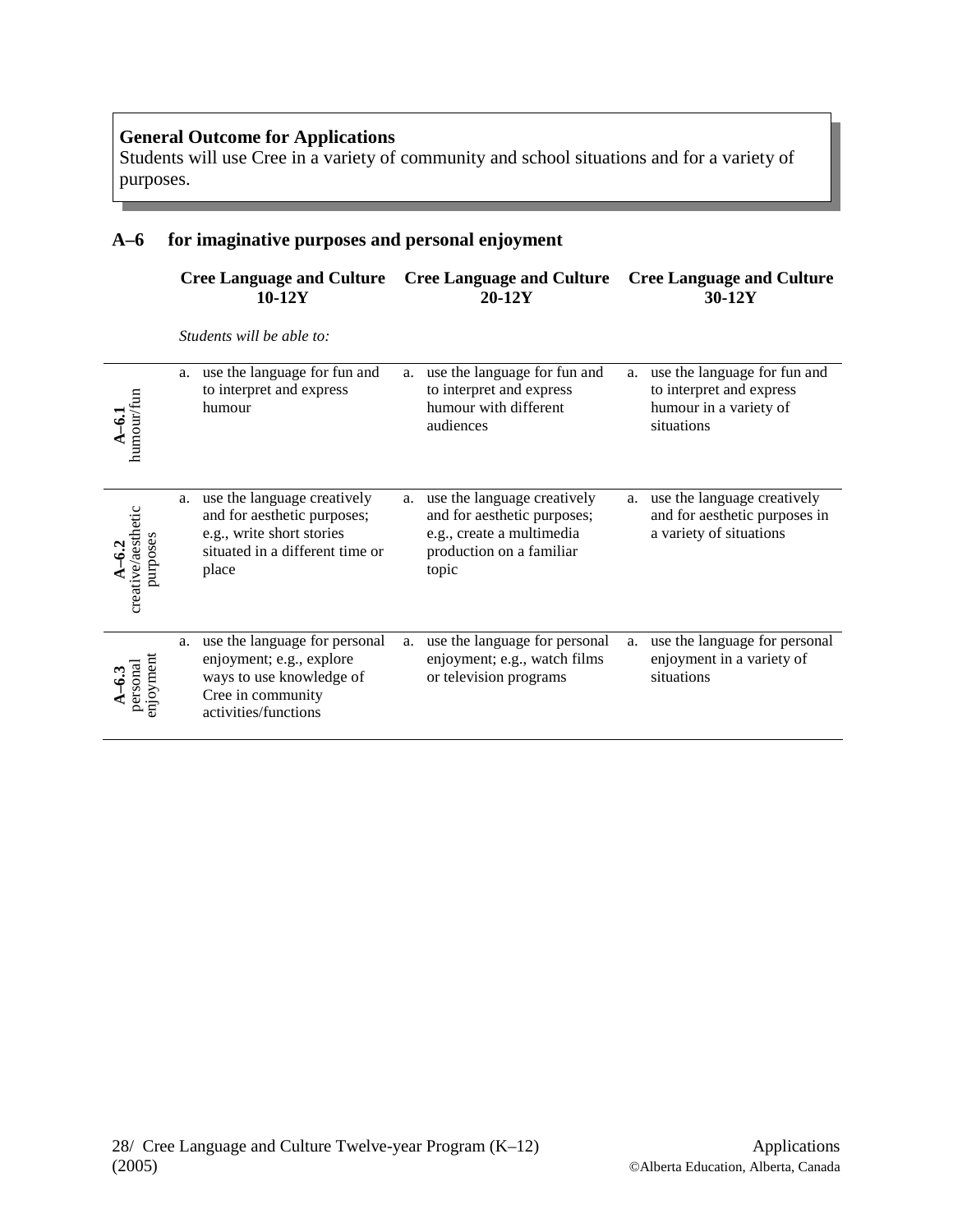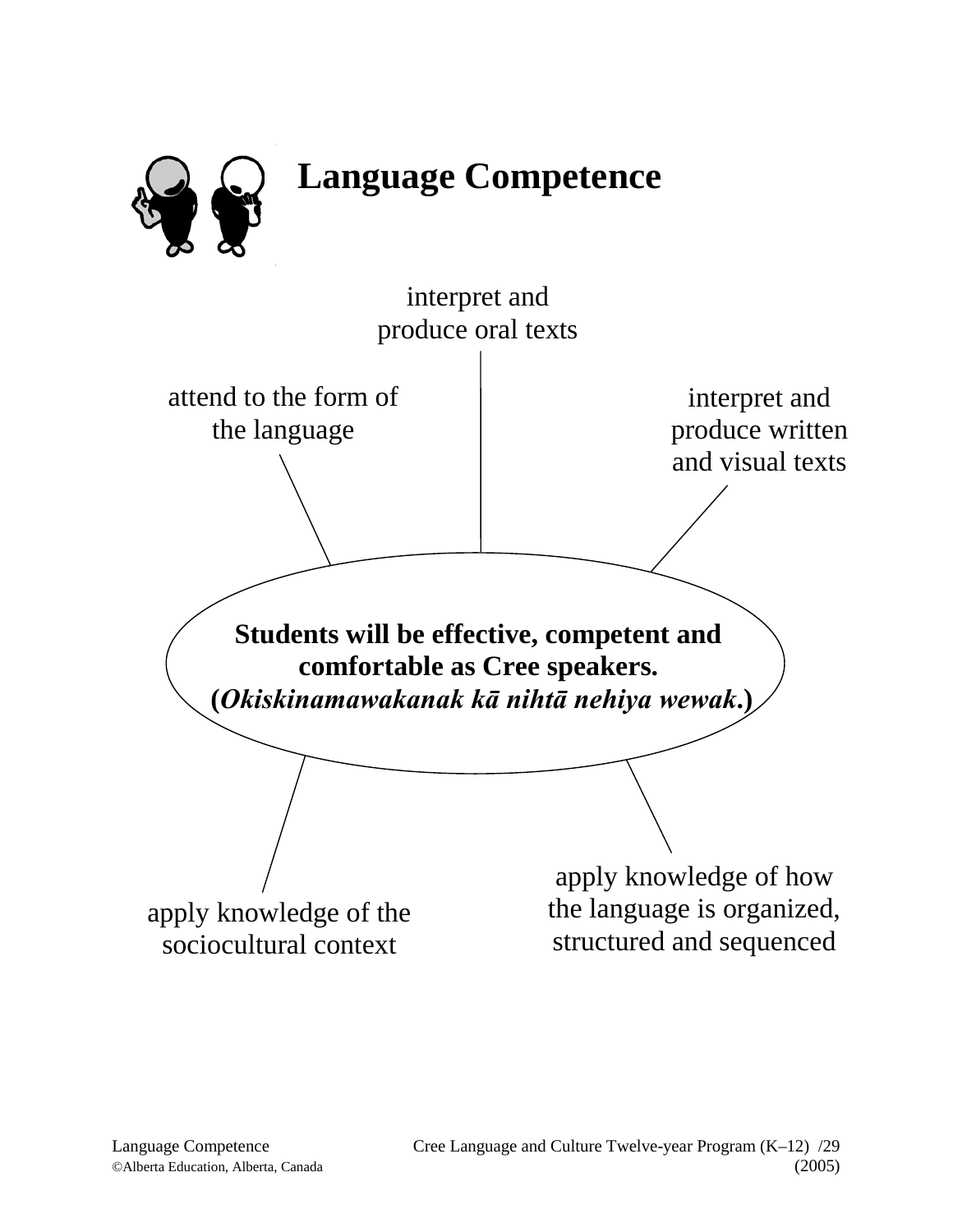#### **LANGUAGE COMPETENCE**

**Language competence** is a broad term that includes linguistic or grammatical competence, discourse competence, sociolinguistic or sociocultural competence and what might be called textual competence. The specific outcomes under Language Competence deal with knowledge of the Cree language and the ability to use that knowledge to interpret and produce meaningful texts appropriate to the situations in which they are used. Language competence is best developed in the context of activities or tasks in which the language is used for real purposes—in other words, in practical **applications**.

The various components of language competence are grouped under five cluster headings—see the illustration on the preceding page. Under each of these headings there are several strands, identified by strand headings at the left end of each row, which show the developmental flow of learning from grade to grade/course to course. Each strand deals with a single aspect of language competence. For example, under the cluster heading "attend to the form of the language," there is a strand for phonology (pronunciation, stress, intonation), orthography (spelling, mechanical features), lexicon (vocabulary words and phrases) and grammatical elements (syntax and morphology).

Although the outcomes isolate these individual aspects, language competence should be developed through classroom activities that focus on meaningful uses of the Cree language and on **language in context**. Tasks will be chosen based on the needs, interests and experiences of students. The vocabulary, grammar structures, text forms and social conventions necessary to carry out a task will be taught, practised and assessed as students are involved in various aspects of the task itself, **not in isolation**.

Strategic competence is often closely associated with language competence, since students need to learn ways to compensate for low proficiency in the early stages of learning if they are to engage in authentic language use from the beginning. This component is included in the language use strategies in the Strategies section.

**Note**: Much of the linguistic terminology used in the grammatical elements sections, under the cluster heading "attend to the form of the language," is defined in the Appendix of this program of studies—Linguistic Definitions Pertaining to Cree.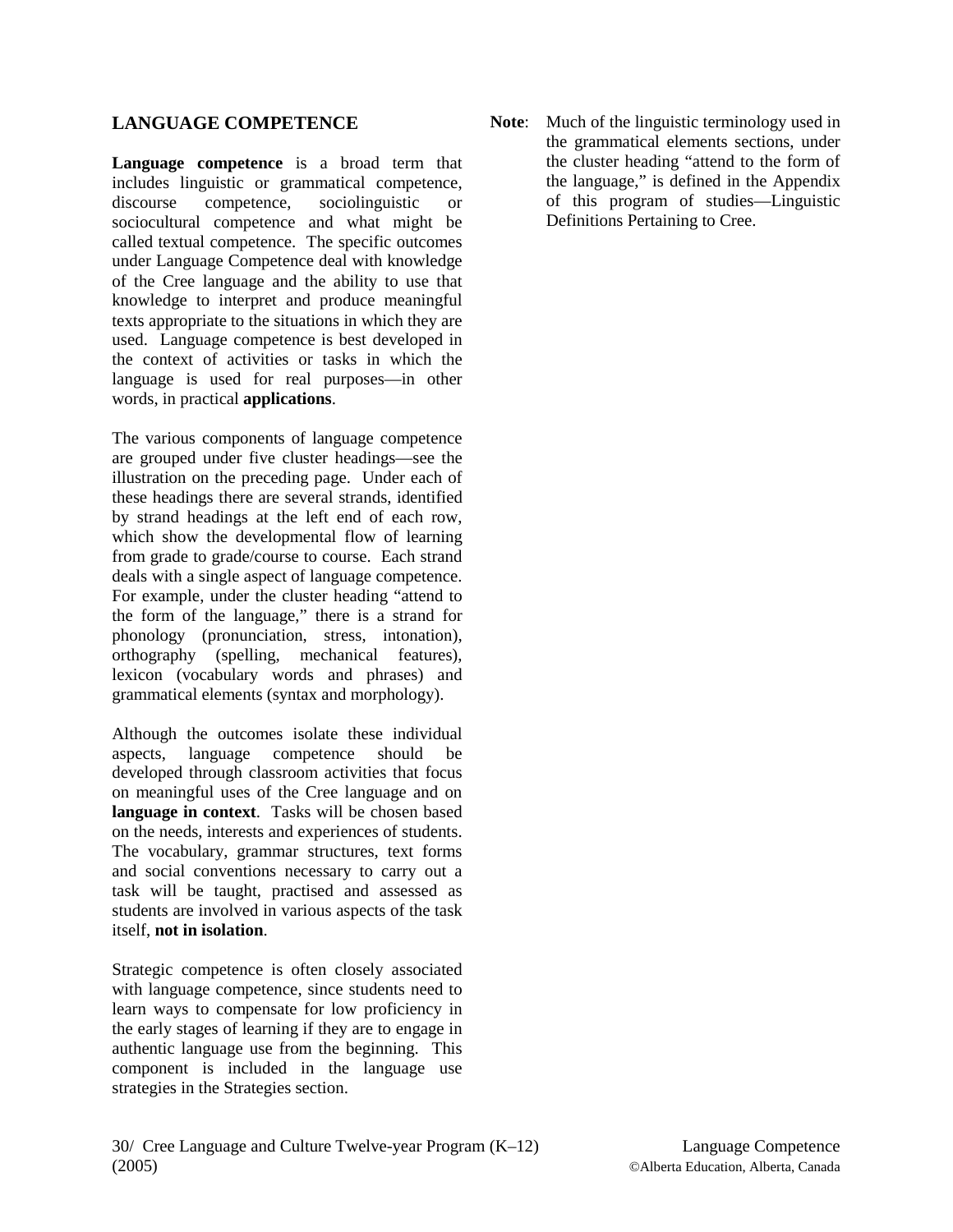Students will be effective, competent and comfortable as Cree speakers. (*Okiskinamawakanak kā nihtā nehiya wewak.*)

## **LC–1 attend to the form of the language**

|                       |                                             | Kindergarten                                                                                                                                                                                                                                                          |    | Grade 1<br>(Twelve-year Program) (Twelve-year Program) (Twelve-year Program) (Twelve-year Program)                                                                                                                                                                                                                |    | Grade 2                                                                                                                                                                                                                                                            |    | Grade 3                                                                                                                                                                                                                                                                                                |
|-----------------------|---------------------------------------------|-----------------------------------------------------------------------------------------------------------------------------------------------------------------------------------------------------------------------------------------------------------------------|----|-------------------------------------------------------------------------------------------------------------------------------------------------------------------------------------------------------------------------------------------------------------------------------------------------------------------|----|--------------------------------------------------------------------------------------------------------------------------------------------------------------------------------------------------------------------------------------------------------------------|----|--------------------------------------------------------------------------------------------------------------------------------------------------------------------------------------------------------------------------------------------------------------------------------------------------------|
|                       |                                             | Students will be able to:                                                                                                                                                                                                                                             |    |                                                                                                                                                                                                                                                                                                                   |    |                                                                                                                                                                                                                                                                    |    |                                                                                                                                                                                                                                                                                                        |
| $LC-1.1$<br>phonology | sounds                                      | a. recognize and<br>pronounce basic                                                                                                                                                                                                                                   | a. | pronounce some<br>common words and<br>phrases correctly<br>b. recognize intonation<br>and expressions<br>common to Cree                                                                                                                                                                                           | a. | distinguish sounds<br>$t/d$ , k/g, c/ts, p/b and<br>pre-aspirated h                                                                                                                                                                                                | a. | pronounce familiar<br>words, phrases and<br>expressions<br>properly                                                                                                                                                                                                                                    |
| orthography           | bottom                                      | a. understand how text<br>is oriented; e.g., left<br>to right and top to                                                                                                                                                                                              | a. | recognize and name<br>some elements of<br>the writing system                                                                                                                                                                                                                                                      | a. | write some words<br>and phrases of<br>personal<br>significance                                                                                                                                                                                                     | a. | recognize and use<br>some basic spelling<br>patterns                                                                                                                                                                                                                                                   |
|                       | a.<br>٠<br>٠<br>٠<br>$\bullet$<br>$\bullet$ | use a repertoire of<br>words and phrases<br>in familiar contexts,<br>within a variety of<br>lexical fields,<br>including:<br>my family<br>my daily<br>routines<br>seasons/weather<br>my body<br>any other lexical<br>fields that meet<br>their needs and<br>interests | a. | use a repertoire of<br>words and phrases<br>in familiar contexts,<br>within a variety of<br>lexical fields,<br>including:<br>my family<br>daily life<br>weather and<br>seasons<br>my body<br>clothing<br>my house<br>things around<br>me<br>any other lexical<br>fields that meet<br>their needs and<br>interests | a. | use a repertoire of<br>words and phrases<br>in familiar contexts,<br>within a variety of<br>lexical fields,<br>including:<br>foods<br>school<br>measurements<br>- time<br>- money<br>pets<br>any other lexical<br>fields that meet<br>their needs and<br>interests | a. | use a repertoire of<br>words and phrases<br>in familiar contexts,<br>within a variety of<br>lexical fields,<br>including:<br>my community<br>and<br>neighbourhood<br>music<br>domestic<br>animals<br>extended family<br>games<br>any other lexical<br>fields that meet<br>their needs and<br>interests |

(continued)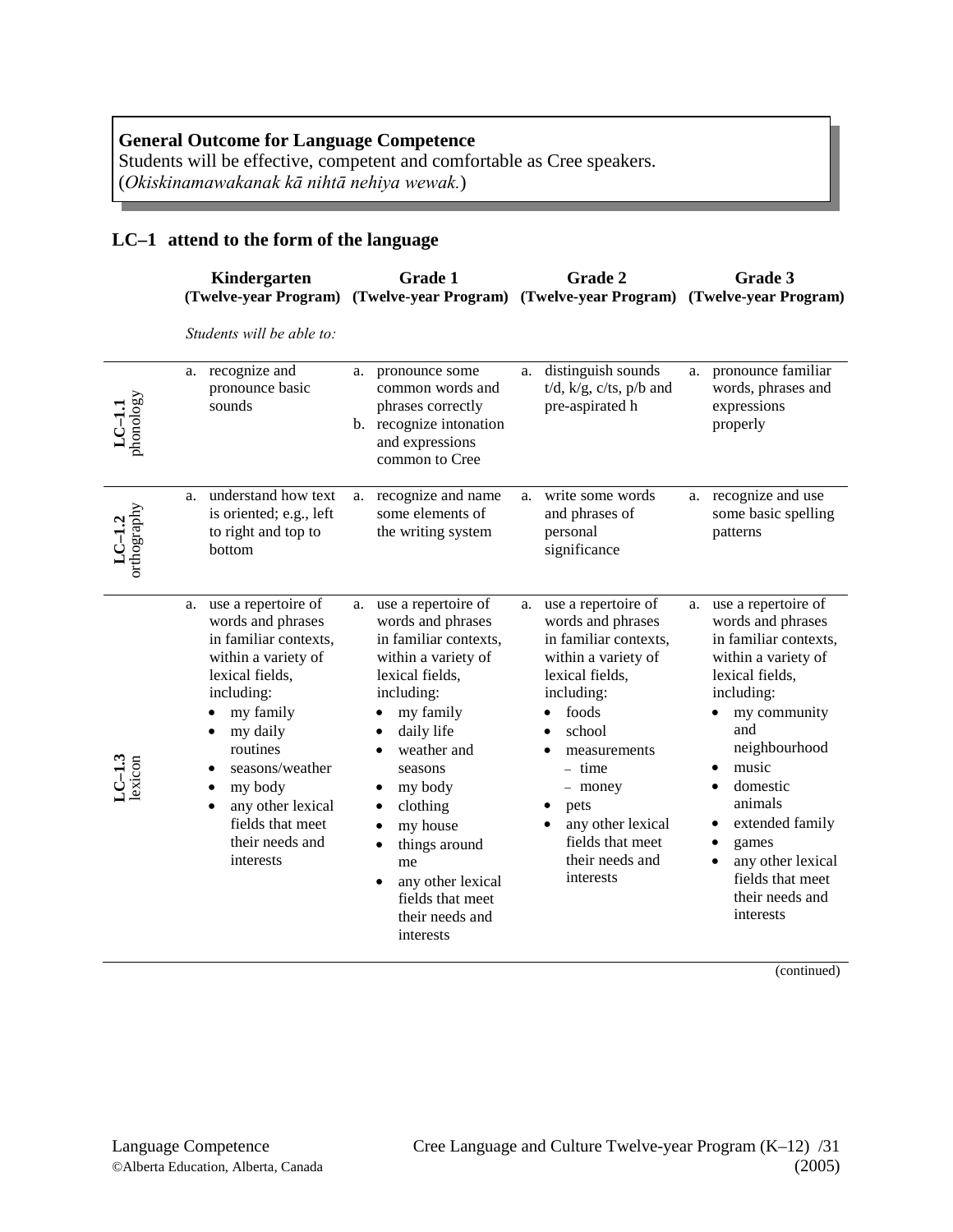Students will be effective, competent and comfortable as Cree speakers. (*Okiskinamawakanak kā nihtā nehiya wewak.*)

(continued)

**LC–1.4** 

 $\overline{a}$ 

#### **LC–1 attend to the form of the language**

| Kindergarten                                                                                                                                                                                                                                                                                                                                                                                                                                                                                                                                                                                                                                                                                                                                                                                                                                                                                                | Grade 1                                                                                                                                                                                                                                                                                                                                                                                                                                                                                                                                                                                                                                                                                                                                                                                                                                                                                                          | Grade 2                                                                                                                                                                                                                                                                                                                                                                                                                                                                                                                                                                                                                                                                                                                                                                                                                                                            | Grade 3                                                                                                                                                                                                                                                                                                                                                                                                                                                                                                                                                                                                                                                                                                                        |
|-------------------------------------------------------------------------------------------------------------------------------------------------------------------------------------------------------------------------------------------------------------------------------------------------------------------------------------------------------------------------------------------------------------------------------------------------------------------------------------------------------------------------------------------------------------------------------------------------------------------------------------------------------------------------------------------------------------------------------------------------------------------------------------------------------------------------------------------------------------------------------------------------------------|------------------------------------------------------------------------------------------------------------------------------------------------------------------------------------------------------------------------------------------------------------------------------------------------------------------------------------------------------------------------------------------------------------------------------------------------------------------------------------------------------------------------------------------------------------------------------------------------------------------------------------------------------------------------------------------------------------------------------------------------------------------------------------------------------------------------------------------------------------------------------------------------------------------|--------------------------------------------------------------------------------------------------------------------------------------------------------------------------------------------------------------------------------------------------------------------------------------------------------------------------------------------------------------------------------------------------------------------------------------------------------------------------------------------------------------------------------------------------------------------------------------------------------------------------------------------------------------------------------------------------------------------------------------------------------------------------------------------------------------------------------------------------------------------|--------------------------------------------------------------------------------------------------------------------------------------------------------------------------------------------------------------------------------------------------------------------------------------------------------------------------------------------------------------------------------------------------------------------------------------------------------------------------------------------------------------------------------------------------------------------------------------------------------------------------------------------------------------------------------------------------------------------------------|
| (Twelve-year Program)                                                                                                                                                                                                                                                                                                                                                                                                                                                                                                                                                                                                                                                                                                                                                                                                                                                                                       | (Twelve-year Program)                                                                                                                                                                                                                                                                                                                                                                                                                                                                                                                                                                                                                                                                                                                                                                                                                                                                                            | (Twelve-year Program)                                                                                                                                                                                                                                                                                                                                                                                                                                                                                                                                                                                                                                                                                                                                                                                                                                              | (Twelve-year Program)                                                                                                                                                                                                                                                                                                                                                                                                                                                                                                                                                                                                                                                                                                          |
| Students will be able to:<br>a.<br>• personal pronouns<br>$(singular)$ nîya,<br>kîva, wîva<br>$\bullet$ awa, ôma to<br>distinguish and<br>refer to this<br>specific animate<br>$(NA)$ or to an<br>inanimate (NI)<br>noun<br>noun possession<br>$\bullet$<br>form for<br>animate (NA) and<br>inanimate (NI)<br>singular nouns<br>indicating my<br>$(1S)$ , yours $(2S)$ ,<br>his/hers $(3S)$<br>grammatical elements<br>niminôsim.<br>nitehtapiwin,<br>kiminôsim.<br>kitehtapiwin,<br>ominôsima.<br>otehtapiwin<br>interrogatives,<br>simple questions:<br>tân'te, awîna,<br>kîkwây, tânehki,<br>tân'sîvisi<br>$\bullet$ ehâ/îhi, namoya<br>questions using <i>cî</i><br>(VAI) declarative<br>statement simple<br>sentences using I<br>$(1S)$ , you $(2S)$ ,<br>he/she $(3S)$<br>subjects and<br>action words<br>nitapin, kitapin,<br><i>apiw</i> and<br>progressive action<br>ehapiyân,<br>ehapiyan, ehapit | $\bullet$ awa, ôma to<br>distinguish and<br>refer to this<br>specific animate<br>$(NA)$ or to an<br>inanimate (NI)<br>noun<br>noun possession<br>form for animate<br>$(NA)$ and<br>inanimate (NI)<br>singular nouns<br>indicating my<br>$(1S)$ , yours $(2S)$ ,<br>his/hers $(3S)$<br>niminôsim.<br>nitehtapiwin,<br>kiminôsim.<br>kitehtapiwin,<br>ominôsima,<br>otehtapiwin<br>interrogatives.<br>simple questions:<br>tân'te, awîna,<br>kîkwây, tânehki,<br>tân'sîvisi<br>$\bullet$ (VAI) declarative<br>statement simple<br>sentences using I<br>$(1S)$ , you $(2S)$ ,<br>he/she $(3S)$<br>subjects and<br>action words<br>nitapin, kitapin,<br><i>apiw</i> and<br>progressive action<br>ehapiyân,<br>ehapiyan, ehapit<br>$\bullet$ commands or<br>requests<br>(Imperatives VAI)<br>using action words<br>for you $(2S)$ , all of<br>you $(2P)$ and all of<br>us $(2I)$ ; e.g., <i>api</i> ,<br>apik, apitân | • personal pronoun<br>plural forms<br>nîyanân, kîyânaw,<br>kîvawâw.<br>wîvawâw<br>• personal pronoun<br>singular emphatic<br>"too" form<br>nîstanân.<br>kîstanaw,<br>kîstawâw.<br>wîvawâw<br>$\bullet$ ana, anima to<br>distinguish and<br>refer to that<br>specific animate<br>$(NA)$ or an<br>inanimate (NI)<br>noun, nâha, nema<br>• noun possession<br>form for animate<br>$(NA)$ and<br>inanimate (NI)<br>plural nouns<br>indicating my<br>$(1S)$ , yours $(2S)$ ,<br>his/hers $(3S)$<br>(NA)<br>niminôsimak.<br>kiminôsimak.<br><i>ominôsima</i> ; (NI)<br>nitehtapiwina,<br>kitehtapiwina,<br>otehtapiwina<br>$\bullet$ (VAI) declarative<br>statement simple<br>sentences using I<br>$(1S)$ , you $(2S)$ ,<br>he/she $(3S)$<br>subjects and<br>action words<br>nitapin, kitapin,<br><i>apiw</i> and<br>progressive action<br>ehapiyân,<br>ehapiyan, ehapit | • personal pronoun<br>plural forms<br>nîyanân, kîyânaw,<br>kîyawâw, wîyawâw<br>• personal pronoun<br>plural emphatic<br>"too" form <i>nîstanân</i> .<br>kîstanaw, kîstawâw,<br>wîstawâw<br>• ôki, aniki, ôhi, anihi,<br>to distinguish and<br>refer to these and<br>those specific<br>animate $(NA)$ or<br>inanimate (NI)<br>nouns, <i>neki</i> , <i>nehi</i><br>noun possessive<br>form for animate<br>(NA) and inanimate<br>(NI) singular nouns<br>indicating ours (1P),<br>all of ours (2I), yours<br>$(2P)$ , theirs $(3P)$ :<br>(NA) niminôsiminân,<br>kiminôsiminaw.<br>kiminôsimiwâw,<br>ominôsimiwâwa;<br>(NI)<br>nitehtapiwininân,<br>kitehtapiwininaw,<br>kitehtapiwiniwâw,<br><i>otehtapiwiniwâw</i><br>(continued) |

<sup>1.</sup> Modelled Situations: This term is used to describe learning situations where a model of specific linguistic elements is consistently provided and immediately available. Students in such situations will have an emerging awareness of the linguistic elements and will be able to apply them in very limited situations. Limited fluency and confidence characterize student language.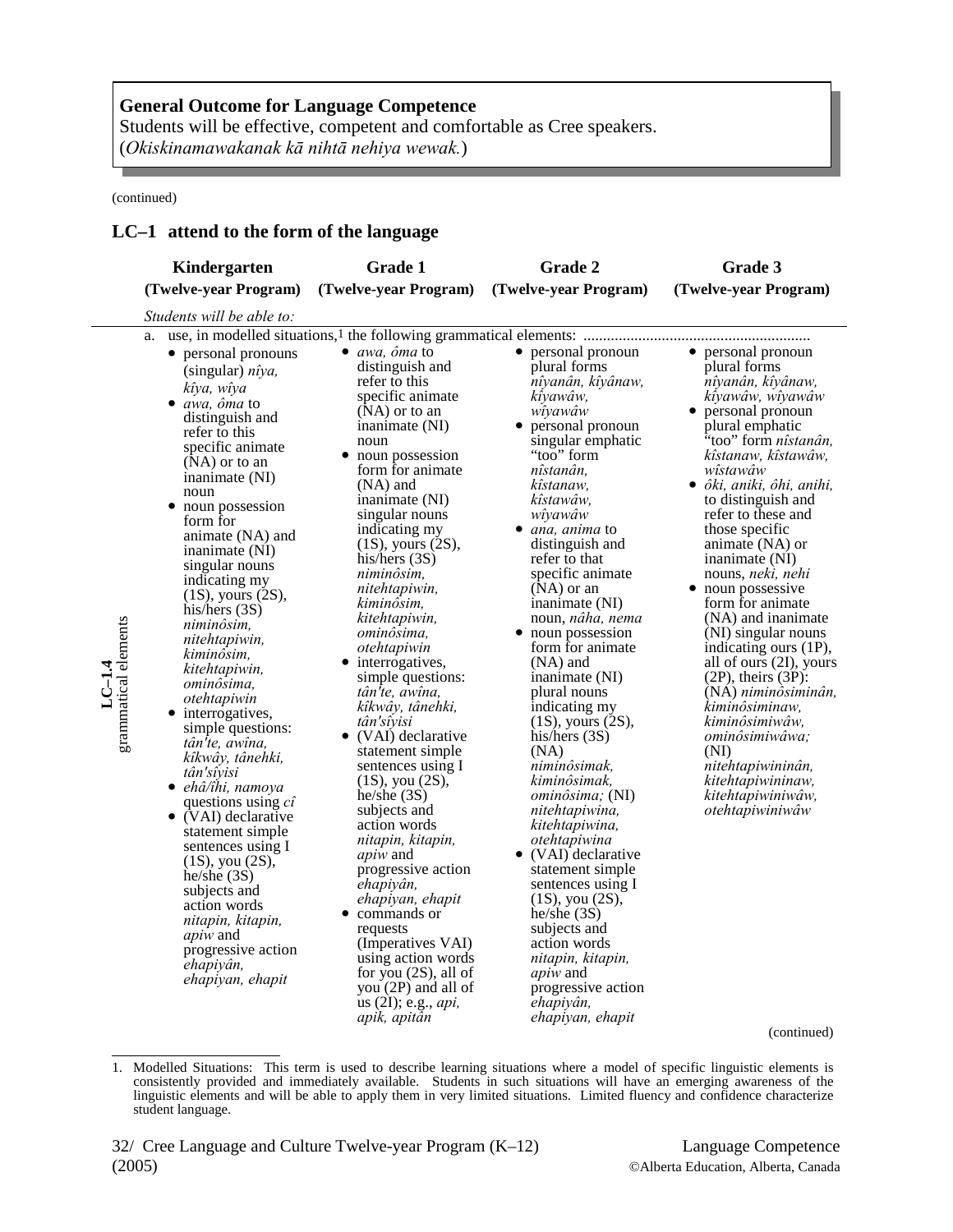Students will be effective, competent and comfortable as Cree speakers. (*Okiskinamawakanak kā nihtā nehiya wewak.*)

(continued)

I

#### **LC–1 attend to the form of the language**

| Kindergarten                                                                                                                                                                                                                                                                                                                                                                             | Grade 1                                                                                                                                                                                                                           | Grade 2                                                                                                                                                                                                                                                                                                                                                                                                                                                                                                       | Grade 3                                                                                                                                                                                                                                                                                                                                                                                                                                                                                                                                                                                                                                                                                                       |
|------------------------------------------------------------------------------------------------------------------------------------------------------------------------------------------------------------------------------------------------------------------------------------------------------------------------------------------------------------------------------------------|-----------------------------------------------------------------------------------------------------------------------------------------------------------------------------------------------------------------------------------|---------------------------------------------------------------------------------------------------------------------------------------------------------------------------------------------------------------------------------------------------------------------------------------------------------------------------------------------------------------------------------------------------------------------------------------------------------------------------------------------------------------|---------------------------------------------------------------------------------------------------------------------------------------------------------------------------------------------------------------------------------------------------------------------------------------------------------------------------------------------------------------------------------------------------------------------------------------------------------------------------------------------------------------------------------------------------------------------------------------------------------------------------------------------------------------------------------------------------------------|
| (Twelve-year Program)                                                                                                                                                                                                                                                                                                                                                                    | (Twelve-year Program)                                                                                                                                                                                                             | (Twelve-year Program)                                                                                                                                                                                                                                                                                                                                                                                                                                                                                         | (Twelve-year Program)                                                                                                                                                                                                                                                                                                                                                                                                                                                                                                                                                                                                                                                                                         |
| $\bullet$ commands or<br>requests<br>(Imperatives VAI)<br>using action words<br>for you $(2S)$ , all of<br>you (2P) and all of<br>us $(2I)$ ; e.g., <i>api</i> ,<br>apik, apitân<br>• colour descriptors<br>for a singular<br>animate noun<br>(VAI) wâpisikisiw/<br>ewâpiskisit minôs<br>and inanimate noun<br>(VII) wâpiskâw/<br>ewâpiskâk<br>tehtapiwin<br>grammatical elements<br>LCA | commands or<br>requests<br>(Imperatives VTA)<br>using action words<br>between two<br>people: you $\rightarrow$ me<br>$(2S\rightarrow1S)$ , (all of)<br>you $\rightarrow$ me<br>$(2P\rightarrow 1S);$<br>nitohtawin,<br>nitohtawik | commands or<br>requests<br>(Imperatives VTA)<br>using action words<br>between two<br>people: you $\rightarrow$ me<br>$(2S\rightarrow 1S)$ , (all of)<br>$\gamma$ ou $\rightarrow$ me<br>$(2P\rightarrow 1S);$<br>nitohtawin,<br>nitohtawik<br>• locative noun acts<br>as a preposition<br>$ohk$ , $hk$ , $ihk$ —in<br>the, on the, to the,<br>at the, from the<br>• nominalizer.<br>changing an action<br>word (VAI) to a<br>noun adding suffix<br>win to the verb:<br>mîcisowin.<br>nîmihtowin,<br>nikamowin | (VAI) declarative<br>statement simple<br>sentences using we<br>$(1P)$ , all of us $(2I)$ , all<br>of you $(2P)$ , they $(3P)$<br>subject markers and<br>action words<br>nitapinân, kitapinaw,<br>kitapinâwâw, apiwak<br>and progressive action<br>form ehapiyâhk,<br>ehapiyahk, ehapiyek,<br>ehapicik/ehapitwâw<br>• commands or requests<br>using action words<br>between two people:<br>you $\rightarrow$ me (2S $\rightarrow$ 1S),<br>(all of) you $\rightarrow$ me<br>$(2P\rightarrow 1S)$ ; nitohtawin,<br>nitohtawik<br>locative noun acts as a<br>preposition ohk, hk,<br>$ihk$ —in the, on the, to<br>the, at the, from the:<br>atâwew'kamikohk,<br>ôtenâhk, tehtapiwinihk<br>• nominalizer, changing |

- an action word (VAI) to a noun adding suffix *win* to the verb: *mîcisowin, nîmihtowin, nikamowin*
- colour descriptors for plural animate (VAI) *wâpisikisiwak ewâpiskisicik/ ewâpiskisitwâw minôsak* and (VII) inanimate nouns *wâpiskâwa/ ewâpiskâki tehtapiwina*

(continued)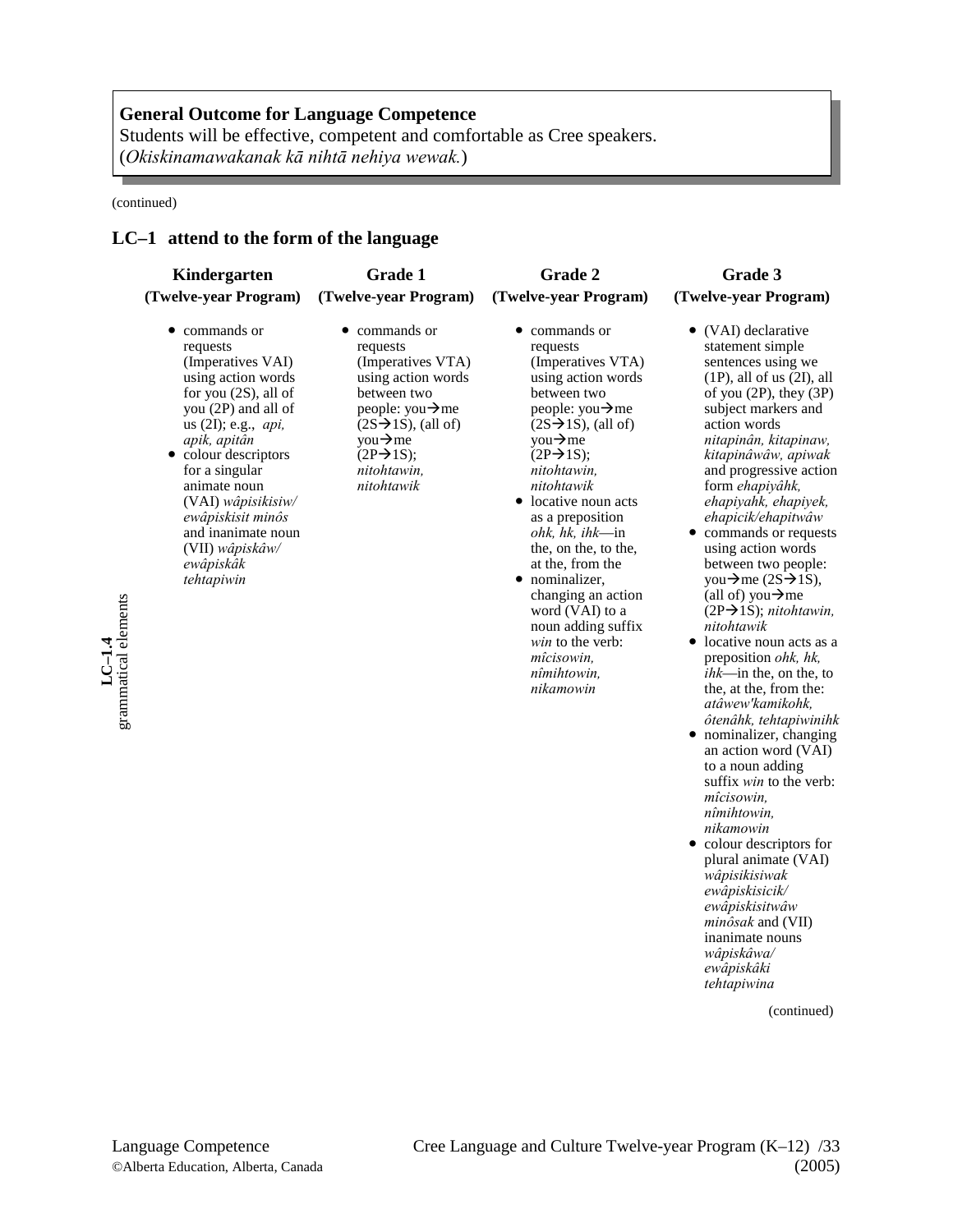Students will be effective, competent and comfortable as Cree speakers. (*Okiskinamawakanak kā nihtā nehiya wewak.*)

(continued)

**LC–1.4**  grammatical elements

grammatical elements

#### **LC–1 attend to the form of the language**

| Kindergarten<br>(Twelve-year Program) | Grade 1<br>(Twelve-year Program)                                                                                                                                                                                                                                                   | Grade 2<br>(Twelve-year Program)                                                                                                                                                                                                                                                                                                                                                                                                                                                                                                                                                                                                                                                                                                                                                                                                                                                                                 | Grade 3<br>(Twelve-year Program)                                                                                                                                                                                                                                                                                                                                                                                                                                                                                                                                                                                                                                                                                                                                                                                                                                                        |
|---------------------------------------|------------------------------------------------------------------------------------------------------------------------------------------------------------------------------------------------------------------------------------------------------------------------------------|------------------------------------------------------------------------------------------------------------------------------------------------------------------------------------------------------------------------------------------------------------------------------------------------------------------------------------------------------------------------------------------------------------------------------------------------------------------------------------------------------------------------------------------------------------------------------------------------------------------------------------------------------------------------------------------------------------------------------------------------------------------------------------------------------------------------------------------------------------------------------------------------------------------|-----------------------------------------------------------------------------------------------------------------------------------------------------------------------------------------------------------------------------------------------------------------------------------------------------------------------------------------------------------------------------------------------------------------------------------------------------------------------------------------------------------------------------------------------------------------------------------------------------------------------------------------------------------------------------------------------------------------------------------------------------------------------------------------------------------------------------------------------------------------------------------------|
| Students will be able to:             |                                                                                                                                                                                                                                                                                    |                                                                                                                                                                                                                                                                                                                                                                                                                                                                                                                                                                                                                                                                                                                                                                                                                                                                                                                  |                                                                                                                                                                                                                                                                                                                                                                                                                                                                                                                                                                                                                                                                                                                                                                                                                                                                                         |
|                                       | personal pronouns<br>(singular) nîya, kîya,<br>wîva<br>• colour descriptors<br>for a singular<br>animate noun (VAI)<br>wâpisikisiw/<br>ewâpiskisit minôs<br>and inanimate noun<br>(VII) wâpiskâw/<br>ewâpiskâk<br>tehtapiwin<br>$\bullet$ simple ehâ, namoya<br>questions using cî | • demonstrative<br>pronouns awa, ôma<br>to distinguish and<br>refer to this specific<br>animate (NA) or<br>inanimate (NI)<br>nouns<br>colour descriptors<br>٠<br>for a singular<br>animate noun (VAI)<br>wâpisikisiw/<br>ewâpiskisit minôs<br>and inanimate noun<br>(VII) wâpiskâw/<br>ewâpiskâk<br>tehtapiwin<br>• interrogatives<br>simple questions:<br>tân'te, awîna,<br>kîkwây, tânehki,<br>tân'sîyisi<br>• answer forms,<br>simple ehâ, namoya<br>questions using $c\hat{i}$<br>• noun possession<br>form for singular<br>animate (NA) and<br>inanimate (NI)<br>nouns indicating my<br>$(1S)$ , yours $(2S)$ ,<br>his/hers $(3S)$ :<br>niminôsim,<br>nitehtapiwin,<br>kiminôsim,<br>kitehtapiwin,<br>ominôsima,<br>otehtapiwin<br>• commands or<br>requests<br>(Imperatives VAI)<br>using action words<br>for you $(2S)$ , all of<br>you (2P) and all of<br>us $(2I)$ ; e.g., <i>api</i> ,<br>apik, apitân | • commands or<br>requests (Imperatives<br>VAI) using action<br>words for you (2S),<br>all of you (2P) and<br>all of us $(2I)$ ; e.g.,<br>api, apik, apitân<br>simple sentences<br>using $I(1S)$ , you<br>$(2S)$ , he/she $(3S)$<br>subjects and action<br>words (VAI) in<br>declarative statement<br>form nitapin, kitapin,<br>apiw and progressive<br>action ehapiyân,<br>ehapiyan, ehapit<br>personal pronoun<br>emphatic singular<br>"too" form nista,<br>kîsta, wîsta<br>• demonstrative<br>pronouns ana, nâha,<br>anima, nema to<br>distinguish and refer<br>to that specific<br>animate (NA) or<br>inanimate (NI) noun<br>• noun possession<br>form for animate<br>(NA) and inanimate<br>(NI) plural nouns<br>indicating my (1S),<br>yours (2S), his/hers<br>$(3S)$ :<br>(NA) niminôsimak,<br>kiminôsimak,<br>ominôsima; (NI)<br>nitehtapiwina,<br>kitehtapiwina,<br>otehtapiwina |
|                                       |                                                                                                                                                                                                                                                                                    |                                                                                                                                                                                                                                                                                                                                                                                                                                                                                                                                                                                                                                                                                                                                                                                                                                                                                                                  | (continued)                                                                                                                                                                                                                                                                                                                                                                                                                                                                                                                                                                                                                                                                                                                                                                                                                                                                             |

<sup>2.</sup> Structured Situations: This term is used to describe learning situations where a familiar context for the use of specific linguistic elements is provided and students are guided in the use of these linguistic elements. Students in such situations will have increased awareness and emerging control of the linguistic elements and will be able to apply them in familiar contexts with teacher guidance. Student language is characterized by increasing fluency and confidence.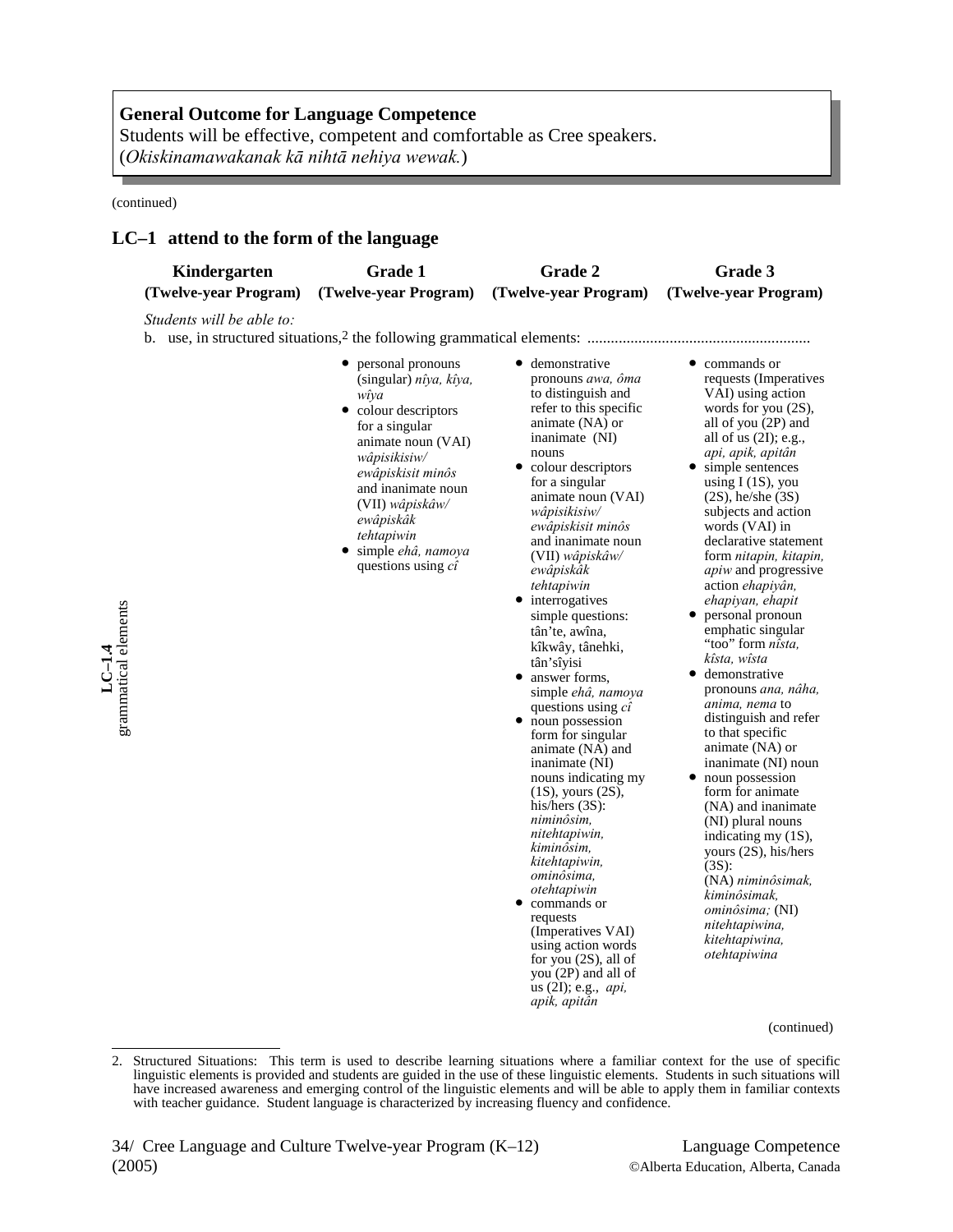Students will be effective, competent and comfortable as Cree speakers. (*Okiskinamawakanak kā nihtā nehiya wewak.*)

(continued)

**LC–1.4** 

#### **LC–1 attend to the form of the language**

|                      | Kindergarten              | Grade 1                                     | Grade 2                                                        | Grade 3                                                                                                                                                                                                                                                                                                                                                                                                                                                                                                                                                                              |
|----------------------|---------------------------|---------------------------------------------|----------------------------------------------------------------|--------------------------------------------------------------------------------------------------------------------------------------------------------------------------------------------------------------------------------------------------------------------------------------------------------------------------------------------------------------------------------------------------------------------------------------------------------------------------------------------------------------------------------------------------------------------------------------|
|                      | (Twelve-year Program)     | (Twelve-year Program) (Twelve-year Program) |                                                                | (Twelve-year Program)                                                                                                                                                                                                                                                                                                                                                                                                                                                                                                                                                                |
|                      | Students will be able to: |                                             |                                                                |                                                                                                                                                                                                                                                                                                                                                                                                                                                                                                                                                                                      |
| grammatical elements |                           |                                             | • personal pronouns<br>(singular) $n\hat{i}ya$ ,<br>kîya, wîya | • colour descriptors for<br>a singular animate<br>noun (VAI)<br>wâpisikisiw/<br>ewâpiskisit minôs<br>and inanimate nouns<br>(VII) wâpiskâw/<br>ewâpiskâk<br>tehtapiwin<br>• simple questions<br>using interrogatives:<br>tân'te, awîna,<br>kîkway, tânehki,<br>tân'sîyisi<br>· simple eha, namoya<br>questions using $c\hat{i}$<br>• noun possession<br>form for singular<br>animate (NA) and<br>inanimate (NI) nouns<br>indicating my (1S),<br>yours (2S), his/hers<br>$(3S)$ :<br>(NA) niminôsim,<br>kiminôsim,<br>ominôsima<br>(NI) nitehtapiwin,<br>kitehtapiwin,<br>otehtapiwin |

**Note**: Grammatical elements that students are able to use independently and consistently are to be maintained for the duration of the students' programming.

<sup>3.</sup> Independently and Consistently: This term is used to describe learning situations where students use specific linguistic elements consistently in a variety of contexts with limited or no teacher guidance. Fluency and confidence characterize student language.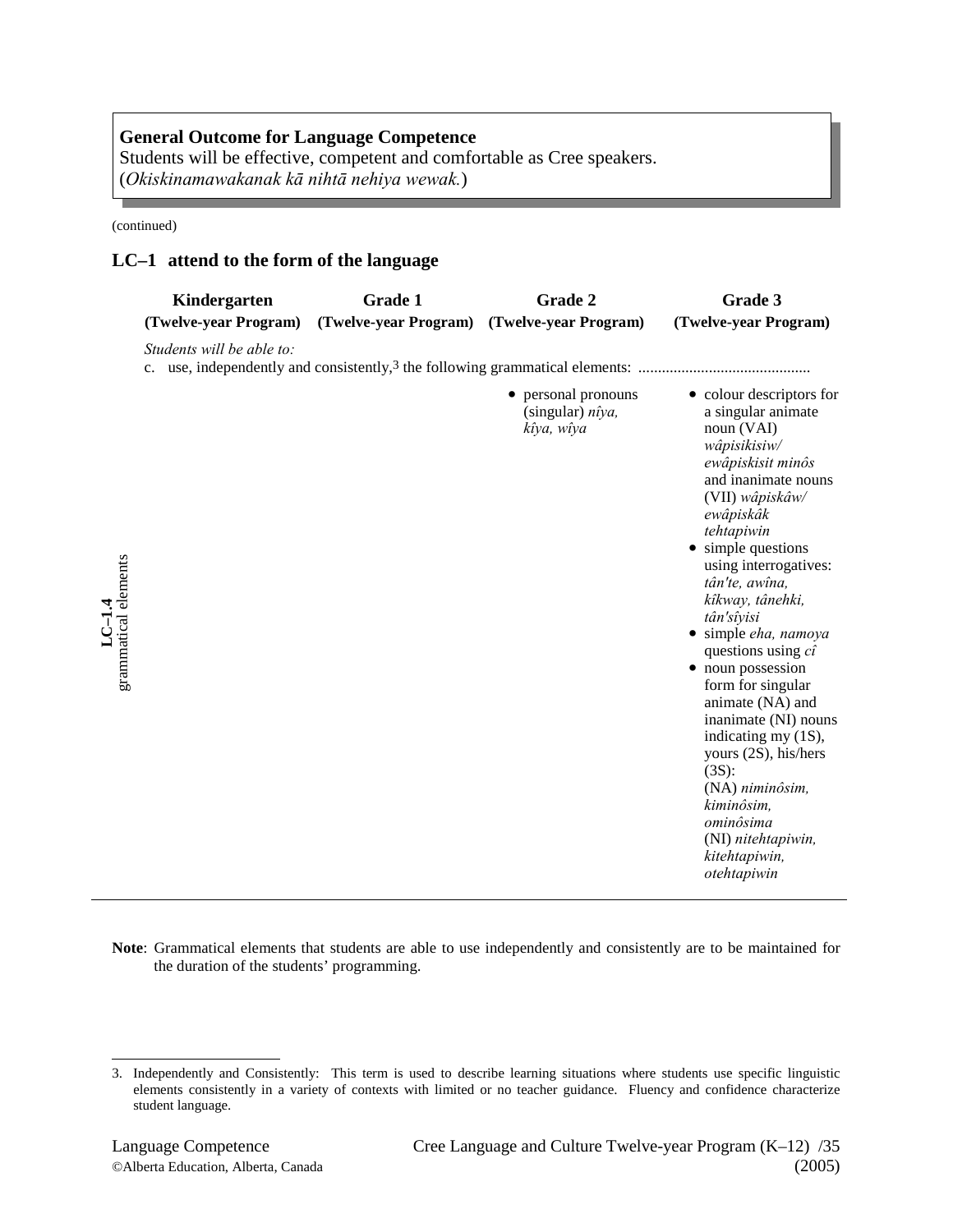Students will be effective, competent and comfortable as Cree speakers. (*Okiskinamawakanak kā nihtā nehiya wewak.*)

#### **LC–1 attend to the form of the language**

|                              | <b>Grade 4</b><br>(Twelve-year Program)                                                                                                                                                                                                                                                      | Grade 5<br>(Twelve-year Program)                                                                                                                                                                                                                         | Grade 6<br>(Twelve-year Program)                                                                                                                                                                                                                                                                                                                    |
|------------------------------|----------------------------------------------------------------------------------------------------------------------------------------------------------------------------------------------------------------------------------------------------------------------------------------------|----------------------------------------------------------------------------------------------------------------------------------------------------------------------------------------------------------------------------------------------------------|-----------------------------------------------------------------------------------------------------------------------------------------------------------------------------------------------------------------------------------------------------------------------------------------------------------------------------------------------------|
|                              | Students will be able to:                                                                                                                                                                                                                                                                    |                                                                                                                                                                                                                                                          |                                                                                                                                                                                                                                                                                                                                                     |
| $LC-1.1$<br>phonology        | a. recognize and pronounce<br>basic sounds consistently<br>b. recognize the effects of<br>sounds, i.e., elision; long<br>vowels                                                                                                                                                              | a. recognize the rhythmic flow<br>of sounds                                                                                                                                                                                                              | a. try to enunciate unfamiliar<br>words independently and<br>confidently                                                                                                                                                                                                                                                                            |
| orthography                  | a. recognize and use some<br>basic spelling patterns                                                                                                                                                                                                                                         | a. recognize and use some<br>basic spelling patterns                                                                                                                                                                                                     | a. recognize and use some<br>basic writing conventions                                                                                                                                                                                                                                                                                              |
| $_{\rm lexicon}^{\rm C-1.3}$ | use a repertoire of words and<br>a.<br>phrases in familiar contexts,<br>within a variety of lexical<br>fields, including:<br>community roles and<br>occupations<br>activities<br>nutrition<br>modes of travel<br>dance<br>any other lexical fields<br>that meet their needs and<br>interests | use a repertoire of words and<br>a.<br>phrases in familiar contexts,<br>within a variety of lexical<br>fields, including:<br>health<br>leisure<br>places/locations<br>wild animals<br>any other lexical fields<br>that meet their needs and<br>interests | use a repertoire of words and<br>a.<br>phrases in familiar contexts,<br>within a variety of lexical<br>fields, including:<br>relationships<br>plants and seasons<br>entertainment<br>shopping<br>other Aboriginal<br>communities<br>world of work<br>any other lexical fields<br>$\bullet$<br>that meet their needs and<br>interests<br>(continued) |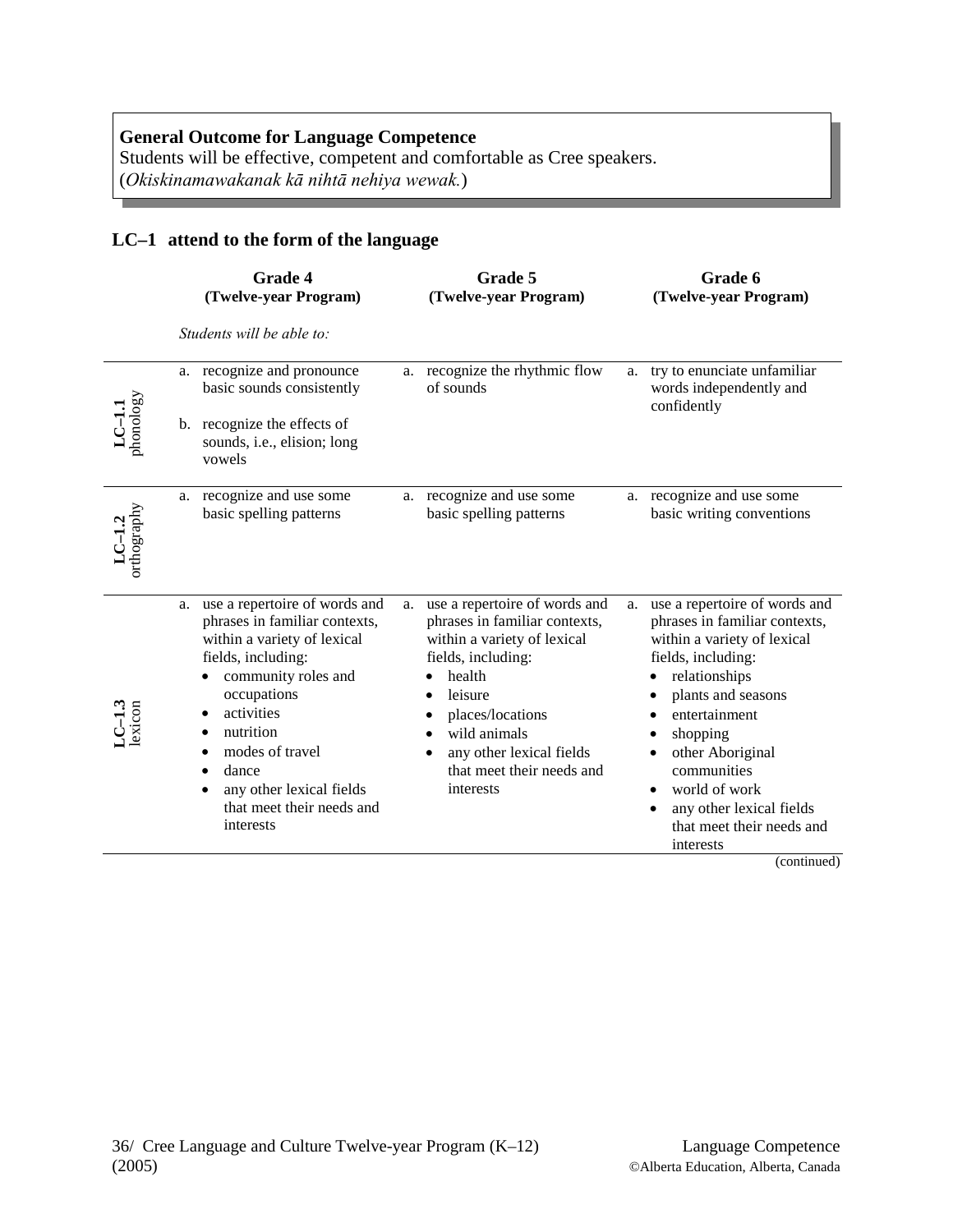Students will be effective, competent and comfortable as Cree speakers. (*Okiskinamawakanak kā nihtā nehiya wewak.*)

(continued)

#### **LC–1 attend to the form of the language**

|                      | Grade 4                                                                                                                                                                                                                                                                                                                                                                                                                                                                                                                                                                                                                                                                                                                                                                                                                                                                                                                                                                                                                                                                                                                                                                                                                             | Grade 5                                                                                                                                                                                                                                                                                                                                                                                                                                                                                                                                                                                                                                                                                                                                                                                                                                                                                                                                                                                                                                                                                              | Grade 6                                                                                                                                                                                                                                                                                                                                                                                                                                                                                                                                                                                                                                                                                                                                                                                                                                                                                                                                                                                                                            |
|----------------------|-------------------------------------------------------------------------------------------------------------------------------------------------------------------------------------------------------------------------------------------------------------------------------------------------------------------------------------------------------------------------------------------------------------------------------------------------------------------------------------------------------------------------------------------------------------------------------------------------------------------------------------------------------------------------------------------------------------------------------------------------------------------------------------------------------------------------------------------------------------------------------------------------------------------------------------------------------------------------------------------------------------------------------------------------------------------------------------------------------------------------------------------------------------------------------------------------------------------------------------|------------------------------------------------------------------------------------------------------------------------------------------------------------------------------------------------------------------------------------------------------------------------------------------------------------------------------------------------------------------------------------------------------------------------------------------------------------------------------------------------------------------------------------------------------------------------------------------------------------------------------------------------------------------------------------------------------------------------------------------------------------------------------------------------------------------------------------------------------------------------------------------------------------------------------------------------------------------------------------------------------------------------------------------------------------------------------------------------------|------------------------------------------------------------------------------------------------------------------------------------------------------------------------------------------------------------------------------------------------------------------------------------------------------------------------------------------------------------------------------------------------------------------------------------------------------------------------------------------------------------------------------------------------------------------------------------------------------------------------------------------------------------------------------------------------------------------------------------------------------------------------------------------------------------------------------------------------------------------------------------------------------------------------------------------------------------------------------------------------------------------------------------|
|                      | (Twelve-year Program)                                                                                                                                                                                                                                                                                                                                                                                                                                                                                                                                                                                                                                                                                                                                                                                                                                                                                                                                                                                                                                                                                                                                                                                                               | (Twelve-year Program)                                                                                                                                                                                                                                                                                                                                                                                                                                                                                                                                                                                                                                                                                                                                                                                                                                                                                                                                                                                                                                                                                | (Twelve-year Program)                                                                                                                                                                                                                                                                                                                                                                                                                                                                                                                                                                                                                                                                                                                                                                                                                                                                                                                                                                                                              |
|                      | Students will be able to:                                                                                                                                                                                                                                                                                                                                                                                                                                                                                                                                                                                                                                                                                                                                                                                                                                                                                                                                                                                                                                                                                                                                                                                                           |                                                                                                                                                                                                                                                                                                                                                                                                                                                                                                                                                                                                                                                                                                                                                                                                                                                                                                                                                                                                                                                                                                      |                                                                                                                                                                                                                                                                                                                                                                                                                                                                                                                                                                                                                                                                                                                                                                                                                                                                                                                                                                                                                                    |
|                      | a.                                                                                                                                                                                                                                                                                                                                                                                                                                                                                                                                                                                                                                                                                                                                                                                                                                                                                                                                                                                                                                                                                                                                                                                                                                  |                                                                                                                                                                                                                                                                                                                                                                                                                                                                                                                                                                                                                                                                                                                                                                                                                                                                                                                                                                                                                                                                                                      |                                                                                                                                                                                                                                                                                                                                                                                                                                                                                                                                                                                                                                                                                                                                                                                                                                                                                                                                                                                                                                    |
| grammatical elements | $\bullet$ demonstrative pronouns $\delta k i$ ,<br>aniki, neki ôhi, anihi, nehi to<br>distinguish and refer to these<br>and those animate (NA) and<br>inanimate (NI) specific nouns<br>• big/large affixes to indicate<br>noun size— <i>misti</i> , <i>misi</i> ,<br><i>mahki</i> ; small suffix -sis<br>• indefinite pronouns to<br>indicate non-specific or<br>non-specified animate or<br>inanimate nouns for<br>generalized meaning;<br>e.g., awiyak, pikwâwiyak,<br>namâwîyak, kahkiyaw,<br>awiyak, kîkway, pikokîkway,<br>namakîkway, kahkiyaw,<br>kîkway<br>• noun possessive form for<br>animate (NA) and inanimate<br>(NI) plural nouns indicating<br>ours $(1P)$ , all of ours $(2I)$ ,<br>yours $(2P)$ , theirs $(3P)$ :<br>(NA) niminôsiminânak,<br>kiminôsiminawak.<br>kiminôsimiwâwak.<br>ominôsimiwâwa,<br><i>otehtapiwiniwâwa</i> ; (NI)<br>nitehtapiwininâna,<br>kitehtapiwininawa,<br>kitehtapiwiniwâwa<br>• simple sentences we, all of<br>us, all of you, using they,<br>subject markers and action<br>words in declarative<br>statement form nitapinân<br>$(1P)$ , kitapinaw $(2I)$ ,<br>kitapinâwâw (2P), apiwak<br>(2P) and progressive action<br>form ehapiyâhk, ehapiyahk,<br>ehapiyek, ehapicik/ehapitwâw | • big/large affixes to indicate<br>noun size— <i>misti</i> , <i>misi</i> ,<br><i>mahki</i> : small suffix -sis<br>• indefinite pronouns to<br>indicate non-specific or<br>non-specified animate or<br>inanimate nouns for<br>generalized meaning;<br>e.g., awiyak, pikwâwiyak,<br>namâwîyak, kahkiyaw,<br>awiyak, kîkway, pikokîkway,<br>namakîkway, kahkiyaw,<br>kîkway<br>• preverbal particles attach<br>commands/requests to<br>subject, action simple<br>sentence: pehapi,<br>ninohtehapin, enohtehapin,<br>nikahihapin cî<br>$\bullet$ tense markers $k\hat{\imath}$ -past tense,<br>nikîhapin; ka- future definite<br>(will), nikahapin; wî-future<br>intentional marker (going to),<br>niwîhapin<br>• (VTI) in declarative simple<br>sentences involving a direct<br>object using $I(1S)$ , you $(2S)$ ,<br>he/she (3S) subject markers<br>along with an action word<br>involving an inanimate (NI)<br>object niwâpahten tehtapiwin,<br>kiwâpahten tehtapiwin,<br>wâpahtam tehtapiwin and<br>progressive form<br>ewâpahtamân tehtapiwin,<br>ewâpahtaman tehtapiwin,<br>ewâpahtahk tehtapiwin | • (VTI) in declarative simple<br>sentences involving a direct<br>object using we (1P), all of us<br>$(2I)$ , all of you $(2P)$ , they $(3P)$<br>subject markers along with an<br>action word involving an<br>inanimate object<br>niwâpahtenân tehtapiwin,<br>kiwâpahtenaw tehtapiwin,<br>kiwâpahtenâwâw tehtapiwin,<br>wâpahtamwak tehtapiwin and<br>progressive form<br>ewâpahtamâhk tehtapiwin,<br>ewâpahtamahk<br>tehtapiwin, ewâpahtamek<br>tehtapiwin, ewâpahtahkik<br>tehtapiwin<br>• (VTI) nominalizer changing<br>an action word involving an<br>inanimate to a noun by<br>adding suffix <i>-mowin</i> to the<br>base form: <i>iteyihtamowin</i><br>• compounding a verb and<br>noun together to form a new<br>action word:<br>nipostaviwinisân,<br>niteyistikwânân, niketasâkân,<br>niwâpiminosim<br>• commands or requests<br>(Imperatives VTI) for an<br>action word involving an<br>inanimate (NI) object for you<br>(2S), all of you (2P), all of us<br>(2I): kitâpahta,<br>kitâpahtamok, kitâpahtetân<br>(continued) |
|                      |                                                                                                                                                                                                                                                                                                                                                                                                                                                                                                                                                                                                                                                                                                                                                                                                                                                                                                                                                                                                                                                                                                                                                                                                                                     |                                                                                                                                                                                                                                                                                                                                                                                                                                                                                                                                                                                                                                                                                                                                                                                                                                                                                                                                                                                                                                                                                                      |                                                                                                                                                                                                                                                                                                                                                                                                                                                                                                                                                                                                                                                                                                                                                                                                                                                                                                                                                                                                                                    |
|                      | 4. Modelled Situations: This term is used to describe learning situations where a model of specific linguistic elements is                                                                                                                                                                                                                                                                                                                                                                                                                                                                                                                                                                                                                                                                                                                                                                                                                                                                                                                                                                                                                                                                                                          |                                                                                                                                                                                                                                                                                                                                                                                                                                                                                                                                                                                                                                                                                                                                                                                                                                                                                                                                                                                                                                                                                                      |                                                                                                                                                                                                                                                                                                                                                                                                                                                                                                                                                                                                                                                                                                                                                                                                                                                                                                                                                                                                                                    |

consistently provided and immediately available. Students in such situations will have an emerging awareness of the linguistic elements and will be able to apply them in very limited situations. Limited fluency and confidence characterize student language.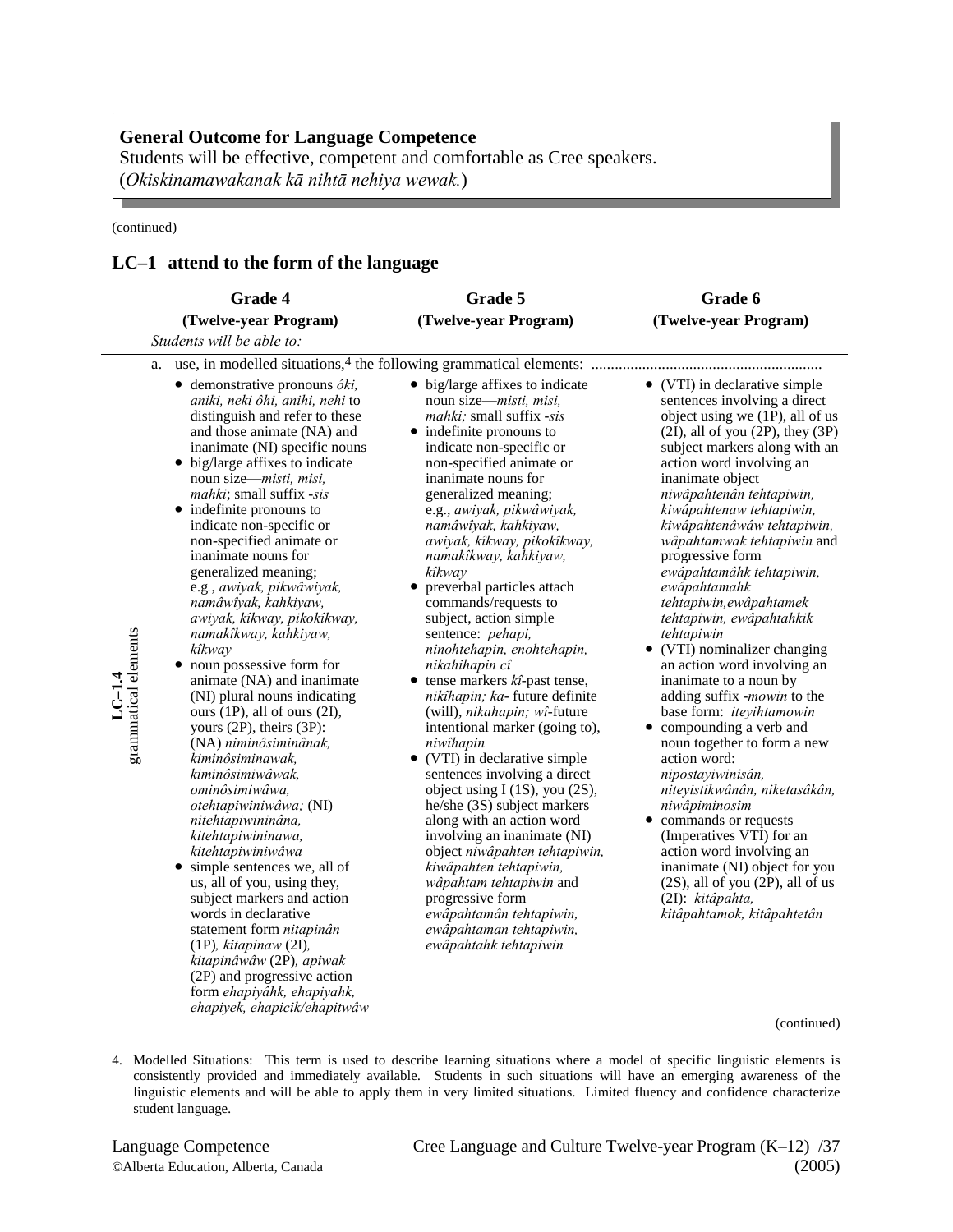Students will be effective, competent and comfortable as Cree speakers. (*Okiskinamawakanak kā nihtā nehiya wewak.*)

#### (continued)

## **LC–1 attend to the form of the language**

| Grade 4                                             | Grade 5               | Grade 6               |
|-----------------------------------------------------|-----------------------|-----------------------|
| (Twelve-year Program)                               | (Twelve-year Program) | (Twelve-year Program) |
| • commands or requests                              |                       |                       |
| (Imperatives VTA) using                             |                       |                       |
| action words between two                            |                       |                       |
| people: you $\rightarrow$ me (2S $\rightarrow$ 1S), |                       |                       |
| all of you $\rightarrow$ me (2P $\rightarrow$ 1S);  |                       |                       |
| nitohtawin, nitohtawik                              |                       |                       |
| preverbal particles attach                          |                       |                       |
| commands/requests to                                |                       |                       |
| subject, action simple                              |                       |                       |
| sentence: pehapi,                                   |                       |                       |
| ninohtehapin, enohtehapin,                          |                       |                       |
| kahkîhapin cî                                       |                       |                       |
| simple sentences involving                          |                       |                       |
| a direct object using I (1S),                       |                       |                       |
| you $(2S)$ , he/she $(3S)$                          |                       |                       |
| subject markers along with                          |                       |                       |
| an action word involving an                         |                       |                       |
| inanimate (NI) object (VTI)                         |                       |                       |
| in declarative form                                 |                       |                       |
| niwâpahten tehtapiwin,                              |                       |                       |
| kiwâpahten tehtapiwin,                              |                       |                       |
| wâpahtam tehtapiwin and                             |                       |                       |
| progressive form                                    |                       |                       |
| ewâpahtayân tehtapiwin,                             |                       |                       |
| ewâpahtayan tehtapiwin,                             |                       |                       |
| ewâpahtahk tehtapiwin                               |                       |                       |
| colour descriptors for plural<br>٠                  |                       |                       |
| animate (VAI)                                       |                       |                       |
| wâpisikisiwak                                       |                       |                       |
| ewâpiskisicik/ewâpiskisitwâ                         |                       |                       |
| w minôsak and (VII)                                 |                       |                       |
| inanimate nouns                                     |                       |                       |
| wâpiskâwa/ewâpiskâki                                |                       |                       |
| tehtapiwina                                         |                       |                       |
|                                                     |                       | (continued)           |

**LC–1.4**  grammatical elements

> 38/ Cree Language and Culture Twelve-year Program (K-12) Language Competence (2005) ©Alberta Education, Alberta, Canada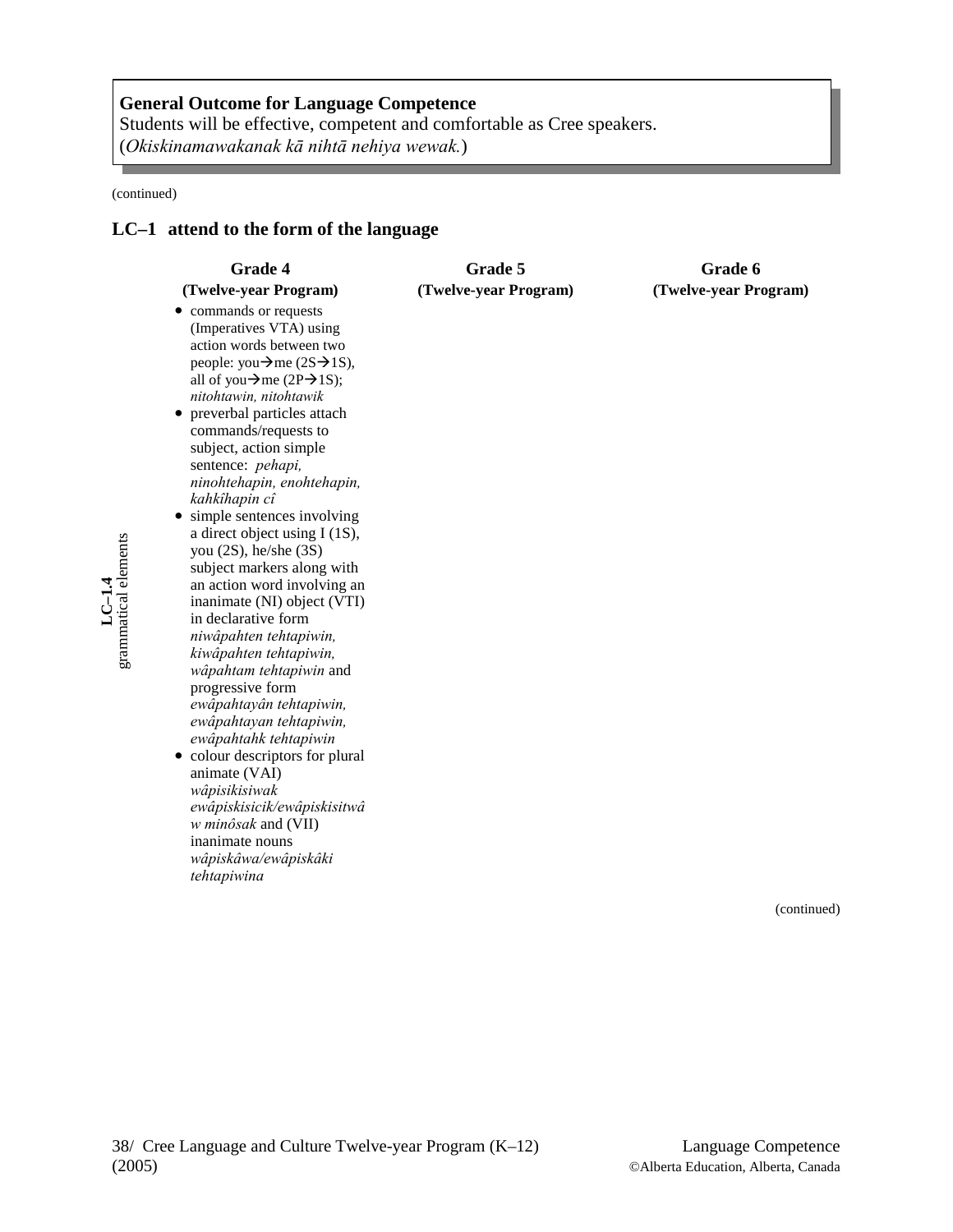#### (continued)

#### **LC–1 attend to the form of the language**

| <b>Grade 4</b>           | <b>Grade 5</b>        | Grade 6               |
|--------------------------|-----------------------|-----------------------|
| (Twelve-year Program)    | (Twelve-year Program) | (Twelve-year Program) |
| $1 \quad 1111 \quad 111$ |                       |                       |

*Students will be able to:* 

b. use, in structured situations,5 the following grammatical elements: ..........................................................

- personal pronoun plural • noun possessive form for animate (NA) and inanimate
- (NI) singular nouns indicating ours (1P), all of ours (2I), yours (2P), theirs (3P): (NA) *niminôsiminân, kiminôsiminaw, kiminôsimiwâw, ominôsimiwâwa;* (NI) *nitehtapiwininân, kitehtapiwininaw, kitehtapiwiniwâw, otehtapiwiniwâw*
- (VAI) in declarative statement simple sentences using  $I(1S)$ , you  $(2S)$ , he/she (3S) subjects and action words *nitapin, kitapin, apiw*  and progressive action *ehapiyân, ehapiyan, ehapit*
- locative noun simple sentence action only form acts as a preposition *ohk, hk, ihk* in the, on the, to the, at the, from the *atâwew'kamikohk, ôtenâhk, tehtapiwinihk*
- nominalizer, changing an action word only to a noun adding suffix *-win* to the verb: *mîcisowin, nîmihtowin, nikamowin*
- colour descriptors for plural animate (VAI) *wâpiskisiwak ewâpiskisicik ewâpiskisitwâw minôsak* and (VII) inanimate nouns *wâpiskâwa ewâpiskâki tehtapiwina*
- demonstrative pronouns *ôki, aniki, neki, ôhi, anihi, nehi* to distinguish and refer to these and those animate (NA) and inanimate (NI) specific nouns
- noun possessive form for animate (NA) and inanimate (NI) singular nouns indicating ours (1P), all of ours (2I), yours (2P), theirs (3P) *niminôsiminân, nitehtapiwininân, kiminôsiminaw, kitehtapiwininaw, kiminôisimiwâw, kitehtapiwiniwâw, ominôsimiwâwa, otehtapiwiniwâw*
- noun possessive form for animate (NA) and inanimate (NI) plural nouns indicating ours (1P), all of ours (2I), yours (2P), and theirs (3P): (NA) *niminôsiminânak, kiminôsiminawak, kiminôisimiwâwak, ominôsimiwâwa;* (NI) *nitehtapiwininâna, kitehtapiwininawa, kitehtapiwiniwâwa, otehtapiwiniwâwa*
- (VAI) declarative statement simple sentences using we  $(1P)$ , all of us  $(2I)$ , all of you (2P), they (3P) subject markers and action words (and progressive action form)
- noun possessive form for animate (NA) and inanimate (NI) plural nouns indicating ours (1P), all of ours (2I), yours (2P), and theirs (3P): (NA) *niminôsiminânak, kiminôsiminawak, kiminôisimiwâwak, ominôsimiwâwa;* (NI) *nitehtapiwininâna, kitehtapiwininawa, kitehtapiwiniwâwa, otehtapiwiniwâwa*
- (VTI) declarative simple sentences involving a direct object using I (1S), you (2S), he/she (3S) subject markers along with an action word involving an inanimate (NI) object *niwâpahten tehtapiwin, kiwâpahten tehtapiwin, wâpahtam tehtapiwin* and progressive form *ewâpahtamân tehtapiwin, ewâpahtaman tehtapiwin, ewâpahtahk tehtapiwin*
- affixes to indicate noun size: big/large (*misti-, misi-, mahki-*); small suffix (-*sis*)
- indefinite pronouns to indicate non-specific or non-specified animate or inanimate nouns for generalized meaning; e.g., *awiyak, pikwâwiyak, namâwîyak, kahkiyaw, awiyak, kîkway, pikokîkway, namakîkway, kahkiyaw, kîkway*

(continued)

5. Structured Situations: This term is used to describe learning situations where a familiar context for the use of specific linguistic elements is provided and students are guided in the use of these linguistic elements. Students in such situations will have increased awareness and emerging control of the linguistic elements and will be able to apply them in familiar contexts with teacher guidance. Student language is characterized by increasing fluency and confidence.

grammatical elements grammatical elements **LC–1.4**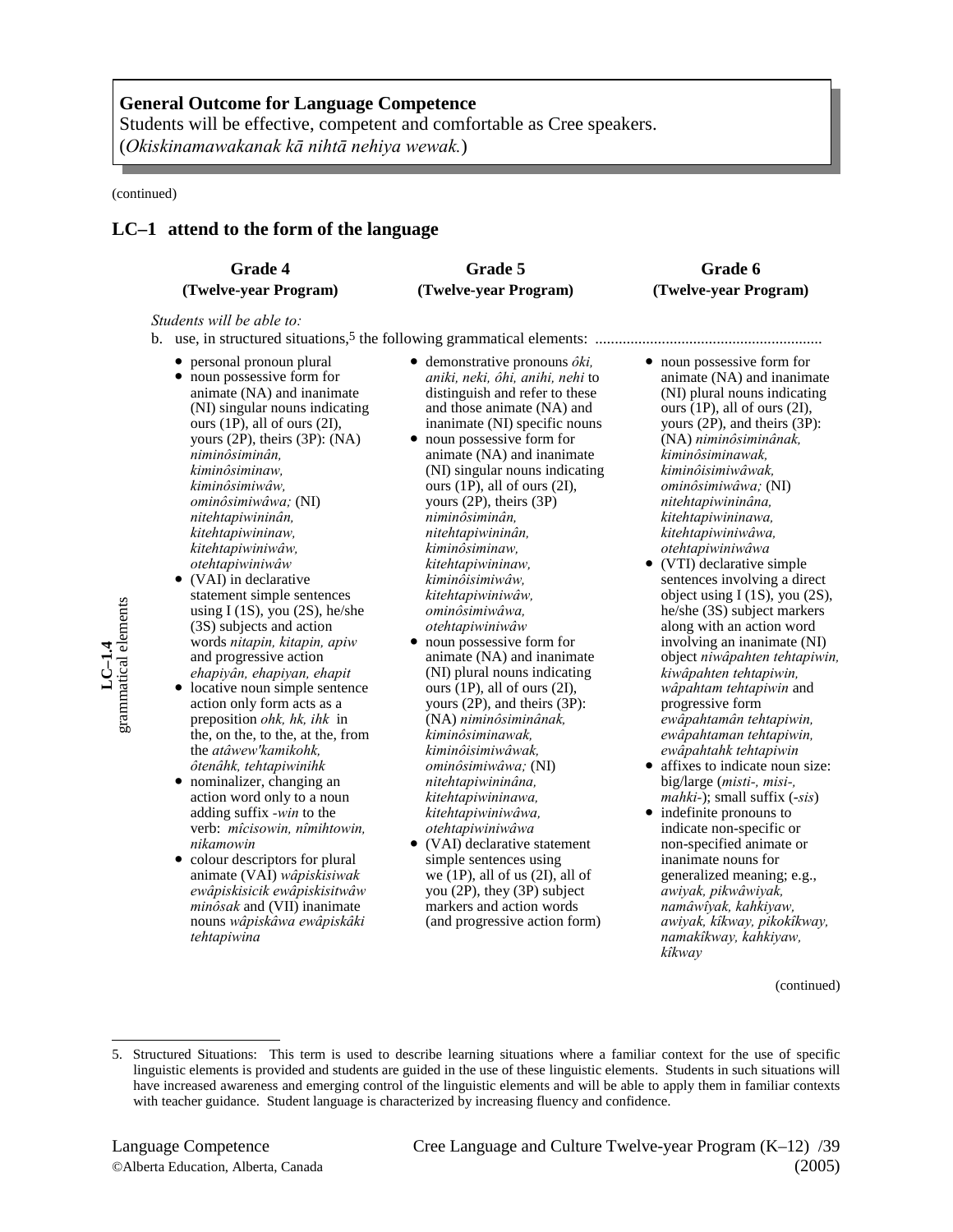## **General Outcome for Language Competence** Students will be effective, competent and comfortable as Cree speakers. (*Okiskinamawakanak kā nihtā nehiya wewak.*)

#### (continued)

#### **LC–1 attend to the form of the language**

**Grade 4 (Twelve-year Program)**

#### **Grade 5 (Twelve-year Program)**

- commands or requests (Imperatives VTA) using action words between two people: you  $\rightarrow$  me (2S $\rightarrow$ 1S), all of you  $\rightarrow$  me (2P $\rightarrow$ 1S); *nitohtawin, nitohtawik*
- simple sentence using locative noun suffix acts as a preposition *ohk, hk, ihk* in the, on the, to the, at the, from the *atâwew'kamikohk, ôtenâhk, tehtapiwinihk*
- nominalizer, changing an action word only (VAI) to an inanimate (NI) noun adding suffix *-win* to the verb: *mîcisowin*
- colour descriptors for plural (VAI) animate *wâpiskisiwak ewâpiskisicik ewâpiskisitwâw minôsak* and (VII) inanimate nouns *wâpiskâwa ewâpiskâki tehtapiwina*

#### **Grade 6 (Twelve-year Program)**

- preverbal particles attach commands/requests to subject, action (VAI) simple sentence: *pehapi*
- tense markers *kî*-past tense, *nikîhapin; ka*- future definite (will), *nikâpin; wî*future intentional marker (going to), *niwîhapin*

(continued)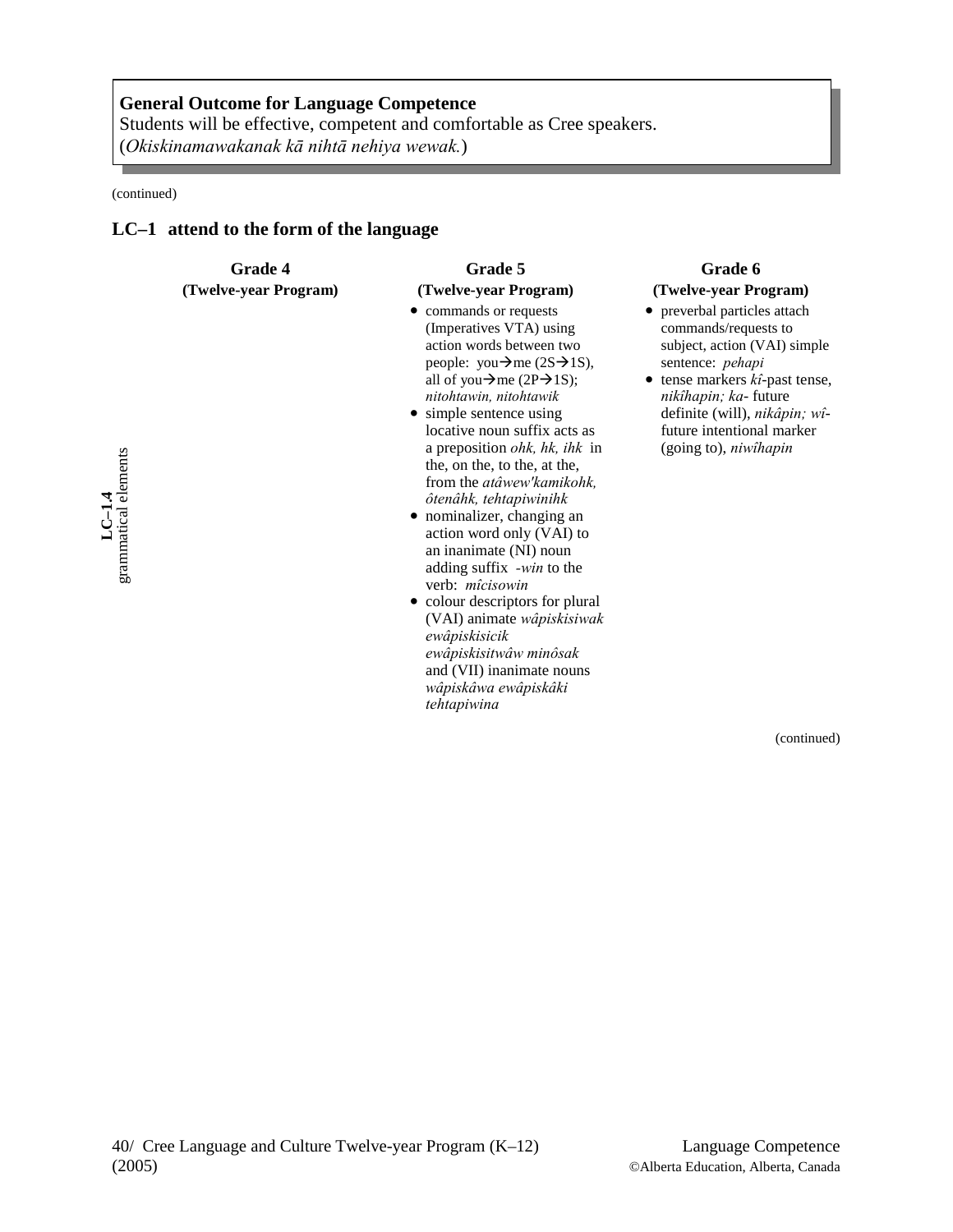#### (continued)

**LC–1.4**  grammatical elements

grammatical elements

#### **LC–1 attend to the form of the language**

| Grade 4                                                                                                                                                                                                                                                                                                                                                                                                                                                                                                                                                                                                 | Grade 5                                                                                                                                                                                                                                                                         | Grade 6                                                                                                                                                                                                                                                                                                                                                                                                                                                                                                                                                                                                                                                                                                                                                                                                                                                                                                                                                                                                                                                                                                                                                                                                                                                                                                                                                                                                                                                                                                                                       |
|---------------------------------------------------------------------------------------------------------------------------------------------------------------------------------------------------------------------------------------------------------------------------------------------------------------------------------------------------------------------------------------------------------------------------------------------------------------------------------------------------------------------------------------------------------------------------------------------------------|---------------------------------------------------------------------------------------------------------------------------------------------------------------------------------------------------------------------------------------------------------------------------------|-----------------------------------------------------------------------------------------------------------------------------------------------------------------------------------------------------------------------------------------------------------------------------------------------------------------------------------------------------------------------------------------------------------------------------------------------------------------------------------------------------------------------------------------------------------------------------------------------------------------------------------------------------------------------------------------------------------------------------------------------------------------------------------------------------------------------------------------------------------------------------------------------------------------------------------------------------------------------------------------------------------------------------------------------------------------------------------------------------------------------------------------------------------------------------------------------------------------------------------------------------------------------------------------------------------------------------------------------------------------------------------------------------------------------------------------------------------------------------------------------------------------------------------------------|
| (Twelve-year Program)                                                                                                                                                                                                                                                                                                                                                                                                                                                                                                                                                                                   | (Twelve-year Program)                                                                                                                                                                                                                                                           | (Twelve-year Program)                                                                                                                                                                                                                                                                                                                                                                                                                                                                                                                                                                                                                                                                                                                                                                                                                                                                                                                                                                                                                                                                                                                                                                                                                                                                                                                                                                                                                                                                                                                         |
| Students will be able to:<br>c.                                                                                                                                                                                                                                                                                                                                                                                                                                                                                                                                                                         |                                                                                                                                                                                                                                                                                 |                                                                                                                                                                                                                                                                                                                                                                                                                                                                                                                                                                                                                                                                                                                                                                                                                                                                                                                                                                                                                                                                                                                                                                                                                                                                                                                                                                                                                                                                                                                                               |
| • personal pronoun singular<br>emphatic "too" form nîsta,<br>kîsta, wîsta<br>• noun possession form for<br>animate (NA) and inanimate<br>(NI) plural nouns indicating<br>my $(1S)$ , yours $(2S)$ ,<br>his/hers $(3S)$ :<br>(NA) niminôsimak,<br>kitehtapiwina, ominôsima;<br>(NI) nitehtapiwina,<br>kiminôsimak, otehtapiwina<br>• commands or requests using<br>(VAI) plural action words<br>for you, all of you and all of<br>us; e.g., api, apik, apitân<br>demonstrative pronouns ana,<br>naha, anima, nema to<br>distinguish and refer to that<br>animate (NA) or inanimate<br>(NI) specific noun | • personal pronoun plural<br>niyânân, kîyânaw, kîyawâw,<br>wîvawâw<br>• (VAI) declarative statement<br>simple sentences using $I(1S)$ ,<br>you (2S), he/she (3S) subjects<br>and action words nitapin,<br>kitapin, apiw and progressive<br>action ehapiyân, ehapiyan,<br>ehapit | $\bullet$ demonstrative pronouns $\delta k$ <i>i</i> ,<br>aniki, neki, ôhi, anihi, nehi to<br>distinguish and refer to these and<br>those specific animate (NA) and<br>inanimate (NI) nouns<br>noun possessive form for animate<br>(NA) and inanimate (NI) singular<br>nouns indicating ours (1P) all of<br>ours $(2I)$ , yours $(2P)$ , theirs $(3P)$ :<br>(NA) niminôsiminân,<br>kiminôsiminaw, kiminôisimiwâw,<br><i>ominôsimiwâwa</i> ; (NI)<br>nitehtapiwininân,<br>kitehtapiwininaw,<br>kitehtapiwiniwâw,<br>otehtapiwiniwâw<br>(VAI) declarative statement<br>simple sentences using we (1P),<br>all of us $(2I)$ , all of you $(2P)$ , they<br>(3P) subject markers and action<br>words nitapinân, kitapinaw,<br><i>kitapinâwâw, apiwak</i> and<br>progressive action form<br>ehapiyâhk, ehapiyahk, ehapiyek,<br>ehapicik/ehapitwâw<br>commands or requests<br>(Imperatives VTA) using action<br>words between two people:<br>you $\rightarrow$ me (2S $\rightarrow$ 1S), all of<br>you $\rightarrow$ me (2P $\rightarrow$ 1S); nitohtawin,<br>nitohtawik<br>simple sentence using locative<br>noun suffix acts as a preposition<br><i>ohk, hk, ihk</i> in the, on the, to the,<br>at the, from the<br>nominalizer, changing an action<br>word only (VAI) to an inanimate<br>(NI) noun adding suffix -win to<br>the verb: <i>mîcisowin</i><br>• colour descriptors for plural<br>animate (VAI) wâpiskisiwak<br>ewâpiskisicik ewâpiskisitwâw<br><i>minôsak</i> and (VII) inanimate<br>nouns <i>wâpiskâwa ewâpiskâki</i><br>tehtapiwina |
|                                                                                                                                                                                                                                                                                                                                                                                                                                                                                                                                                                                                         | $-1.1 - 1.$                                                                                                                                                                                                                                                                     | $\mathbf{1}$ . The set of the set of the set of the set of the set of the set of $\mathbf{c}$ .                                                                                                                                                                                                                                                                                                                                                                                                                                                                                                                                                                                                                                                                                                                                                                                                                                                                                                                                                                                                                                                                                                                                                                                                                                                                                                                                                                                                                                               |

**Note**: Grammatical elements that students are able to use independently and consistently are to be maintained for the duration of the students' programming.

<sup>6.</sup> Independently and Consistently: This term is used to describe learning situations where students use specific linguistic elements consistently in a variety of contexts with limited or no teacher guidance. Fluency and confidence characterize student language.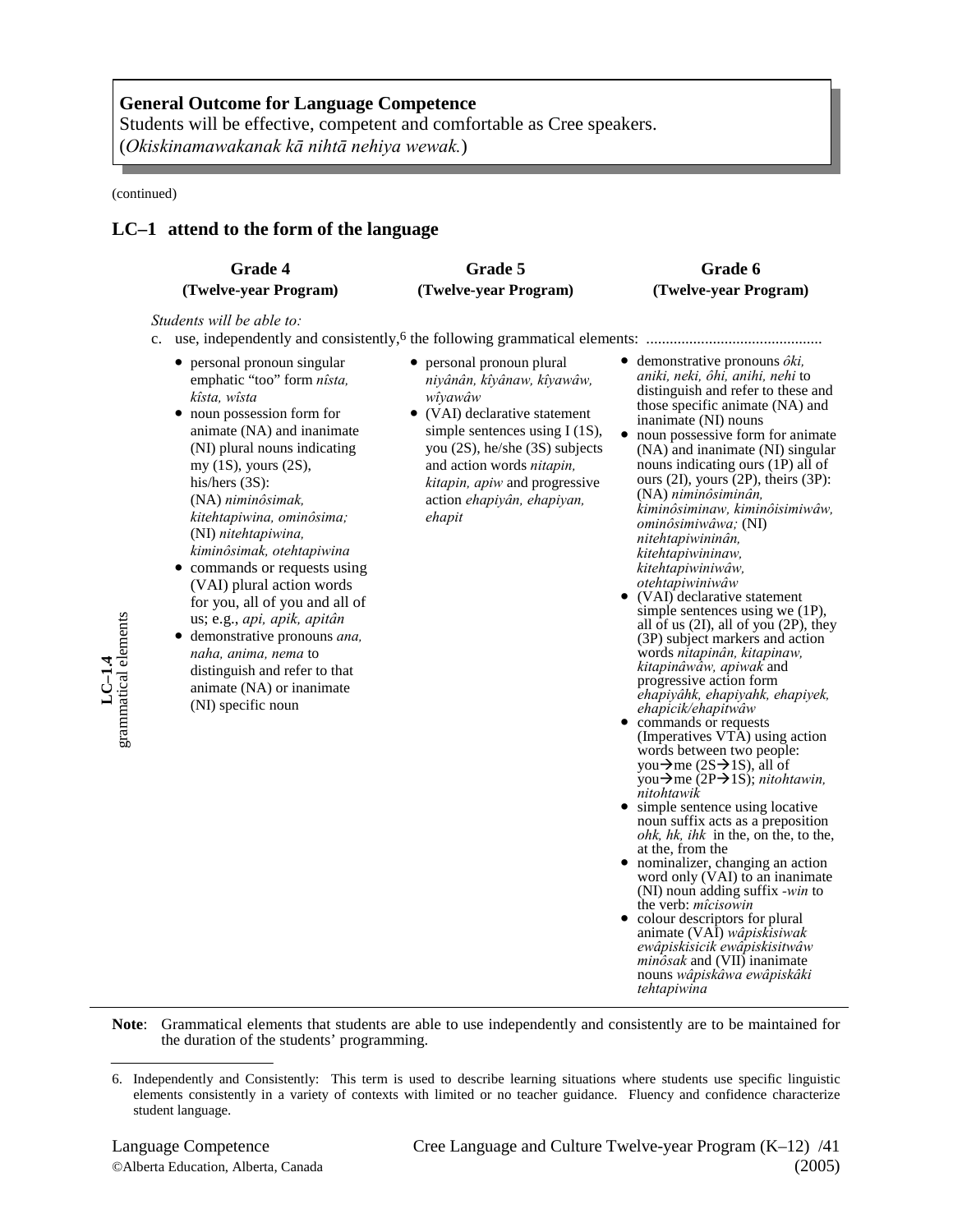## **LC–1 attend to the form of the language**

|                                    | Grade 7<br>(Twelve-year Program)                                                                                                                                                                                                                                                          |              | <b>Grade 8</b><br>(Twelve-year Program)                                                                                                                                                                                                                   |    | Grade 9<br>(Twelve-year Program)                                                                                                                                                                                                                                                                                   |
|------------------------------------|-------------------------------------------------------------------------------------------------------------------------------------------------------------------------------------------------------------------------------------------------------------------------------------------|--------------|-----------------------------------------------------------------------------------------------------------------------------------------------------------------------------------------------------------------------------------------------------------|----|--------------------------------------------------------------------------------------------------------------------------------------------------------------------------------------------------------------------------------------------------------------------------------------------------------------------|
|                                    | Students will be able to:                                                                                                                                                                                                                                                                 |              |                                                                                                                                                                                                                                                           |    |                                                                                                                                                                                                                                                                                                                    |
| phonology                          | a. enunciate unfamiliar words<br>independently and<br>confidently                                                                                                                                                                                                                         |              | a. use intonation, stress and<br>rhythm appropriately in<br>familiar situations                                                                                                                                                                           | a. | speak clearly and coherently<br>in a variety of situations                                                                                                                                                                                                                                                         |
| orthography                        | a. use basic spelling patterns<br>consistently in writing<br>familiar words and phrases                                                                                                                                                                                                   | a.           | apply basic spelling patterns<br>consistently in writing<br>familiar words                                                                                                                                                                                | a. | apply spelling rules and<br>writing conventions<br>consistently and accurately                                                                                                                                                                                                                                     |
| $_{\text{lexicon}}^{\text{C-1.3}}$ | a. use a repertoire of words and<br>phrases in familiar contexts,<br>within a variety of lexical<br>fields, including:<br>fashion<br>peers and friendship<br>extracurricular activities<br>cooking<br>living things<br>any other lexical fields<br>that meet their needs and<br>interests | a.<br>crafts | use a repertoire of words and<br>phrases in familiar contexts,<br>within a variety of lexical<br>fields, including:<br>going out<br>healthy living<br>our land<br>family traditions<br>any other lexical fields<br>that meet their needs and<br>interests |    | a. use a repertoire of words and<br>phrases in familiar contexts,<br>within a variety of lexical<br>fields, including:<br>trades and professions<br>community service/<br>volunteering<br>peoples that make up<br>Canada<br>safety<br>nature<br>any other lexical fields<br>that meet their needs and<br>interests |

(continued)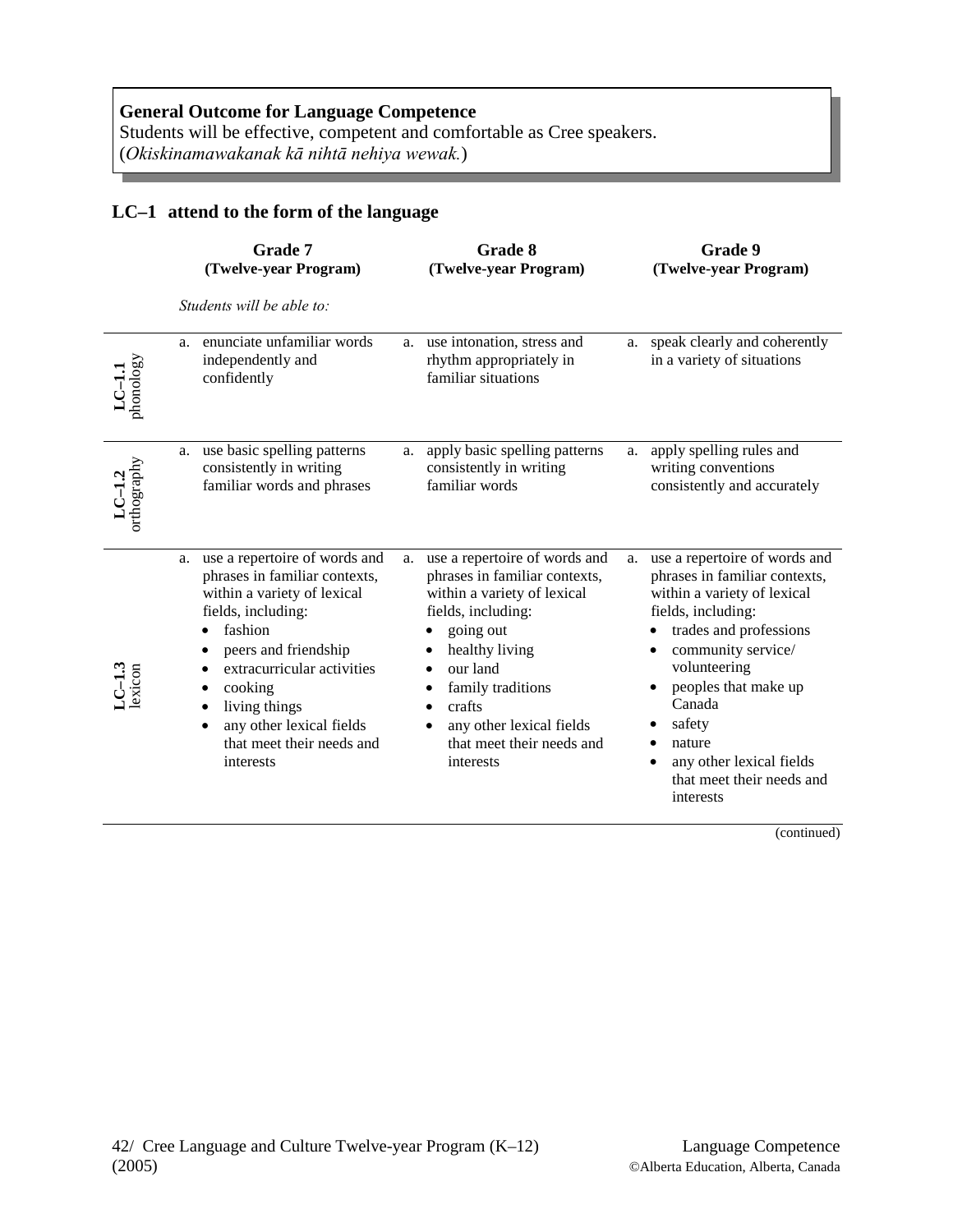(continued)

**LC–1.4**  grammatical elements

grammatical elements

## **LC–1 attend to the form of the language**

| Grade 7<br>(Twelve-year Program)                                                                                                                                                                                                                                                                                                                                                                                                                                                                                                                                                                                                                                                                                                                                                                                                                                                                                                                                                                                                                                                                                                                                                                                                                | Grade 8<br>(Twelve-year Program)                                                                                                                                                                                                                                                                                                                                                                                                                                                                                                                                                                                                                                                                                                                                                                                                                                                                                                                                                                                                                                                                                                                                                 | Grade 9<br>(Twelve-year Program)                                                                                                                                                                                                                                                                                                                                                                                                                                                                                                                                                                                                                                                                                                                                                                                                                                                                                                                                                                                     |
|-------------------------------------------------------------------------------------------------------------------------------------------------------------------------------------------------------------------------------------------------------------------------------------------------------------------------------------------------------------------------------------------------------------------------------------------------------------------------------------------------------------------------------------------------------------------------------------------------------------------------------------------------------------------------------------------------------------------------------------------------------------------------------------------------------------------------------------------------------------------------------------------------------------------------------------------------------------------------------------------------------------------------------------------------------------------------------------------------------------------------------------------------------------------------------------------------------------------------------------------------|----------------------------------------------------------------------------------------------------------------------------------------------------------------------------------------------------------------------------------------------------------------------------------------------------------------------------------------------------------------------------------------------------------------------------------------------------------------------------------------------------------------------------------------------------------------------------------------------------------------------------------------------------------------------------------------------------------------------------------------------------------------------------------------------------------------------------------------------------------------------------------------------------------------------------------------------------------------------------------------------------------------------------------------------------------------------------------------------------------------------------------------------------------------------------------|----------------------------------------------------------------------------------------------------------------------------------------------------------------------------------------------------------------------------------------------------------------------------------------------------------------------------------------------------------------------------------------------------------------------------------------------------------------------------------------------------------------------------------------------------------------------------------------------------------------------------------------------------------------------------------------------------------------------------------------------------------------------------------------------------------------------------------------------------------------------------------------------------------------------------------------------------------------------------------------------------------------------|
| Students will be able to:                                                                                                                                                                                                                                                                                                                                                                                                                                                                                                                                                                                                                                                                                                                                                                                                                                                                                                                                                                                                                                                                                                                                                                                                                       |                                                                                                                                                                                                                                                                                                                                                                                                                                                                                                                                                                                                                                                                                                                                                                                                                                                                                                                                                                                                                                                                                                                                                                                  |                                                                                                                                                                                                                                                                                                                                                                                                                                                                                                                                                                                                                                                                                                                                                                                                                                                                                                                                                                                                                      |
| • (VTI) declarative statement<br>simple sentences involving a<br>direct object using we (1P), all<br>of us $(2I)$ , all of you $(2P)$ ,<br>they (3P) subject markers<br>along with an action word<br>involving an inanimate object<br>niwâpahtenân, kiwâpahtenaw,<br>kiwâpahtenâwâw,<br>wâpahtam'wak and progressive<br>form ewâpahtamâhk,<br>ewâpahtamahk, ewâpahtamek,<br>ewāpahtahkik<br>• compounding a verb and noun<br>together to form a new action<br>word: nipostayiwinisân,<br>niteyistikwânân, niketasâkân<br>• weather verbs in past, future<br>tenses wîmispon, kîmiskpon<br>• time passage/conditional<br>marker<br>• days of the week along with<br>past and future tense markers<br>for I and you:<br>kânîyânanokîsikâk nikîhitohtân<br>otenâhk nîyânanokîsikâki cî<br>kiwîhitohtân otenâhk<br>hypothetical, dependent clause<br>$\bullet$<br>a subjunctive clause for action<br>only (VAI) using if mîcisoyâni,<br>mîcisoyani, mîcisoci and for<br>when kâmîcisoyân,<br>kâmîcisoyan, kâmîcisot for I<br>$(1S)$ , you $(2S)$ , him/her $(3S)$<br>• commands or requests<br>(Imperatives VTI) for an<br>action word involving an<br>inanimate object for you, all of<br>you, all of us: kitâpahta,<br>kitâpahtamok, kitâpahtetân | • weather verbs (VII) in past,<br>future tense <i>wîmispon</i> ,<br>kîmiskpon<br>• time passage/conditional<br>marker<br>• weather verbs (VII) in the<br>subjunctive mode: when for<br>past tense nikîkîwân<br>kâkimowahk, kîkîwew<br><i>kâkimowaniyik</i> ; if is used for<br>future tense nikakîwân<br>kîspin sâkasteki, kakîwew<br>kîspin sâkasteyiki<br>• days of the week along with<br>past and future tense<br>markers for I and you:<br>kânîvânanokîsikâk<br>nikîhitohtân otenâhk<br>nîyânanokîsikâki cî<br>kiwîhitohtân otenâhk<br>• hypothetical, dependent<br>clause a subjunctive clause<br>for an action word only<br>(VAI) using if <i>mîcisoyâni</i> ,<br><i>mîcisoyani, mîcisoci</i> and for<br>when kâmîcisoyân,<br>kâmîcisoyan, kâmîcisot for I<br>$(1S)$ , you $(2S)$ , him/her $(3S)$<br>• (VTA) declarative statement<br>simple sentence involving an<br>animate (NA) object/goal for<br>I $(1S)$ , you $(2S)$ , him/her<br>(3S) subject markers along<br>with an action word<br>involving an animate (NA)<br>his/her $(3S)$ object/goal<br>niwâpamâw minôs,<br>kiwâpamâw minôs,<br>wâpamew minôs and<br>progressive form ewâpamat<br>minôs ewâpamak minôs, | • simple sentence involving an<br>object/goal for I (1S), you<br>(2S), him/her (3S) subject and<br>I $\rightarrow$ you (1S $\rightarrow$ 2S), you $\rightarrow$ me<br>$(2S\rightarrow 1S)$ markers along with<br>an action word involving an<br>animate (NA) his/her (3S)<br>object/goal (VTA) in<br>declarative niwâpamâw<br>minôs, kiwâpamâw minôs,<br>wâpamew minôs,<br>kiwâpamitin, kiwâpamin and<br>progressive form ewâpamat<br>minôs ewâpamak minôs,<br>ewâpamât minôs,<br>ewâpamitân, ewâpamiyan<br>• time passage/conditional<br>marker<br>• weather verbs in the<br>subjunctive mode: when for<br>past tense <i>nikîkîwân</i><br>kâkimowahk. kîkîwew<br><i>kâkimowaniyik;</i> if is used for<br>future tense nikakîwân kîspin<br>sâkasteki, kakîwew kîspin<br>sâkasteyiki<br>• descriptive words (VII) for<br>inanimate objects<br>apisâsin/ehapisâasik<br>tehtapiwin<br>apisāsinwa/ehapisâsiki<br>tehtapiwin apisâsiniyiw/<br>ehapisâsiniyik otehtapiwin<br>apisâsiniyiwa/ehapisâsiniyiki<br>otehtapiwina |

(continued)

*ewâpamât minôs*

<sup>7.</sup> Modelled Situations: This term is used to describe learning situations where a model of specific linguistic elements is consistently provided and immediately available. Students in such situations will have an emerging awareness of the linguistic elements and will be able to apply them in very limited situations. Limited fluency and confidence characterize student language.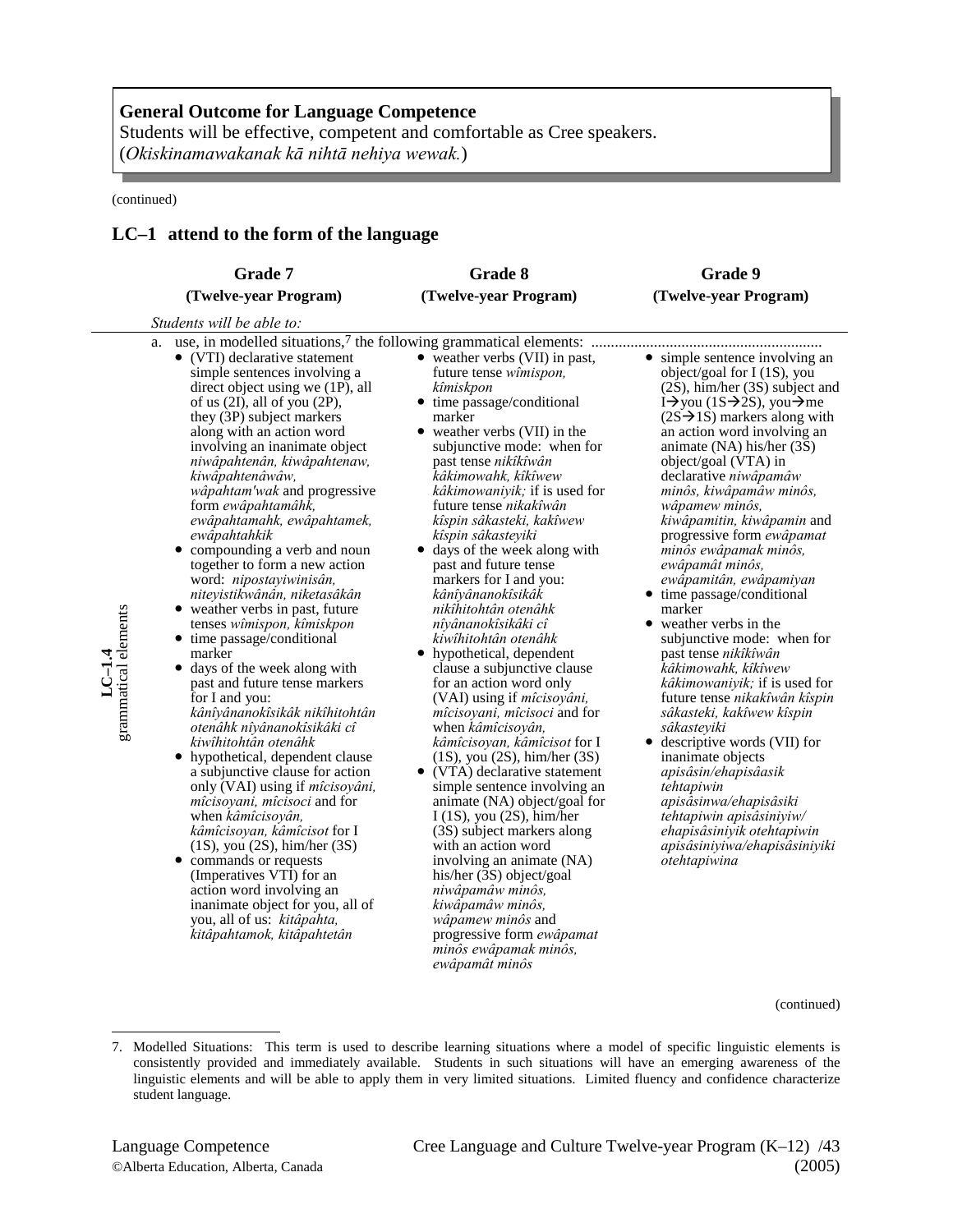Students will be effective, competent and comfortable as Cree speakers. (*Okiskinamawakanak kā nihtā nehiya wewak.*)

(continued)

#### **LC–1 attend to the form of the language**

#### **Grade 7 (Twelve-year Program)**

• change in discourse: using the tense marker *ka*- (future definite "will") in the progressive form of the verb changes the meaning from "will" to "to," creating a noun phrase *nimiyweyihten kanimîhitoyân; nimiyweyihten kakîhokawak; nimiyweyihten kamîciyân mîcimâpoy* 

grammatical elements grammatical elements **LC–1.4** 

#### **Grade 8 (Twelve-year Program)**

- descriptive words (VII) for inanimate (NI) objects both singular and plural *apisâsin/ehapisâasik tehtapiwin apisâsinwa/ehapisâsiki tehtapiwin apisâsiniyiw/ehapisâsiniyik otehtapiwin apisâsiniyiwa/ehapisâsiniyiki otehtapiwina*
- change in discourse: using the tense marker *ka*- (future definite "will") in the progressive form of the verb changes the meaning from "will" to "to," creating a noun phrase

*nimiyweyihten kanimîhitoyân; nimiyweyihten kakîhokawak; nimiyweyihten kamîciyân mîcimâpoy* 

• emphasize continuous action by using reduplicative prefix marker; replaces the use of particles always and forever *ninânestosin; nitâhitohtân otenâhk; nitâhiteyihten* 

## **Grade 9**

#### **(Twelve-year Program)**

- reduplicative prefix marker emphasizes continuous action, replaces the use of particles always and forever *ninânestosin; nitâhitohtân*
- reflexive marker, doing an action for oneself for action only (VAI) for I (1S), you  $(2S)$ , he/she  $(3S)$ , we  $(1P)$ , all of us (2I), all of you (2P), they (3P) using "*stamâso*", *maso* (reflexive marker)
- (VAI $\rightarrow$ VTA) changing an action only word to an action word involving 3S object/goal by using the element *wîci-* and relational suffix *-m*. When these affixes are used the verb must be conjugated and placed in the action word involving a 3S object/goal (VTA) model<br>wîcinikamôm; wîtatoskem
- (VAI→VTA) someone doing an action for someone for action only words (VAI) the element *sta* and the suffix marker *maw* are added to the action word and then changes the meaning to an action word involving a 3S object/goal (VAI-Benefactive) *nikamôstamaw;*
- sentences that indicate who is doing a certain action or specifies a particular noun with the help of demonstrative pronouns known as a relative clause *n'taw'miy ana nâpew kânikamot; petamawin anima masinahikan kâmihkwâk*

(continued)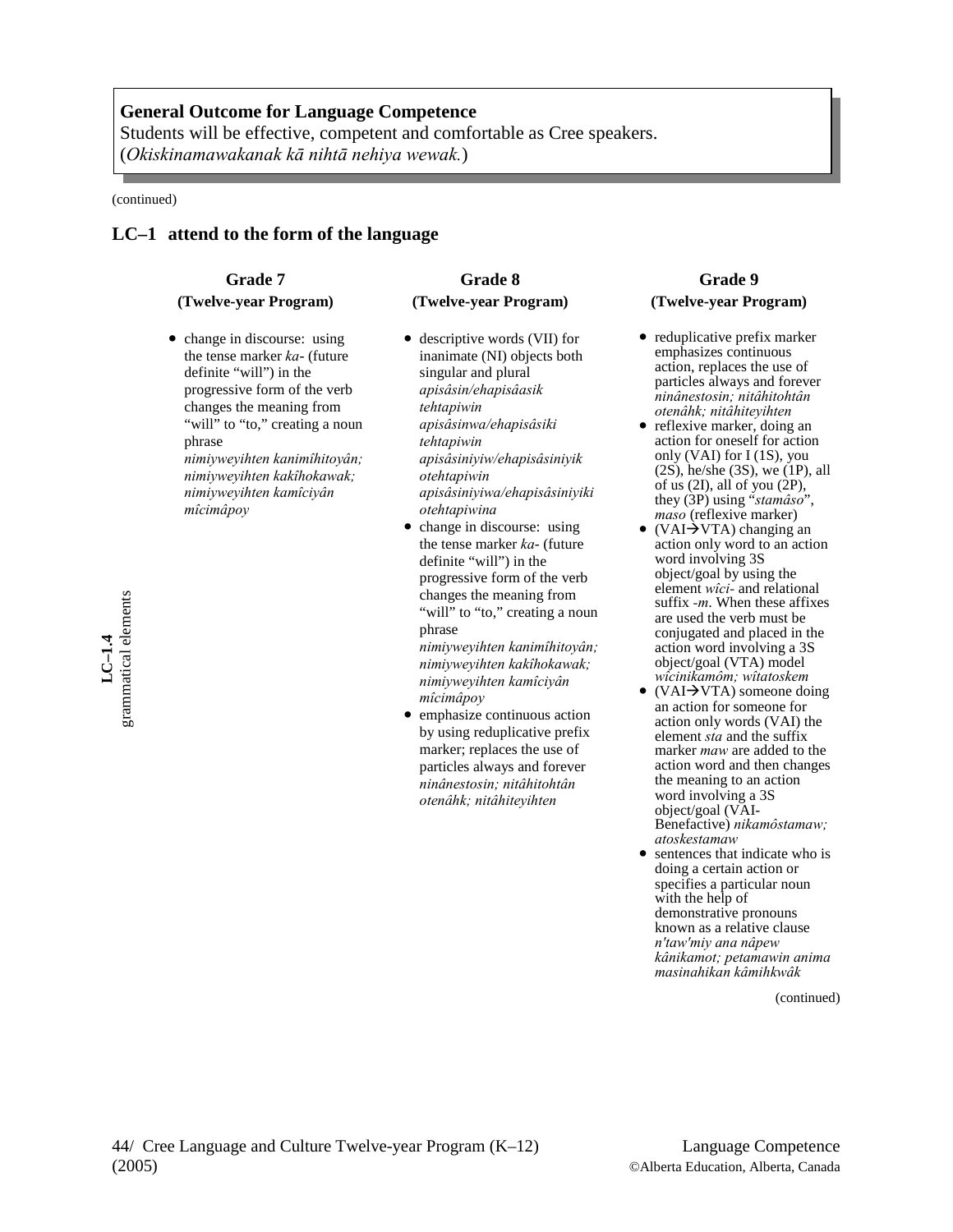(continued)

#### **LC–1 attend to the form of the language**

| <b>Grade</b> 7        | <b>Grade 8</b>        | Grade 9               |
|-----------------------|-----------------------|-----------------------|
| (Twelve-year Program) | (Twelve-year Program) | (Twelve-year Program) |

#### *Students will be able to:*

b. use, in structured situations,8 the following grammatical elements: ..........................................................

- (VTI) declarative simple sentences involving a direct object using I (1S), you (2S), he/she (3S) subject markers along with an action word involving an inanimate object *niwâpahten tehtapiwin, kiwâpahten tehtapiwin, wâpahtam tehtapiwin* and progressive form *ewâpahtamân tehtapiwin, ewâpahtaman tehtapiwin*, *ewâpahtahk tehtapiwin*
- preverbal particles attach commands/requests to subject, action simple sentence *pehapi, ninohtehapin, enohtehapin, nikahihapin cî*
- tense markers: *kî*-past tense, *nikîhapin; ka*-future definite (will), *nikahapin; wî*-future intentional marker (going to), *niwîhapin*
- nominalizer, changing an action word involving an inanimate to a noun by adding suffix -*mowin* to the base form: *iteyihtamowin*
- simple sentences involving a direct object using we (1P), us (2I), you (2P), they (3P) subject markers along with an action word involving an inanimate object (VTI) in declarative statement form *niwâphptenân tehtapiwin, kiwâpahtenaw tehtapiwin, kiwâpahtenâwâw tehtapiwin, wâpahtamwak tehtapiwin* and progressive form *ewâpahtamâhk tehtapiwin*, *ewâpahtamahk tehtapiwin, ewâpahtamek tehtapiwin, ewâpahtahkik tehtapiwin*
- compounding a verb and noun together to form a new action word: *nipostayiwinisân, niteyistikwânân, niketasâkân*
- commands or requests for an action word involving an inanimate object (VTI) for you (2S), all of you (2P), all of us (2I): *kitâpahta, kitâpahtamok, kitâpahtetân*
- (VTI) declarative, simple sentences involving a direct object using we  $(1\bar{P})$ , all of us  $(2I)$ , all of you  $(2P)$ , they  $(3P)$ subject markers along with an action word involving an inanimate object *niwâphptenân tehtapiwin, kiwâpahtenaw tehtapiwin, kiwâpahtenâwâw tehtapiwin, wâpahtam'wak tehtapiwin* and *ewâpahtamahk tehtapiwin, ewâpahtamek tehtapiwin, ewâpahtahkik tehtapiwin* and progressive form *ewâpahtamâhk tehtapiwin, ewâpahtam'yit*
- compounding a verb and noun together to form a new action word: *nipostayiwinisân, niteyistikwânân, niketasâkân*
- time passage/conditional marker
- days of the week along with past and future tense markers for I and you: *kânîyânanokîsikâk nikîhitohtân otenâhk nîyânanokîsikâki cî kiwîhitohtân ôtenâhk*
- hypothetical phrase dependent clause a subjunctive clause action words (VAI) using if *mîcisoyâni, mîcisoyani, mîcisoci* and for when *kâmîcisoyân, kâmîcisoyan, kâmîcisot* for I (1S), you (2S), him/her (3S)
- change in discourse: using the tense marker *ka*- (future definite "will") in the progressive form of the verb changes the meaning from "will" to "to," creating a noun phrase *nimiyweyihten kanimîhitoyân;*

*nimiyweyihten kakîhokawak; nimiyweyihten kamîciyân mîcimâpoy*

(continued)

grammatical elements grammatical elements **LC–1.4** 

<sup>8.</sup> Structured Situations: This term is used to describe learning situations where a familiar context for the use of specific linguistic elements is provided and students are guided in the use of these linguistic elements. Students in such situations will have increased awareness and emerging control of the linguistic elements and will be able to apply them in familiar contexts with teacher guidance. Student language is characterized by increasing fluency and confidence.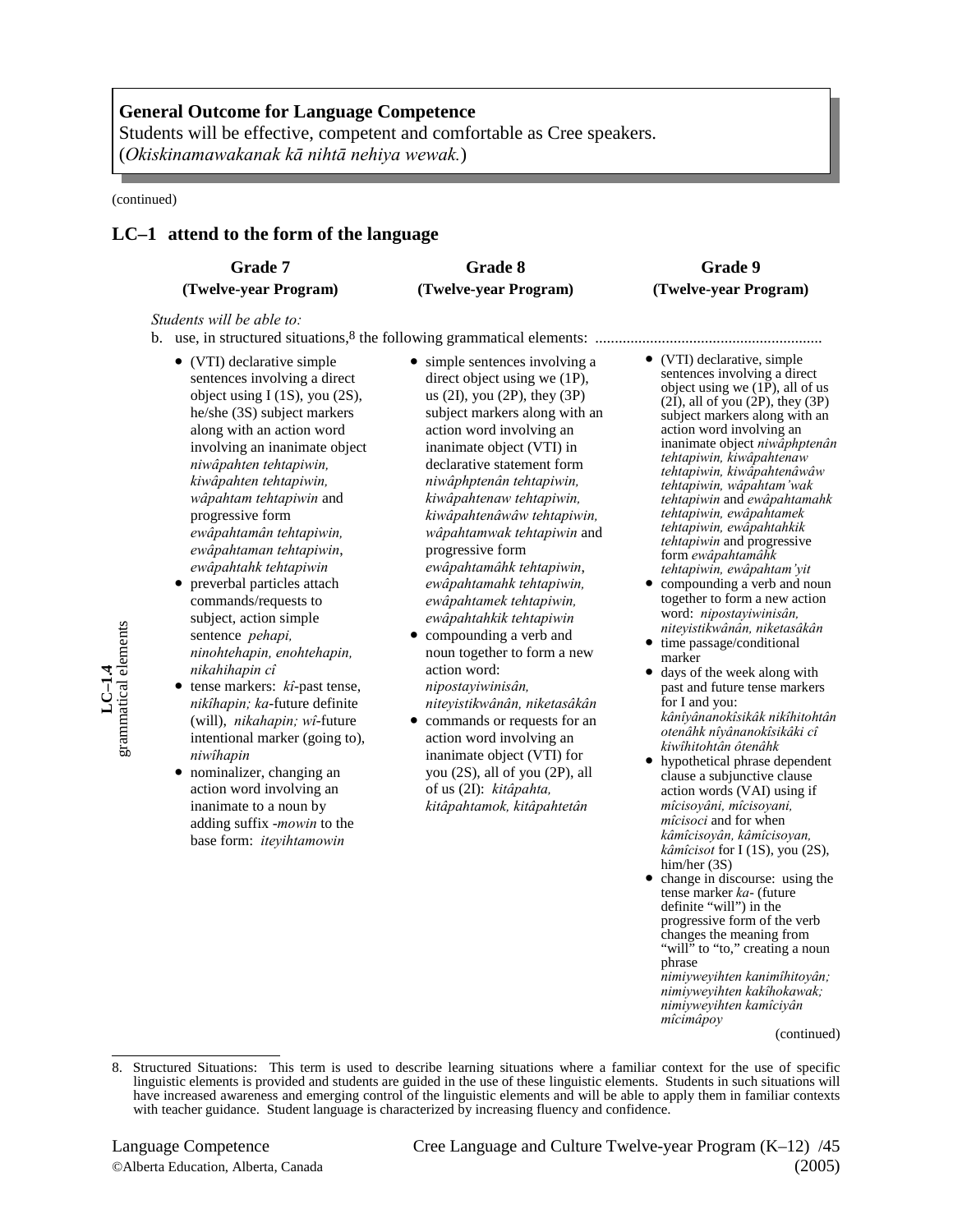Students will be effective, competent and comfortable as Cree speakers. (*Okiskinamawakanak kā nihtā nehiya wewak.*)

(continued)

**LC–1.4**  grammatical elements

grammatical elements

 $\overline{a}$ 

#### **LC–1 attend to the form of the language**

| <b>Grade 7</b><br>(Twelve-year Program)                                                                                                                                                                                                                                                                                                                                        | <b>Grade 8</b><br>(Twelve-year Program)                                                                                                                                                                                                                                                                                | Grade 9<br>(Twelve-year Program)                                                                                                                                                                                                                           |
|--------------------------------------------------------------------------------------------------------------------------------------------------------------------------------------------------------------------------------------------------------------------------------------------------------------------------------------------------------------------------------|------------------------------------------------------------------------------------------------------------------------------------------------------------------------------------------------------------------------------------------------------------------------------------------------------------------------|------------------------------------------------------------------------------------------------------------------------------------------------------------------------------------------------------------------------------------------------------------|
| Students will be able to:                                                                                                                                                                                                                                                                                                                                                      |                                                                                                                                                                                                                                                                                                                        |                                                                                                                                                                                                                                                            |
| • noun affixes to indicate size:<br>big/large prefixes ( <i>misti-</i> ,<br>misi-, mahki-); small suffix<br>$(-sis)$<br>• indefinite pronouns to<br>indicate non-specific or<br>non-specified animate or<br>inanimate nouns for<br>generalized meaning;<br>e.g., awiyak, pikwâwiyak,<br>namâwîyak, kahkiyaw,<br>awiyak, kîkway, pikokîkway,<br>namakîkway, kahkiyaw,<br>kîkwav | • tense markers: $k\hat{i}$ -past<br>tense, nikîhapin; ka-future<br>definite (will), nikâpîn; wî-<br>future intentional marker<br>(going to), $niwihapin$<br>• (VII) nominalizer, changing<br>an action word involving an<br>inanimate to a noun by<br>adding suffix - <i>mowin</i> to the<br>base form: iteyihtamowin | • commands or requests for<br>an action word involving an<br>inanimate object (VTI) for<br>you (2S), all of you (2P), all<br>of us (2I): kitâpahta,<br>kitâpahtamok, kitâpahtetân<br>• weather verbs (VII) in past,<br>future tense wîmispon,<br>kîmiskpon |

**Note**: Grammatical elements that students are able to use independently and consistently are to be maintained for the duration of the students' programming.

<sup>9.</sup> Independently and Consistently: This term is used to describe learning situations where students use specific linguistic elements consistently in a variety of contexts with limited or no teacher guidance. Fluency and confidence characterize student language.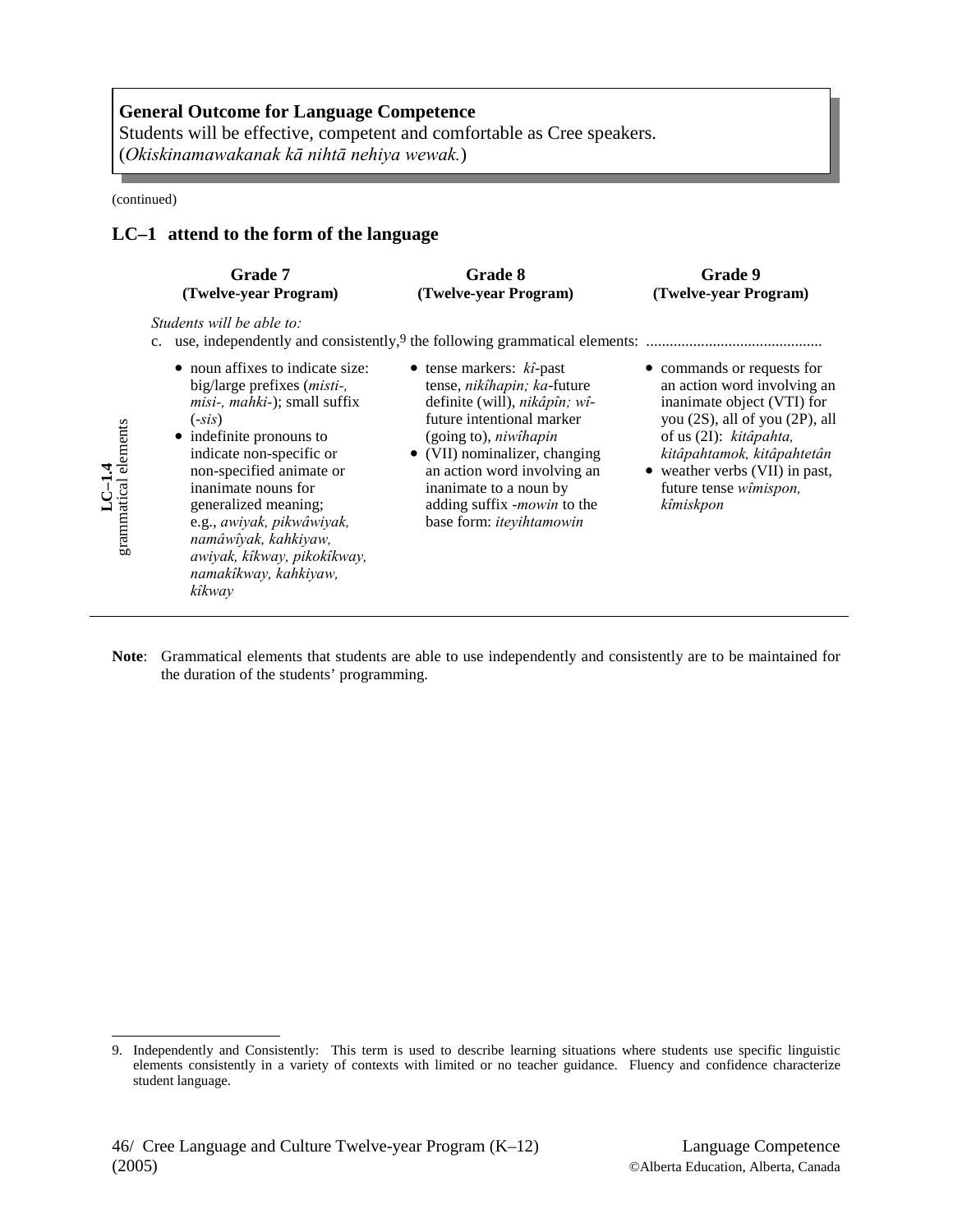Students will be effective, competent and comfortable as Cree speakers. (*Okiskinamawakanak kā nihtā nehiya wewak.*)

## **LC–1 attend to the form of the language**

#### **Cree Language and Culture Cree Language and Culture Cree Language and Culture 10-12Y 20-12Y 30-12Y**

*Students will be able to:* 

| $LC-1.1$<br>phonology        | produce, with ease, the<br>a.<br>essential sounds, stress,<br>rhythm and intonation<br>patterns, where rehearsal is<br>possible                                                                                                                                                                                           | produce, with ease and<br>a.<br>spontaneity, the essential<br>sounds, stress, rhythm and<br>intonation patterns                                                                                                                                                                          | speak with clear,<br>a.<br>comprehensible<br>pronunciation, intonation,<br>stress and rhythm in<br>rehearsed and spontaneous<br>situations                                                                                                                                |
|------------------------------|---------------------------------------------------------------------------------------------------------------------------------------------------------------------------------------------------------------------------------------------------------------------------------------------------------------------------|------------------------------------------------------------------------------------------------------------------------------------------------------------------------------------------------------------------------------------------------------------------------------------------|---------------------------------------------------------------------------------------------------------------------------------------------------------------------------------------------------------------------------------------------------------------------------|
| orthography                  | a. read and write Roman and/or<br>syllabic orthography                                                                                                                                                                                                                                                                    | read and write Roman and/or<br>a.<br>syllabic orthography<br>consistently and accurately                                                                                                                                                                                                 | a. read and write Roman and/or<br>syllabic orthography<br>consistently and accurately                                                                                                                                                                                     |
| $_{\rm lexicon}^{\rm C-1.3}$ | use a repertoire of words and<br>a.<br>phrases in familiar contexts,<br>within a variety of lexical<br>fields, including:<br>sports<br>caring for the land<br>family roles<br>$\bullet$<br>communicating<br>٠<br>health practices<br>٠<br>any other lexical fields<br>$\bullet$<br>that meet their needs and<br>interests | use a repertoire of words and<br>a.<br>phrases in familiar contexts,<br>within a variety of lexical<br>fields, including:<br>media<br>social life<br>hunting and gathering,<br>trapping and fishing<br>consumerism<br>any other lexical fields<br>that meet their needs and<br>interests | use a repertoire of words and<br>a.<br>phrases in familiar contexts,<br>within a variety of lexical<br>fields, including:<br>future plans<br>technology<br>art<br>environment<br>independent living<br>any other lexical fields<br>that meet their needs and<br>interests |

(continued)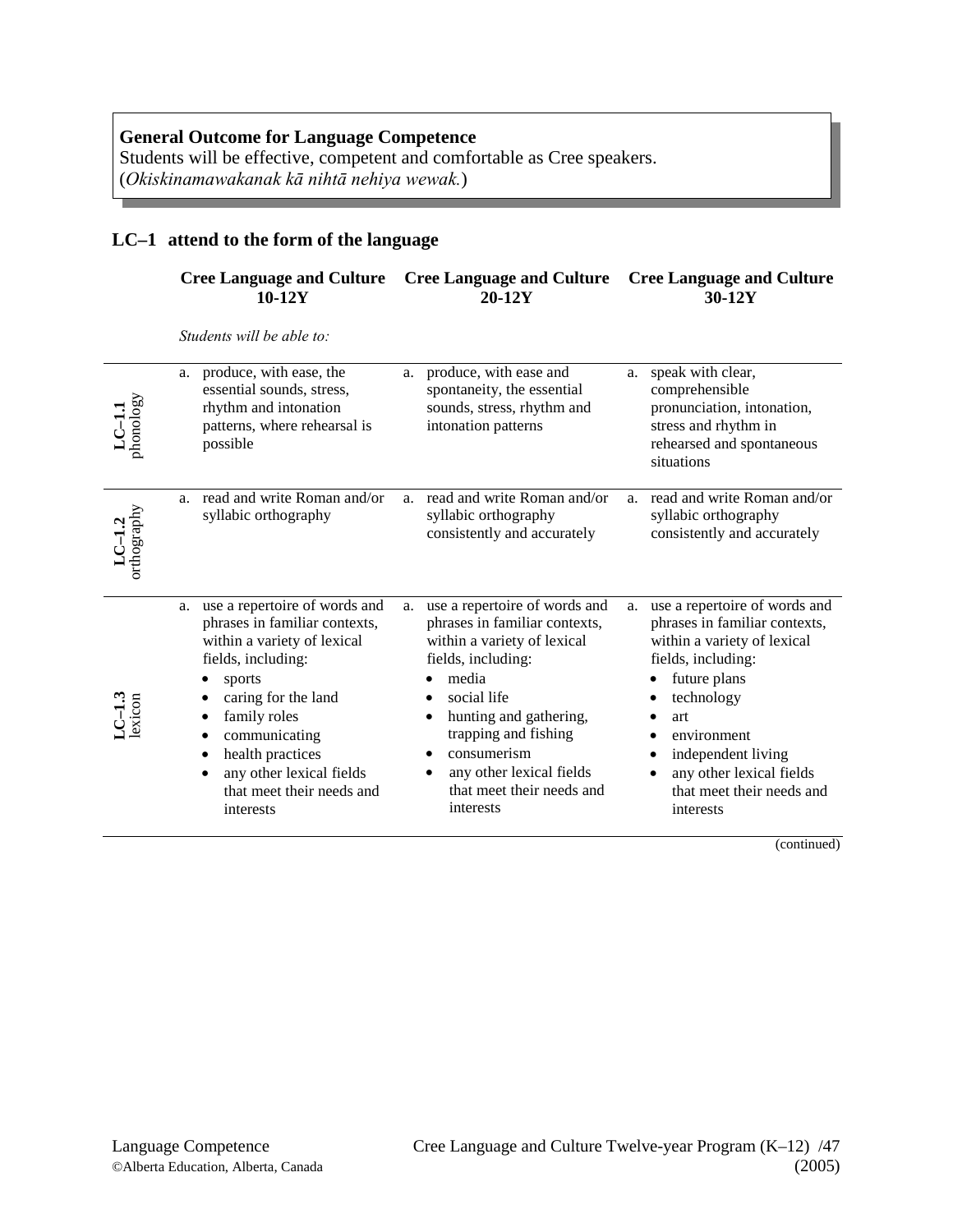Students will be effective, competent and comfortable as Cree speakers. (*Okiskinamawakanak kā nihtā nehiya wewak.*)

(continued)

#### **LC–1 attend to the form of the language**

| <b>Cree Language and Culture</b> |
|----------------------------------|
| $10-12Y$                         |

## **Cree Language and Culture 20-12Y**

#### **Cree Language and Culture 30-12Y**

*Students will be able to:* 

a. use, in modelled situations,10 the following grammatical elements: ..........................................................

- reflexive marker doing an action for oneself for action only (VAI) for  $I(1S)$ , you  $(2S)$ , he/she  $(3S)$ , we (1P), all of us (2I), all of you  $(2P)$ , they  $(3P)$  using
- "*sta-mâso*" *atoskestamâso*  (VAIÆVTA) changing an action only word to an action word involving 3S object/goal by using the element *wîci-* and "with" relational suffix *-m*. When these affixes are used the verb must be conjugated and placed in the action word involving a 3S object/goal (VTA) model *wîcinikamôm;*
- *wîtatoskem*<br>• benefactive (VAI<del>)</del> VTA) someone doing an action for someone: for action only words the element *sta* and the suffix marker *maw* are added to the action word (VAI) and this changes the meaning to an action word involving a 3S object/goal (VTA) *nikamôstamaw;*
- change in discourse: sentences that indicate who is doing a certain action or specify a particular noun with the help of demonstrative pronouns known as a relative clause *n'taw'miy ana nâpew kânikamot; petamawin anima masinahikan kâmihkwâk*
- (VTA) declarative simple sentences involving an object/goal for we  $(1P\rightarrow 3S)$ , all of us  $(2I\rightarrow 3S)$ , all of you ( $2P\rightarrow 3S$ ), they  $(3P\rightarrow 3')$  subject markers along with an action word involving an animate (NA) his/her (3S) object/goal *niwâpamânân minôs, kiwâpamânaw minôs, kiwâpamâwâw minôs* and progressive form *ewâpamâyâhk minôs, ewâpamâyahk minôs, ewâpamâyek minôs ewâpamâcik minôsa*
- indefinite actor form sentences that illustrate all/everyone partaking in an action and is used to capture events or activities in action only words (VAI) *mîcisonâniwiw/emîcisohk*
- benefactive (VTI/VTA) someone doing an action for someone: only words involving animate or inanimate objects/goals and the suffix marker *maw* are added to the action word and this changes the meaning to an action word involving a 3S object/goal  $(VTA) (VTI \rightarrow VTA)$ : *peyihtisinamaw, petamaw, nâtamaw*
- benefactive (VTI/VTA) someone doing an action for someone: only words involving animate or inanimate objects/goals and the suffix marker *maw* are added to the action word and this changes the meaning to an action word involving a 3S object/goal  $(VTA) (VTI \rightarrow VTA)$ : *peyihtisinamaw, petamaw, nâtamaw*
- (VTA Inverse) simple sentence structure where a 3S animate noun is the subject and  $I(1S)$ , you  $(2S)$ and him/her/them or any references to a third person are the goals  $3S\rightarrow 1S$ ;  $3S\rightarrow 2S$ :  $3S\rightarrow 3'$  in declarative statement form *niwâpamik nitôtem, kiwâpamik kitôtem, wâpamik otôtema* and progressive form *ewâpamit nitôtem, ewâpamisk kitôtem,ewâpamikot otôtema*

(continued)

grammatical elements grammatical elements **LC–1.4** 

<sup>10.</sup> Modelled Situations: This term is used to describe learning situations where a model of specific linguistic elements is consistently provided and immediately available. Students in such situations will have an emerging awareness of the linguistic elements and will be able to apply them in very limited situations. Limited fluency and confidence characterize student language.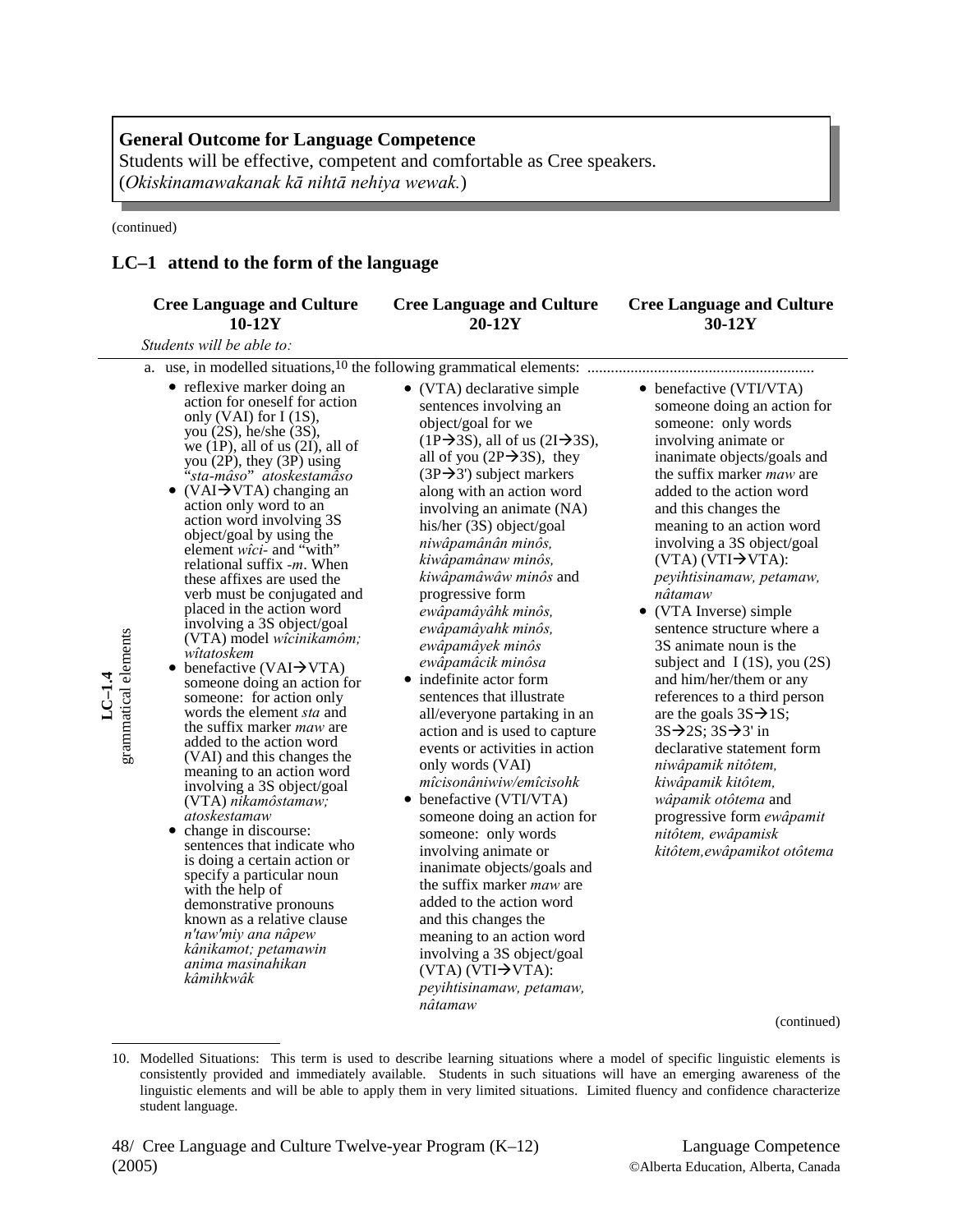Students will be effective, competent and comfortable as Cree speakers. (*Okiskinamawakanak kā nihtā nehiya wewak.*)

(continued)

LC–1.4<br>grammatical elements grammatical elements

#### **LC–1 attend to the form of the language**

| <b>Cree Language and Culture</b><br>$10-12Y$                                                                                                                                                                                                                                                                                                                                                                                                                                                                                                                                                                                       | <b>Cree Language and Culture</b><br>$20-12Y$ | <b>Cree Language and Culture</b><br>$30-12Y$ |
|------------------------------------------------------------------------------------------------------------------------------------------------------------------------------------------------------------------------------------------------------------------------------------------------------------------------------------------------------------------------------------------------------------------------------------------------------------------------------------------------------------------------------------------------------------------------------------------------------------------------------------|----------------------------------------------|----------------------------------------------|
| • (VTA) simple sentences<br>involving an object/goal for<br>we $(1P)$ , us $(2I)$ , you $(2P)$ ,<br>they (3P) subject markers<br>along with an action word<br>involving an animate (NA)<br>his/her (3S) object/goal in<br>declarative form<br>niwâpamânân minôs,<br>kiwâpamânaw minôs,<br>kiwâpamâwâw minôs and<br>progressive form<br>ewâpamâyâhk minôs,<br>ewâpamâyahk minôs,<br>ewâpamâyek minôs<br>ewâpamâcik minôsa<br>• indefinite actor form<br>sentences that illustrate<br>all/everyone partaking in an<br>action and is used to capture<br>events or activities in action<br>only words (VAI)<br>mîcisonâniwiw/emîcisohk |                                              |                                              |
|                                                                                                                                                                                                                                                                                                                                                                                                                                                                                                                                                                                                                                    |                                              |                                              |

(continued)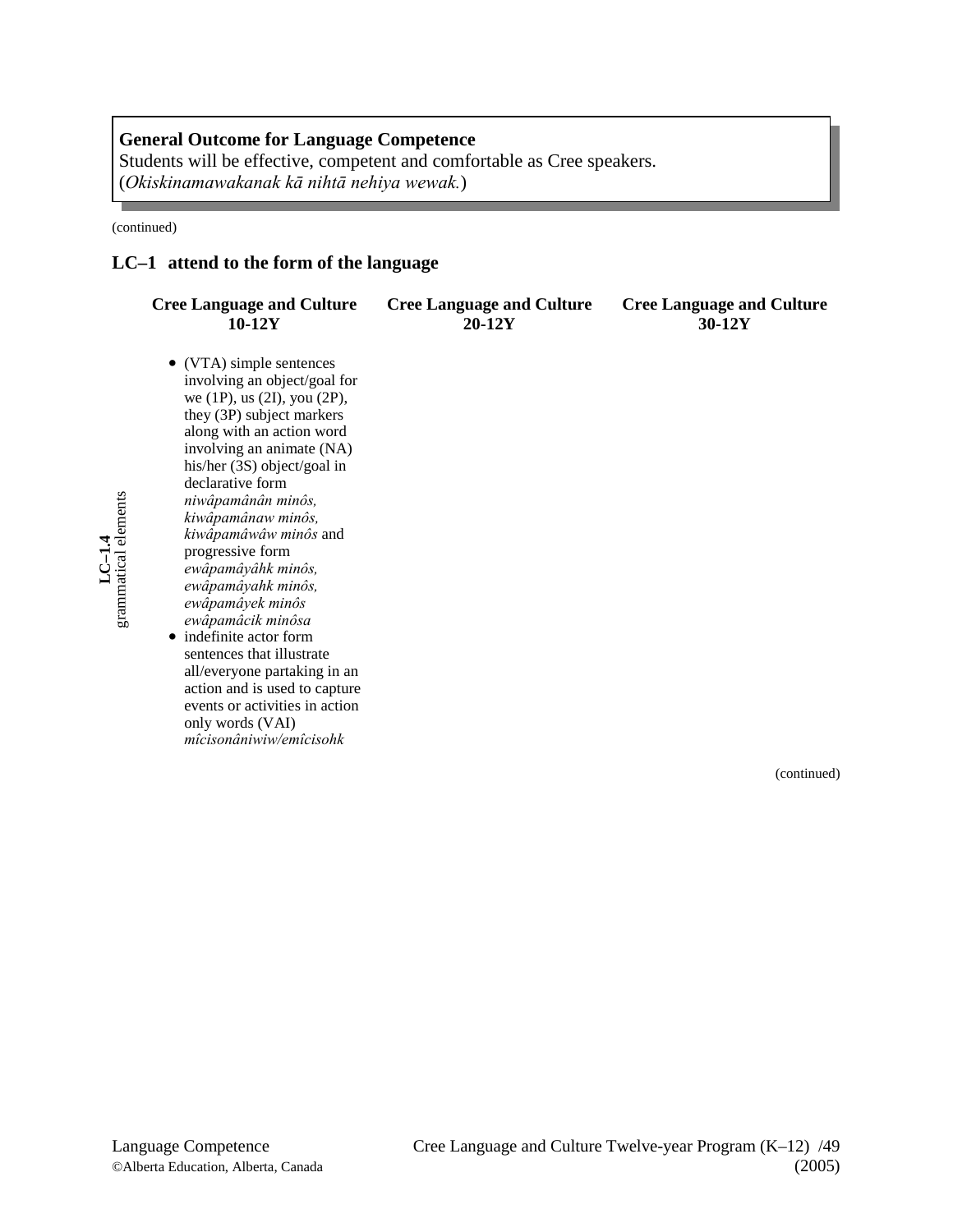(continued)

#### **LC–1 attend to the form of the language**

| <b>Cree Language and Culture</b> | <b>Cree Language and Culture</b> |
|----------------------------------|----------------------------------|
| 10-12Y                           | $20-12Y$                         |

#### **Cree Language and Culture 30-12Y**

*Students will be able to:* 

b. use, in structured situations,11 the following grammatical elements: .........................................................

- (VTA) simple sentence involving an object/goal for I (1S), you (2S), him/her (3S) I $\rightarrow$ you (1S $\rightarrow$ 2S) you $\rightarrow$ me  $(2S \rightarrow 1S)$  subject markers along with an action word involving an animate his/her object/goal in declarative form *niwâpamâw minôsa, kiwâpamâw minôs, wâpamew minôsa, kiwâpamitin, kiwâpamin* and progressive form *ewâpamat minôs ewâpamak minôsa, ewâpamât minôs, ewâpamitân, ewâpamiyan*
- past time passage/conditional marker
- (VII) weather verbs in the subjunctive mode: when for past tense *nikîkîwân kâkimowahk, kîkîwew kâkimowaniyik*; if is used for future tense *nikakîwân kîspin sâkasteki, kakîwew kîspin sâkasteyiki*
- past/future time passage/ conditional markers
- weather verbs in the past tense *nikîkîwân kâkimowahk, kîkîwew kâkimowaniyik*; if is used for future tense *nikakîwân kîspin sâkasteki, kakîwew kîspin sâkasteyiki* • (VTA) simple sentence
- involving an object/goal for I, you, him/her subject markers along with an action word involving an animate his/her object/goal in declarative form *niwâpamâw minôs, kiwâpamâw minôs, wâpamew minôs, kiwâpamitin, kiwâpamin* and progressive form *ewâpamat minôs ewâpamak minôs, ewâpamât minôs, ewâpamitân,*
- *ewâpamiyan*<br>reflexive marker (VAI) doing an action for oneself for action only for I, you, he/she, we, all of us, all of you, they using "*stamâso*"
- (VAI→VTA) benefactive changing an action only word to an action word involving 3S object/goal by using the element *wîci-* and relational suffix *-m*. When these affixes are used the verb must be conjugated and placed in the action word involving a 3S object/goal (VTA) model *wîcinikamôm; wîtatoskem*
- doing an action for oneself a reflexive marker (VAI) for action only for I, you, he/she, we, all of us, all of you, they using " $sta-mâso$ "
- (VAI→VTA) benefactive changing an action only word to an action word involving 3S object/goal by using the element *wîci*- and relational suffix -*m*. When these affixes are used the verb must be conjugated and placed in the action word involving a 3S object/goal (VTA) model<br>wîcinikamôm; wîtatoskem
- someone doing an action for someone: for action only words the element *sta* and the suffix marker *maw* are added to the action word and this changes the meaning to an action word involving a 3S object/goal (VAI $\rightarrow$ VTA) (Benefactive) *nikamôstamaw;*
- change in discourse: sentences that indicate who is doing a certain action or specify a particular noun with the help of demonstrative pronouns known as a relative clause *n'taw'miy ana nâpew kânikamot; petamawin anima masinahikan kâmihkwâk*

(continued)

grammatical elements grammatical elements **LC–1.4** 

 $\overline{a}$ 

<sup>11.</sup> Structured Situations: This term is used to describe learning situations where a familiar context for the use of specific linguistic elements is provided and students are guided in the use of these linguistic elements. Students in such situations will have increased awareness and emerging control of the linguistic elements and will be able to apply them in familiar contexts with teacher guidance. Student language is characterized by increasing fluency and confidence.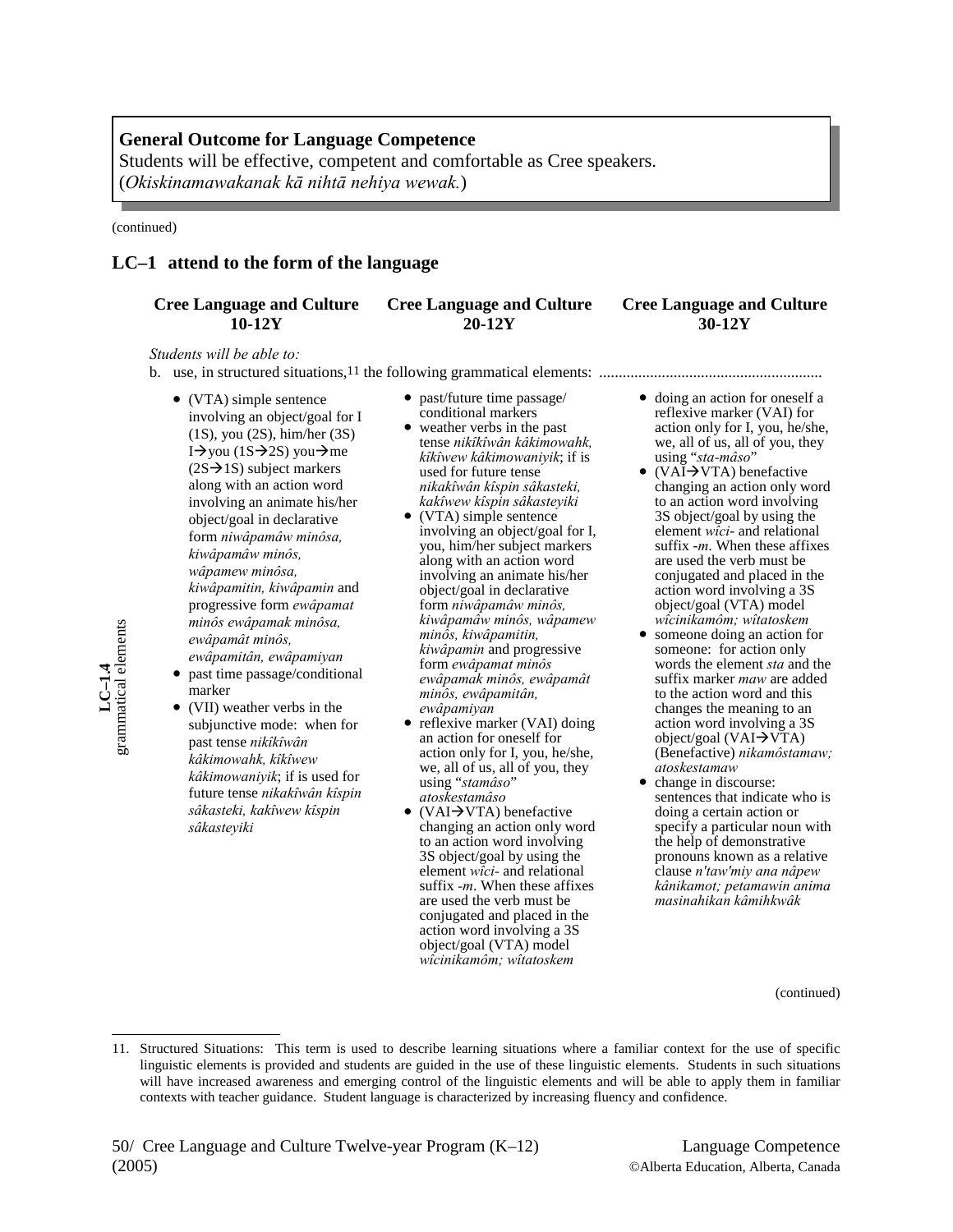Students will be effective, competent and comfortable as Cree speakers. (*Okiskinamawakanak kā nihtā nehiya wewak.*)

(continued)

#### **LC–1 attend to the form of the language**

#### **Cree Language and Culture 10-12Y**

- **Cree Language and Culture 20-12Y**
- descriptive words (VII) for inanimate (NI) objects *apisâsin/ehapisâasik tehtapiwin apisâsinwa/ehapisâsiki tehtapiwin apisâsiniyiw/ ehapisâsiniyik otehtapiwin apisâsiniyiwa/ehapisâsiniyiki otehtapiwina mâyispakwan*
	- reduplicative prefix emphasizes continuous action; marker replaces the use of particles always and forever *ninânestosin; nitâhitohtân ôtenâhk; nitâhiteyihten*
- (VAI) (benefactive) someone doing an action for someone: for action only words the element *sta* and the suffix marker *maw* are added to the action word and this changes the meaning to an action word involving a 3S object/goal *nikamôstamaw; atoskestamaw; ninikamôstamawâw/ enikamôstamawak nitatoskestamawâw/ ehatoskestamawak*
- change in discourse: relative clause in object noun phrase
- sentences that indicate who is doing a certain action or specify a particular noun with the help of demonstrative pronouns known as a relative clause *n'taw'miy ana nâpew kânikamot; petamawin anima masinahikan kâmihkwâk*

#### **Cree Language and Culture 30-12Y**

- simple sentences involving an object/goal for we (1P $\rightarrow$ 3S), all of us  $(2I\rightarrow 3S)$ , all of you  $(2P\rightarrow 3S)$ , they  $(3P\rightarrow 3')$ subject markers along with an action word involving an animate (NA) his/her (3S) object/goal (VTA) in declarative and progressive form
- indefinite actor form
- sentences that illustrate all/everyone partaking in an action and is used to capture events or activities in action only words (VAI) *mîcisonâniwiw/emîcisohk*

(continued)

grammatical elements grammatical elements **LC–1.4**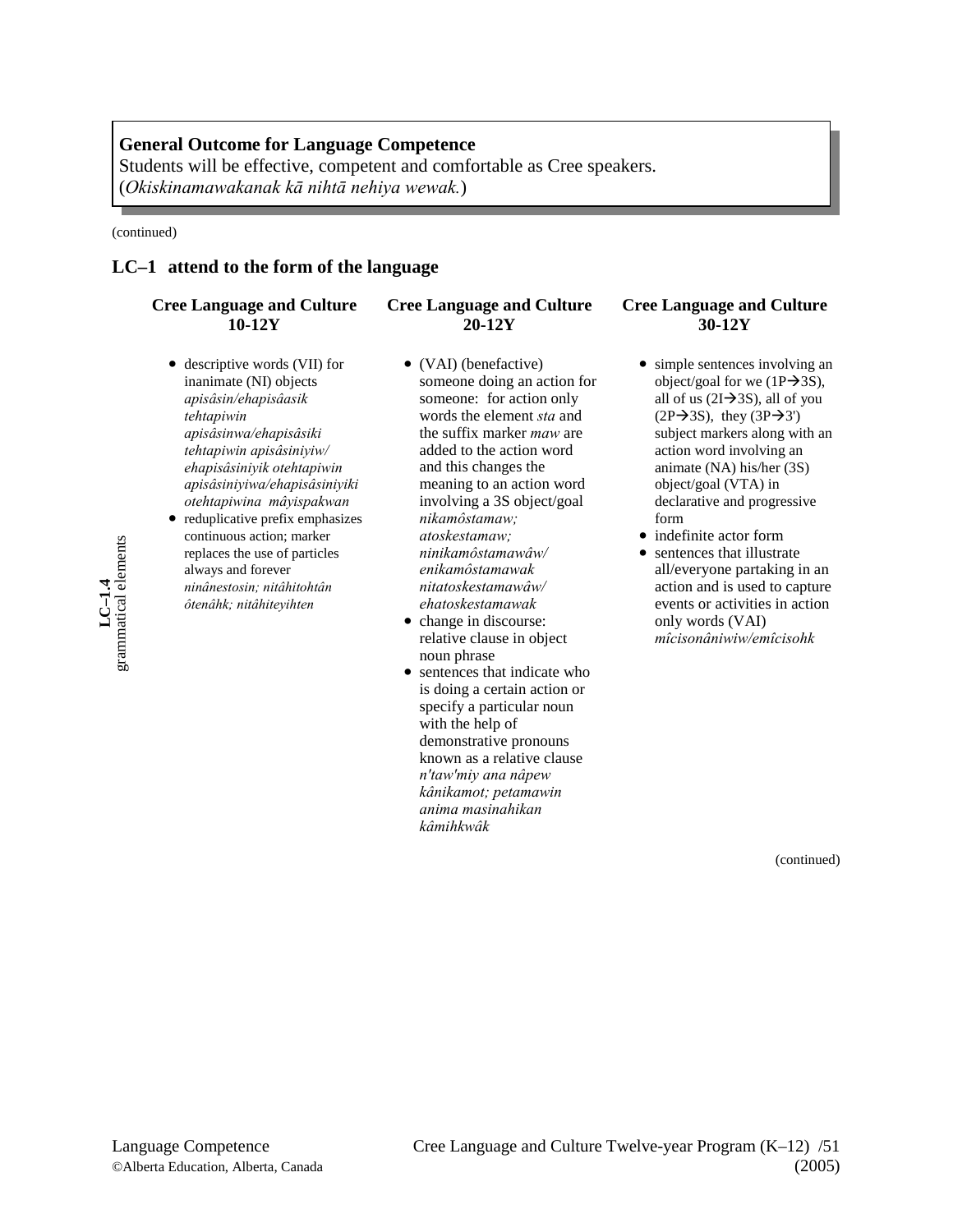(continued)

**LC–1.4**  grammatical elements

grammatical elements

#### **LC–1 attend to the form of the language**

| <b>Cree Language and Culture</b><br>$10-12Y$                                                                                                                                                                                                                                                                                                                                                                                                                                               | <b>Cree Language and Culture</b><br>$20-12Y$                                                                                                                                                                                                                                                                                                                                                                             | <b>Cree Language and Culture</b><br>$30-12Y$                                                                                                                                                                                                                                                                                                                                                                                                                                                    |
|--------------------------------------------------------------------------------------------------------------------------------------------------------------------------------------------------------------------------------------------------------------------------------------------------------------------------------------------------------------------------------------------------------------------------------------------------------------------------------------------|--------------------------------------------------------------------------------------------------------------------------------------------------------------------------------------------------------------------------------------------------------------------------------------------------------------------------------------------------------------------------------------------------------------------------|-------------------------------------------------------------------------------------------------------------------------------------------------------------------------------------------------------------------------------------------------------------------------------------------------------------------------------------------------------------------------------------------------------------------------------------------------------------------------------------------------|
| Students will be able to:<br>• compounding a verb and<br>noun together to form a new<br>action word:<br>nipostayiwinisân;<br>niteyistikwânân;<br>niketasâkân<br>• dependent clause a<br>subjunctive clause using<br>when and if for I, you,<br>him/her<br>• change in discourse: using<br>the tense marker ka- (future<br>definite "will") in the<br>progressive form of the verb<br>changes the meaning from<br>"will" to "to," creating a<br>noun phrase<br>nimiyweyihten kanimîhitoyân; | • descriptive words (VII) for<br>inanimate objects<br>apisâsin/ehapisâasik<br>tehtapiwin apisâsinwa/<br>ehapisâsiki tehtapiwin<br>apisâsiniyiw/ehapisâsiniyik<br>otehtapiwin apisâsiniyiwa/<br>ehapisâsiniyiki otehtapiwina<br>• emphasize continuous<br>action by using<br>reduplicative prefix marker;<br>replaces the use of particles<br>always and forever<br>ninânestosin; nitâhitohtân<br>otenâhk; nitâhiteyihten | • simple sentence involving<br>an object/goal for I, you,<br>him/her subject markers<br>along with an action word<br>involving an animate his/her<br>object/goal in declarative<br>form niwâpamâw minôsa,<br>kiwâpamâw minôs,<br>wâpamew minôsa,<br>kiwâpamitin, kiwâpamin<br>and progressive form<br>ewâpamat minôs ewâpamak<br>minôs, ewâpamât minôs,<br>ewâpamitân, ewâpamiyan<br>• past/future time passage/<br>conditional markers<br>• weather verbs in the<br>subjunctive mode: when for |
| nimiyweyihten kakîhokawak;<br>nimiyweyihten kamîciyân<br>mîcimâpoy                                                                                                                                                                                                                                                                                                                                                                                                                         |                                                                                                                                                                                                                                                                                                                                                                                                                          | past tense nikîkîwân<br>kâkimowahk, kîkîwew<br>kâkimowaniyik; if is used<br>for future tense nikakîwân<br>kîspin sâkasteki, kakîwew<br>kîspin sâkasteyiki                                                                                                                                                                                                                                                                                                                                       |

**Note**: Grammatical elements that students are able to use independently and consistently are to be maintained for the duration of the students' programming.

<sup>12.</sup> Independently and Consistently: This term is used to describe learning situations where students use specific linguistic elements consistently in a variety of contexts with limited or no teacher guidance. Fluency and confidence characterize student language.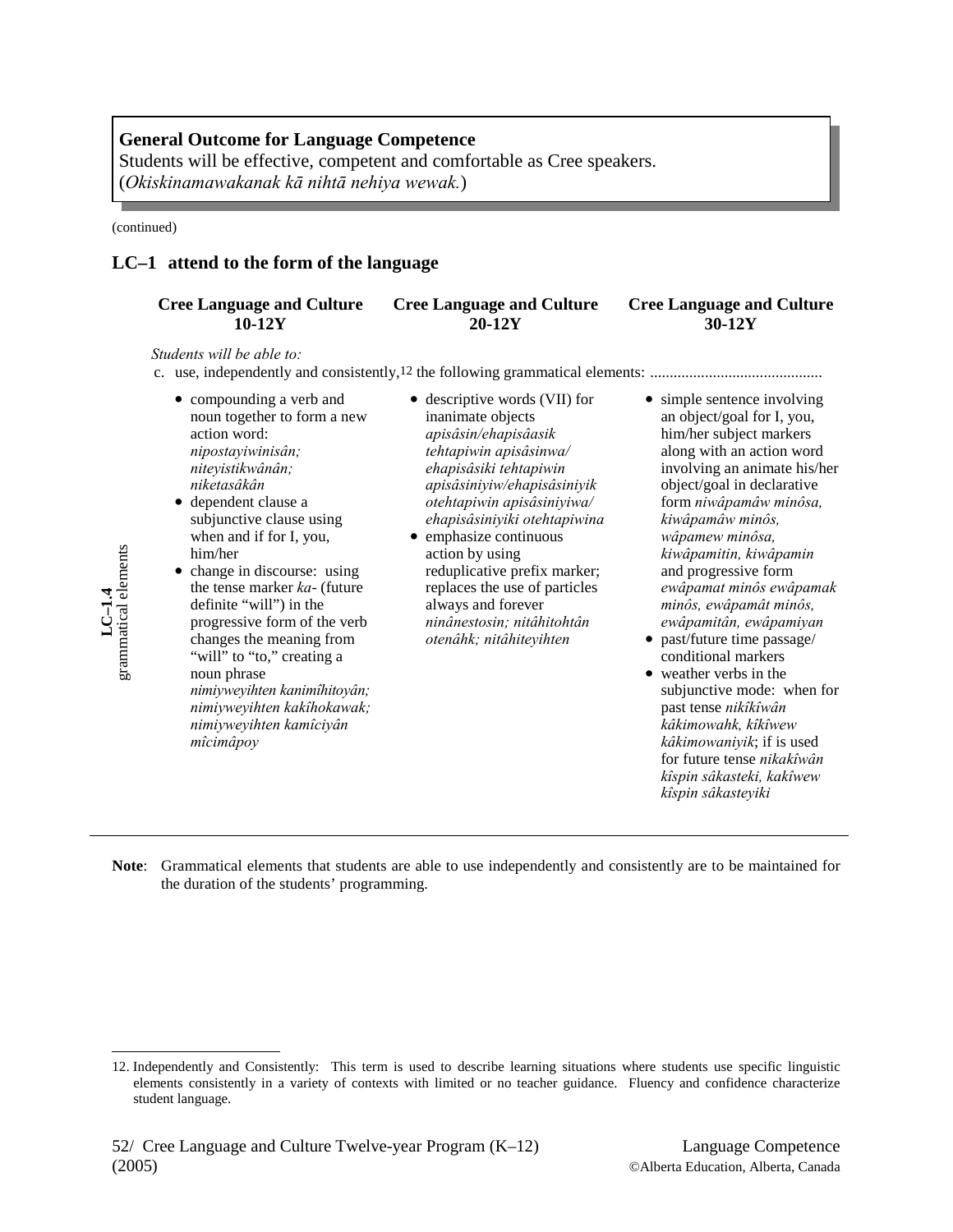Students will be effective, competent and comfortable as Cree speakers. (*Okiskinamawakanak kā nihtā nehiya wewak.*)

## **LC–2 interpret and produce oral texts**

|                                    | Kindergarten<br>(Twelve-year Program) |                                                                          | Grade 1 |                                                                       | <b>Grade 2</b><br>(Twelve-year Program) (Twelve-year Program) |                                                               |    | Grade 3<br>(Twelve-vear Program)                               |  |  |
|------------------------------------|---------------------------------------|--------------------------------------------------------------------------|---------|-----------------------------------------------------------------------|---------------------------------------------------------------|---------------------------------------------------------------|----|----------------------------------------------------------------|--|--|
|                                    |                                       | Students will be able to:                                                |         |                                                                       |                                                               |                                                               |    |                                                                |  |  |
| $LC-2.1$<br>listening              | a.                                    | understand simple<br>spoken words and<br>phrases in guided<br>situations | a.      | understand simple<br>spoken sentences in<br>guided situations         | a.                                                            | understand simple<br>spoken sentences in<br>guided situations | a. | understand short,<br>simple oral texts in<br>guided situations |  |  |
| $LC-2.2$<br>speaking               | a.                                    | produce simple<br>spoken words and<br>phrases in guided<br>situations    | a.      | produce simple<br>spoken words and<br>phrases in guided<br>situations | a.                                                            | produce simple<br>spoken sentences in<br>guided situations    | a. | produce simple<br>spoken sentences in<br>guided situations     |  |  |
| $LC-2.3$<br>interactive<br>fluency | a.                                    | engage in simple<br>interactions, using<br>isolated words                | a.      | engage in simple<br>interactions, using<br>short, isolated<br>phrases | a.                                                            | engage in simple<br>interactions, using<br>simple sentences   | a. | engage in simple<br>interactions, using<br>simple sentences    |  |  |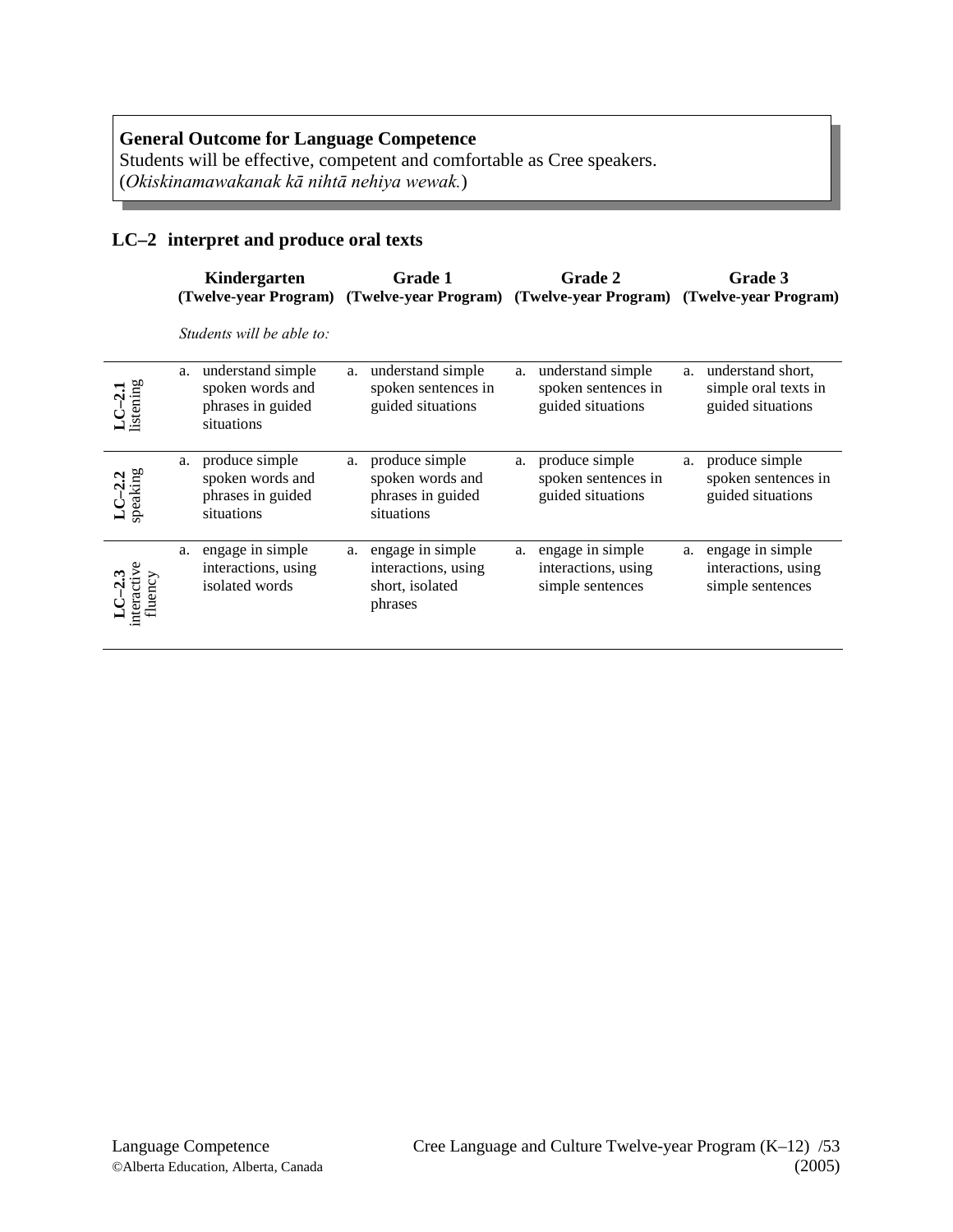Students will be effective, competent and comfortable as Cree speakers. (*Okiskinamawakanak kā nihtā nehiya wewak.*)

## **LC–2 interpret and produce oral texts**

<u> 1989 - Jan Samuel Barbara, martxa a shekara tsa 1989 - An tsa 1989 - An tsa 1989 - An tsa 1989 - An tsa 1989</u>

|                       | <b>Grade 4</b><br>(Twelve-year Program)                                           |    | <b>Grade 5</b><br>(Twelve-year Program)                                     | Grade 6<br>(Twelve-year Program) |                                                                                                      |  |
|-----------------------|-----------------------------------------------------------------------------------|----|-----------------------------------------------------------------------------|----------------------------------|------------------------------------------------------------------------------------------------------|--|
|                       | Students will be able to:                                                         |    |                                                                             |                                  |                                                                                                      |  |
| $LC-2.1$<br>listening | understand a variety of short,<br>a.<br>simple oral texts in guided<br>situations | a. | understand short, simple oral<br>texts in guided and unguided<br>situations | a.                               | understand a variety of short,<br>simple oral texts in guided<br>and unguided situations             |  |
| LC-2.2<br>speaking    | produce a series of simple<br>a.<br>spoken sentences in guided<br>situations      | a. | produce short, simple oral<br>texts in guided situations                    | a.                               | produce a variety of short,<br>simple oral texts in guided<br>situations                             |  |
| interactiv<br>fluency | engage in simple, structured<br>a.<br>interactions                                | a. | engage in simple<br>interactions, using simple<br>sentences and/or phrases  | a.                               | engage in short, spontaneous<br>exchanges, with pauses to<br>formulate oral text and<br>self-correct |  |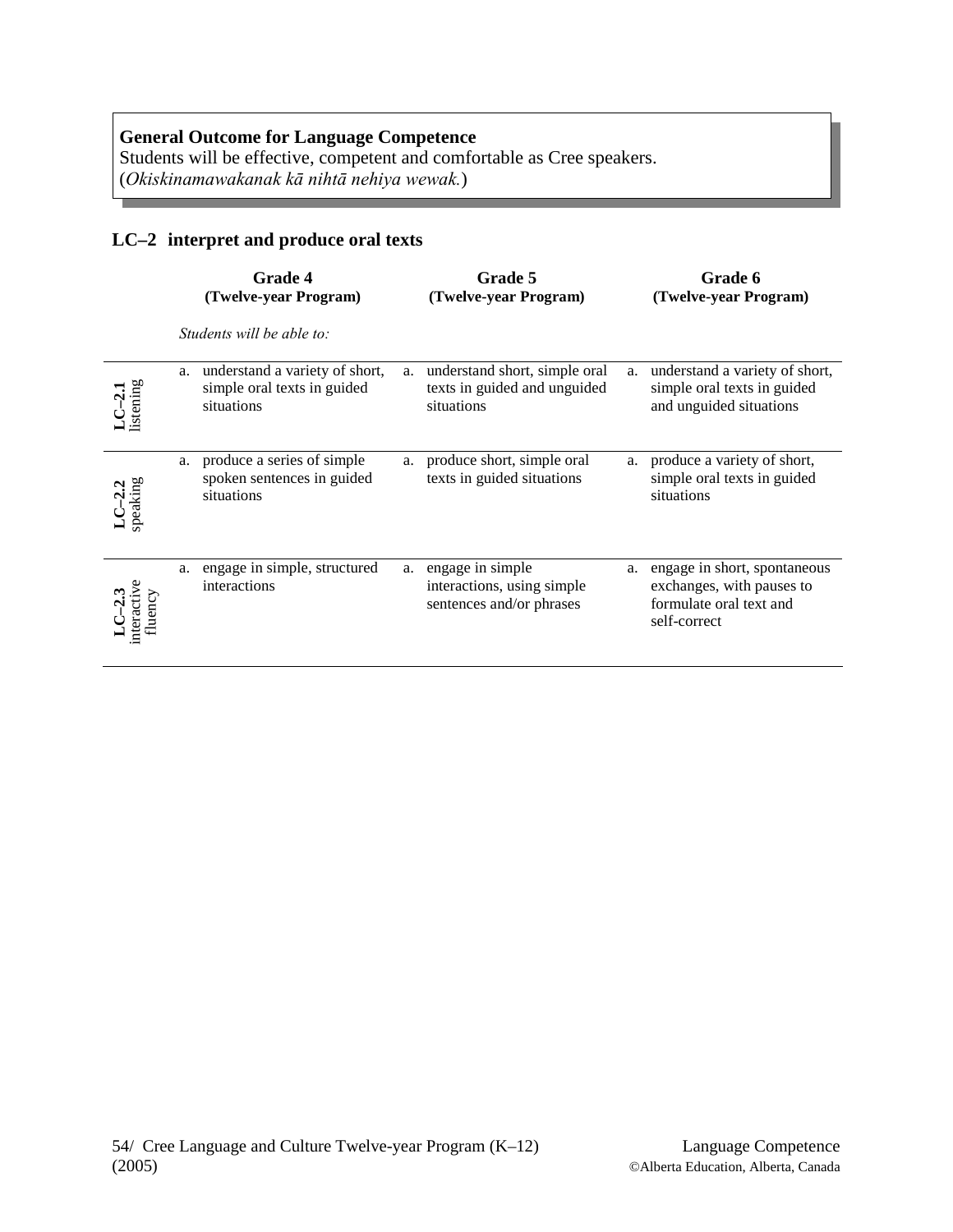Students will be effective, competent and comfortable as Cree speakers. (*Okiskinamawakanak kā nihtā nehiya wewak.*)

## **LC–2 interpret and produce oral texts**

|                       | Grade 7<br>(Twelve-year Program) |                                                                                                      |         | <b>Grade 8</b><br>(Twelve-year Program)                                                                       | Grade 9<br>(Twelve-year Program) |                                                                                                                                     |  |
|-----------------------|----------------------------------|------------------------------------------------------------------------------------------------------|---------|---------------------------------------------------------------------------------------------------------------|----------------------------------|-------------------------------------------------------------------------------------------------------------------------------------|--|
|                       |                                  | Students will be able to:                                                                            |         |                                                                                                               |                                  |                                                                                                                                     |  |
| $LC-2.1$<br>listening | a.                               | understand short oral texts<br>on familiar topics, in guided<br>situations                           | $a_{-}$ | understand short oral texts<br>on unfamiliar topics, in<br>guided situations                                  |                                  | a. understand the main point<br>and some supporting details<br>of lengthy oral texts on<br>familiar topics, in guided<br>situations |  |
| LC-2.2<br>speaking    | a.                               | produce short oral texts in<br>guided and unguided<br>situations                                     | a.      | produce a variety of short,<br>simple oral texts in guided<br>and unguided situations                         | a.                               | produce short oral texts on<br>unfamiliar topics, in guided<br>situations                                                           |  |
| nteractiv<br>fluency  | a.                               | manage short interactions<br>with ease, with pauses to<br>formulate oral text and to<br>self-correct | a.      | manage simple, routine<br>interactions with ease, asking<br>for repetition or clarification<br>when necessary | a.                               | manage simple, routine<br>interactions with ease                                                                                    |  |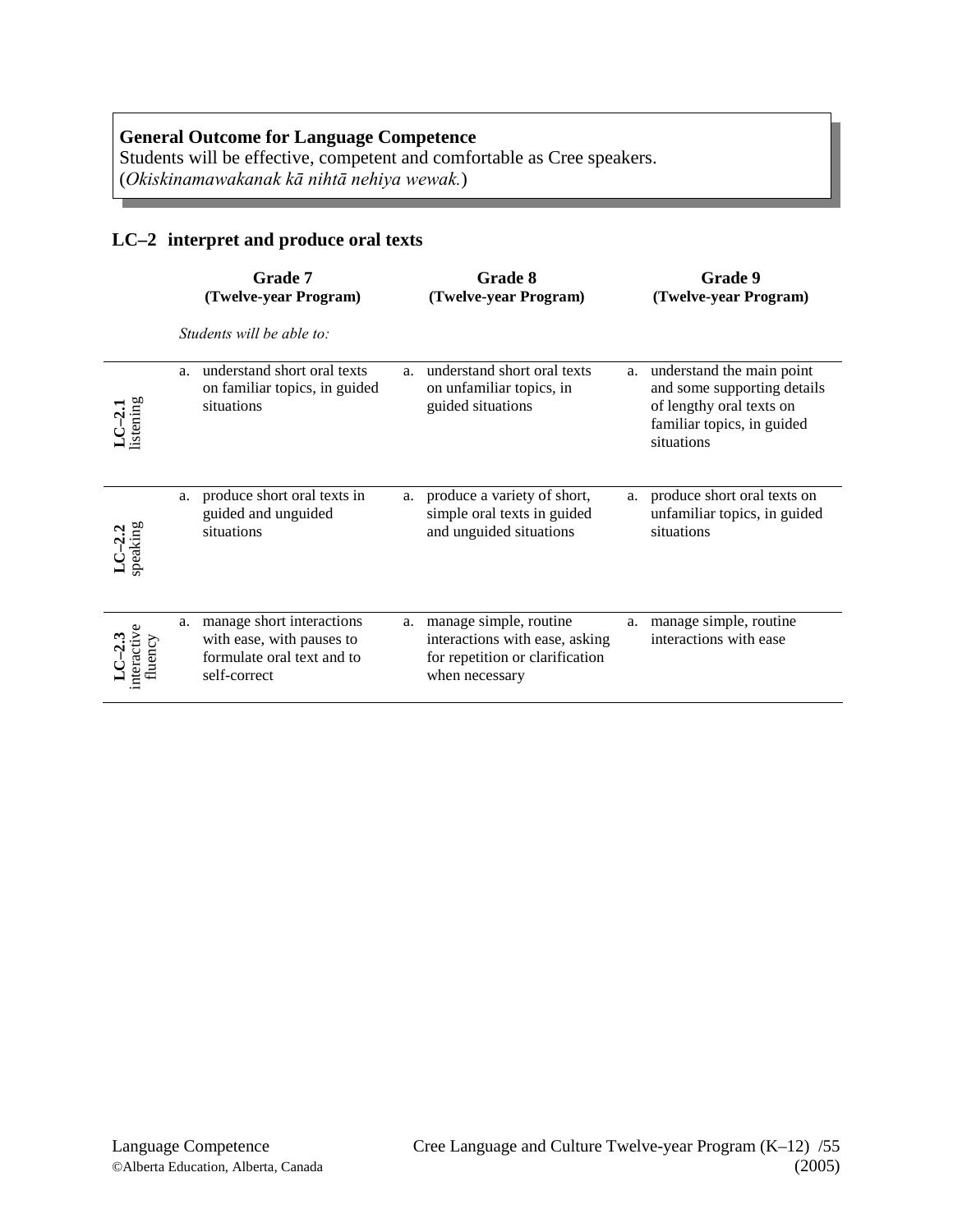Students will be effective, competent and comfortable as Cree speakers. (*Okiskinamawakanak kā nihtā nehiya wewak.*)

#### **LC–2 interpret and produce oral texts**

#### **Cree Language and Culture Cree Language and Culture Cree Language and Culture 10-12Y 20-12Y 30-12Y**

*Students will be able to:* 

| $LC-2.1$<br>listening | a. | understand the main point<br>and some supporting details<br>of lengthy oral texts on a<br>variety of familiar topics, in<br>guided situations | a. | understand a variety of<br>lengthy oral texts on familiar<br>topics, in guided situations                                                                      | a.             | understand a variety of<br>lengthy oral texts on familiar<br>topics, in guided and<br>unguided situations |
|-----------------------|----|-----------------------------------------------------------------------------------------------------------------------------------------------|----|----------------------------------------------------------------------------------------------------------------------------------------------------------------|----------------|-----------------------------------------------------------------------------------------------------------|
| LC-2.2<br>speaking    | a. | produce lengthy oral texts on<br>familiar topics, providing<br>some details to support the<br>main point, in guided<br>situations             | a. | produce lengthy oral texts on<br>a variety of familiar topics,<br>providing some details to<br>support the main point, in<br>guided and unguided<br>situations | a.             | produce a variety of lengthy<br>oral texts on familiar topics,<br>in guided situations                    |
| fluency<br>interacti  | a. | sustain lengthy interactions<br>comprehensibly, with pauses<br>to formulate oral text and to<br>self-correct                                  | a. | converse, spontaneously, on<br>unfamiliar and familiar<br>topics, and participate in<br>discussions                                                            | a <sub>1</sub> | converse with ease in routine<br>and nonroutine situations                                                |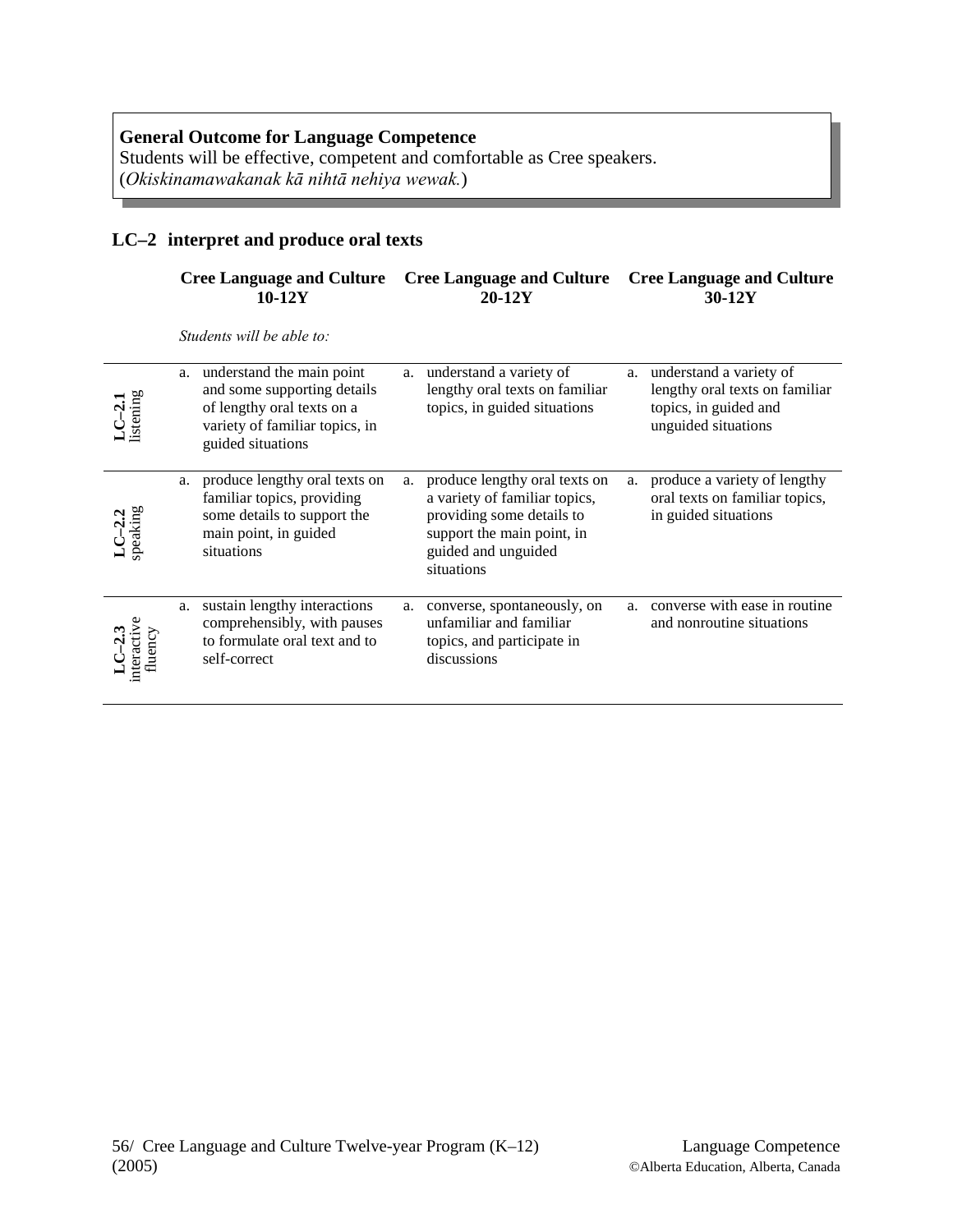Students will be effective, competent and comfortable as Cree speakers. (*Okiskinamawakanak kā nihtā nehiya wewak.*)

#### **LC–3 interpret and produce written and visual texts**

|                          | Kindergarten<br>(Twelve-year Program) |                                                                                                               | <b>Grade 1</b> |                                                                                                               | <b>Grade 2</b><br>(Twelve-year Program) (Twelve-year Program) |                                                                                                                            |             | Grade 3<br>(Twelve-year Program)                                                                                           |  |  |
|--------------------------|---------------------------------------|---------------------------------------------------------------------------------------------------------------|----------------|---------------------------------------------------------------------------------------------------------------|---------------------------------------------------------------|----------------------------------------------------------------------------------------------------------------------------|-------------|----------------------------------------------------------------------------------------------------------------------------|--|--|
|                          |                                       | Students will be able to:                                                                                     |                |                                                                                                               |                                                               |                                                                                                                            |             |                                                                                                                            |  |  |
| reading                  | a.                                    | understand simple<br>written words and<br>phrases in guided<br>situations                                     | a.             | understand simple<br>written sentences in<br>guided situations                                                | $a_{\cdot}$                                                   | understand a series<br>of simple written<br>sentences in guided<br>situations                                              | $a_{\cdot}$ | understand short<br>simple written texts<br>in guided situations                                                           |  |  |
| $LC-3.2$<br>writing      | a.                                    | produce simple<br>written words and<br>phrases in guided<br>situations                                        | a.             | produce simple<br>written words and<br>phrases in guided<br>situations                                        | a.                                                            | produce simple<br>written words and<br>phrases in guided<br>situations                                                     | a.          | produce simple<br>written sentences in<br>guided situations                                                                |  |  |
| $LC-3.3$<br>viewing      | a.                                    | derive meaning<br>from visuals and<br>other forms of<br>nonverbal<br>communication in<br>guided situations    | a.             | derive meaning<br>from visuals and<br>other forms of<br>nonverbal<br>communication in<br>guided situations    | a.                                                            | derive meaning<br>from a variety of<br>visuals and other<br>forms of nonverbal<br>communication in<br>guided situations    | a.          | derive meaning<br>from a variety of<br>visuals and other<br>forms of nonverbal<br>communication in<br>guided situations    |  |  |
| representing<br>$LC-3.4$ | $a_{\cdot}$                           | use visuals and<br>other forms of<br>nonverbal<br>communication to<br>express meaning in<br>guided situations | a.             | use visuals and<br>other forms of<br>nonverbal<br>communication to<br>express meaning in<br>guided situations | a.                                                            | use a variety of<br>visuals and other<br>forms of nonverbal<br>communication to<br>express meaning in<br>guided situations | a.          | use a variety of<br>visuals and other<br>forms of nonverbal<br>communication to<br>express meaning in<br>guided situations |  |  |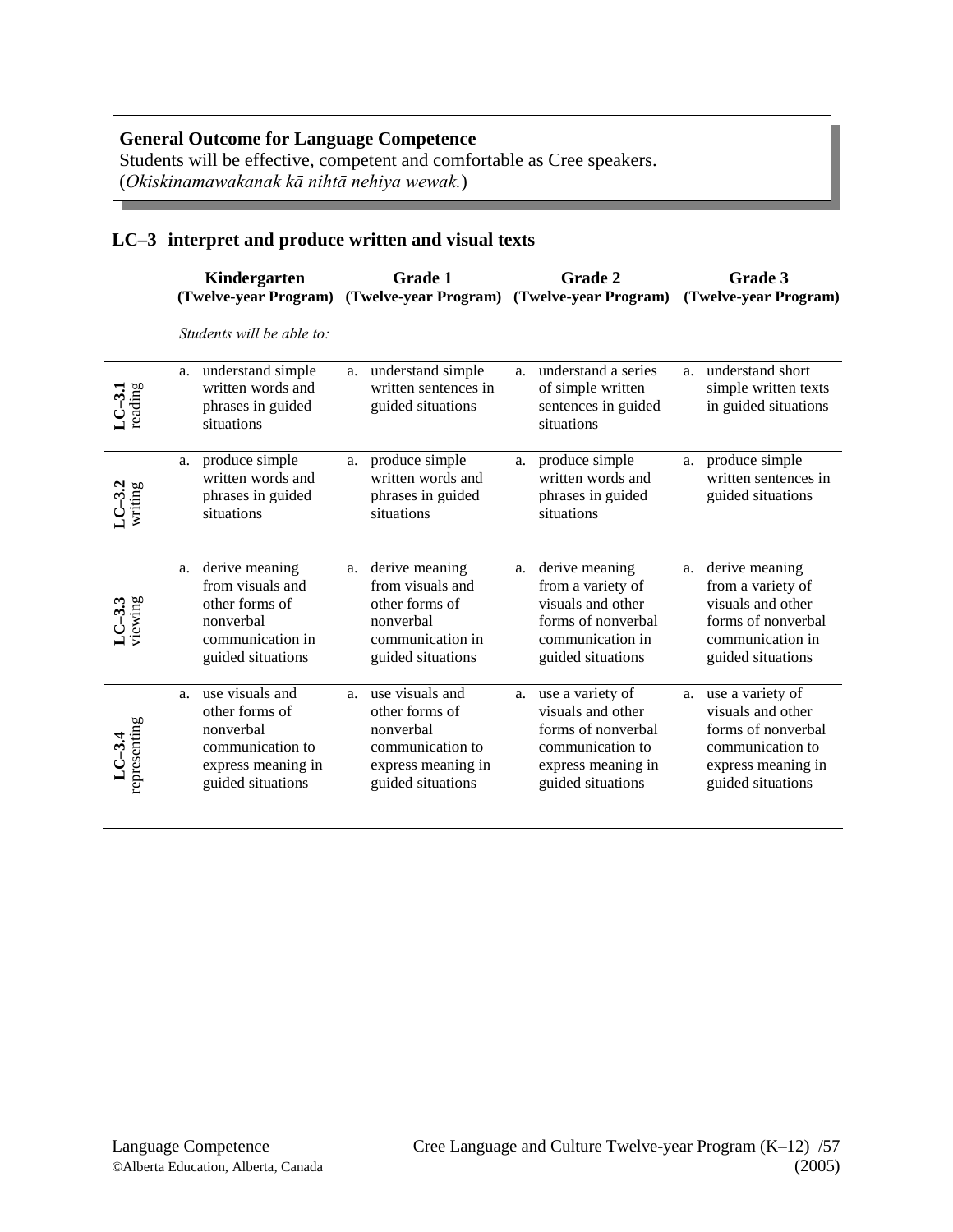<u> 1989 - Jan Samuel Barbara, martxa a shekara tsa 1989 - An tsa 1989 - An tsa 1989 - An tsa 1989 - An tsa 1989</u>

Students will be effective, competent and comfortable as Cree speakers. (*Okiskinamawakanak kā nihtā nehiya wewak.*)

## **LC–3 interpret and produce written and visual texts**

|                      | <b>Grade 4</b><br>(Twelve-year Program) |                                                                                                            |    | Grade 5<br>(Twelve-year Program)                                                                                     | Grade 6<br>(Twelve-year Program) |                                                                                                                      |  |
|----------------------|-----------------------------------------|------------------------------------------------------------------------------------------------------------|----|----------------------------------------------------------------------------------------------------------------------|----------------------------------|----------------------------------------------------------------------------------------------------------------------|--|
|                      |                                         | Students will be able to:                                                                                  |    |                                                                                                                      |                                  |                                                                                                                      |  |
| eading               | a.                                      | understand a variety of short,<br>simple written texts in<br>guided situations                             | a. | understand short, simple<br>written texts in guided and<br>unguided situations                                       | a.                               | understand a variety of short,<br>simple written texts in<br>guided and unguided<br>situations                       |  |
| $LC$ -3.2<br>writing |                                         | a. produce simple written<br>sentences in guided<br>situations                                             | a. | produce short, simple written<br>texts in guided situations                                                          | a.                               | produce a variety of short,<br>simple written texts in<br>guided situations                                          |  |
| viewing              |                                         | a. derive meaning from the<br>visual elements of a variety<br>of media, in guided<br>situations            | a. | derive meaning from the<br>visual elements of a variety<br>of media, in guided and<br>unguided situations            |                                  | a. derive meaning from the<br>visual elements of a variety<br>of media, in guided and<br>unguided situations         |  |
| representing         |                                         | a. express meaning through the<br>use of visual elements in a<br>variety of media, in guided<br>situations | a. | express meaning through the<br>use of visual elements in a<br>variety of media, in guided<br>and unguided situations | a.                               | express meaning through the<br>use of visual elements in a<br>variety of media, in guided<br>and unguided situations |  |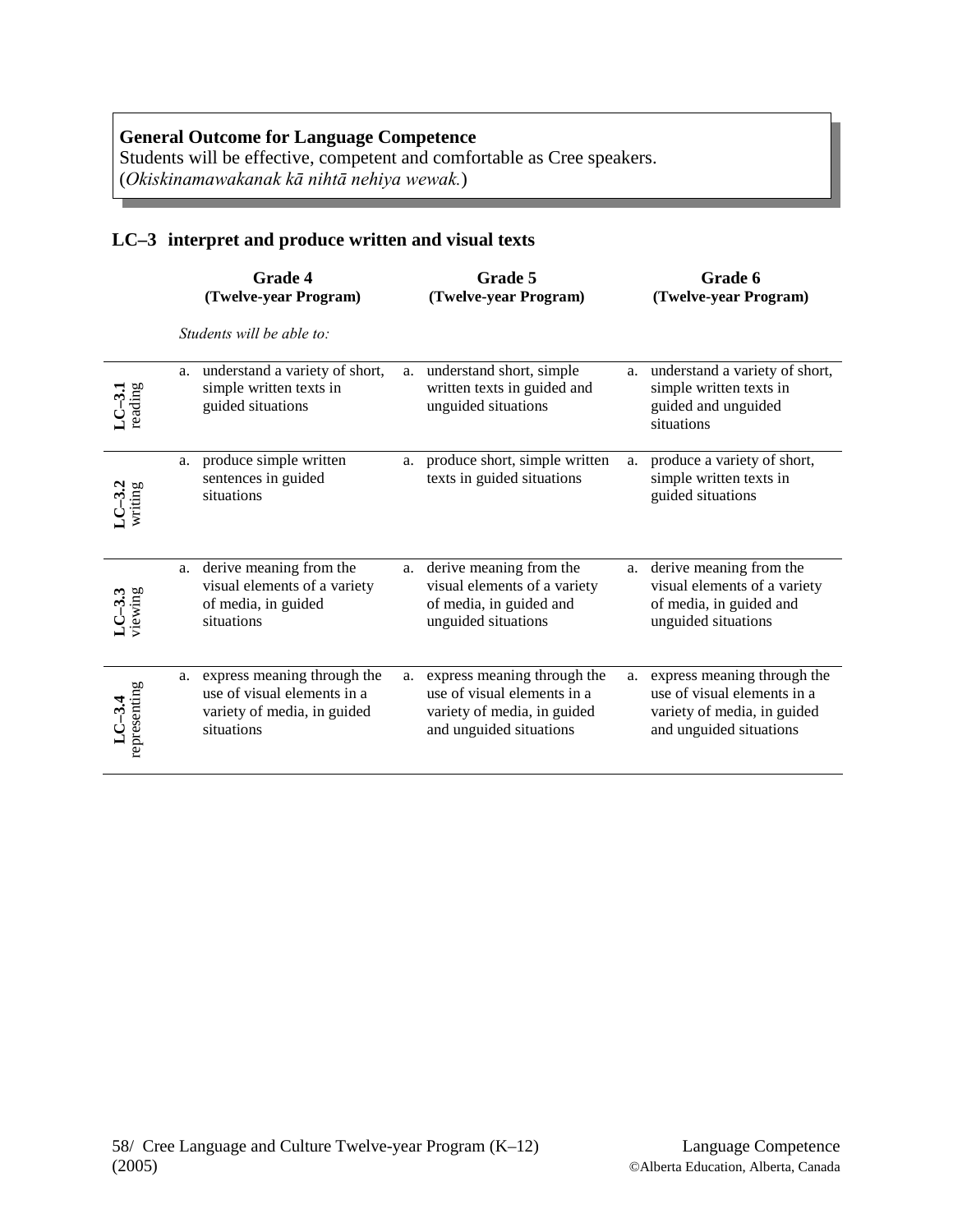<u> 1989 - Jan Samuel Barbara, martxa a shekara tsa 1989 - An tsa 1989 - An tsa 1989 - An tsa 1989 - An tsa 1989</u>

Students will be effective, competent and comfortable as Cree speakers. (*Okiskinamawakanak kā nihtā nehiya wewak.*)

## **LC–3 interpret and produce written and visual texts**

|                          | Grade 7<br>(Twelve-year Program)                                                                                    |             | Grade 8<br>(Twelve-year Program)                                                                                                 | Grade 9<br>(Twelve-year Program) |                                                                                                                                                |  |  |
|--------------------------|---------------------------------------------------------------------------------------------------------------------|-------------|----------------------------------------------------------------------------------------------------------------------------------|----------------------------------|------------------------------------------------------------------------------------------------------------------------------------------------|--|--|
|                          | Students will be able to:                                                                                           |             |                                                                                                                                  |                                  |                                                                                                                                                |  |  |
| $LC-3.1$<br>reading      | a. understand short written<br>texts on unfamiliar topics, in<br>guided situations                                  | $a_{\cdot}$ | understand short written<br>texts on unfamiliar topics, in<br>guided situations                                                  |                                  | a. understand the main point<br>and some supporting details<br>of lengthy written texts on<br>familiar topics, in guided<br>situations         |  |  |
| $LC-3.2$<br>writing      | a. produce short, simple written<br>texts in guided and unguided<br>situations                                      | a.          | produce a variety of short,<br>simple written texts in<br>guided and unguided<br>situations                                      |                                  | a. produce short written texts<br>on unfamiliar topics, in<br>guided situations                                                                |  |  |
| $LC-3.3$<br>viewing      | a. derive meaning from<br>multiple visual elements in a<br>variety of media, in guided<br>situations                | a.          | derive meaning from<br>multiple visual elements in a<br>variety of media, in guided<br>and unguided situations                   | a.                               | propose several<br>interpretations of the visual<br>elements of a variety of<br>media, in guided situations                                    |  |  |
| representing<br>$LC-3.4$ | a. express meaning through the<br>use of multiple visual<br>elements in a variety of<br>media, in guided situations | a.          | express meaning through the<br>use of multiple visual<br>elements in a variety of<br>media, in guided and<br>unguided situations |                                  | a. explore a variety of ways<br>that meaning can be<br>expressed through the visual<br>elements of a variety of<br>media, in guided situations |  |  |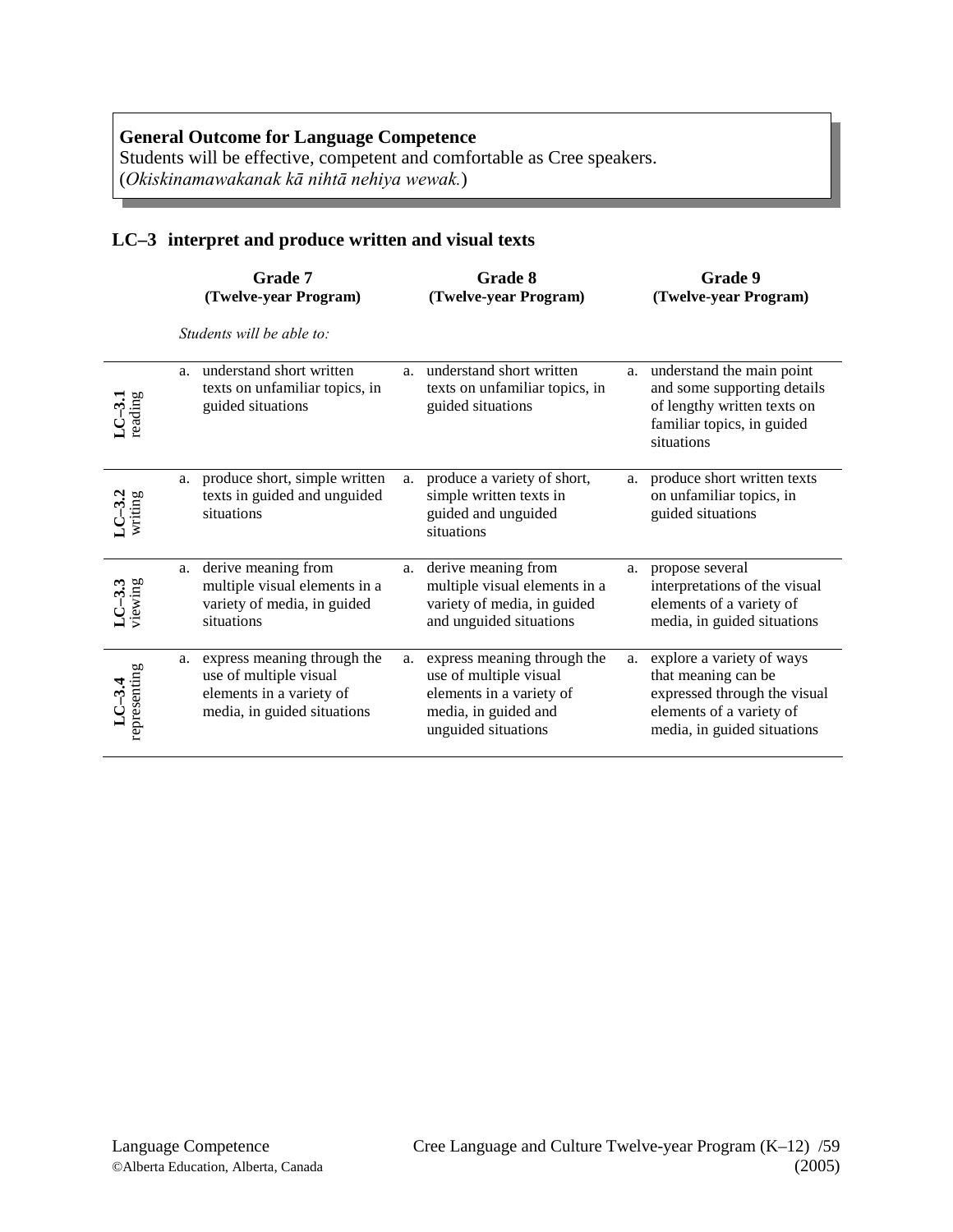Students will be effective, competent and comfortable as Cree speakers. (*Okiskinamawakanak kā nihtā nehiya wewak.*)

## **LC–3 interpret and produce written and visual texts**

|          | <b>Cree Language and Culture Cree Language and Culture Cree Language and Culture</b> |          |
|----------|--------------------------------------------------------------------------------------|----------|
| $10-12Y$ | $20-12Y$                                                                             | $30-12Y$ |

*Students will be able to:* 

| $LC-3.1$<br>reading      |    | a. understand the main point<br>and some supporting details<br>of lengthy written texts on a<br>variety of familiar topics, in<br>guided situations  | a. | understand a variety of<br>lengthy written texts on<br>unfamiliar topics, in guided<br>situations                                                                 |    | a. understand a variety of<br>lengthy written texts on<br>familiar topics, in guided and<br>unguided situations                                                                  |
|--------------------------|----|------------------------------------------------------------------------------------------------------------------------------------------------------|----|-------------------------------------------------------------------------------------------------------------------------------------------------------------------|----|----------------------------------------------------------------------------------------------------------------------------------------------------------------------------------|
| $LC-3.2$<br>writing      | a. | produce lengthy written texts<br>on familiar topics, providing<br>some details to support the<br>main point, in guided<br>situations                 | a. | produce a variety of lengthy<br>written texts on familiar<br>topics, in guided situations                                                                         | a. | produce lengthy written texts<br>on a variety of familiar and<br>unfamiliar topics, providing<br>some details to support the<br>main point, in guided and<br>unguided situations |
| $LC-3.3$<br>viewing      | a. | identify the purposes,<br>intended audiences,<br>messages and points of view<br>of a variety of visual media,<br>in guided situations                | a. | identify some of the<br>techniques and conventions<br>used in a variety of visual<br>media, in guided and<br>unguided situations                                  | a. | examine a variety of visual<br>media, in guided and<br>unguided situations                                                                                                       |
| $LC-3.4$<br>representing |    | a. communicate thoughts, ideas<br>and feelings for specific<br>purposes and audiences,<br>through a variety of visual<br>media, in guided situations | a. | communicate thoughts, ideas<br>and feelings for specific<br>purposes and audiences,<br>through a variety of visual<br>media, in guided and<br>unguided situations | a. | explore a variety of<br>techniques and conventions<br>used to express meaning in<br>visual media, in guided and<br>unguided situations                                           |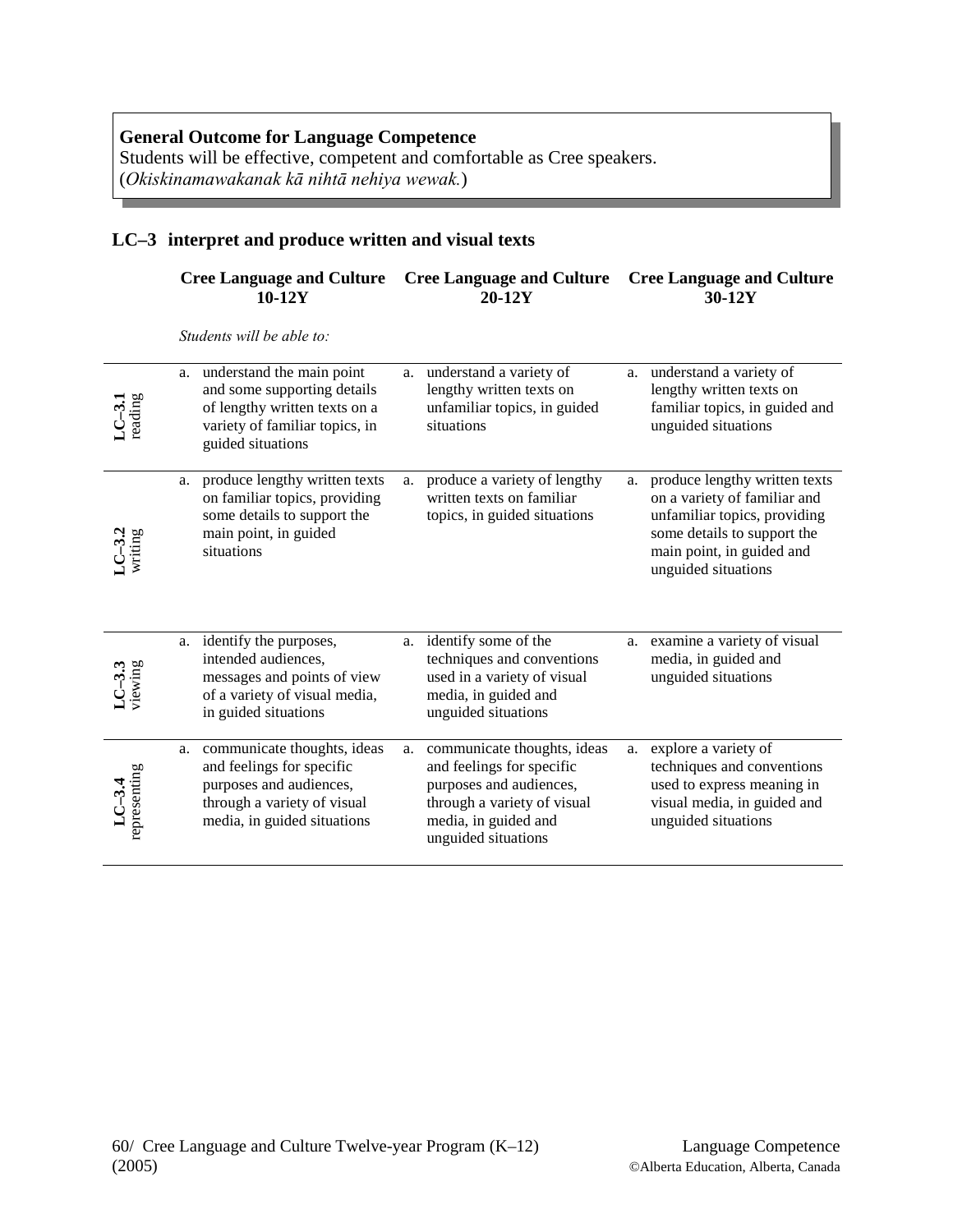Students will be effective, competent and comfortable as Cree speakers. (*Okiskinamawakanak kā nihtā nehiya wewak.*)

#### **LC–4 apply knowledge of the sociocultural context**

|                            | Kindergarten<br>(Twelve-year Program)                                |                                                             |    | Grade 1                                                                            |    | Grade 2                                                                     | Grade 3<br>(Twelve-year Program) (Twelve-year Program) (Twelve-year Program) |                                                                                               |  |
|----------------------------|----------------------------------------------------------------------|-------------------------------------------------------------|----|------------------------------------------------------------------------------------|----|-----------------------------------------------------------------------------|------------------------------------------------------------------------------|-----------------------------------------------------------------------------------------------|--|
|                            |                                                                      | Students will be able to:                                   |    |                                                                                    |    |                                                                             |                                                                              |                                                                                               |  |
|                            | a.                                                                   | speak at a volume<br>appropriate to<br>classroom situations |    | a. respond to tone of<br>voice                                                     | a. | distinguish between<br>formal and informal<br>situations                    | a.                                                                           | recognize that some<br>topics, words or<br>intonations are<br>inappropriate in                |  |
|                            | b. recognize and use<br>some forms of<br>address denoting<br>respect |                                                             |    |                                                                                    |    | certain contexts                                                            |                                                                              |                                                                                               |  |
| expressions                | a.                                                                   | imitate age-<br>appropriate<br>expressions                  | a. | imitate age-<br>appropriate<br>expressions                                         | a. | understand and use<br>some simple<br>expressions as set<br>phrases          | a.                                                                           | understand and use<br>a variety of simple<br>expressions as set<br>phrases                    |  |
| ariations in<br>language   |                                                                      | a. experience a variety<br>of voices                        | a. | experience a variety<br>of voices                                                  | a. | acknowledge<br>individual<br>differences in<br>speech                       |                                                                              | a. accept individual<br>differences in<br>speech                                              |  |
| conventions                | a.                                                                   | imitate and use<br>simple routine<br>social interactions    | a. | use basic social<br>expressions<br>appropriate to the<br>classroom                 | a. | use basic politeness<br>conventions                                         | a.                                                                           | use appropriate oral<br>forms of address for<br>people frequently<br>encountered              |  |
| communication<br>nonverbal | a.                                                                   | imitate some<br>common nonverbal<br>behaviours              | a. | understand the<br>meaning of and<br>imitate some<br>common nonverbal<br>behaviours | a. | experiment with<br>using some simple<br>nonverbal means of<br>communication | a.                                                                           | recognize that some<br>nonverbal<br>behaviours may be<br>inappropriate in<br>certain contexts |  |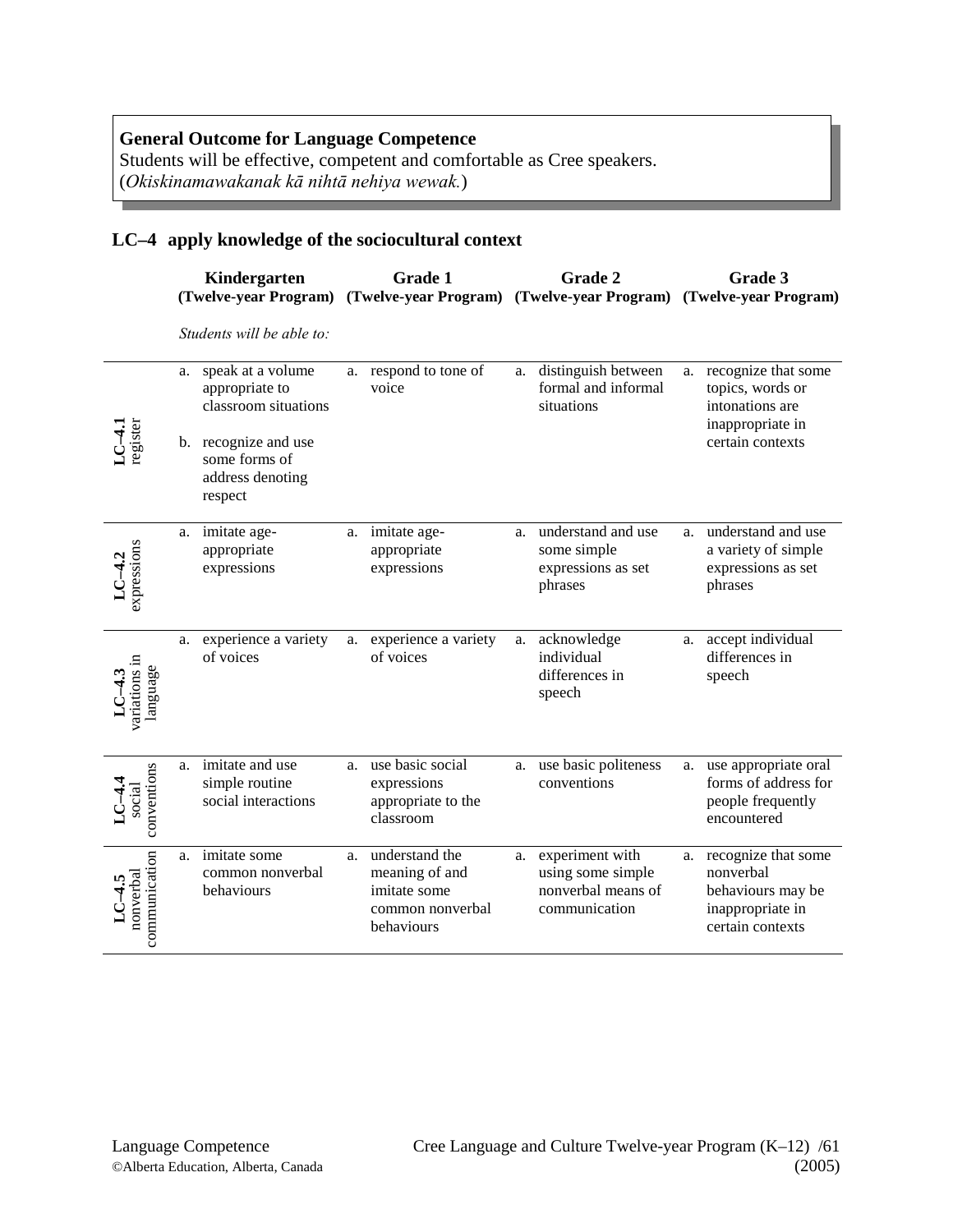Students will be effective, competent and comfortable as Cree speakers. (*Okiskinamawakanak kā nihtā nehiya wewak.*)

## **LC–4 apply knowledge of the sociocultural context**

|                            | Grade 4<br>(Twelve-year Program) |                                                                                                  |    | Grade 5<br>(Twelve-year Program)                                                                   |    | Grade 6<br>(Twelve-year Program)                                                                 |
|----------------------------|----------------------------------|--------------------------------------------------------------------------------------------------|----|----------------------------------------------------------------------------------------------------|----|--------------------------------------------------------------------------------------------------|
|                            |                                  | Students will be able to:                                                                        |    |                                                                                                    |    |                                                                                                  |
| register                   |                                  | a. experiment with and use<br>informal language in familiar<br>contexts                          |    | a. use formal and informal<br>language in familiar<br>situations                                   |    | a. identify socially appropriate<br>language in specific<br>situations                           |
| expressions                |                                  | a. use learned expressions in<br>new contexts                                                    | a. | use learned expressions to<br>enhance communication                                                |    | a. use learned idiomatic<br>expressions correctly                                                |
| variations in<br>language  | a.                               | experience a variety of<br>accents and variations in<br>speech                                   |    | a. experience regional<br>variations in language                                                   |    | a. recognize some common<br>regional variations in<br>language                                   |
| conventions<br>social      | a.                               | recognize verbal behaviours<br>that are considered impolite                                      |    | a. recognize simple social<br>conventions in informal<br>conversations                             |    | a. recognize important social<br>conventions in everyday<br>interactions; e.g., shaking<br>hands |
| communication<br>nonverbal |                                  | a. recognize appropriate<br>nonverbal behaviours to use<br>with people frequently<br>encountered | a. | use appropriate nonverbal<br>behaviours in a variety of<br>familiar contexts;<br>e.g., eye contact | a. | use appropriate nonverbal<br>behaviours in a variety of<br>familiar contexts                     |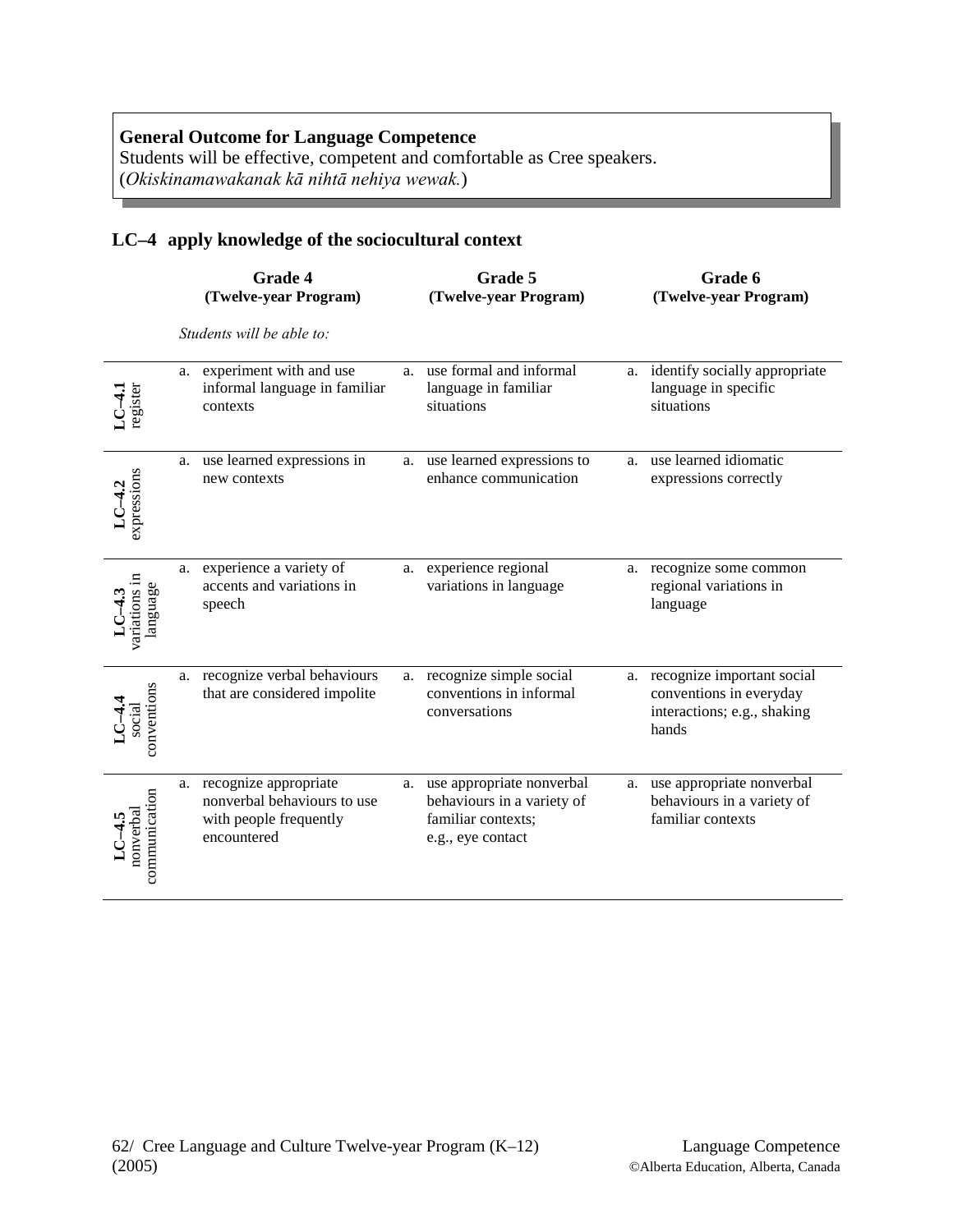Students will be effective, competent and comfortable as Cree speakers. (*Okiskinamawakanak kā nihtā nehiya wewak.*)

## **LC–4 apply knowledge of the sociocultural context**

|                                        |    | Grade 7<br>(Twelve-year Program)                                                                       |    | Grade 8<br>(Twelve-year Program)                                                                                 |    | Grade 9<br>(Twelve-year Program)                                                                                                          |
|----------------------------------------|----|--------------------------------------------------------------------------------------------------------|----|------------------------------------------------------------------------------------------------------------------|----|-------------------------------------------------------------------------------------------------------------------------------------------|
|                                        |    | Students will be able to:                                                                              |    |                                                                                                                  |    |                                                                                                                                           |
| $LC-4.1$<br>register                   | a. | explore formal and informal<br>uses of language in a variety<br>of contexts                            |    | a. use suitable, simple formal<br>language in a variety of<br>contexts                                           | a. | explore differences in<br>register between spoken and<br>written texts                                                                    |
| expressions                            |    | a. use learned idiomatic<br>expressions in a variety of<br>contexts                                    |    | a. examine the role of idiomatic<br>expressions in culture                                                       |    | a. identify influences on<br>idiomatic expressions                                                                                        |
| $LC4.3$<br>variations in<br>language   |    | a. recognize other influences<br>resulting in variations in<br>language; e.g., age, gender,<br>kinship |    | a. recognize other influences<br>resulting in variations in<br>language; e.g., occupation,<br>level of education |    | a. recognize other influences<br>resulting in variations in<br>language; e.g., relationship<br>with others involved in the<br>interaction |
| conventions<br>$LC4$ :<br>social       | a. | interpret the use of social<br>conventions encountered in<br>oral and written texts                    | a. | interpret and use important<br>social conventions in<br>interactions                                             |    | a. interpret and use appropriate<br>oral and written forms of<br>address with a variety of<br>audiences                                   |
| communication<br>$LC-4.5$<br>nonverbal | a. | recognize nonverbal<br>behaviours that are<br>considered impolite                                      | a. | avoid nonverbal behaviours<br>that are considered impolite                                                       |    | a. recognize various types of<br>nonverbal communication                                                                                  |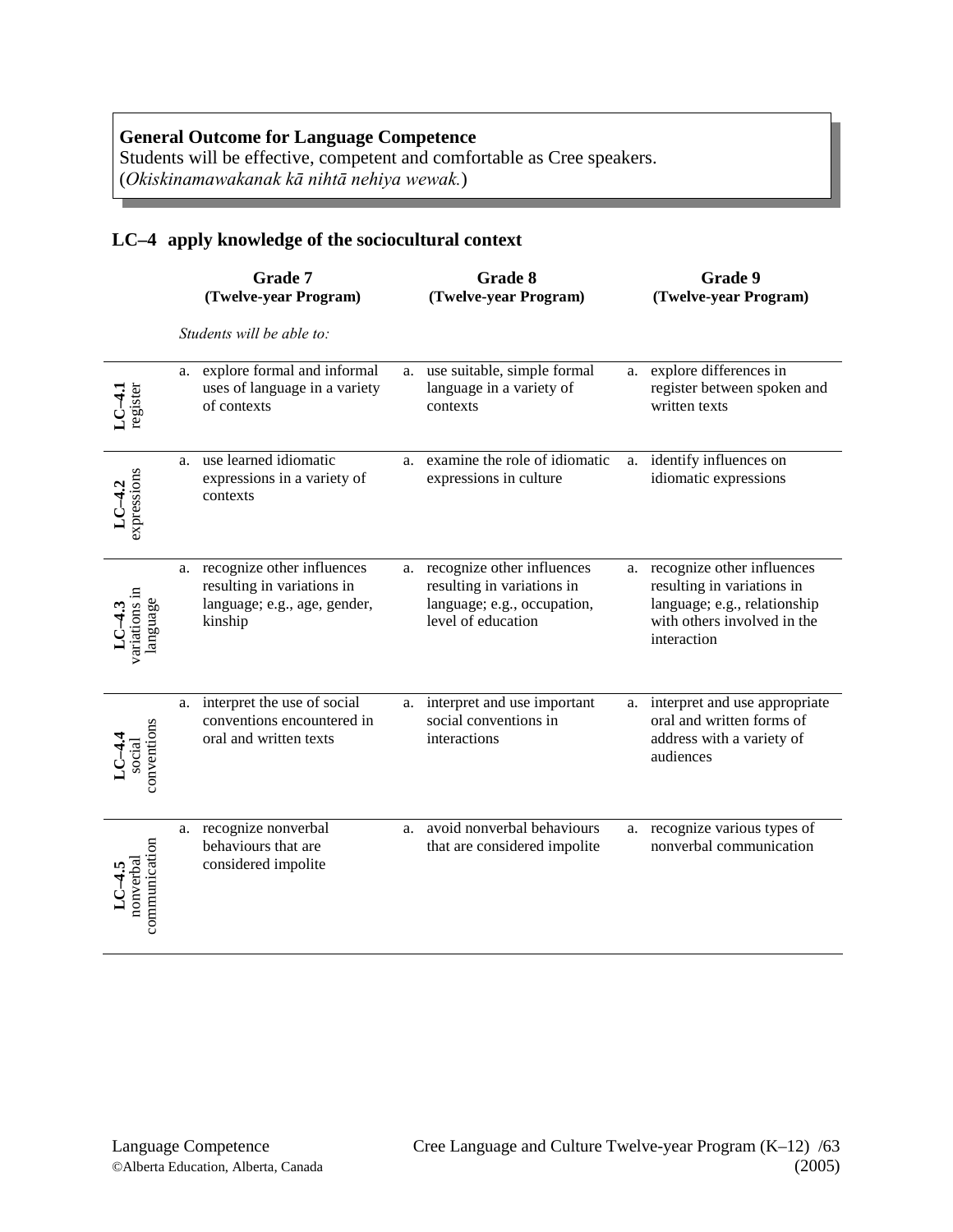Students will be effective, competent and comfortable as Cree speakers. (*Okiskinamawakanak kā nihtā nehiya wewak.*)

## **LC–4 apply knowledge of the sociocultural context**

|        | <b>Cree Language and Culture Cree Language and Culture Cree Language and Culture</b> |        |
|--------|--------------------------------------------------------------------------------------|--------|
| 10-12Y | $20-12Y$                                                                             | 30-12Y |

*Students will be able to:* 

| register                            |    | a. identify differences in<br>register between spoken and<br>written texts                                                                          | a. | adjust language to suit<br>audience and purpose                                                          |    | a. use the appropriate level of<br>formality with a variety of<br>people in a variety of<br>contexts                                                  |
|-------------------------------------|----|-----------------------------------------------------------------------------------------------------------------------------------------------------|----|----------------------------------------------------------------------------------------------------------|----|-------------------------------------------------------------------------------------------------------------------------------------------------------|
| expressions                         |    | a. interpret unfamiliar<br>idiomatic expressions in a<br>variety of contexts                                                                        | a. | explore and interpret<br>idiomatic expressions in<br>popular, contemporary<br>culture                    | a. | explore and interpret<br>unfamiliar idiomatic<br>expressions, and use learned<br>idiomatic expressions<br>appropriately in a variety of<br>situations |
| variations in<br>language           | a. | identify some common<br>regional or other variations<br>in language                                                                                 | a. | experiment with some<br>variations in language                                                           | a. | adapt to some variations in<br>language                                                                                                               |
| conventions<br>social               | a. | use politeness conventions in<br>a variety of contexts;<br>e.g., use suitable language to<br>engage listeners' attention<br>when beginning to speak | a. | use politeness conventions in<br>a variety of contexts;<br>e.g., interrupt politely in a<br>conversation | a. | explore and use a variety of<br>social conventions in a<br>variety of situations                                                                      |
| communication<br>$LC-4.5$ nonverbal |    | a. use nonverbal<br>communication techniques in<br>a variety of contexts                                                                            |    | a. use nonverbal<br>communication techniques<br>appropriately in a variety of<br>contexts                |    | a. use a variety of nonverbal<br>communication techniques<br>appropriately in a variety of<br>contexts                                                |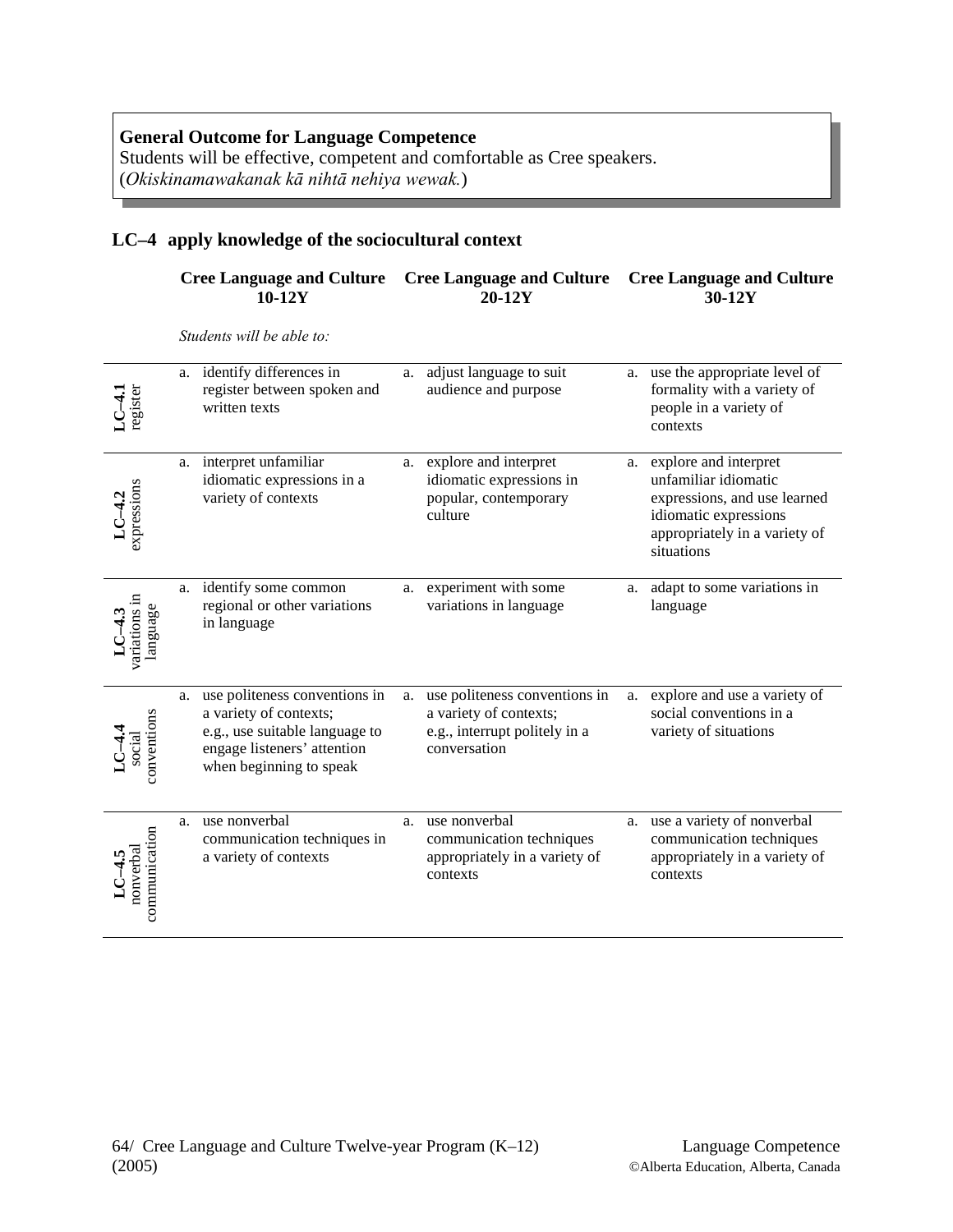Students will be effective, competent and comfortable as Cree speakers. (*Okiskinamawakanak kā nihtā nehiya wewak.*)

## **LC–5 apply knowledge of how the language is organized, structured and sequenced**

|                                    | Kindergarten |                                                             | Grade 1 |                                                             | Grade 2<br>(Twelve-year Program) (Twelve-year Program) (Twelve-year Program) (Twelve-year Program) |                                                                           |    | Grade 3                                                                              |  |  |
|------------------------------------|--------------|-------------------------------------------------------------|---------|-------------------------------------------------------------|----------------------------------------------------------------------------------------------------|---------------------------------------------------------------------------|----|--------------------------------------------------------------------------------------|--|--|
|                                    |              | Students will be able to:                                   |         |                                                             |                                                                                                    |                                                                           |    |                                                                                      |  |  |
| coherence<br>$LC$ -5.1<br>cohesion | a.           | follow speech that<br>uses simple link<br>words             | a.      | imitate speech that<br>uses simple link<br>words            | a.                                                                                                 | sequence elements<br>of a simple story,<br>process or series of<br>events | a. | link words or<br>groups of words in<br>simple ways                                   |  |  |
| $LC-5.2$<br>text forms             | a.           | experience a variety<br>of oral text forms                  | a.      | recognize some<br>simple oral text<br>forms                 | a.                                                                                                 | recognize some<br>simple oral text<br>forms                               | a. | recognize some<br>simple oral and<br>print text forms                                |  |  |
| patterns of social<br>interaction  | a.           | respond using very<br>simple social<br>interaction patterns | a.      | respond using very<br>simple social<br>interaction patterns | a.                                                                                                 | initiate simple<br>social interaction<br>patterns                         | a. | initiate interactions,<br>and respond using<br>simple social<br>interaction patterns |  |  |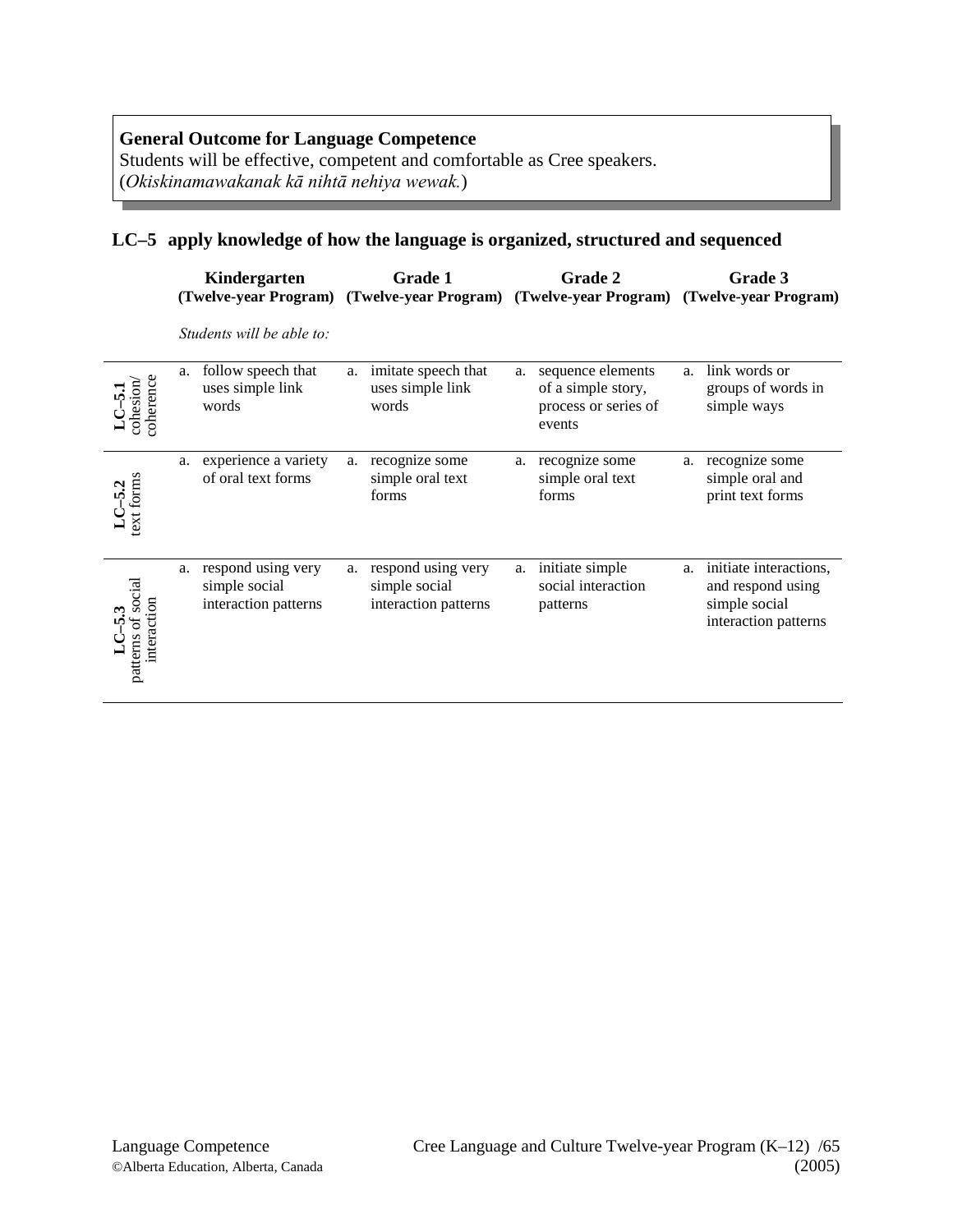Students will be effective, competent and comfortable as Cree speakers. (*Okiskinamawakanak kā nihtā nehiya wewak.*)

## **LC–5 apply knowledge of how the language is organized, structured and sequenced**

|                                   | <b>Grade 4</b><br>(Twelve-year Program) |                                                                                     |    | Grade 5<br>(Twelve-year Program)                                                        |          | Grade 6<br>(Twelve-year Program)                                                        |  |
|-----------------------------------|-----------------------------------------|-------------------------------------------------------------------------------------|----|-----------------------------------------------------------------------------------------|----------|-----------------------------------------------------------------------------------------|--|
|                                   |                                         | Students will be able to:                                                           |    |                                                                                         |          |                                                                                         |  |
| <b>oherence</b><br>cohesion       | a.                                      | link several sentences<br>coherently                                                | a. | recognize common<br>conventions to structure<br>texts                                   | a.<br>b. | organize texts, using<br>common patterns<br>interpret simple references<br>within texts |  |
| LC-5.2<br>text forms              | a.                                      | recognize a variety of oral<br>and print text forms                                 | a. | use some simple text forms<br>in their own productions                                  |          | a. recognize a variety of text<br>forms delivered through a<br>variety of media         |  |
| patterns of social<br>interaction | a.                                      | use simple conventions to<br>open and close conversations<br>and manage turn taking | a. | initiate interactions, and<br>respond using a variety of<br>social interaction patterns | a.       | initiate interactions, and<br>respond using a variety of<br>social interaction patterns |  |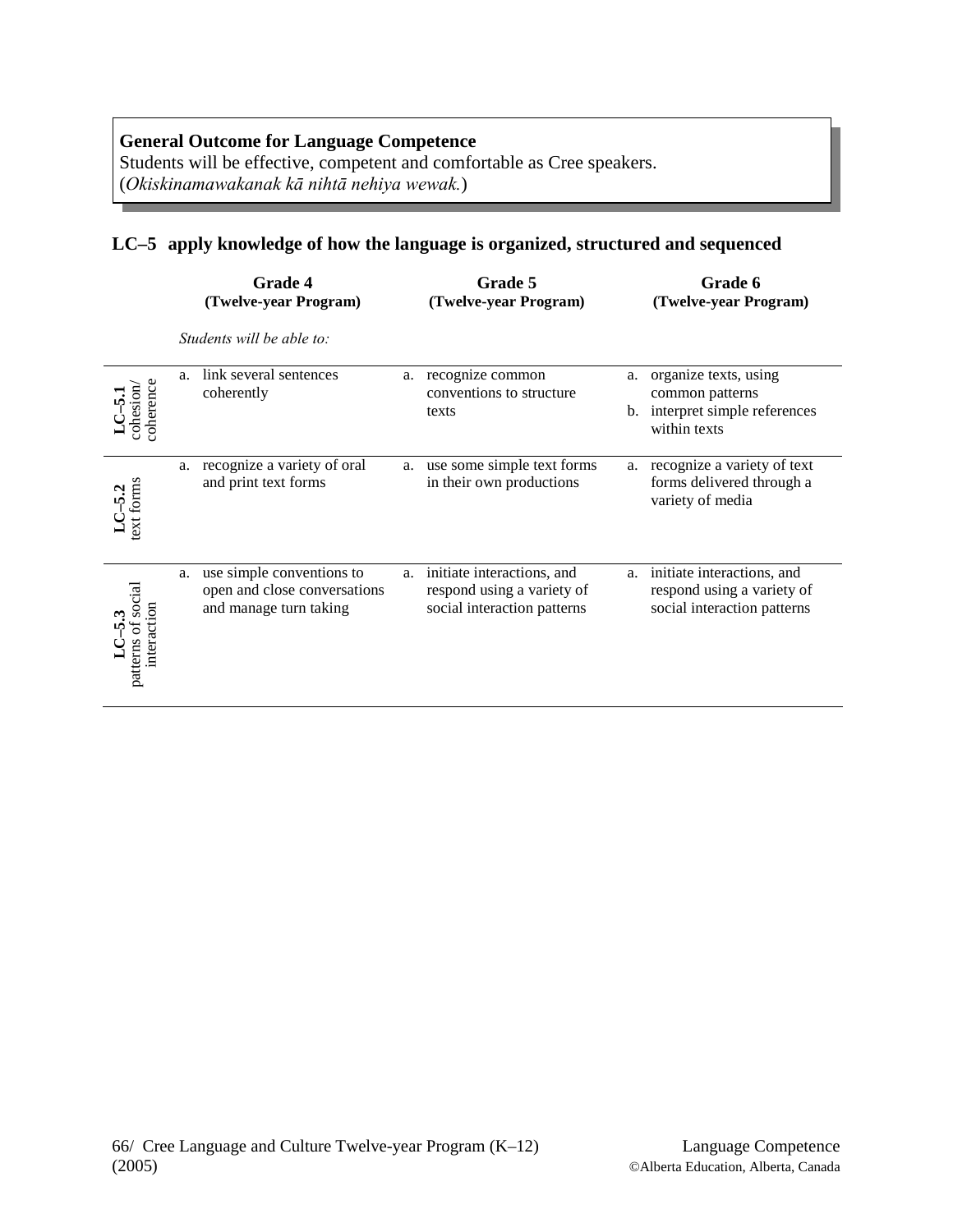Students will be effective, competent and comfortable as Cree speakers. (*Okiskinamawakanak kā nihtā nehiya wewak.*)

## **LC–5 apply knowledge of how the language is organized, structured and sequenced**

|                                             | Grade 7<br>(Twelve-year Program) |                                                                                         | Grade 8<br>(Twelve-year Program) |                                                                                                    | <b>Grade 9</b><br>(Twelve-year Program) |                                                                                                      |  |
|---------------------------------------------|----------------------------------|-----------------------------------------------------------------------------------------|----------------------------------|----------------------------------------------------------------------------------------------------|-----------------------------------------|------------------------------------------------------------------------------------------------------|--|
|                                             |                                  | Students will be able to:                                                               |                                  |                                                                                                    |                                         |                                                                                                      |  |
| coherence<br>$L$ $\sim$ $-3.1$<br>cohesion/ | a.                               | organize texts to indicate<br>steps in a procedure or<br>directions to follow           | a.<br>b.                         | use a variety of conventions<br>to structure texts<br>interpret and use references<br>within texts | a.                                      | interpret texts that use<br>patterns or chronological<br>sequencing                                  |  |
| $LC$ -5.2<br>text forms                     | a.                               | analyze and identify the<br>organizational structure of a<br>variety of text forms      | a.                               | use a variety of familiar text<br>forms and media in their own<br>productions                      |                                         | a. use a variety of familiar text<br>forms and media in their own<br>productions                     |  |
| LC-5.3<br>patterns of social<br>interaction | a.                               | initiate interactions, and<br>respond using a variety of<br>social interaction patterns | a.                               | combine simple social<br>interaction patterns to<br>perform transactions and<br>interactions       | a.                                      | combine simple social<br>interaction patterns to<br>perform complex<br>transactions and interactions |  |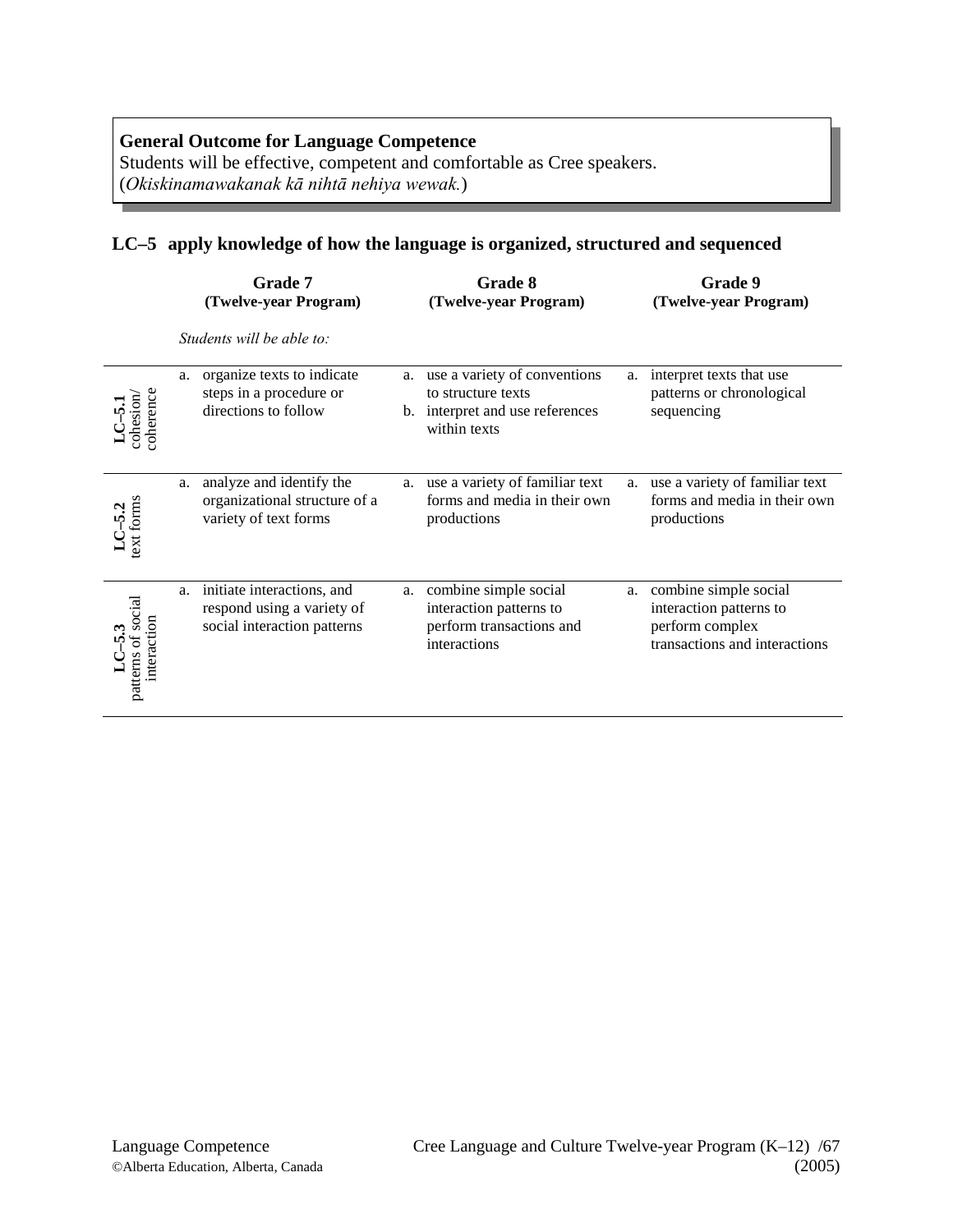## **LC–5 apply knowledge of how the language is organized, structured and sequenced**

|        | <b>Cree Language and Culture Cree Language and Culture Cree Language and Culture</b> |          |
|--------|--------------------------------------------------------------------------------------|----------|
| 10-12Y | $20-12Y$                                                                             | $30-12Y$ |

*Students will be able to:* 

| coherence<br>cohesion   | a. | use a variety of references<br>within texts                                                          | a. | use appropriate words and<br>phrases to show a variety of<br>relationships within texts                                |    | a. link a series of ideas                                                                                                          |
|-------------------------|----|------------------------------------------------------------------------------------------------------|----|------------------------------------------------------------------------------------------------------------------------|----|------------------------------------------------------------------------------------------------------------------------------------|
| LC-5.2<br>text forms    | a. | recognize a variety of<br>extended text forms in a<br>variety of media                               | a. | analyze the way different<br>media and purposes lead to<br>differences in the way texts<br>are organized and presented | a. | use their knowledge of text<br>forms to aid interpretation<br>and enhance production of<br>texts                                   |
| interactior<br>patterns | a. | combine simple social<br>interaction patterns to<br>perform complex<br>transactions and interactions | a. | use a wide range of simple<br>social interaction patterns<br>flexibly to deal with<br>transactions and interactions    | a. | use a wide range of social<br>interaction patterns to deal<br>with routine and some<br>nonroutine transactions and<br>interactions |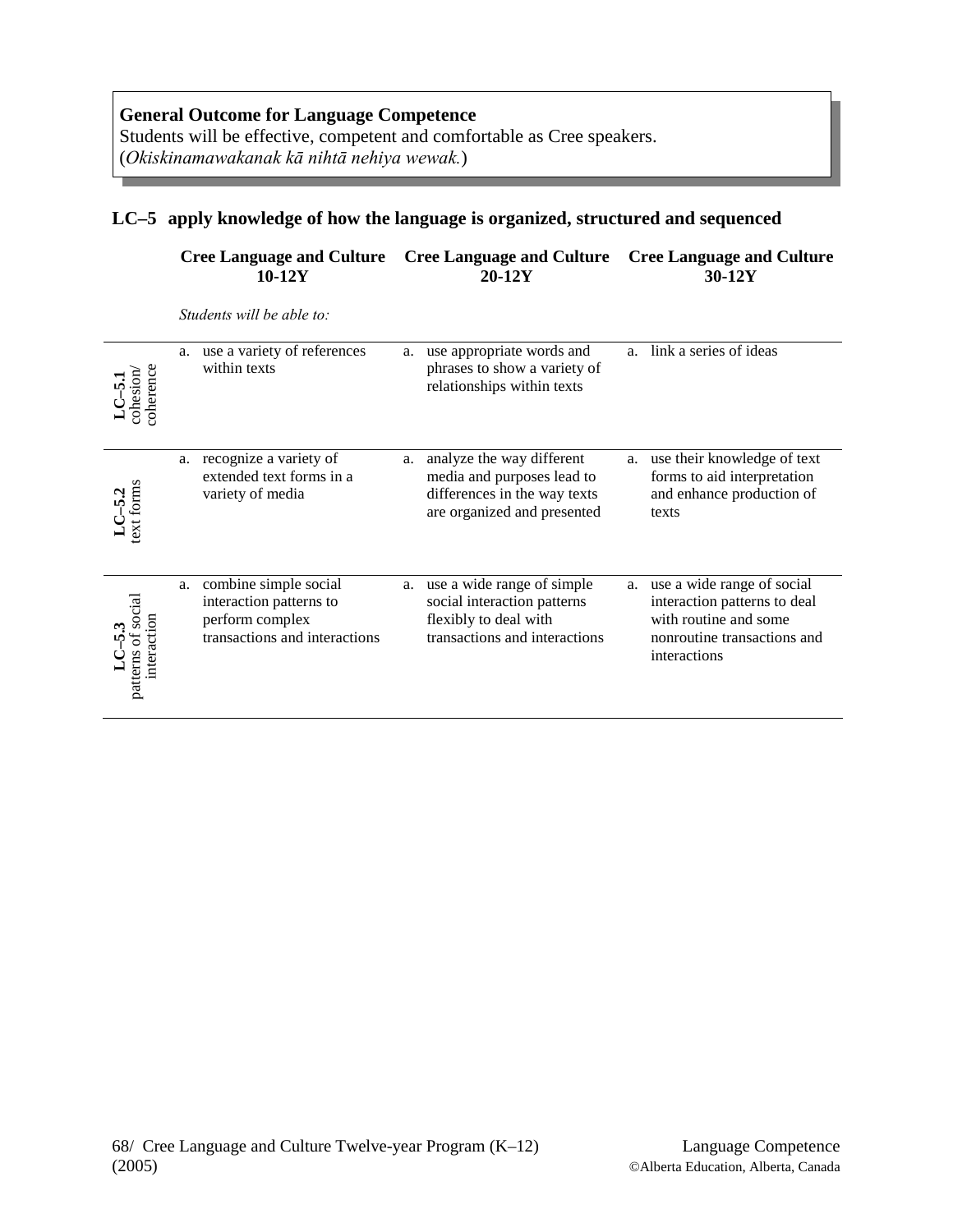

# **Community Membership**

**Students will live** *wâwētinahk* **(peacefully) with**  Mother Earth, **\*** others and themselves, guided **by** *Mâmawi Ohtâwîmâw* **(the Creator).**  Mother Earth \* themselves others

 $\star$  discretionary (see further details on p. 70)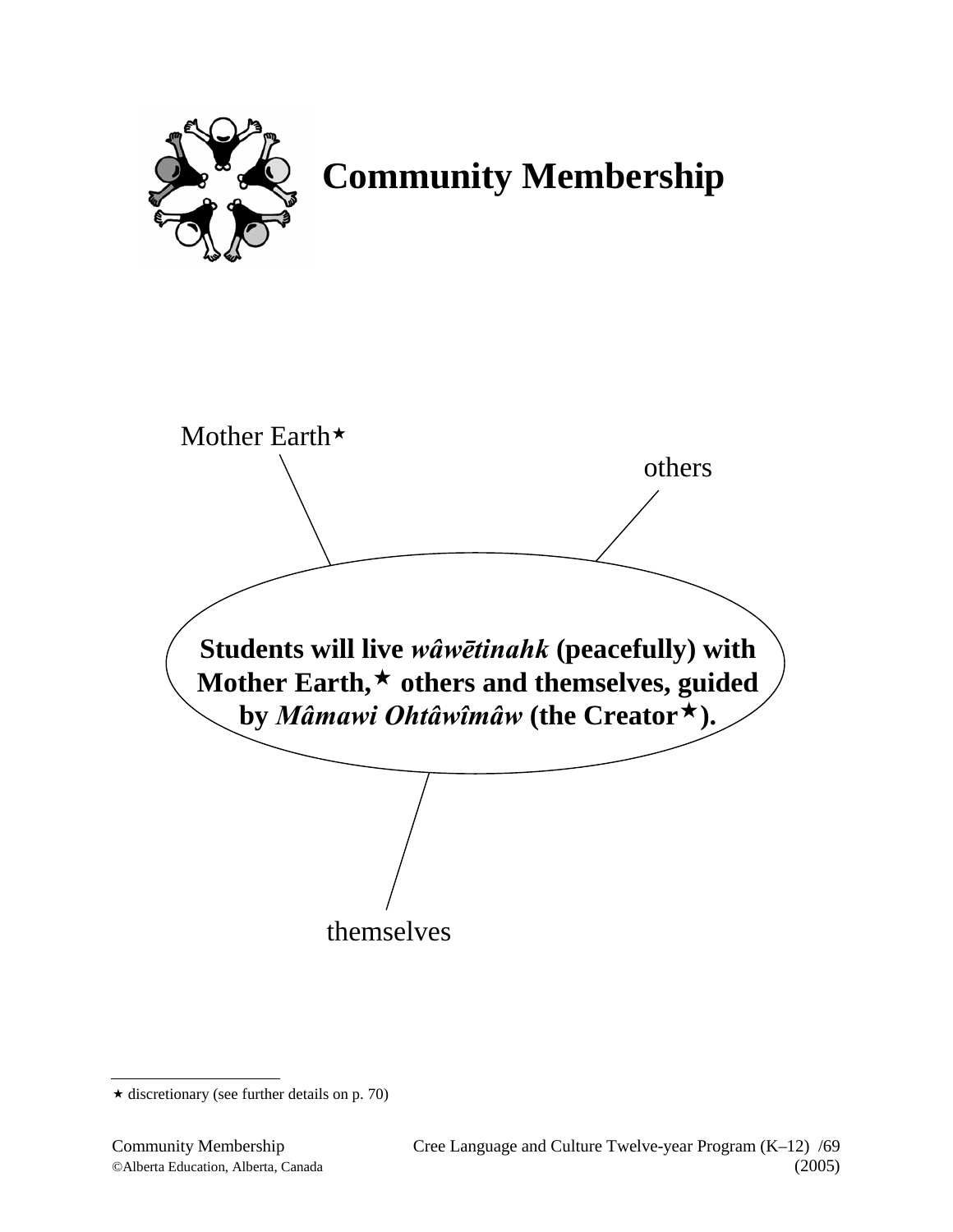#### **COMMUNITY MEMBERSHIP**

The specific outcomes in the Community Membership section are intended to support many aspects of the students' Cree cultural development. These outcomes are grouped under three cluster headings—see the illustration on the preceding page. Each cluster is further broken down into five strands, which strive to build a specific knowledge, skill or value from Kindergarten to Grade 12. The five strands are as follows:

- relationships
- knowledge of past and present
- practices and products
- past and present perspectives
- diversity.

The terms "Mother Earth" and "Creator" are identified as discretionary terms in this program of studies. Communities may choose to use these terms or to use other related terms acceptable to them (e.g., nature, the environment) in order to teach the outcomes in this section.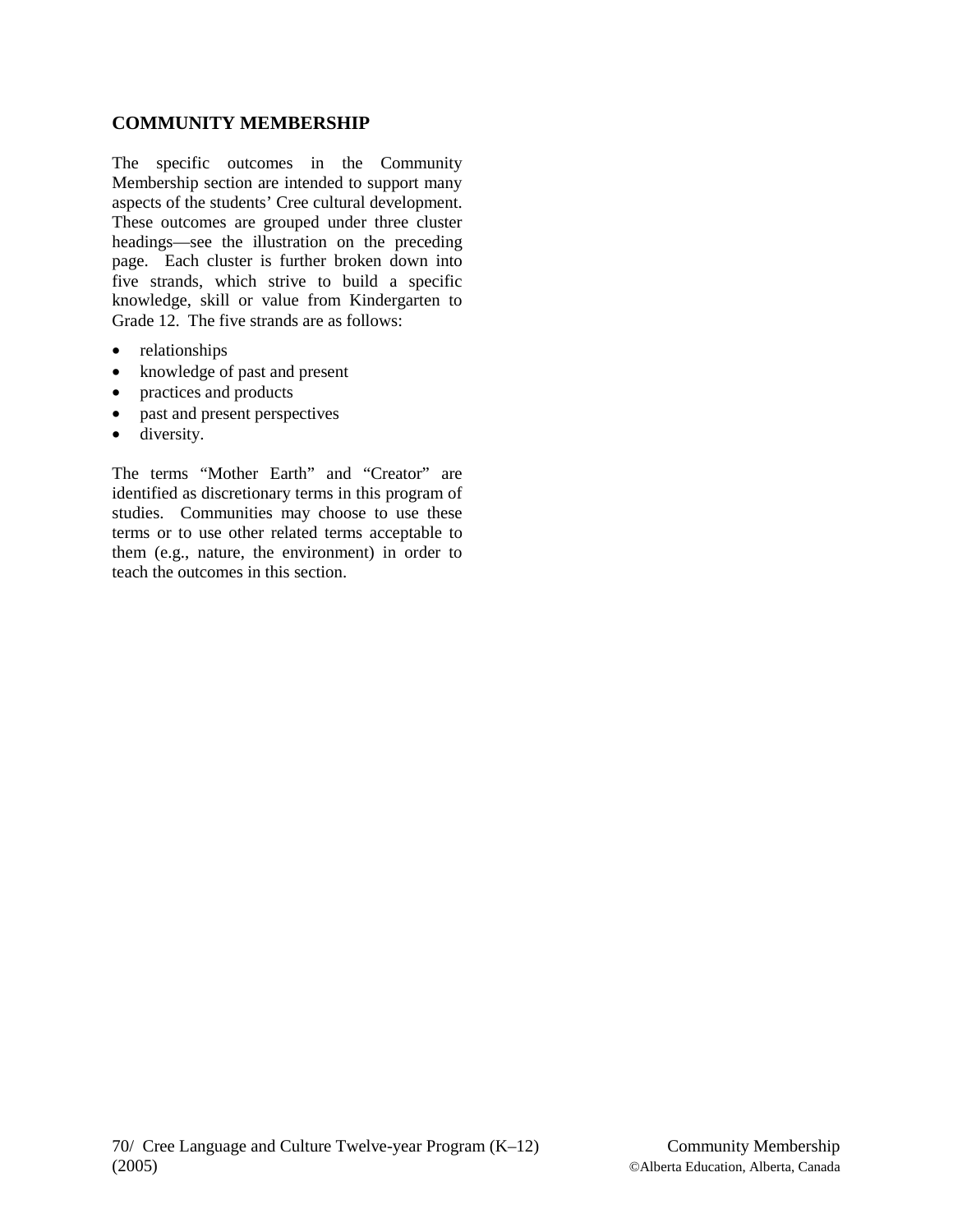#### **General Outcome for Community Membership**

Students will live *wâwētinahk* (peacefully) with Mother Earth,  $\star$  others and themselves, guided by *Mâmawi Ohtâwîmâw* (the Creator<sup>\*</sup>).

#### **CM–1 Mother Earth**

|                                              | Kindergarten |                                                                                                                     | Grade 1<br>(Twelve-year Program) (Twelve-year Program) (Twelve-year Program) (Twelve-year Program) |                                                                                                                                      | Grade 2 |                                                                                                                                      | Grade 3 |                                                                                                                                                  |  |
|----------------------------------------------|--------------|---------------------------------------------------------------------------------------------------------------------|----------------------------------------------------------------------------------------------------|--------------------------------------------------------------------------------------------------------------------------------------|---------|--------------------------------------------------------------------------------------------------------------------------------------|---------|--------------------------------------------------------------------------------------------------------------------------------------------------|--|
|                                              |              | Students will be able to:                                                                                           |                                                                                                    |                                                                                                                                      |         |                                                                                                                                      |         |                                                                                                                                                  |  |
| CM-1.1<br>relationships                      | a.           | experience and<br>explore Mother<br>Earth $\star$                                                                   | a.                                                                                                 | listen to stories<br>about Mother<br>Earth, $\star$ and observe<br>and experience<br>Mother Earth*                                   | a.      | participate in<br>harmonious<br>activities and<br>experiences related<br>to Mother Earth★                                            | a.      | take care of Mother<br>Earth*                                                                                                                    |  |
| past and present<br>knowledge of<br>$CM-1.2$ |              | a. participate in<br>activities and<br>experiences that<br>convey knowledge<br>of past and present<br>Mother Earth* |                                                                                                    | a. participate in<br>activities and<br>experiences that<br>convey knowledge<br>of past and present<br>Mother Earth*                  | a.      | participate in<br>activities and<br>experiences that<br>convey knowledge<br>of past and present<br>Mother Earth <sup>★</sup>         | a.      | explore a<br>past/present Cree<br>community                                                                                                      |  |
| practices and<br>products<br>$CM-1.3$        | a.           | experience practices<br>and products related<br>to Mother Earth★                                                    | a.                                                                                                 | observe and<br>experience practices<br>and products related<br>to Mother Earth ★                                                     | a.      | participate in<br>activities,<br>experiences and<br>practices related to<br>Mother Earth*                                            | а.      | explore the<br>practices and<br>products related to<br>Mother Earth ★ of a<br>specific region or<br>community                                    |  |
| past and present<br>perspectives<br>$CM-1.4$ | a.           | listen to stories<br>about Mother<br>Earth $\star$ from the<br>past and present,<br>and explore change              | a.                                                                                                 | participate in<br>activities and<br>experiences that<br>reflect past and<br>present Cree<br>perspectives related<br>to Mother Earth★ | а.      | participate in<br>activities and<br>experiences that<br>reflect past and<br>present Cree<br>perspectives related<br>to Mother Earth★ | а.      | participate in<br>activities and<br>experiences that<br>reflect past and<br>present Cree<br>perspectives related<br>to Mother Earth <sup>★</sup> |  |
| $CM-1.5$<br>diversity                        | a.           | listen to stories<br>about Mother<br>Earth $\star$ from diverse<br>Cree origins                                     | a.                                                                                                 | participate in<br>activities and<br>experiences that<br>reflect diversity in<br>perspectives related<br>to Mother Earth <sup>★</sup> | a.      | participate in<br>activities and<br>experiences that<br>reflect diversity in<br>perspectives related<br>to Mother Earth <sup>★</sup> |         | a. participate in<br>activities and<br>experiences that<br>reflect diversity in<br>perspectives related<br>to Mother Earth <sup>★</sup>          |  |

 $\star$  discretionary (see further details on p. 70)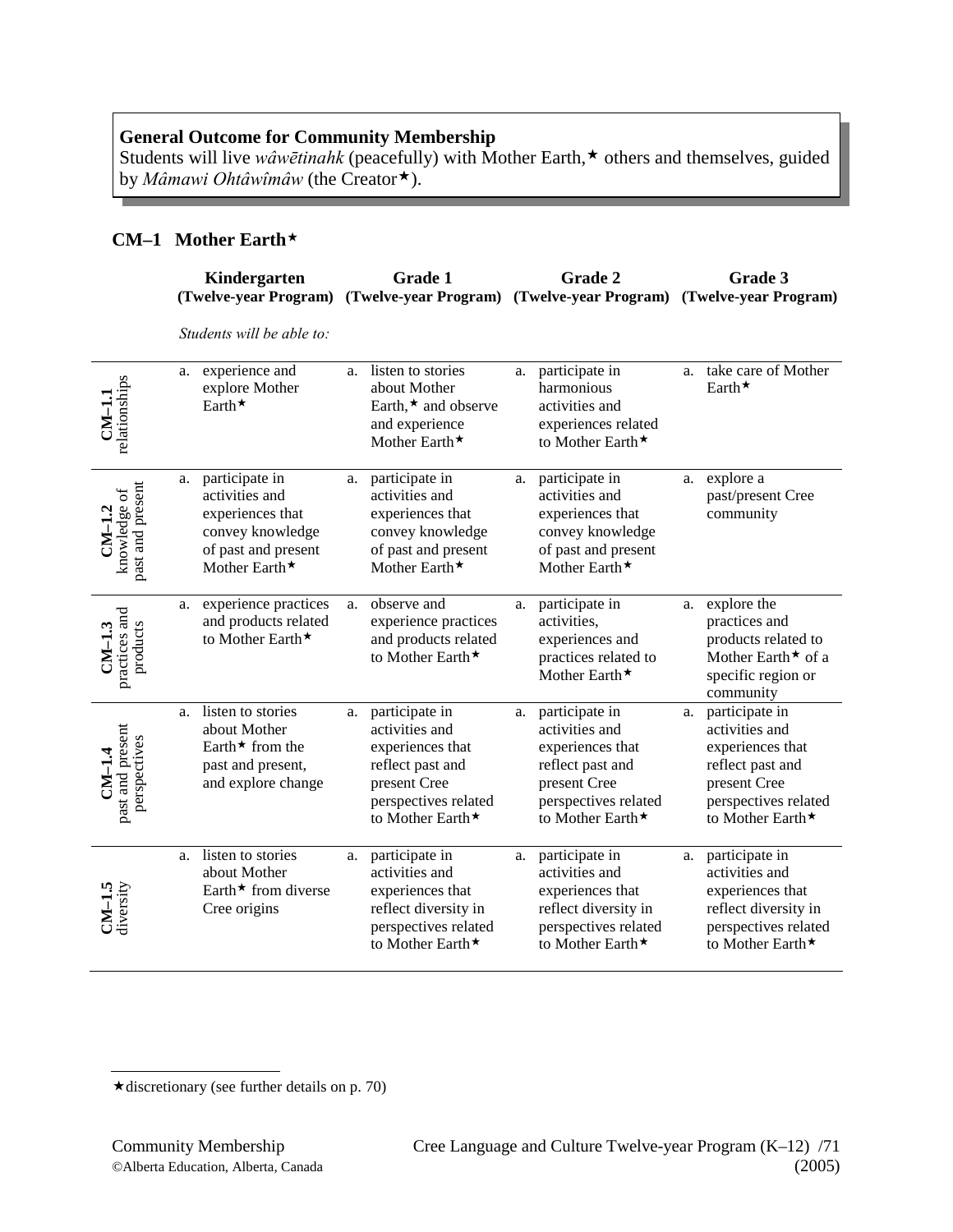#### **General Outcome for Community Membership**

Students will live *wâwētinahk* (peacefully) with Mother Earth,  $\star$  others and themselves, guided by *Mâmawi Ohtâwîmâw* (the Creator<sup>\*</sup>).

#### **CM–1 Mother Earth**

|                                              | Grade 4<br>(Twelve-year Program) |                                                                                                                             | Grade 5<br>(Twelve-year Program) |                                                                              | Grade 6<br>(Twelve-year Program) |                                                                                                           |
|----------------------------------------------|----------------------------------|-----------------------------------------------------------------------------------------------------------------------------|----------------------------------|------------------------------------------------------------------------------|----------------------------------|-----------------------------------------------------------------------------------------------------------|
|                                              |                                  | Students will be able to:                                                                                                   |                                  |                                                                              |                                  |                                                                                                           |
| relationships<br>$CM-1.1$                    |                                  | a. identify concrete ways in<br>which to show respect for<br>Mother Earth*                                                  | a.                               | participate in activities that<br>show care and respect for<br>Mother Earth* | a.                               | demonstrate leadership in<br>caring for and respecting<br>Mother Earth*                                   |
| past and present<br>knowledge of<br>$CM-1.2$ | а.                               | explore past and present<br>Cree regions in Alberta                                                                         |                                  | a. explore past and present<br>Cree regions in Canada                        | а.                               | identify and describe basic,<br>key facts about some Cree<br>geographical regions or<br>communities       |
| practices and<br>products<br>$CM-1.3$        | a.                               | identify and describe some<br>practices and products<br>related to Mother Earth ★ of<br>specific regions and<br>communities | a.                               | explore basic, key practices<br>and products related to<br>Mother Earth*     | a.                               | identify and describe basic,<br>key practices and products<br>related to Mother Earth <sup>★</sup>        |
| past and present<br>perspectives<br>$CM-1.4$ |                                  | a. compare past and present<br>Cree perspectives about<br>Mother Earth*                                                     | a.                               | explore past and present<br>Cree values related to<br>Mother Earth★          |                                  | a. identify and examine<br>traditional Cree perspectives<br>and values related to Mother<br>Earth $\star$ |
| $CM-1.5$<br>diversity                        | a.                               | compare diverse Cree<br>perspectives about Mother<br>Earth $\star$                                                          | a.                               | explore diverse Cree values<br>related to Mother Earth <sup>★</sup>          | a.                               | identify and examine diverse<br>Cree perspectives and values<br>related to Mother Earth ★                 |

 $\star$  discretionary (see further details on p. 70)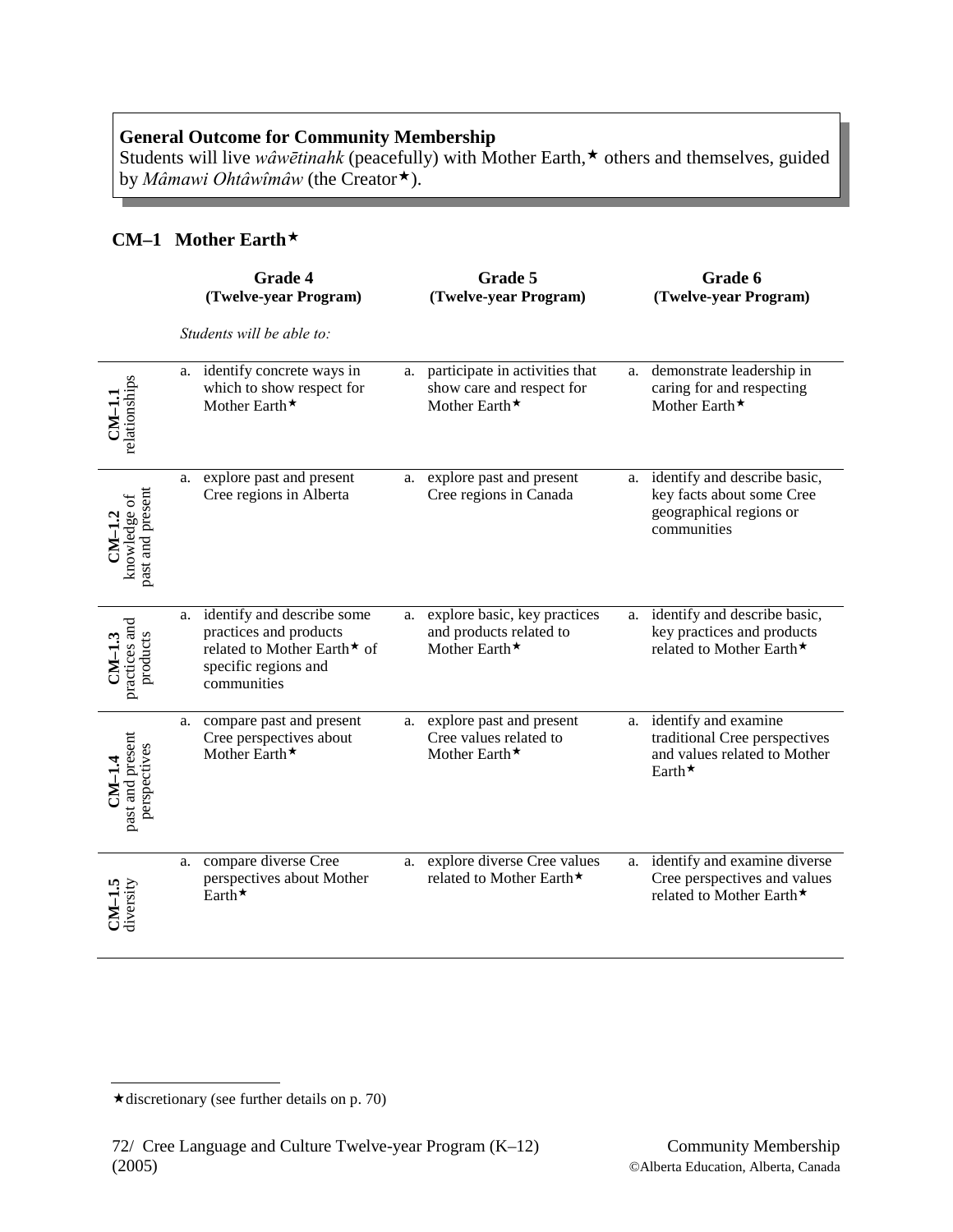Students will live *wâwētinahk* (peacefully) with Mother Earth,  $\star$  others and themselves, guided by *Mâmawi Ohtâwîmâw* (the Creator<sup>\*</sup>).

# **CM–1 Mother Earth**

|                                              |    | Grade 7<br>(Twelve-year Program)                                                              |    | <b>Grade 8</b><br>(Twelve-year Program)                                                                  |    | Grade 9<br>(Twelve-year Program)                                                                                  |
|----------------------------------------------|----|-----------------------------------------------------------------------------------------------|----|----------------------------------------------------------------------------------------------------------|----|-------------------------------------------------------------------------------------------------------------------|
|                                              |    | Students will be able to:                                                                     |    |                                                                                                          |    |                                                                                                                   |
| relationships<br>$CM-1.1$                    |    | a. examine their own treatment<br>of and attitudes toward<br>Mother Earth $\star$             | a. | examine their own and<br>others' treatment and<br>attitudes toward Mother<br>Earth $\star$               |    | a. examine community and<br>societal treatment of and<br>attitudes toward Mother<br>Earth $\star$                 |
| past and present<br>knowledge of<br>$CM-1.2$ |    | a. explore and examine aspects<br>of Mother Earth <sup>★</sup>                                | a. | examine and identify<br>changes that have occurred<br>in their own community/land                        | a. | examine and identify<br>changes in other Cree<br>communities                                                      |
| practices and<br>products<br>$CM-1.3$        | a. | explore the significance of<br>practices and products<br>related to Mother Earth <sup>★</sup> | a. | understand the meaning and<br>significance of some<br>practices and products<br>related to Mother Earth★ | a. | understand the meaning and<br>significance of a variety of<br>practices and products<br>related to Mother Earth ★ |
| past and present<br>perspectives<br>$CM-1.4$ |    | a. examine their own<br>perspectives and views<br>related to Mother Earth ★                   |    | a. examine and compare<br>perspectives and views<br>related to Mother Earth <sup>★</sup>                 |    | a. explore a variety of<br>perspectives related to the<br>treatment of Mother Earth★                              |
| $CM-1.5$<br>diversity                        |    | a. examine diverse perspectives<br>and views related to Mother<br>Earth $\star$               | a. | examine and compare<br>diverse perspectives and<br>views related to Mother<br>Earth $\star$              | a. | explore a variety of<br>perspectives related to<br>Mother Earth <sup>*</sup>                                      |

 $\star$  discretionary (see further details on p. 70)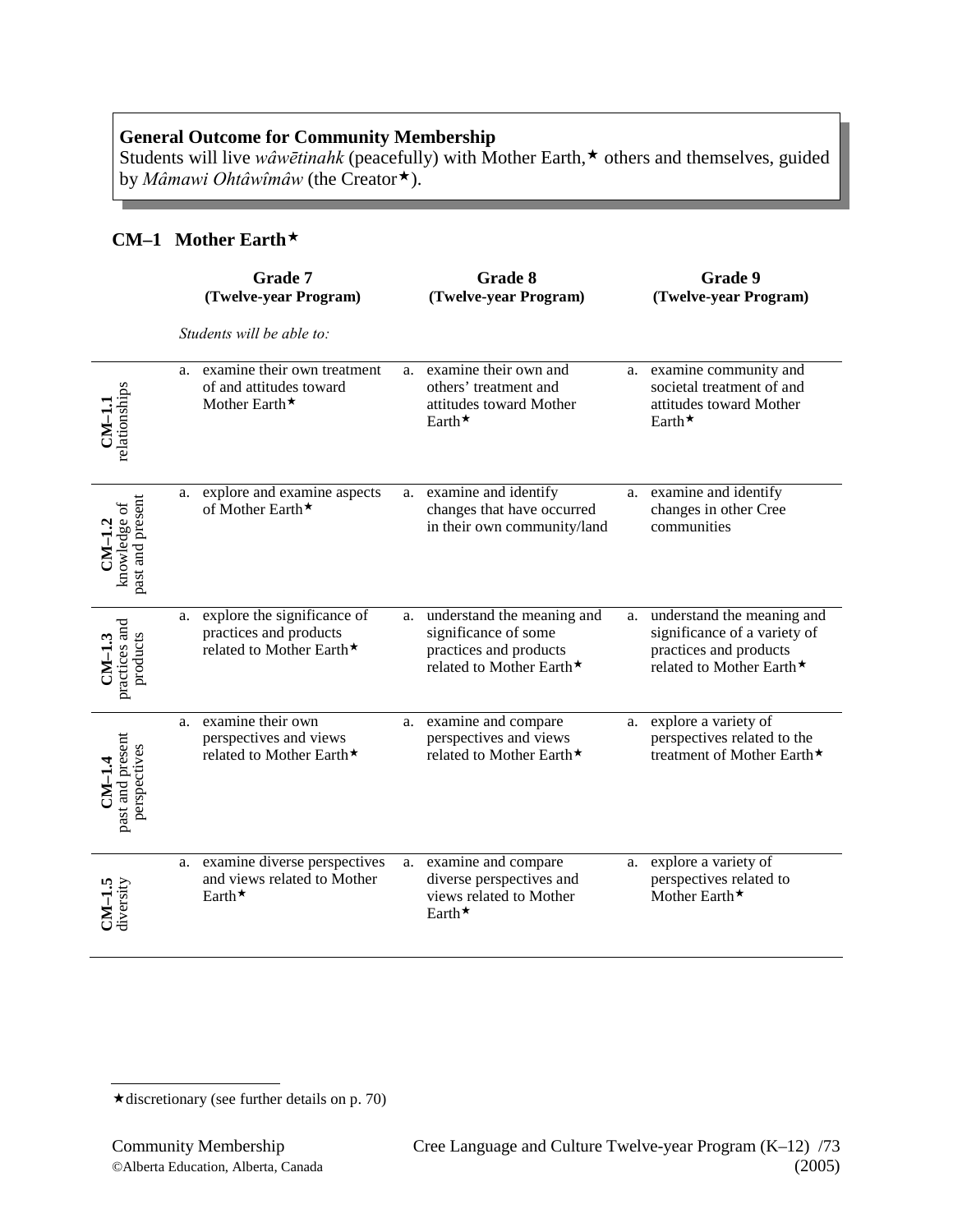Students will live *wâwētinahk* (peacefully) with Mother Earth,  $\star$  others and themselves, guided by *Mâmawi Ohtâwîmâw* (the Creator<sup>\*</sup>).

## **CM–1 Mother Earth**

|                                              | <b>Cree Language and Culture</b><br>$10-12Y$ |                                                                                                                                            | <b>Cree Language and Culture</b><br>$20-12Y$ |                                                                                                               |    | <b>Cree Language and Culture</b><br>30-12Y                                                                         |  |  |
|----------------------------------------------|----------------------------------------------|--------------------------------------------------------------------------------------------------------------------------------------------|----------------------------------------------|---------------------------------------------------------------------------------------------------------------|----|--------------------------------------------------------------------------------------------------------------------|--|--|
|                                              |                                              | Students will be able to:                                                                                                                  |                                              |                                                                                                               |    |                                                                                                                    |  |  |
| relationships<br>$CM-1.1$                    |                                              | a. explore and identify ways in<br>which to live in harmony<br>with Mother Earth $\star$                                                   | a.                                           | reflect on personal beliefs,<br>attitudes, understandings and<br>practices related to Mother<br>Earth $\star$ | a. | understand, respect and<br>value Mother Earth★                                                                     |  |  |
| past and present<br>$CM-1.2$<br>knowledge of |                                              | a. explore and examine the<br>impact of traditional<br>treatment of Mother Earth <sup>★</sup><br>on their own contemporary<br>community    | a.                                           | reflect on past traditional<br>treatment of Mother Earth★                                                     | a. | respect and understand how<br>knowledge of past and<br>present interaction with<br>Mother Earth★ affects<br>Canada |  |  |
| practices and<br>products<br>$CM-1.3$        |                                              | a. identify, describe and<br>practise protocols related to<br>Mother Earth*                                                                | a.                                           | understand and value the<br>meaning of protocols related<br>to Mother Earth <sup>★</sup>                      | a. | understand, value and<br>respect Cree practices and<br>products related to Mother<br>Earth*                        |  |  |
| past and present<br>perspectives<br>$CM-1.4$ |                                              | a. examine a variety of<br>perspectives related to the<br>treatment of Mother Earth, ★<br>and examine the impacts of<br>these perspectives | a.                                           | identify and celebrate<br>positive perspectives related<br>to Mother Earth ★                                  | a. | respect traditional and<br>contemporary views and<br>perspectives of Mother<br>Earth $\star$                       |  |  |
| $CM-1.5$<br>diversity                        | a.                                           | accept others' diverse<br>viewpoints related to Mother<br>Earth $\star$                                                                    | a.                                           | value and respect others'<br>diverse viewpoints related to<br>Mother Earth $\star$                            | a. | accept, value and respect<br>others' diverse viewpoints<br>related to Mother Earth★                                |  |  |

 $\star$  discretionary (see further details on p. 70)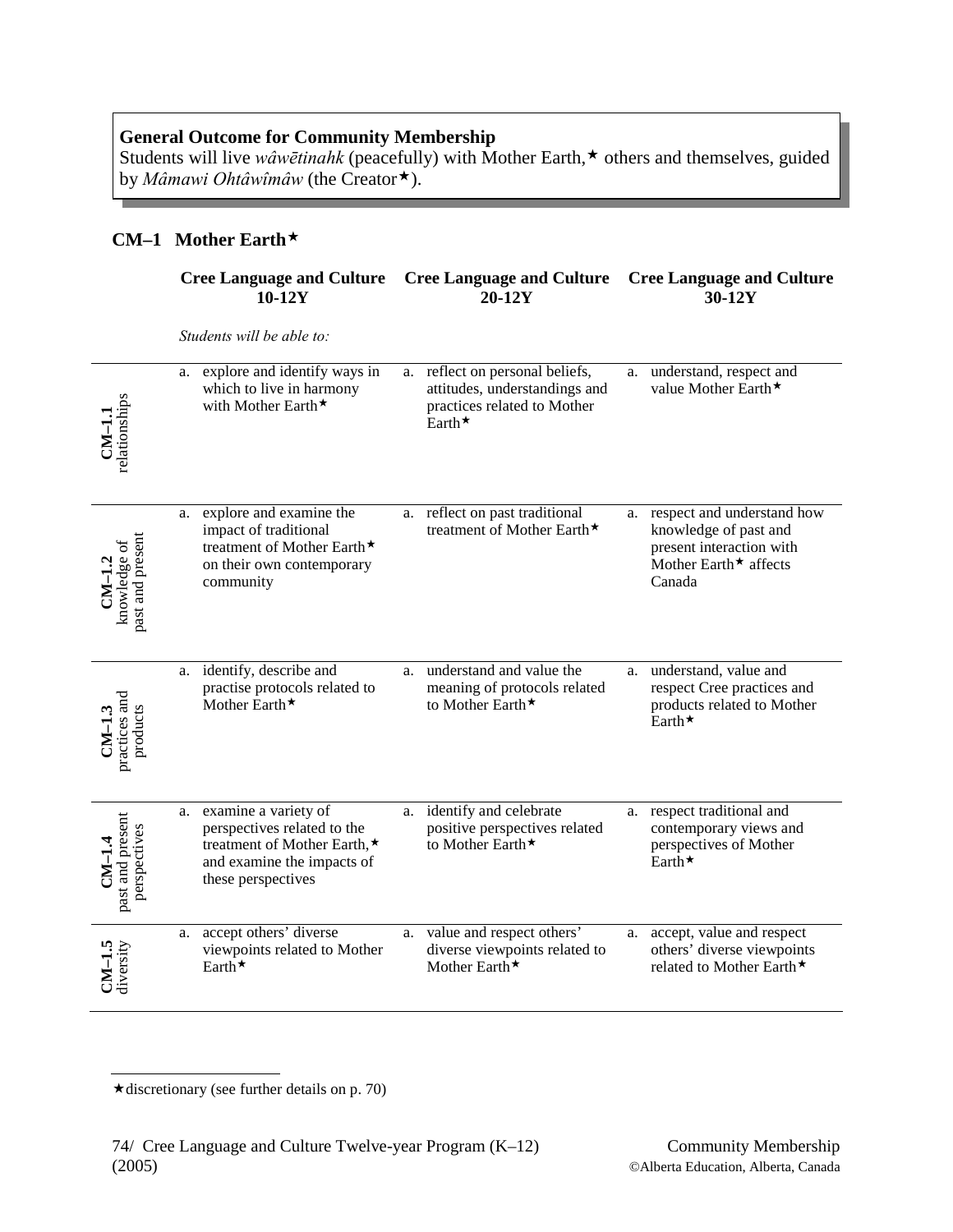Students will live *wâwētinahk* (peacefully) with Mother Earth,  $\star$  others and themselves, guided by *Mâmawi Ohtâwîmâw* (the Creator<sup>\*</sup>).

# **CM–2 others**

|                                              |    | Kindergarten<br>(Twelve-year Program) (Twelve-year Program) (Twelve-year Program)                                                                                     |    | <b>Grade 1</b>                                                                                                                                                        |    | Grade 2                                                                                                                                                  |    | Grade 3<br>(Twelve-year Program)                                                                                                                                                       |
|----------------------------------------------|----|-----------------------------------------------------------------------------------------------------------------------------------------------------------------------|----|-----------------------------------------------------------------------------------------------------------------------------------------------------------------------|----|----------------------------------------------------------------------------------------------------------------------------------------------------------|----|----------------------------------------------------------------------------------------------------------------------------------------------------------------------------------------|
|                                              |    | Students will be able to:                                                                                                                                             |    |                                                                                                                                                                       |    |                                                                                                                                                          |    |                                                                                                                                                                                        |
| relationships<br>$CM-2.1$                    |    | a. share with others,<br>and recognize that<br>others are a part of<br>their own living<br>world/kinship<br>system                                                    |    | a. listen respectfully to<br>others:<br>e.g., storytelling,<br>counsel, sharing<br>circle                                                                             | a. | contribute to and<br>cooperate in<br>activities with<br>others, and practise<br>friendliness                                                             |    | a. practise<br>consideration and<br>helpfulness toward<br>others                                                                                                                       |
| past and present<br>$CM-2.2$<br>knowledge of | a. | participate in<br>activities and<br>experiences that<br>convey knowledge<br>of historical and<br>contemporary Cree<br>culture;<br>e.g., storytelling,<br>celebrations | a. | participate in<br>activities and<br>experiences that<br>convey knowledge<br>of historical and<br>contemporary Cree<br>culture;<br>e.g., storytelling,<br>celebrations | a. | explore a past and<br>present Cree<br>community;<br>e.g., their people,<br>practices, products,<br>beliefs                                               | a. | explore a past and<br>present Cree<br>community;<br>e.g., their people,<br>practices, products,<br>beliefs                                                                             |
| $CM-2.3$<br>practices and<br>products        | a. | observe and<br>participate in a<br>group in Cree<br>cultural<br>experiences,<br>practices and<br>activities                                                           | a. | observe and<br>participate in a<br>group in Cree<br>cultural<br>experiences,<br>practices and<br>activities                                                           | a. | observe, understand<br>and participate in<br>family and/or<br>school Cree cultural<br>experiences,<br>practices and<br>activities                        | a. | explore Cree<br>community cultural<br>practices and<br>products                                                                                                                        |
| $CM-2.4$ past and present<br>perspectives    | a. | listen to stories<br>from the past and<br>present, and explore<br>change                                                                                              | a. | listen to stories<br>from the past and<br>present, and explore<br>change                                                                                              | a. | observe and<br>participate in<br>activities,<br>experiences and<br>product<br>development that<br>reflect the past and<br>present; and explore<br>change | a. | describe similarities<br>and differences<br>between past and<br>present Cree<br>community<br>experiences,<br>practices, products,<br>perspectives and<br>values; and examine<br>change |
| $CM-2.5$<br>diversity                        | a. | observe and explore<br>the unique qualities<br>of others                                                                                                              | a. | observe and explore<br>the unique qualities<br>of others                                                                                                              | a. | identify the unique<br>qualities of others;<br>e.g., family                                                                                              | a. | identify and<br>celebrate the unique<br>qualities of others;<br>i.e., meeting the<br>needs of the<br>community by<br>voluntarily fulfilling<br>the roles                               |

 $\star$  discretionary (see further details on p. 70)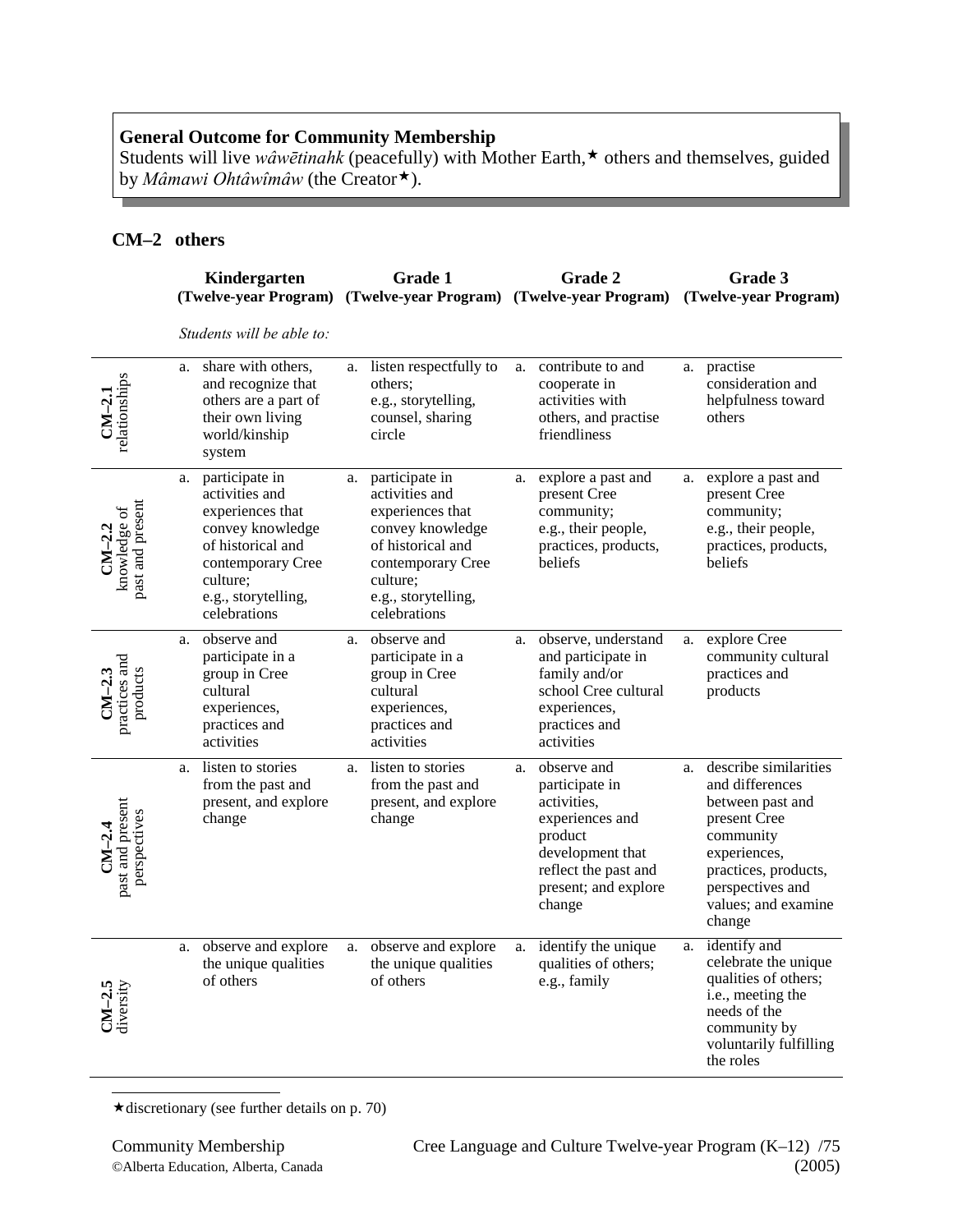Students will live *wâwētinahk* (peacefully) with Mother Earth,  $\star$  others and themselves, guided by *Mâmawi Ohtâwîmâw* (the Creator<sup>\*</sup>).

# **CM–2 others**

|                                              |    | Grade 4<br>(Twelve-year Program)                                                                                        |    | Grade 5<br>(Twelve-year Program)                                                         |    | Grade 6<br>(Twelve-year Program)                                                                                              |
|----------------------------------------------|----|-------------------------------------------------------------------------------------------------------------------------|----|------------------------------------------------------------------------------------------|----|-------------------------------------------------------------------------------------------------------------------------------|
|                                              |    | Students will be able to:                                                                                               |    |                                                                                          |    |                                                                                                                               |
| CM-2.1<br>relationships                      |    | a. respect others (e.g., property,<br>thoughts), and practise<br>humility                                               | a. | form positive relationships<br>with others; e.g., peers,<br>family, Elders               | a. | form meaningful/special<br>relationships with others;<br>e.g., girl-aunt relationships,<br>joking relationships, same<br>name |
| past and present<br>$CM-2.2$<br>knowledge of | a. | explore past and present<br>Cree people, practices,<br>products and beliefs in<br>Alberta; e.g., tribes,<br>individuals | a. | explore past and present<br>Cree people, practices,<br>products and beliefs in<br>Canada | a. | explore key Cree historical<br>and contemporary events,<br>figures and developments;<br>e.g., treaties, Big Bear              |
| practices and<br>products<br>$CM-2.3$        |    | a. explore tribal or regional<br>Cree cultural practices and<br>products                                                | a. | explore cultural practices and<br>products of Cree peoples in<br>Canada                  | a. | identify and describe key<br>Cree cultural practices and<br>products                                                          |
| past and present<br>perspectives<br>$CM-2.4$ |    | a. examine past and present<br>perspectives and values, and<br>examine change                                           | a. | examine past and present<br>perspectives and values, and<br>examine change               |    | a. identify and explore past and<br>present perspectives and<br>values, and celebrate change                                  |
| $CM-2.5$<br>diversity                        |    | a. explore characteristics of<br>different Cree-speaking<br>peoples in Canada                                           |    | a. compare characteristics of<br>Cree-speaking peoples in<br>Canada                      | a. | explore Cree-speaking<br>cultural groups as part of<br>larger Aboriginal<br>communities                                       |

 $\star$  discretionary (see further details on p. 70)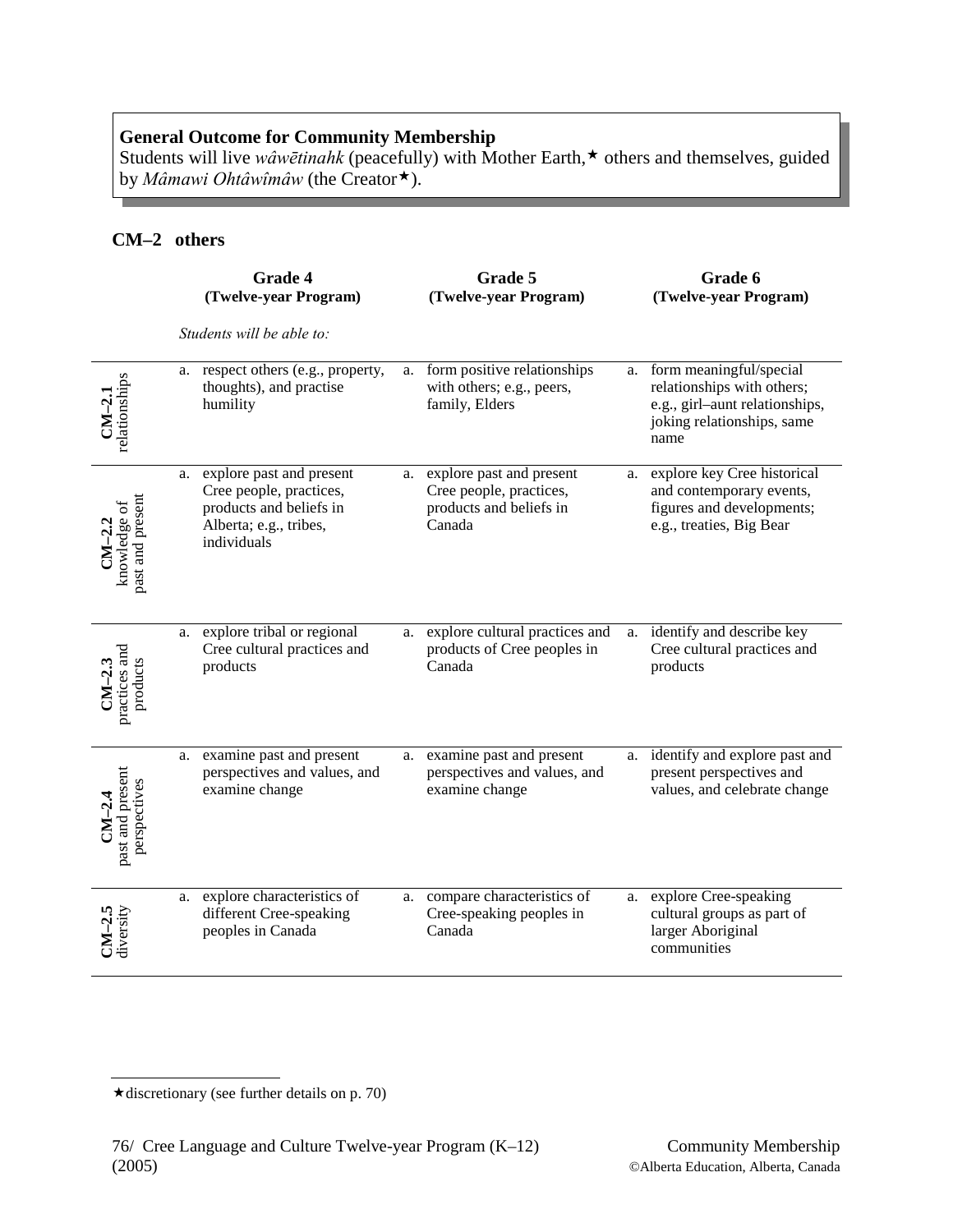Students will live *wâwētinahk* (peacefully) with Mother Earth,  $\star$  others and themselves, guided by *Mâmawi Ohtâwîmâw* (the Creator<sup>\*</sup>).

# **CM–2 others**

|                                              |    | Grade 7<br>(Twelve-year Program)                                                                                                                |    | Grade 8<br>(Twelve-year Program)                                                                                                                               |    | Grade 9<br>(Twelve-year Program)                                                                                 |
|----------------------------------------------|----|-------------------------------------------------------------------------------------------------------------------------------------------------|----|----------------------------------------------------------------------------------------------------------------------------------------------------------------|----|------------------------------------------------------------------------------------------------------------------|
|                                              |    | Students will be able to:                                                                                                                       |    |                                                                                                                                                                |    |                                                                                                                  |
| relationships                                | a. | form and maintain authentic,<br>respectful relationships with<br>others; i.e., opposite sex                                                     |    | a. accept and value differences<br>in group and individual<br>settings, and appreciate the<br>skills and talents of others                                     | a. | participate in creating<br>consensus while working<br>with others, and encourage<br>and help others              |
| past and present<br>knowledge of<br>$CM-2.2$ | a. | explore key Cree historical<br>and contemporary events,<br>figures and developments;<br>e.g., residential schools,<br>Elijah Harper, Louis Riel |    | a. identify key Cree historical<br>and contemporary events,<br>figures and developments;<br>e.g., local government,<br>reserve system and<br>leadership styles | a. | identify key Cree historical<br>and contemporary events,<br>figures and developments;<br>e.g., government styles |
| practices and<br>products<br>$CM-2.3$        | a. | explore the significance of<br>Cree cultural practices and<br>products                                                                          |    | a. understand the meaning and<br>significance of some Cree<br>cultural practices and<br>products                                                               | a. | understand the meaning and<br>significance of a variety of<br>Cree cultural practices and<br>products            |
| past and present<br>perspectives<br>$CM-2.4$ | a. | explore and identify basic,<br>key Cree perspectives and<br>values                                                                              | a. | examine basic, key Cree<br>perspectives and values                                                                                                             | a. | explore traditional and<br>contemporary Cree<br>perspectives and values                                          |
| diversity                                    |    | a. appreciate and respect<br>similarities and differences<br>in others                                                                          |    | a. identify and discuss<br>similarities and differences<br>in others, and examine<br>stereotyping                                                              |    | a. examine and discuss<br>similarities and differences,<br>and examine stereotyping                              |

 $\star$  discretionary (see further details on p. 70)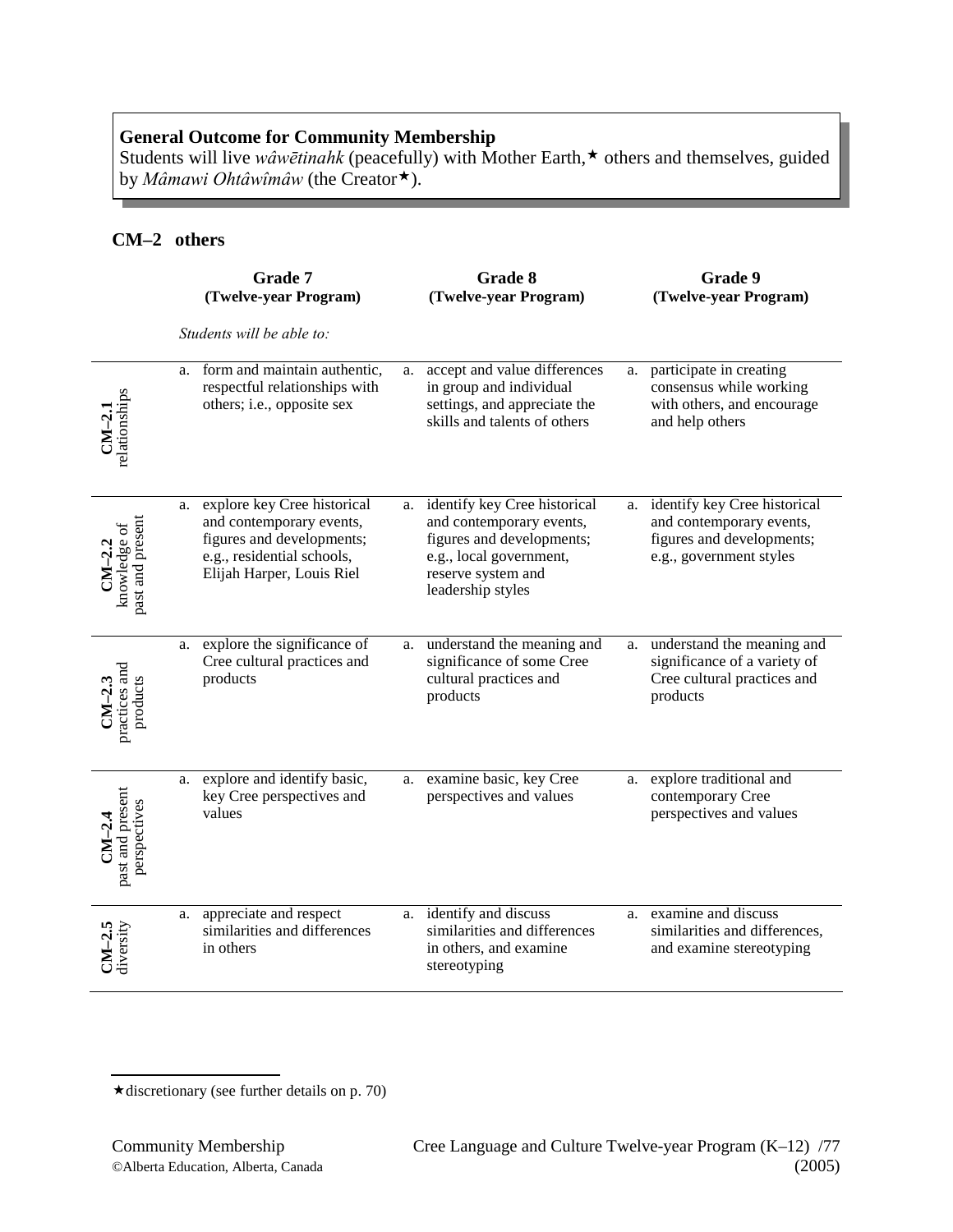Students will live *wâwētinahk* (peacefully) with Mother Earth,  $\star$  others and themselves, guided by *Mâmawi Ohtâwîmâw* (the Creator<sup>\*</sup>).

# **CM–2 others**

|                                              | <b>Cree Language and Culture</b><br>$10-12Y$ |                                                                                                                                                     | <b>Cree Language and Culture</b><br>$20-12Y$ |                                                                                                                                                                  |    | <b>Cree Language and Culture</b><br>30-12Y                                                                                         |  |  |
|----------------------------------------------|----------------------------------------------|-----------------------------------------------------------------------------------------------------------------------------------------------------|----------------------------------------------|------------------------------------------------------------------------------------------------------------------------------------------------------------------|----|------------------------------------------------------------------------------------------------------------------------------------|--|--|
|                                              |                                              | Students will be able to:                                                                                                                           |                                              |                                                                                                                                                                  |    |                                                                                                                                    |  |  |
| $CM-2.1$<br>relationships                    | a.                                           | participate in following<br>protocols relating to<br>interaction in the<br>community; i.e., requesting<br>information from others                   | a.                                           | show leadership and mutual<br>support                                                                                                                            | a. | form positive and respectful<br>relationships with a variety<br>of other people                                                    |  |  |
| past and present<br>$CM-2.2$<br>knowledge of | a.                                           | explore the impact of<br>historical and contemporary<br>Cree events, figures and<br>developments on the<br>immediate community;<br>e.g., Indian Act |                                              | a. identify the impact of<br>historical and contemporary<br>Cree events, figures and<br>developments on the<br>immediate community;<br>e.g., residential schools | a. | explore how historical<br>experiences of the Cree<br>culture have shaped the<br>contemporary Cree culture                          |  |  |
| $CM-2.3$ practices and<br>products           |                                              | a. reflect on the meaning and<br>significance of a variety of<br>Cree cultural practices and<br>products to Cree peoples                            |                                              | a. examine the meaning and<br>significance of a variety of<br>Cree cultural practices and<br>products to Cree peoples                                            |    | a. respect and value the<br>meaning and significance of<br>a variety of Cree cultural<br>practices and products to<br>Cree peoples |  |  |
| past and present<br>perspectives<br>$CM-2.4$ | a.                                           | describe and understand<br>traditional and contemporary<br>Cree perspectives and values                                                             |                                              | a. recognize and appreciate<br>traditional values and<br>perspectives, and understand<br>that Cree culture has evolved                                           | a. | respect and value traditional<br>culture in contemporary<br>society                                                                |  |  |
| $CM-2.5$<br>diversity                        | a.                                           | accept others' diverse<br>viewpoints and practices                                                                                                  |                                              | a. value and respect others'<br>diverse viewpoints, practices<br>and characteristics                                                                             | a. | accept, value and respect<br>others' diverse viewpoints;<br>and celebrate diversity of<br>Cree-speaking peoples                    |  |  |

 $\star$  discretionary (see further details on p. 70)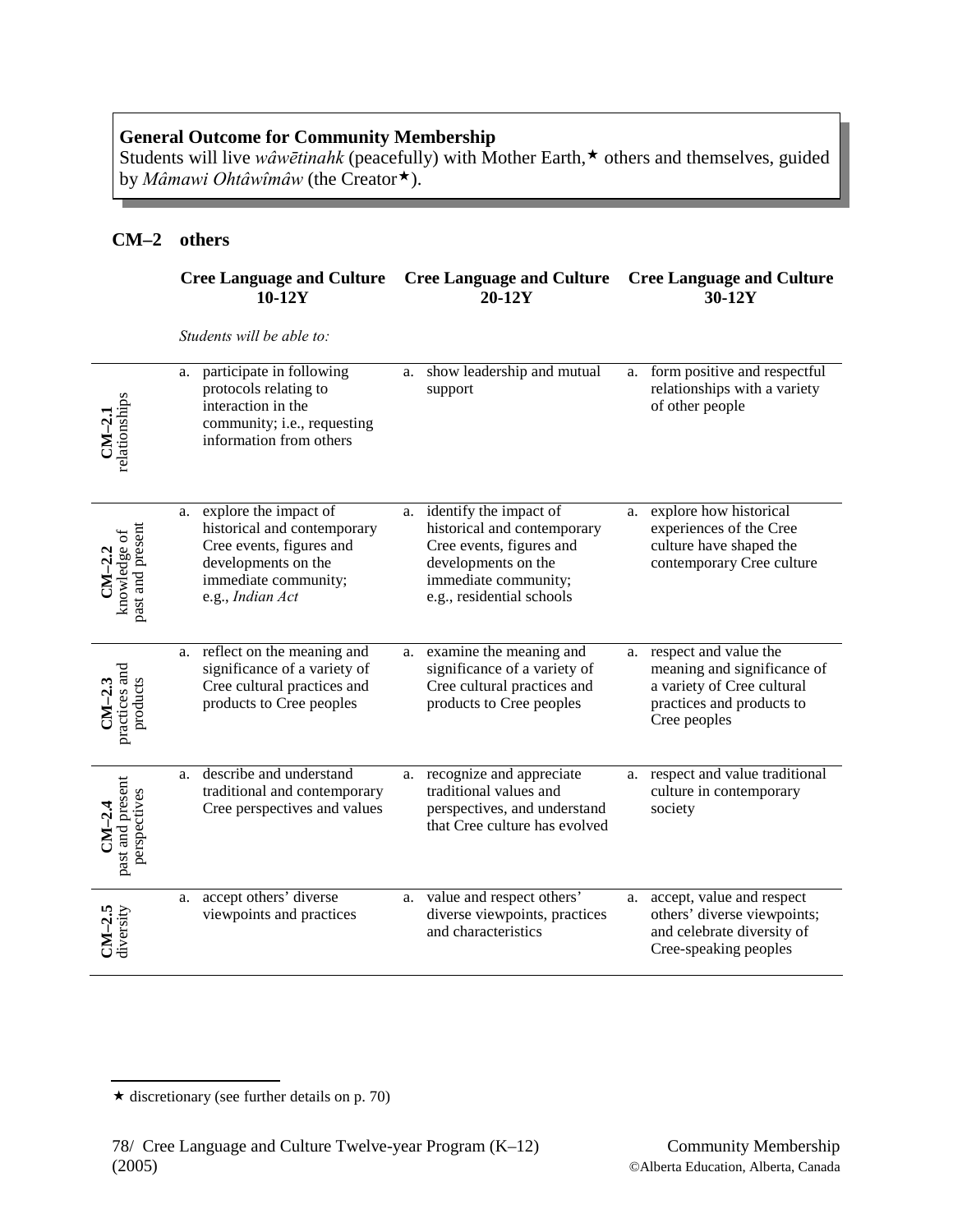Students will live *wâwētinahk* (peacefully) with Mother Earth,  $\star$  others and themselves, guided by *Mâmawi Ohtâwîmâw* (the Creator<sup>\*</sup>).

#### **CM–3 themselves**

|                                              | Kindergarten                                                                                                |    | <b>Grade 1</b><br>(Twelve-year Program) (Twelve-year Program) (Twelve-year Program) (Twelve-year Program)                                                             |    | Grade 2                                                                                                                                                     |    | Grade 3                                                                                                     |
|----------------------------------------------|-------------------------------------------------------------------------------------------------------------|----|-----------------------------------------------------------------------------------------------------------------------------------------------------------------------|----|-------------------------------------------------------------------------------------------------------------------------------------------------------------|----|-------------------------------------------------------------------------------------------------------------|
|                                              | Students will be able to:                                                                                   |    |                                                                                                                                                                       |    |                                                                                                                                                             |    |                                                                                                             |
| relationships                                | a. represent<br>themselves and<br>their family,<br>recognizing that<br>they are part of the<br>living world |    | a. tell and draw about<br>themselves and<br>their family,<br>appreciate their own<br>uniqueness, and<br>understand and<br>accept their own<br>importance as<br>people | a. | express their own<br>concept of<br>themselves, and<br>extend that<br>understanding to<br>include new ideas<br>and perspectives;<br>e.g., home and<br>school |    | a. express their own<br>concept of<br>themselves, and<br>understand their<br>own strengths and<br>abilities |
| past and present<br>$CM-3.2$<br>knowledge of | share about<br>a.<br>themselves and<br>their family<br>(traditions,<br>nicknames,<br>practices)             | a. | explore kinship                                                                                                                                                       | a. | explore kinship and<br>community                                                                                                                            | a. | explore and<br>examine<br>family/community<br>traditions and<br>practices                                   |
| practices and<br>products<br>$CM-3.3$        | observe and<br>a.<br>participate in Cree<br>cultural<br>experiences,<br>practices and<br>activities         | a. | observe and<br>participate in Cree<br>cultural<br>experiences,<br>practices and<br>activities                                                                         | a. | observe and<br>participate in Cree<br>cultural<br>experiences,<br>practices and<br>activities                                                               | a. | observe and<br>participate in Cree<br>cultural<br>experiences,<br>practices and<br>activities               |
| past and present<br>perspectives<br>$CM-3.4$ | a. explore their own<br>change, and listen<br>to others' views and<br>stories                               | a. | express their own<br>understanding of<br>themselves and<br>their family                                                                                               | a. | express their own<br>understanding of<br>themselves, their<br>family and their<br>community; and<br>explore others'<br>perceptions                          |    | a. understand their<br>own strengths and<br>weaknesses                                                      |
| $CM-3.5$<br>diversity                        | explore and<br>a.<br>celebrate their own<br>uniqueness; e.g.,<br>themselves, their<br>family                | a. | observe, celebrate<br>and recognize their<br>own uniqueness;<br>e.g., physical<br>characteristics,<br>kinship                                                         | a. | identify and<br>celebrate unique<br>characteristics of<br>family and<br>community                                                                           | a. | identify and<br>celebrate unique<br>strengths and<br>abilities                                              |

 $\star$  discretionary (see further details on p. 70)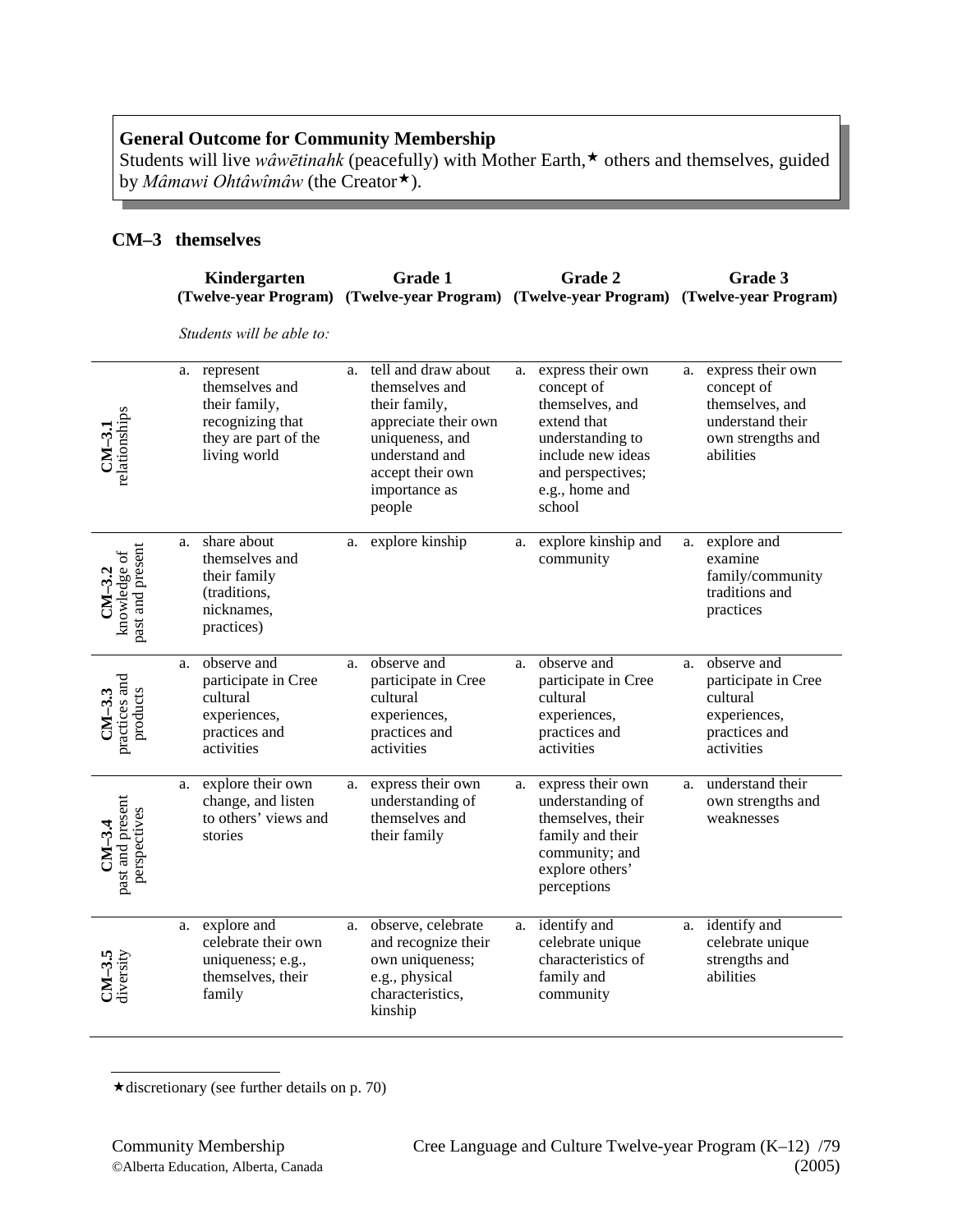Students will live *wâwētinahk* (peacefully) with Mother Earth,  $\star$  others and themselves, guided by *Mâmawi Ohtâwîmâw* (the Creator<sup>\*</sup>).

# **CM–3 themselves**

|                                              |    | Grade 4<br>(Twelve-year Program)                                                                                                                                   |    | Grade 5<br>(Twelve-year Program)                                                              |    | Grade 6<br>(Twelve-year Program)                                                                       |
|----------------------------------------------|----|--------------------------------------------------------------------------------------------------------------------------------------------------------------------|----|-----------------------------------------------------------------------------------------------|----|--------------------------------------------------------------------------------------------------------|
|                                              |    | Students will be able to:                                                                                                                                          |    |                                                                                               |    |                                                                                                        |
| relationships                                | a. | explore various sources of<br>information for development<br>of their own self-concept,<br>and learn and understand the<br>importance of respect for<br>themselves |    | a. identify influences on the<br>development of their own<br>self-concept and self-identity   |    | a. reflect on various facets of<br>self-identity                                                       |
| past and present<br>$CM-3.2$<br>knowledge of |    | a. explore their<br>family/community<br>background-tribal<br>affiliation/heritage, kinship                                                                         |    | a. explore Cree peoples in<br>Canada                                                          |    | a. explore Cree peoples in<br>Canada                                                                   |
| practices and<br>products<br>$CM-3.3$        | a. | explore Cree cultural<br>experiences, practices and<br>products                                                                                                    | a. | explore Cree cultural<br>experiences, practices and<br>products                               | a. | explore and identify Cree<br>cultural experiences,<br>practices and products                           |
| past and present<br>perspectives<br>$CM-3.4$ | a. | explore others' perceptions<br>of them                                                                                                                             |    | a. recognize that individuals<br>change and that the way they<br>see themselves changes       |    | a. recognize the effects of<br>positive and negative<br>treatment on themselves;<br>i.e., stereotyping |
| diversity                                    |    | a. explore, identify and<br>celebrate the unique<br>characteristics of their own<br>family and community                                                           | а. | explore, identify and<br>celebrate the unique<br>characteristics of Cree<br>peoples in Canada | a. | explore and celebrate their<br>own unique cultural heritage                                            |

 $\star$  discretionary (see further details on p. 70)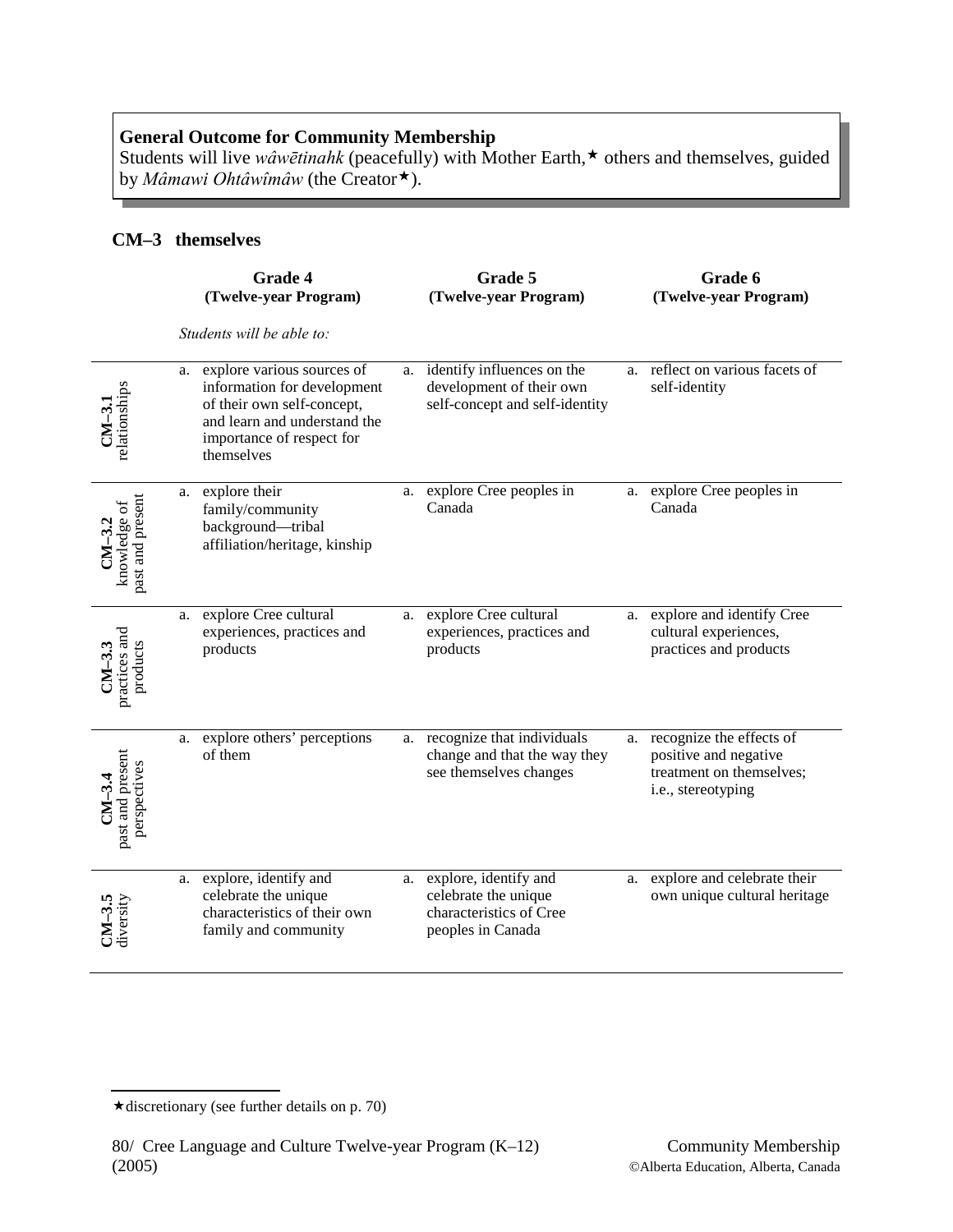Students will live *wâwētinahk* (peacefully) with Mother Earth,  $\star$  others and themselves, guided by *Mâmawi Ohtâwîmâw* (the Creator<sup>\*</sup>).

# **CM–3 themselves**

|                                              |    | Grade 7<br>(Twelve-year Program)                                                                                                                                    |    | Grade 8<br>(Twelve-year Program)                                                                                           |    | Grade 9<br>(Twelve-year Program)                                                                                       |
|----------------------------------------------|----|---------------------------------------------------------------------------------------------------------------------------------------------------------------------|----|----------------------------------------------------------------------------------------------------------------------------|----|------------------------------------------------------------------------------------------------------------------------|
|                                              |    | Students will be able to:                                                                                                                                           |    |                                                                                                                            |    |                                                                                                                        |
| relationships                                |    | a. understand self-concept and<br>the factors that may affect it,<br>and understand the<br>importance of developing a<br>positive self-concept and<br>self-identity | a. | examine their own identity<br>and reflect on its possible<br>effect on personal<br>relationships and choices               | a. | understand self-concept and<br>its relationship to overall<br>development, achievement<br>and decisions for the future |
| past and present<br>knowledge of<br>$CM-3.2$ | a. | examine their own cultural<br>heritage                                                                                                                              | a. | examine and identify<br>changes that have occurred<br>in their own specific culture                                        |    | a. reflect on how knowledge of<br>their own cultural heritage<br>helps them to understand<br>themselves better         |
| practices and<br>products<br>$CM-3.3$        |    | a. explore the significance, to<br>themselves, of Cree cultural<br>practices and products                                                                           | а. | understand the meaning and<br>significance of some Cree<br>cultural practices and<br>products                              | a. | understand the meaning and<br>significance of a variety of<br>Cree cultural practices and<br>products                  |
| past and present<br>perspectives<br>$CM-3.4$ | a. | explore changing<br>perspectives of themselves<br>(i.e., cultural, language,<br>family, roles), and examine<br>stereotyping                                         | a. | examine changing<br>perspectives of themselves<br>(i.e., peer groups, social<br>environments), and examine<br>stereotyping | a. | explore the significance, to<br>themselves, of the Cree<br>culture                                                     |
| $CM-3.5$<br>diversity                        |    | a. examine and celebrate their<br>own unique cultural heritage                                                                                                      | a. | examine and celebrate<br>changes in their own<br>perspectives about Cree<br>culture                                        |    | a. identify and celebrate<br>knowledge of their own<br>cultural heritage                                               |

 $\star$  discretionary (see further details on p. 70)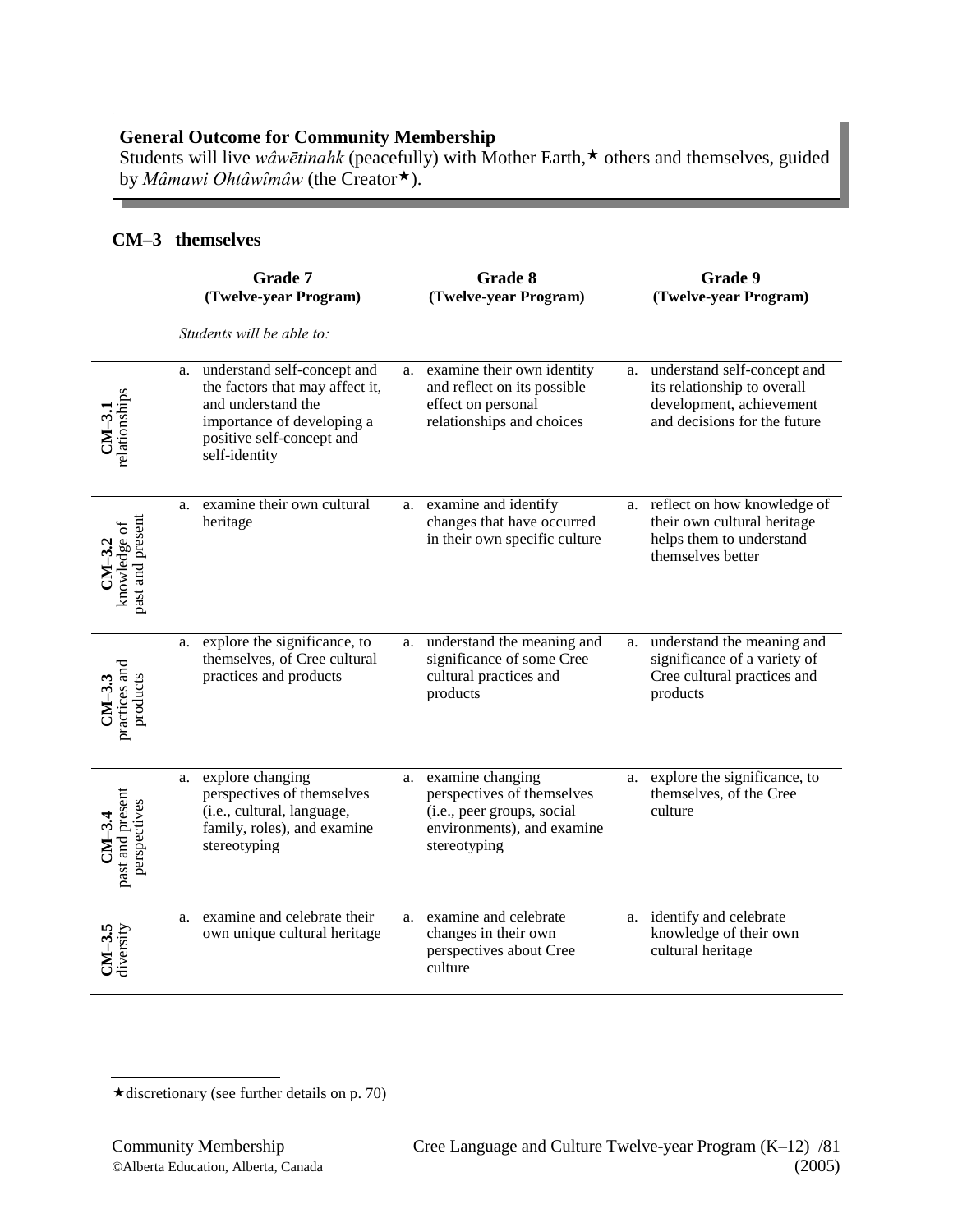Students will live *wâwētinahk* (peacefully) with Mother Earth,  $\star$  others and themselves, guided by *Mâmawi Ohtâwîmâw* (the Creator<sup>\*</sup>).

# **CM–3 themselves**

|                                              | <b>Cree Language and Culture</b><br>$10-12Y$ |                                                                                                                | <b>Cree Language and Culture</b><br>$20-12Y$ |                                                                                                                                 |    | <b>Cree Language and Culture</b><br>30-12Y                                                                                                       |  |  |
|----------------------------------------------|----------------------------------------------|----------------------------------------------------------------------------------------------------------------|----------------------------------------------|---------------------------------------------------------------------------------------------------------------------------------|----|--------------------------------------------------------------------------------------------------------------------------------------------------|--|--|
|                                              |                                              | Students will be able to:                                                                                      |                                              |                                                                                                                                 |    |                                                                                                                                                  |  |  |
| relationships<br>$CM-3.1$                    |                                              | a. understand that self-identity<br>and self-concept change                                                    |                                              | a. understand that self-identity<br>and self-concept can change<br>over time, in various<br>contexts and for various<br>reasons | a. | understand, accept and<br>celebrate their own<br>uniqueness and identity, their<br>desire to live a balanced<br>lifestyle and their spirituality |  |  |
| past and present<br>knowledge of<br>$CM-3.2$ | a.                                           | apply their own cultural<br>knowledge to learn more<br>about themselves                                        |                                              | a. express understanding of<br>themselves through their<br>own cultural knowledge of<br>the past and present                    |    | a. value and respect their own<br>cultural heritage                                                                                              |  |  |
| practices and<br>$CM-3.3$<br>products        | a.                                           | reflect on the personal<br>meaning and significance of<br>a variety of Cree cultural<br>practices and products | a.                                           | examine the personal<br>meaning and significance of<br>a variety of Cree cultural<br>practices and products                     | a. | respect and value the<br>personal meaning and<br>significance of a variety of<br>Cree cultural practices and<br>products                         |  |  |
| past and present<br>perspectives<br>$CM-3.4$ | a.                                           | examine the personal<br>significance of various<br>aspects of Cree culture                                     | a.                                           | identify with the Cree culture                                                                                                  | a. | recognize and engage in<br>activities that will promote<br>their own lifelong Cree<br>cultural development                                       |  |  |
| $CM-3.5$<br>diversity                        |                                              | a. examine and celebrate the<br>significance of Cree culture                                                   | a.                                           | identify and celebrate their<br>own unique understanding of<br>their cultural heritage                                          | a. | celebrate their own<br>uniqueness as Cree-speaking<br>people                                                                                     |  |  |

 $\star$  discretionary (see further details on p. 70)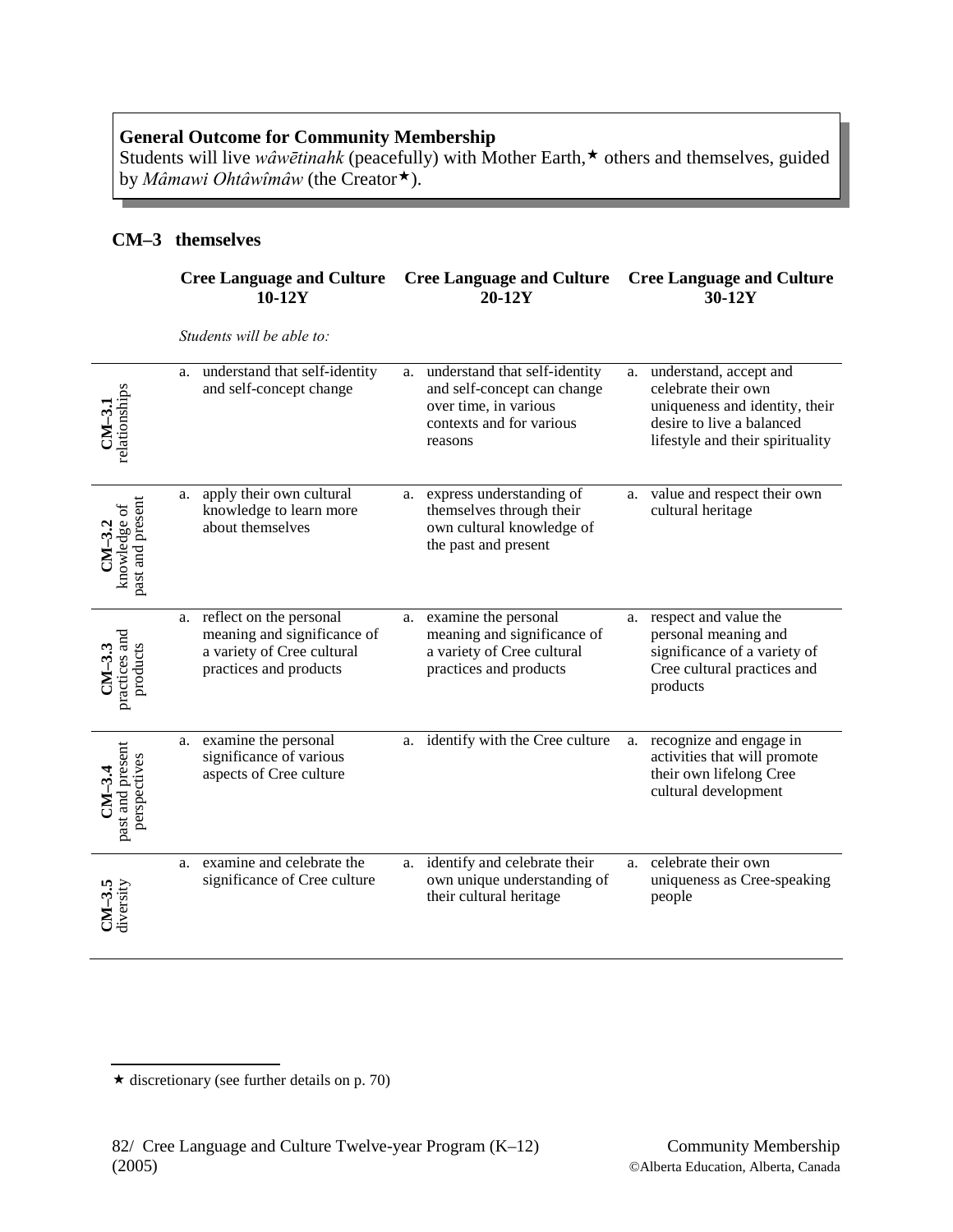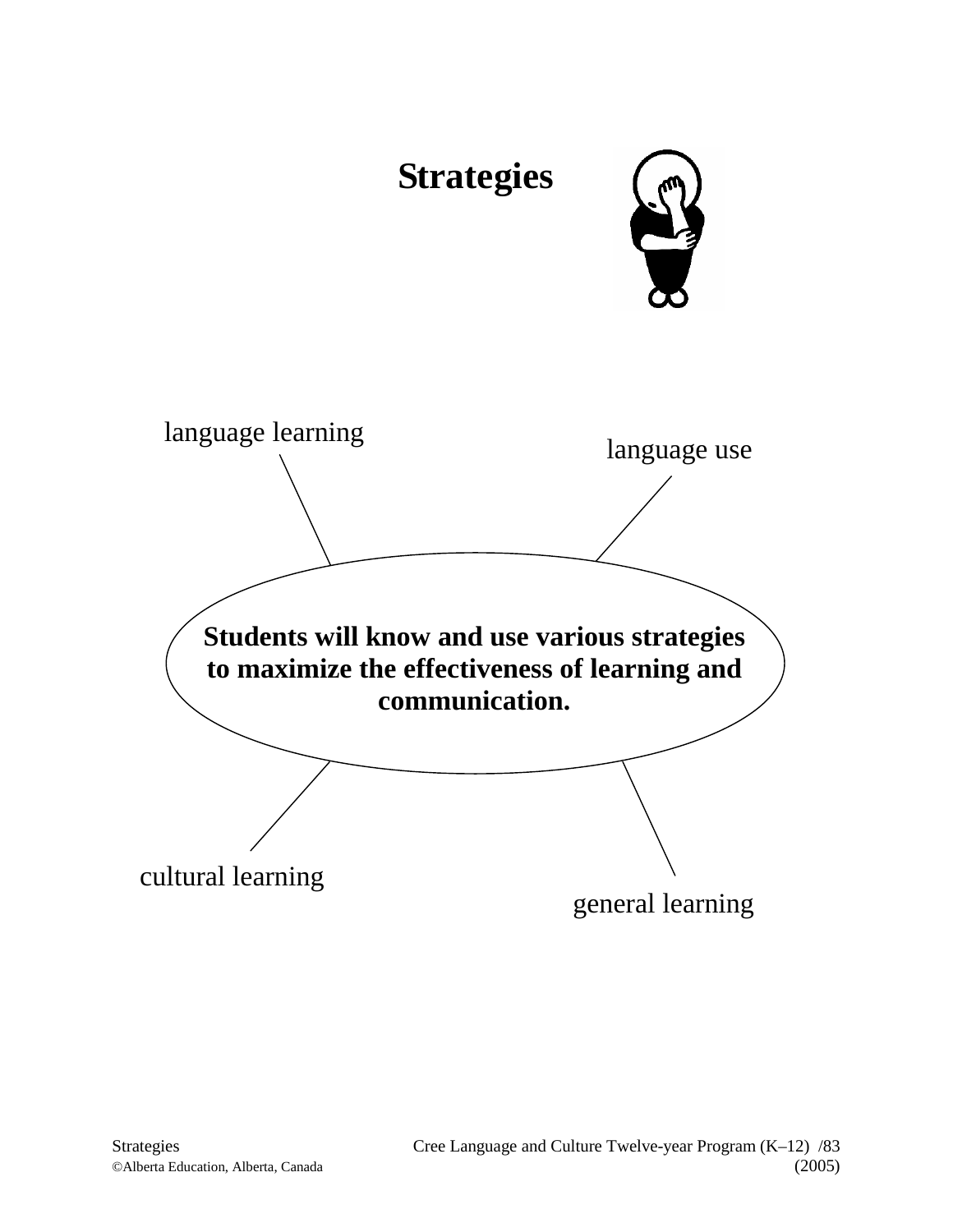# **STRATEGIES**

Under the Strategies heading are specific outcomes that will help students learn and communicate more **effectively**. Strategic competence has long been recognized as an important component of communicative competence. The learning outcomes that follow deal not only with compensation and repair strategies, important in the early stages of language learning when proficiency is low, but with strategies for language learning, language use in a broad sense, cultural learning, as well as general learning strategies that help students acquire content. Although people may use strategies unconsciously, the learning outcomes deal only with the **conscious use** of strategies.

The strategies are grouped under four cluster headings—see the illustration on the preceding page. For the Strategies component, the strands mirror the cluster headings. Each cluster heading or strand deals with a specific category of strategy. Language learning, cultural learning and general learning strategies can be further categorized as cognitive, metacognitive and social/affective. The language use strategies can be further categorized by communicative mode: interactive, interpretive, productive.

The strategies that students choose depend on the task they are engaged in as well as on other factors, such as their preferred learning style, personality, age, attitude and cultural background. Strategies that work well for one person may not be effective for another person, or may not be suitable in a different situation. For this reason it is not particularly useful to say that students should be aware of, or able to use, a specific strategy at a particular level. Consequently, the specific outcomes make only general references to strategies within each category. Specific strategies for each category are included in the sample list of strategies below. The specific strategies provided in the sample list **are not prescriptive** but are provided as an illustration of how the general strategies in the specific outcomes might be developed.

Teachers need to know and be able to demonstrate a broad range of strategies from which students are then able to choose in order to communicate effectively. Strategies of all kinds are best taught in the context of learning activities where students can apply them immediately and then reflect on their use.

## **SAMPLE LIST OF STRATEGIES**

## **Language Learning Strategies**

### **Cognitive**

- listen attentively
- perform actions to match words of a song, story or rhyme
- learn short rhymes or songs, incorporating new vocabulary or sentence patterns
- imitate sounds and intonation patterns
- memorize new words by repeating them silently or aloud
- seek the precise term to express meaning
- repeat words or phrases in the course of performing a language task
- make personal dictionaries
- experiment with various elements of the language
- use mental images to remember new information
- group together sets of things—vocabulary, structures—with similar characteristics
- identify similarities and differences between aspects of the Cree language and English
- look for patterns and relationships
- use previously acquired knowledge to facilitate a learning task
- associate new words or expressions with familiar ones, either in Cree or in English
- find information, using reference materials like dictionaries, textbooks and grammars
- use available technological aids to support language learning; e.g., cassette recorders, computers, CD–ROMs
- use word maps, mind maps, diagrams, charts or other graphic representations to make information easier to understand and remember
- place new words or expressions in a context to make them easier to remember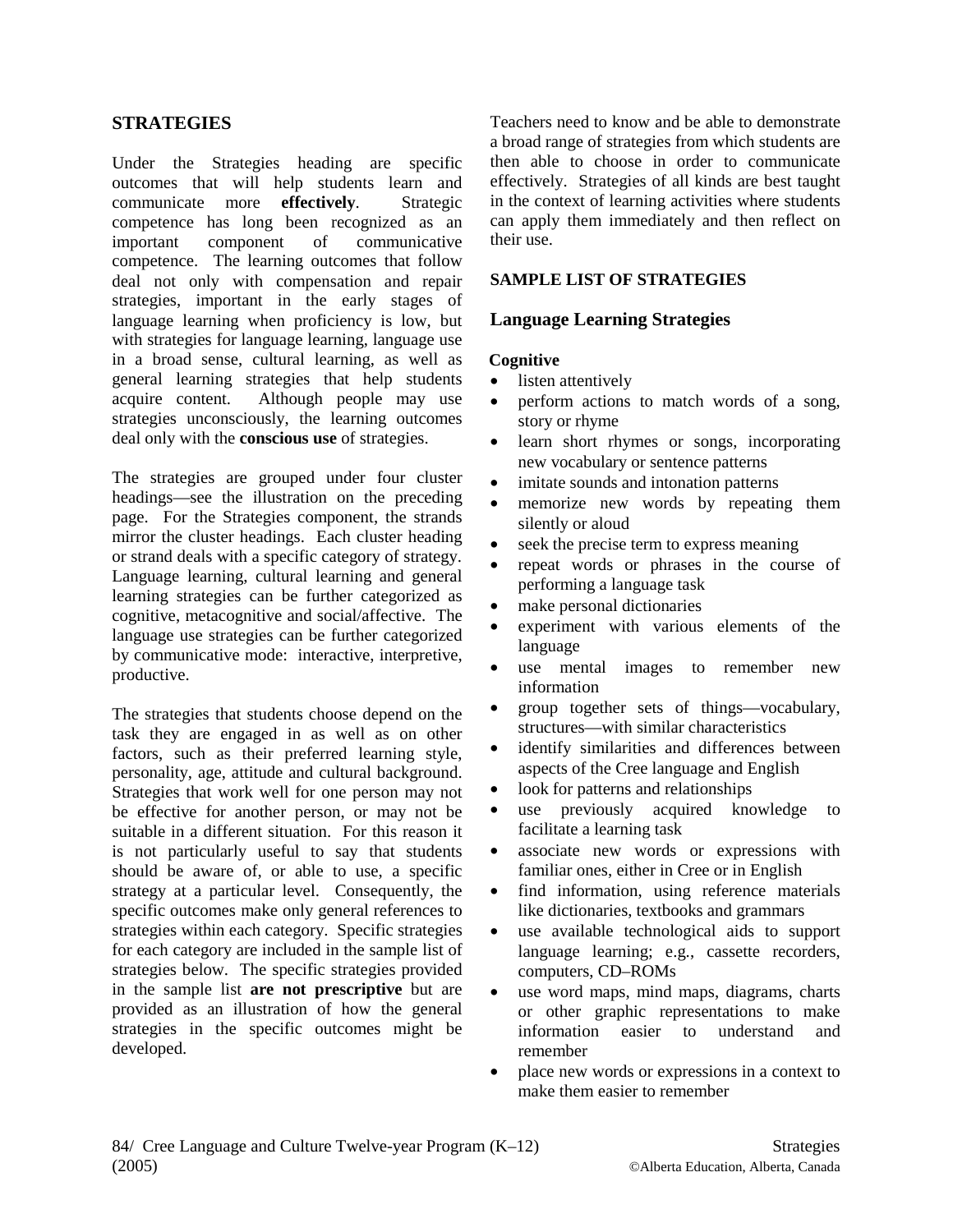- use induction to generate rules governing language use
- seek opportunities in and outside of class to practise and observe
- perceive and note down unknown words and expressions, noting also their context and function

### **Metacognitive**

- check copied writing for accuracy
- make choices about how you learn
- rehearse or role-play language
- decide in advance to attend to the learning task
- reflect on learning tasks with the guidance of the teacher
- make a plan in advance about how to approach a language learning task
- reflect on the listening, reading and writing process
- decide in advance to attend to specific aspects of input
- listen or read for key words
- evaluate own performance or comprehension at the end of a task
- keep a learning checklist
- experience various methods of language acquisition, and identify one or more considered to be particularly useful personally
- be aware of the potential of learning through direct exposure to the language
- know how strategies may enable coping with texts containing unknown elements
- identify problems that might hinder successful completion of a task, and seek solutions
- monitor own speech and writing to check for persistent errors
- be aware of own strengths and weaknesses, identify own needs and goals, and organize strategies and procedures accordingly

## **Social/Affective**

- initiate or maintain interaction with others
- participate in shared reading experiences
- seek the assistance of a friend to interpret a text
- reread familiar self-chosen texts to enhance understanding and enjoyment
- work cooperatively with peers in small groups
- understand that making mistakes is a natural part of language learning
- experiment with various forms of expression, and note their acceptance or nonacceptance by more experienced speakers
- participate actively in brainstorming and conferencing as prewriting and postwriting exercises
- use self-talk to feel competent to do the task
- be willing to take risks and try unfamiliar tasks and approaches
- repeat new words and expressions occurring in own conversations, and make use of these new words and expressions as soon as appropriate
- reduce anxiety by using mental techniques, such as positive self-talk or humour
- work with others to solve problems and get feedback on tasks
- provide personal motivation by arranging own rewards when successful

# **Language Use Strategies**

### **Interactive**

- use English to get meaning across
- use a literal translation of a phrase in English
- use an English word but pronounce it as in Cree
- acknowledge being spoken to with appropriate expression
- interpret and use a variety of nonverbal clues to communicate; e.g., mime, pointing at objects, gestures, drawing pictures
- indicate lack of understanding verbally or nonverbally
- ask for clarification or repetition when something is not understood
- use the other speakers' words in subsequent conversations
- assess feedback from a conversation partner to recognize when a message has not been understood; e.g., blank look
- start again, using a different tactic, when communication breaks down
- invite others into the discussion
- ask for confirmation that a form used is correct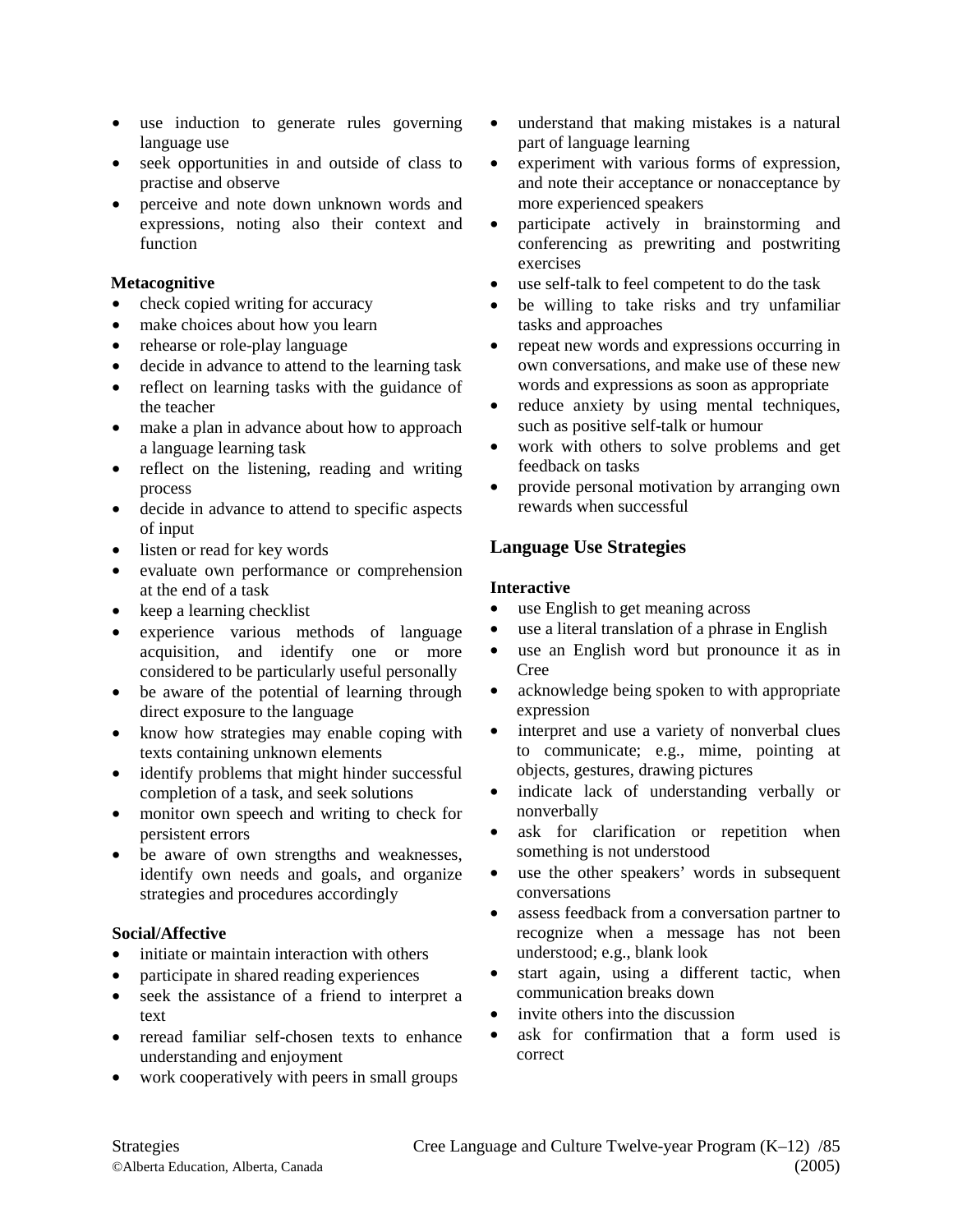- use a range of fillers, hesitation devices and gambits to sustain conversations
- use circumlocution to compensate for lack of vocabulary

## **Interpretive**

- use gestures, intonation and visual supports to aid comprehension
- make connections between texts on the one hand and prior knowledge and personal experience on the other
- use illustrations to aid reading comprehension
- determine the purpose of listening
- listen or look for key words
- listen selectively based on purpose
- make predictions about what is expected to be heard or read, based on prior knowledge and personal experience
- use knowledge of the sound–symbol system to aid reading comprehension
- infer probable meanings of unknown words or expressions from contextual clues
- prepare questions or a guide to note down information found in a text
- use key content words or discourse markers to follow an extended text
- reread several times to understand complex ideas
- summarize information gathered
- assess own information needs before listening, viewing or reading
- use skimming and scanning to locate key information in texts

## **Productive**

- mimic what the teacher says
- use nonverbal means to communicate
- copy what others say or write
- use words visible in the immediate environment
- use resources to increase vocabulary
- use familiar repetitive patterns from stories, songs, rhymes or media
- use illustrations to provide detail when producing own texts
- use knowledge of sentence patterns to form new sentences
- use a variety of resources to correct texts; e.g., personal and commercial dictionaries, checklists, grammars
- take notes when reading or listening to assist in producing own text
- revise and correct final version of text
- use circumlocution and definition to compensate for gaps in vocabulary
- apply grammar rules to improve accuracy at the correction stage
- compensate for avoiding difficult structures by rephrasing

# **Cultural Learning Strategies**

### **Cognitive**

- observe and listen attentively
- actively participate in culturally relevant activities, such as storytelling, ceremonies, berry picking, feasts, fish scale art and sewing
- imitate cultural behaviours
- memorize specific protocols, such as prayers, songs and stories
- seek out information by asking others, such as parents, teachers and Elders
- repeat or practise saying or doing cultural practices or traditions, such as prayers, songs, words and actions
- make/create cultural learning logs
- experiment with and practise various cultural practices and elements
- use mental images to remember new cultural information, such as Teepee Teachings
- group together sets of things with similar characteristics; e.g., cultural practices, objects
- identify similarities and differences between aspects of Cree culture and other cultures
- look for patterns and relationships
- use previously acquired knowledge to facilitate cultural learning
- associate new cultural learnings with previous knowledge
- use available technological aids to support cultural learning; e.g., computers, videos/DVDs, CD–ROMs
- use mind maps, webs or diagrams
- place new cultural learning in a context to make it easier to remember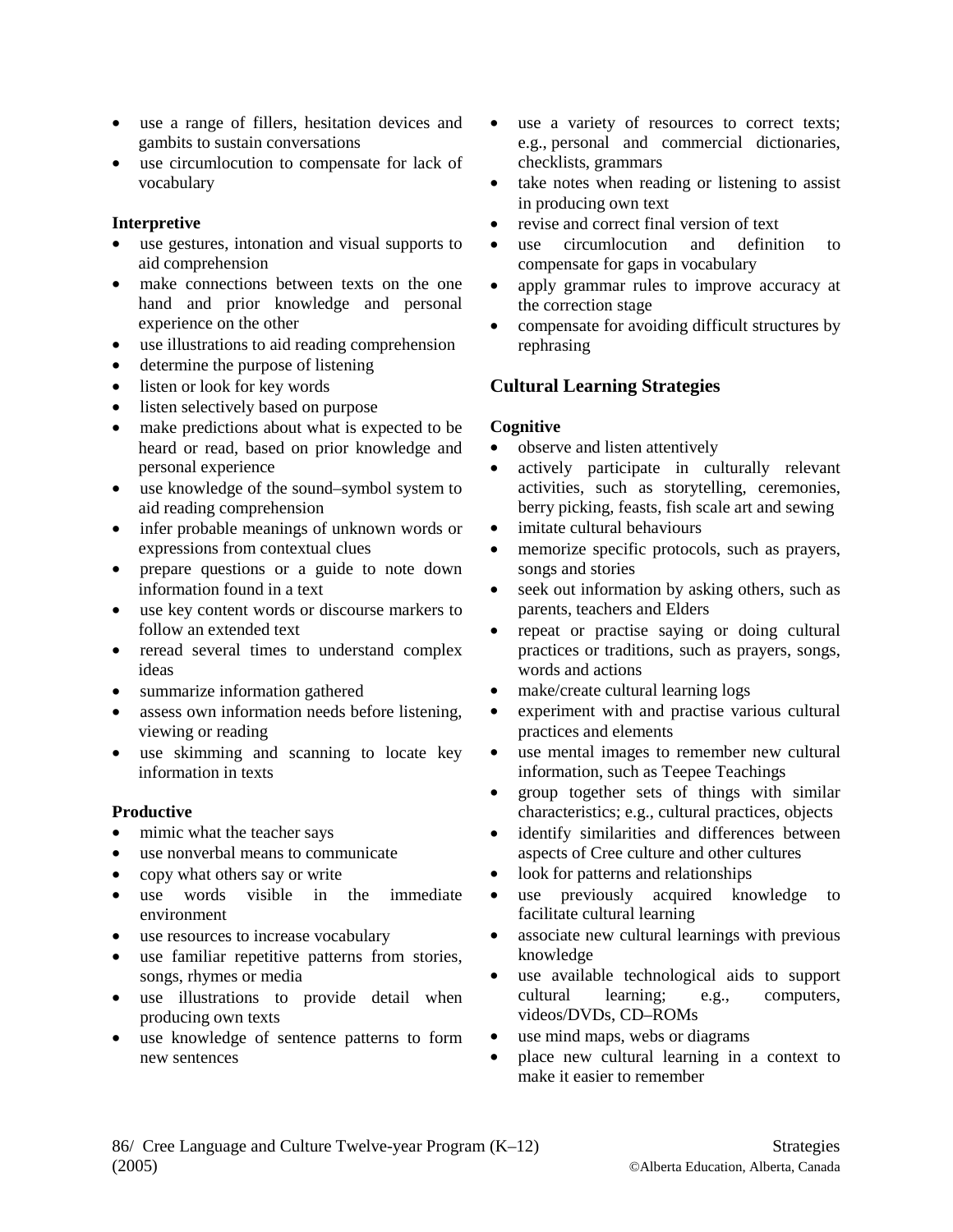- use induction to generate rules governing cultural elements, such as values, traditions, beliefs, practices and relationships
- seek out opportunities in and outside of class to practise, observe and participate in cultural activities/elements
- perceive and note down unknown cultural elements and practices

## **Metacognitive**

- make choices about how you learn
- rehearse or role-play a cultural experience
- decide in advance to attend to the cultural learning task
- reflect on cultural learning tasks
- think in advance about how to approach a cultural learning task
- reflect on own learning or inquiries
- decide in advance to attend to specific aspects of a cultural event
- listen for or observe key cultural elements
- evaluate own performance or comprehension at the end of a cultural task or activity
- keep a cultural learning/teachings checklist
- experience various methods of learning about culture, and identify one or more considered to be particularly useful personally; e.g., by doing it, observing it, reading about it
- be aware of the potential of learning through direct exposure to the culture
- know how strategies may enable coping with new cultural experiences containing unknown elements
- identify obstacles that might hinder successful participation in cultural experiences, and see ways to overcome these obstacles
- monitor own cultural behaviours and practices
- be aware of own strengths and weaknesses, identify own needs and goals, and organize strategies and processes accordingly

## **Social/Affective**

- initiate and maintain participation in the culture
- participate in shared cultural experiences
- seek the assistance of a friend, teacher, Elder or parent to understand cultural elements
- participate several times in favourite cultural experiences and activities to enhance understanding and enjoyment
- work cooperatively with peers in small groups
- understand that making mistakes is a natural part of learning about culture
- experiment with various cultural behaviours and practices, noting acceptance/support or nonacceptance/lack of support by members of the culture
- participate actively in the traditions of the culture; i.e., storytelling, sharing circle
- be willing to take risks and try new/unfamiliar things
- apply new cultural learnings as soon as possible after learning/observing them
- reduce anxiety by using mental techniques, such as positive self-talk or humour
- work cooperatively with others, and get feedback on own work
- provide personal motivation by arranging own rewards when successful

# **General Learning Strategies**

## **Cognitive**

- classify objects and ideas according to their attributes; e.g., red objects and blue objects, or animals that eat meat and animals that eat plants
- use models
- connect what is already known with what is being learned
- experiment with and concentrate on one thing at a time
- focus on and complete learning tasks
- record key words and concepts in abbreviated form—verbal, graphic or numerical—to assist with performance of a learning task
- use mental images to remember new information
- distinguish between fact and opinion when using a variety of sources of information
- formulate key questions to guide research
- make inferences, and identify and justify the evidence on which these inferences are based
- use word maps, mind maps, diagrams, charts or other graphic representations to make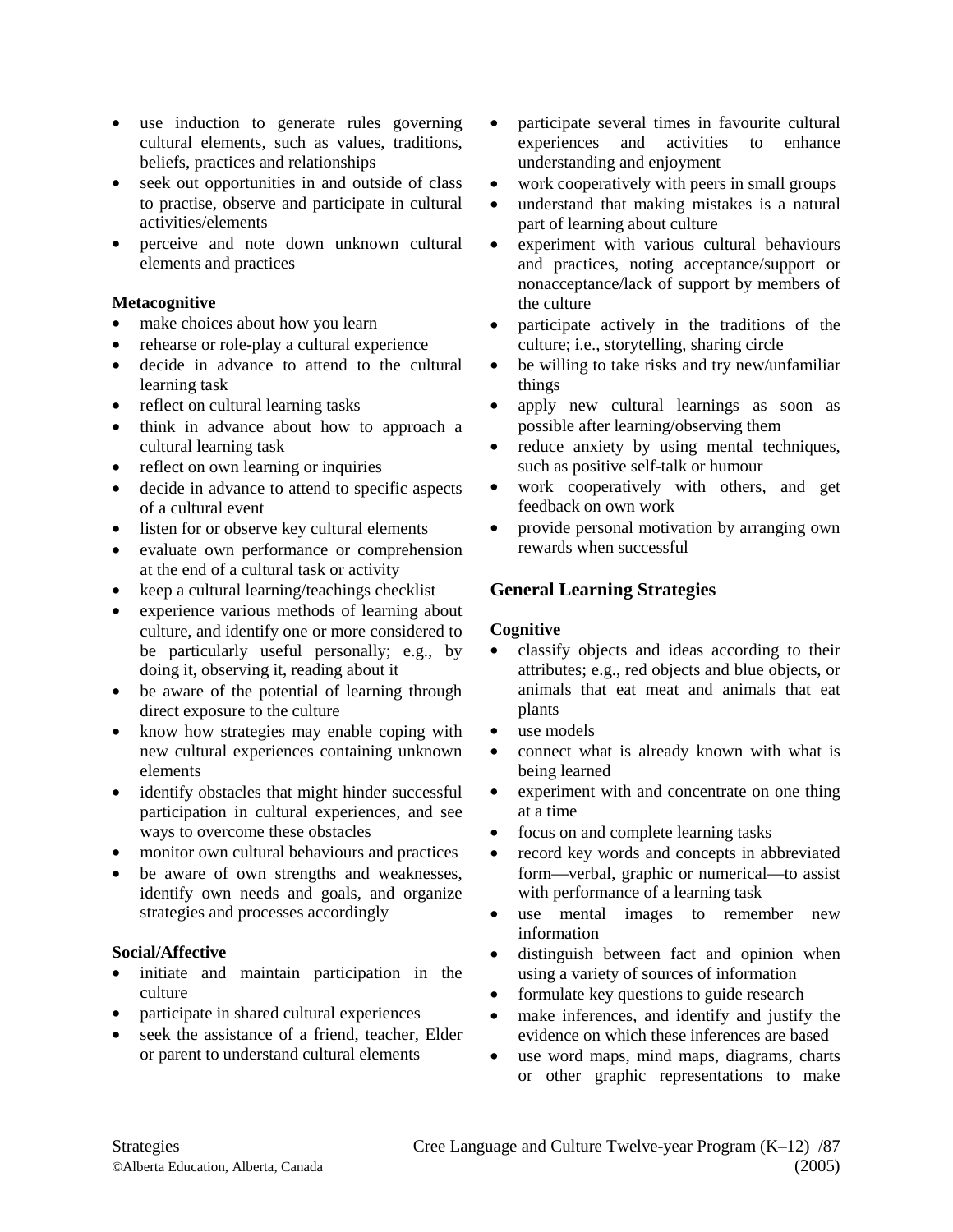information easier to understand and remember

- seek information through a network of sources, including libraries, the Internet, individuals and agencies
- use previously acquired knowledge or skills to assist with a new learning task

## **Metacognitive**

- reflect on learning tasks with the guidance of the teacher
- choose from among learning options
- discover how own efforts can affect learning
- reflect upon own thinking processes and how you learn
- decide in advance to attend to the learning task
- divide an overall learning task into a number of subtasks
- make a plan in advance about how to approach a task
- identify own needs and interests
- manage own physical working environment
- keep a learning journal, such as a diary or a log
- develop criteria for evaluating own work
- work with others to monitor own learning
- take responsibility for planning, monitoring and evaluating learning experiences

## **Social/Affective**

- watch others' actions and copy them (the actions of Aboriginal students, maybe, more than others)
- seek help from others
- follow own natural curiosity and intrinsic motivation to learn
- participate in cooperative group learning tasks
- choose learning activities that enhance understanding and enjoyment
- be encouraged to try, even though mistakes might be made
- take part in group decision-making processes (consensus)
- use support strategies to help peers persevere at learning tasks; e.g., offer encouragement, praise and ideas
- take part in group problem-solving processes
- use self-talk to feel competent to do the task
- be willing to take risks and try unfamiliar tasks and approaches
- monitor own level of anxiety about learning tasks, and take measures to lower it if necessary; e.g., deep breathing, laughter
- use social interaction skills to enhance group learning activities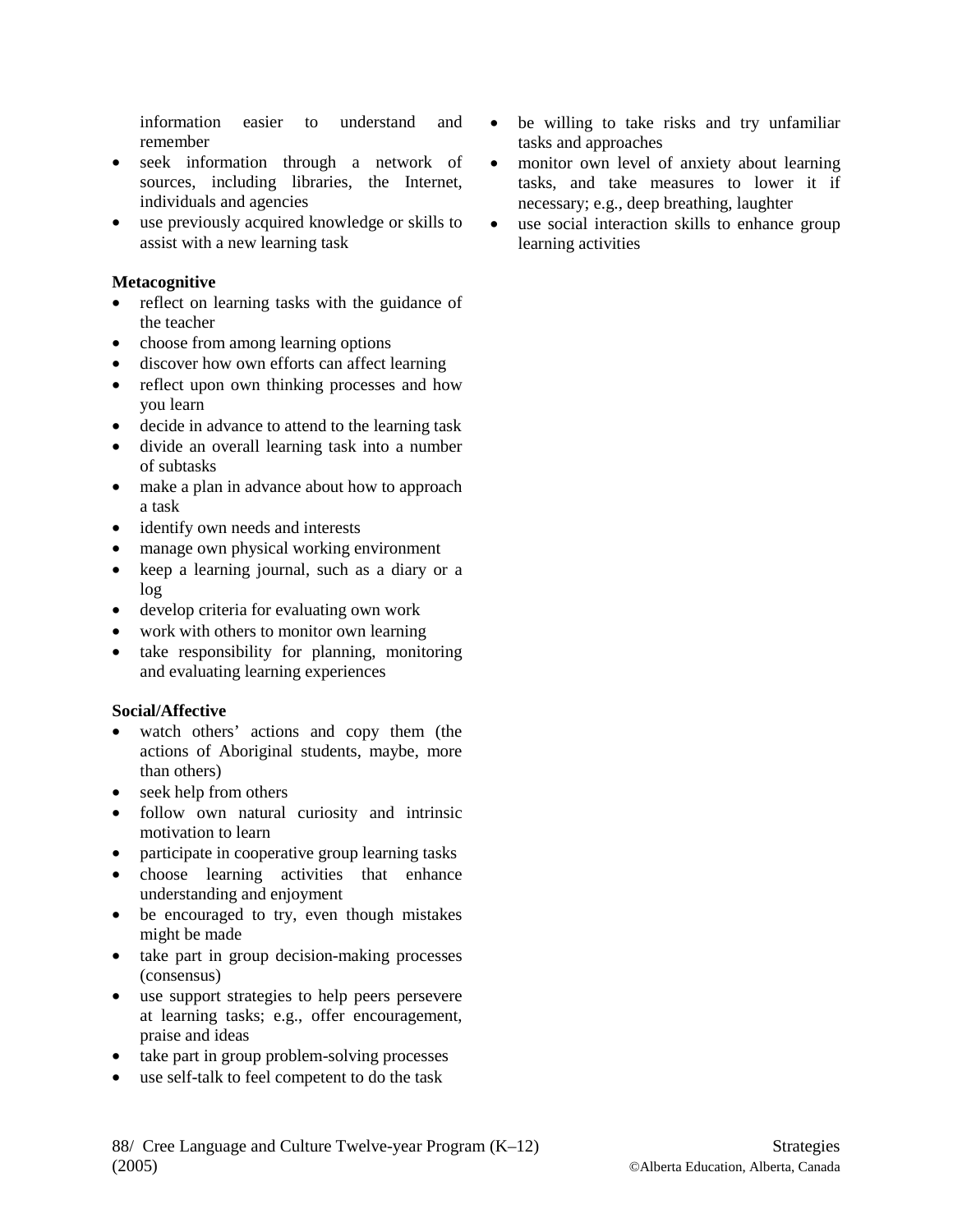Students will know and use various strategies to maximize the effectiveness of learning and communication.

# **S–1 language learning**

|                                                                                     | Kindergarten                                                                         | Grade 1                                                                              | Grade 2<br>(Twelve-year Program) (Twelve-year Program) (Twelve-year Program) (Twelve-year Program) | Grade 3                                                                                        |
|-------------------------------------------------------------------------------------|--------------------------------------------------------------------------------------|--------------------------------------------------------------------------------------|----------------------------------------------------------------------------------------------------|------------------------------------------------------------------------------------------------|
|                                                                                     | Students will be able to:                                                            |                                                                                      |                                                                                                    |                                                                                                |
| $\begin{array}{c}\n S-1.1 \\ \text{language} \\ \text{learning}\n \end{array}$      | use simple<br>a.<br>strategies, with<br>guidance, to<br>enhance language<br>learning | use simple<br>a.<br>strategies, with<br>guidance, to<br>enhance language<br>learning | a. use a variety of<br>simple strategies,<br>with guidance, to<br>enhance language<br>learning     | a. use a variety of<br>simple strategies,<br>with guidance, to<br>enhance language<br>learning |
| $S-2$                                                                               | language use                                                                         |                                                                                      |                                                                                                    |                                                                                                |
|                                                                                     | Students will be able to:                                                            |                                                                                      |                                                                                                    |                                                                                                |
| $\frac{\text{S}-2.1}{\text{language}}$                                              | use simple<br>a.<br>strategies, with<br>guidance, to<br>enhance language<br>use      | use simple<br>a.<br>strategies, with<br>guidance, to<br>enhance language<br>use      | a. use a variety of<br>simple strategies,<br>with guidance, to<br>enhance language<br>use          | use a variety of<br>a.<br>simple strategies,<br>with guidance, to<br>enhance language<br>use   |
| $S-3$                                                                               | cultural learning                                                                    |                                                                                      |                                                                                                    |                                                                                                |
|                                                                                     | Students will be able to:                                                            |                                                                                      |                                                                                                    |                                                                                                |
| $\begin{array}{c} \textbf{S-3.1} \\ \text{cultural} \\ \text{learning} \end{array}$ | a. use simple<br>strategies, with<br>guidance, to<br>enhance cultural<br>learning    | a. use simple<br>strategies, with<br>guidance, to<br>enhance cultural<br>learning    | a. use a variety of<br>simple strategies,<br>with guidance, to<br>enhance cultural<br>learning     | a. use a variety of<br>simple strategies,<br>with guidance, to<br>enhance cultural<br>learning |
| $S-4$                                                                               | general learning                                                                     |                                                                                      |                                                                                                    |                                                                                                |
|                                                                                     | Students will be able to:                                                            |                                                                                      |                                                                                                    |                                                                                                |
| S-4.1<br>general<br>learning                                                        | use simple<br>a.<br>strategies, with<br>guidance, to<br>enhance general<br>learning  | use simple<br>a.<br>strategies, with<br>guidance, to<br>enhance general<br>learning  | a. use a variety of<br>simple strategies,<br>with guidance, to<br>enhance general<br>learning      | a. use a variety of<br>simple strategies,<br>with guidance, to<br>enhance general<br>learning  |
|                                                                                     |                                                                                      |                                                                                      |                                                                                                    |                                                                                                |

#### **Examples of language learning, language use, cultural learning and general learning strategies are available on pages 84 to 88.**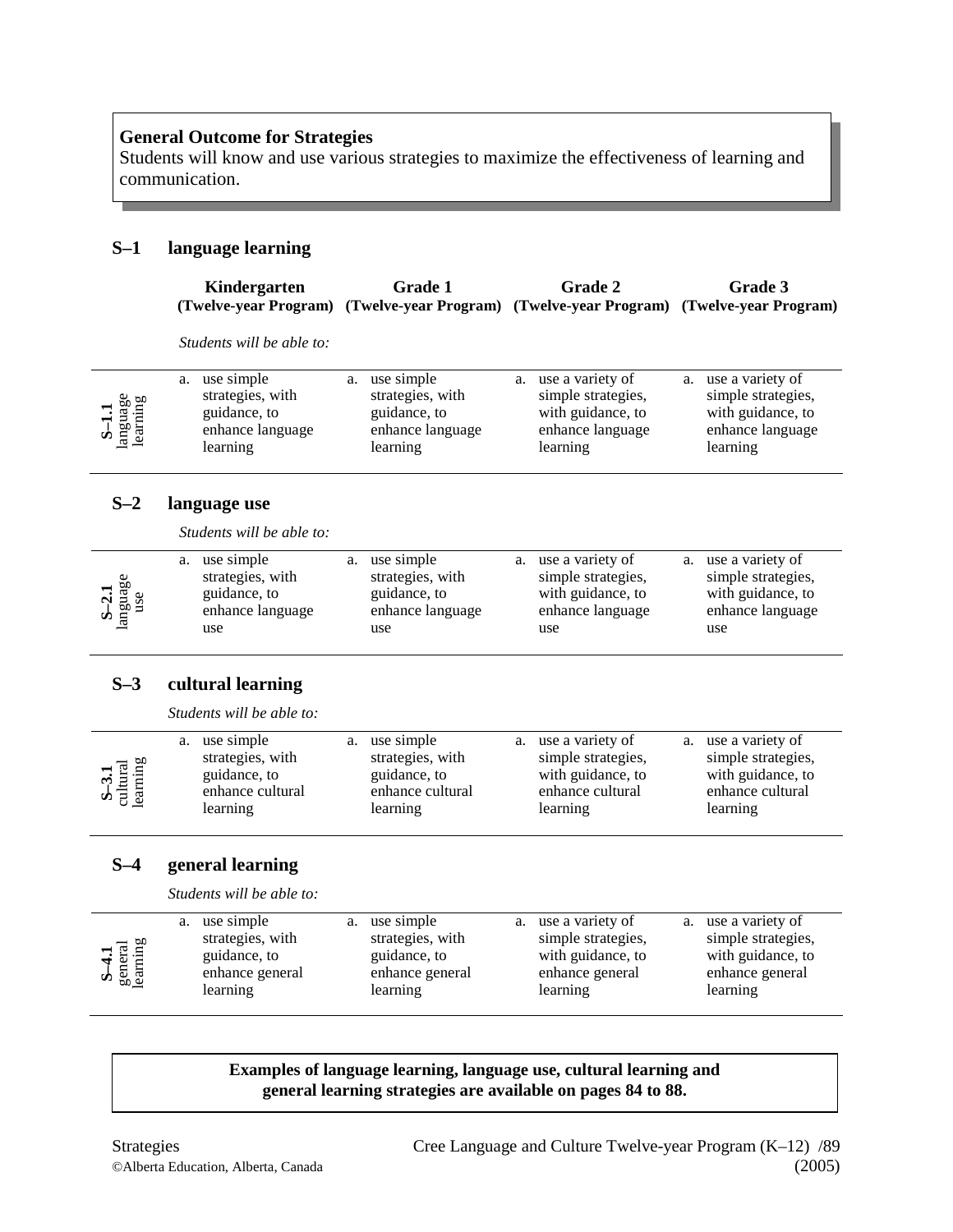Students will know and use various strategies to maximize the effectiveness of learning and communication.

# **S–1 language learning**

|                                                   | <b>Grade 4</b><br>(Twelve-year Program)                                           |    | Grade 5<br>(Twelve-year Program)                                            | Grade 6<br>(Twelve-year Program)                                               |  |
|---------------------------------------------------|-----------------------------------------------------------------------------------|----|-----------------------------------------------------------------------------|--------------------------------------------------------------------------------|--|
|                                                   | Students will be able to:                                                         |    |                                                                             |                                                                                |  |
| $\frac{\textbf{S}-\textbf{1.1}}{\text{language}}$ | identify and use a variety of<br>a.<br>strategies to enhance<br>language learning | a. | identify and use a variety of<br>strategies to enhance<br>language learning | a. identify and use a variety of<br>strategies to enhance<br>language learning |  |
| $S-2$                                             | language use                                                                      |    |                                                                             |                                                                                |  |
|                                                   | Students will be able to:                                                         |    |                                                                             |                                                                                |  |

|                          | a. identify and use a variety of | a. identify and use a variety of | a. identify and use a variety of |
|--------------------------|----------------------------------|----------------------------------|----------------------------------|
|                          | strategies to enhance            | strategies to enhance            | strategies to enhance            |
| $S-2.1$<br>mguage<br>use | language use                     | language use                     | language use                     |
|                          |                                  |                                  |                                  |

# **S–3 cultural learning**

*Students will be able to:*

|                                                                                     | a. identify and use a variety of | a. identify and use a variety of | a. identify and use a variety of |
|-------------------------------------------------------------------------------------|----------------------------------|----------------------------------|----------------------------------|
|                                                                                     | strategies to enhance cultural   | strategies to enhance cultural   | strategies to enhance cultural   |
| $\begin{array}{c} \textbf{S-3.1} \\ \text{cultural} \\ \text{learning} \end{array}$ | learning                         | learning                         | learning                         |
|                                                                                     |                                  |                                  |                                  |

## **S–4 general learning**

*Students will be able to:*

|                                | a. identify and use a variety of | a. identify and use a variety of | a. identify and use a variety of |
|--------------------------------|----------------------------------|----------------------------------|----------------------------------|
| $S-4.1$<br>general<br>learning | strategies to enhance general    | strategies to enhance general    | strategies to enhance general    |
|                                | learning                         | learning                         | learning                         |
|                                |                                  |                                  |                                  |

### **Examples of language learning, language use, cultural learning and general learning strategies are available on pages 84 to 88.**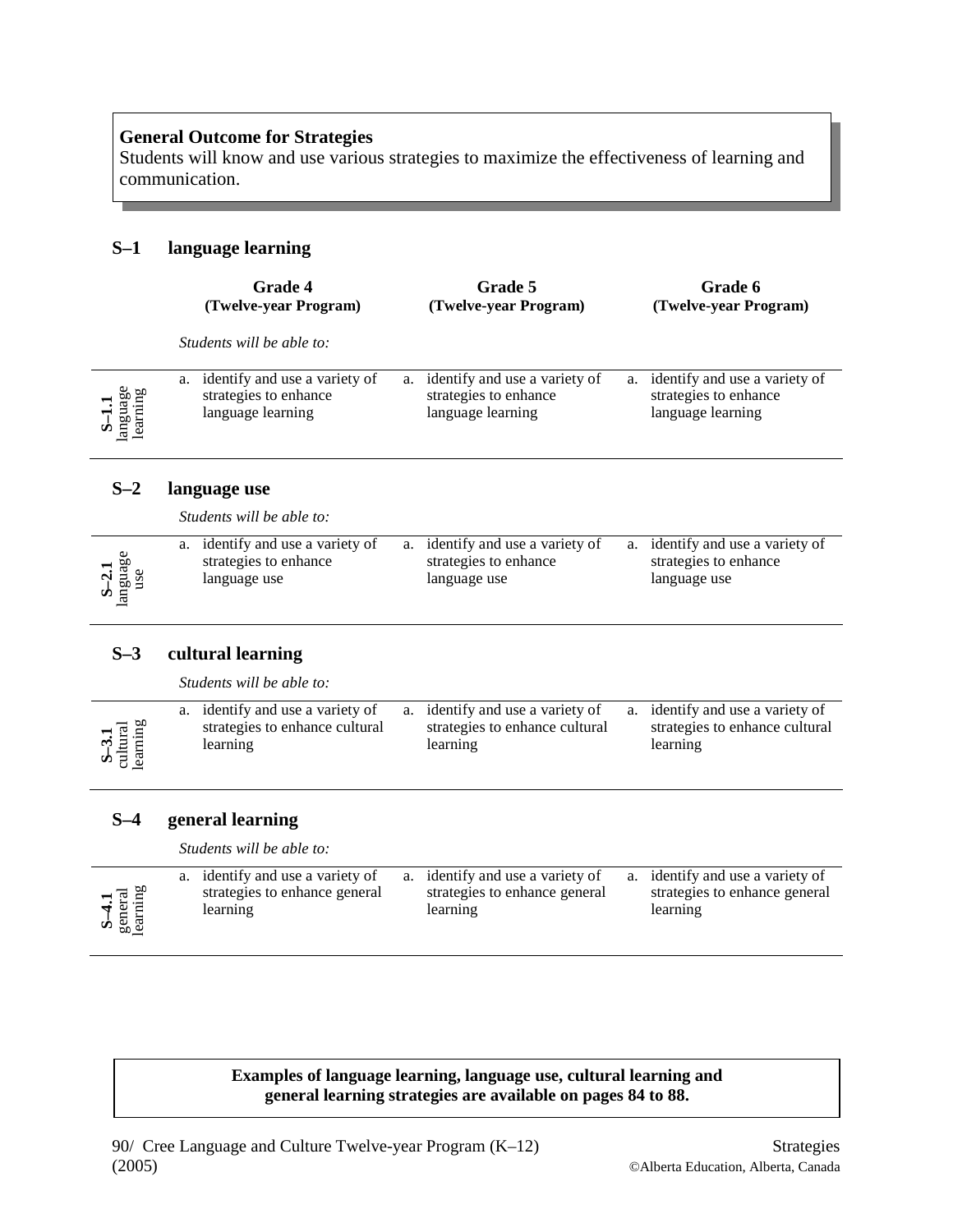Students will know and use various strategies to maximize the effectiveness of learning and communication.

# **S–1 language learning**

|                                       | Grade 7<br>(Twelve-year Program)                                             |    | Grade 8<br>(Twelve-year Program)                                          |    | Grade 9<br>(Twelve-year Program)                                                                       |
|---------------------------------------|------------------------------------------------------------------------------|----|---------------------------------------------------------------------------|----|--------------------------------------------------------------------------------------------------------|
|                                       | Students will be able to:                                                    |    |                                                                           |    |                                                                                                        |
| language<br>learning                  | a. select and use a variety of<br>strategies to enhance<br>language learning | a. | select and use a variety of<br>strategies to enhance<br>language learning | a. | select and use appropriate<br>strategies to enhance<br>language learning in a<br>variety of situations |
| $S-2$                                 | language use                                                                 |    |                                                                           |    |                                                                                                        |
|                                       | Students will be able to:                                                    |    |                                                                           |    |                                                                                                        |
| $S-2.1$ language                      | a. select and use a variety of<br>strategies to enhance<br>language use      | a. | select and use a variety of<br>strategies to enhance<br>language use      | a. | select and use appropriate<br>strategies to enhance<br>language use in a variety of<br>situations      |
| $S-3$                                 | cultural learning                                                            |    |                                                                           |    |                                                                                                        |
|                                       | Students will be able to:                                                    |    |                                                                           |    |                                                                                                        |
| cultural<br>learning                  | a. select and use a variety of<br>strategies to enhance cultural<br>learning | a. | select and use a variety of<br>strategies to enhance cultural<br>learning | a. | select and use appropriate<br>strategies to enhance cultural<br>learning in a variety of<br>situations |
| $S-4$                                 | general learning                                                             |    |                                                                           |    |                                                                                                        |
|                                       | Students will be able to:                                                    |    |                                                                           |    |                                                                                                        |
| general<br>learning<br>$\overline{1}$ | a. select and use a variety of<br>strategies to enhance general<br>learning  | a. | select and use a variety of<br>strategies to enhance general<br>learning  | a. | select and use appropriate<br>strategies to enhance general<br>learning in a variety of<br>situations  |

## **Examples of language learning, language use, cultural learning and general learning strategies are available on pages 84 to 88.**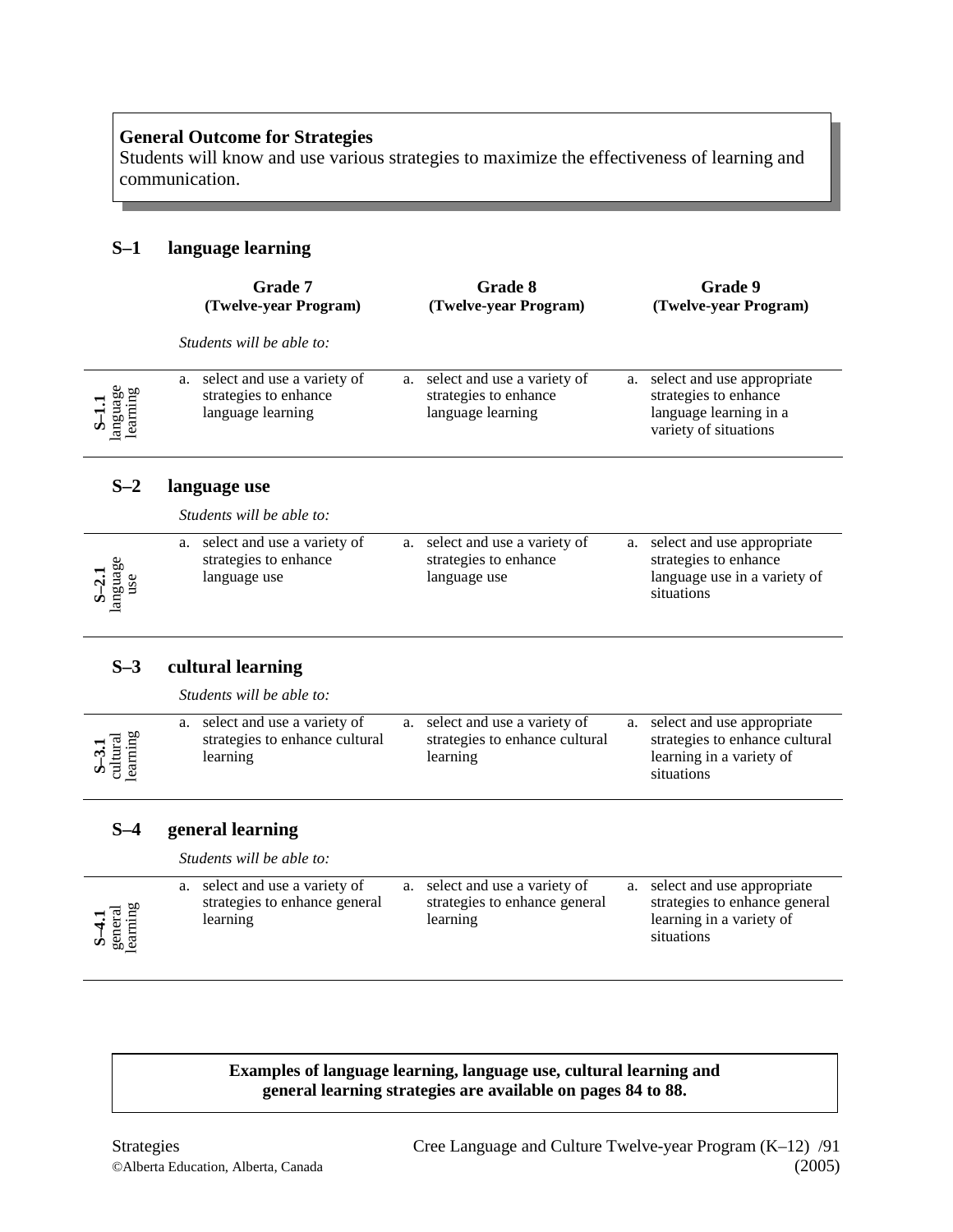Students will know and use various strategies to maximize the effectiveness of learning and communication.

## **S–1 language learning**

#### **Cree Language and Culture Cree Language and Culture Cree Language and Culture 10-12Y 20-12Y 30-12Y**

*Students will be able to:* 

|                                                                                | select and use appropriate | a. use appropriate strategies | a. | use appropriate strategies |
|--------------------------------------------------------------------------------|----------------------------|-------------------------------|----|----------------------------|
|                                                                                | strategies to enhance      | effectively to enhance        |    | effectively to enhance     |
|                                                                                | language learning in a     | language learning in a        |    | language learning in a     |
| $\begin{array}{c}\n S-1.1 \\ \text{language} \\ \text{learning}\n \end{array}$ | variety of situations      | variety of situations         |    | variety of contexts        |

#### **S–2 language use**

*Students will be able to:*

### **S–3 cultural learning**

*Students will be able to:*

|                                                                                     | a. select and use appropriate  | a. use appropriate strategies  | a. use appropriate strategies  |
|-------------------------------------------------------------------------------------|--------------------------------|--------------------------------|--------------------------------|
| $\begin{array}{c} \textbf{S-3.1} \\ \text{cultural} \\ \text{learning} \end{array}$ | strategies to enhance cultural | effectively to enhance         | effectively to enhance         |
|                                                                                     | learning in a variety of       | cultural learning in a variety | cultural learning in a variety |
|                                                                                     | situations                     | of situations                  | of contexts                    |

#### **S–4 general learning**

*Students will be able to:*

| $\frac{\text{S-4.1}}{\text{general}}$ | a. select and use appropriate<br>strategies to enhance general<br>learning in a variety of<br>situations | a. use appropriate strategies<br>effectively to enhance<br>general learning in a variety<br>of situations | a. use appropriate strategies<br>effectively to enhance<br>general learning in a variety<br>of contexts |
|---------------------------------------|----------------------------------------------------------------------------------------------------------|-----------------------------------------------------------------------------------------------------------|---------------------------------------------------------------------------------------------------------|

#### **Examples of language learning, language use, cultural learning and general learning strategies are available on pages 84 to 88.**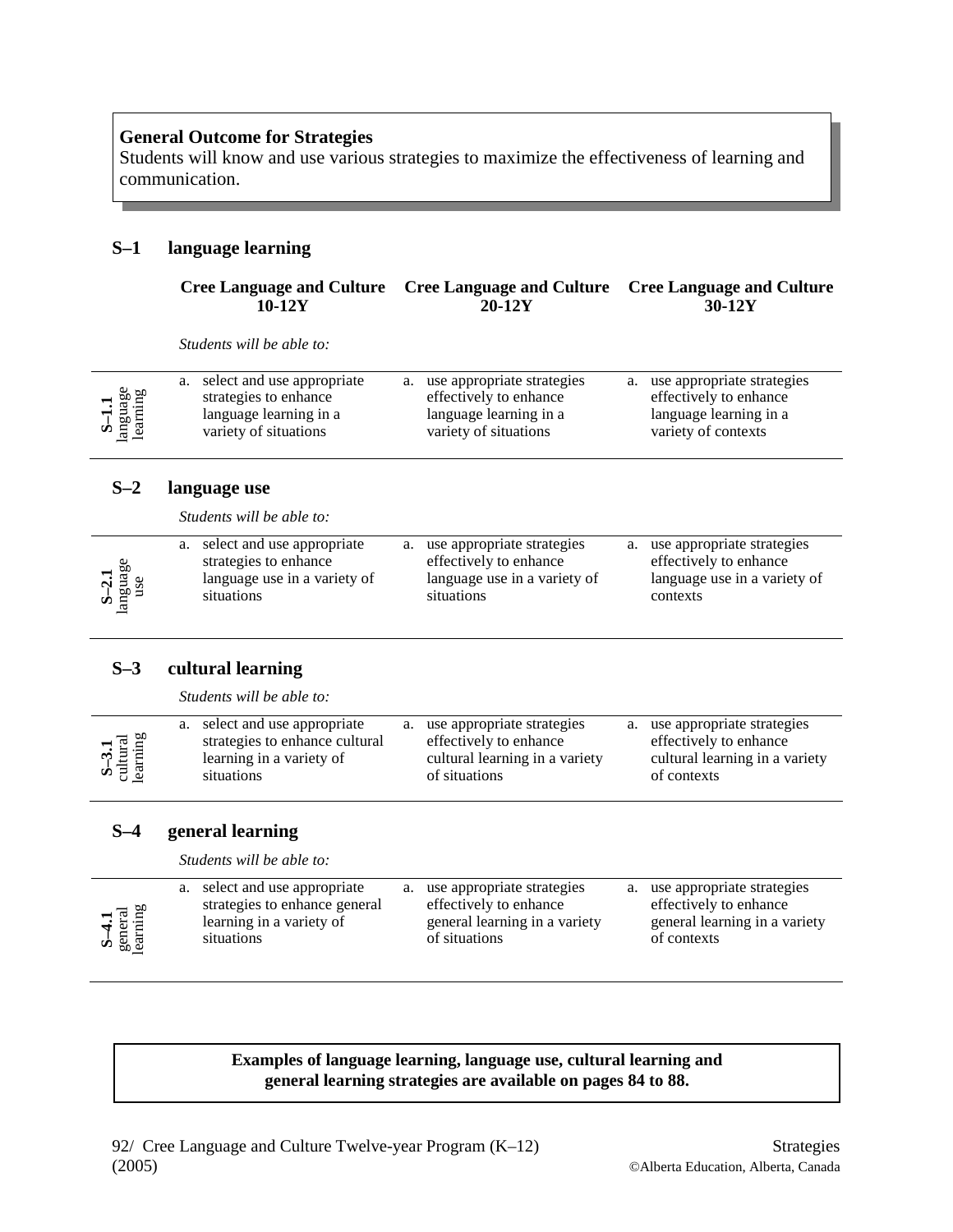# **APPENDIX: LINGUISTIC DEFINITIONS PERTAINING TO CREE**

The following definitions have been adapted, with permission, from: School of Native Studies, University of Alberta, *Plains Cree Grammar Guide and Glossary* (Edmonton, AB: School of Native Studies, University of Alberta, 2001), pp. 1–5.

| <b>Abbreviations</b> | NA         | Animate noun—people, animals and other objects; things that<br>are perceived as having life (living).                                                                               |
|----------------------|------------|-------------------------------------------------------------------------------------------------------------------------------------------------------------------------------------|
|                      | NI         | Inanimate noun—objects that are perceived as nonliving.                                                                                                                             |
|                      | <b>VAI</b> | Animate intransitive verb—refers to an animate subject or to<br>descriptions of the animate subject/object.<br>An animate<br>intransitive verb does not occur with a direct object. |
|                      | VII        | Inanimate intransitive verb—a verb that functions as a<br>description or a state of being that occurs with an inanimate<br>subject/object.                                          |
|                      | <b>VTA</b> | Transitive animate verb—a verb that has a animate subject and<br>a direct animate goal/object.                                                                                      |
|                      | <b>VTI</b> | Transitive inanimate verb—a verb that has an animate subject<br>and a direct inanimate object.                                                                                      |
|                      | 1S         | First person singular (refers to the speaker): I, me, mine.                                                                                                                         |
|                      | 2S         | Second person singular (refers to the listener): you, yours.                                                                                                                        |
|                      | 3S         | Third person singular (refers to the other person): he, she, his,<br>hers.                                                                                                          |
|                      | IP         | First person plural (refers to the speaker): we, us, ours.                                                                                                                          |
|                      | 2I         | Second person inclusive (speaker + listener, speaker + listener<br>$+$ other[s]): we all, all of us, all of ours.                                                                   |
|                      | 2P         | Second person plural (listener[s]): you all, all of yours.                                                                                                                          |
|                      | 3P         | Third person plural (others): they, them, theirs.                                                                                                                                   |
|                      | 3'         | Obviative—subjects/objects further removed from the third<br>person.                                                                                                                |
| <b>Actor</b>         |            | The subject that performs the action of the verb or is associated with<br>the verb; e.g., napesis metawew.                                                                          |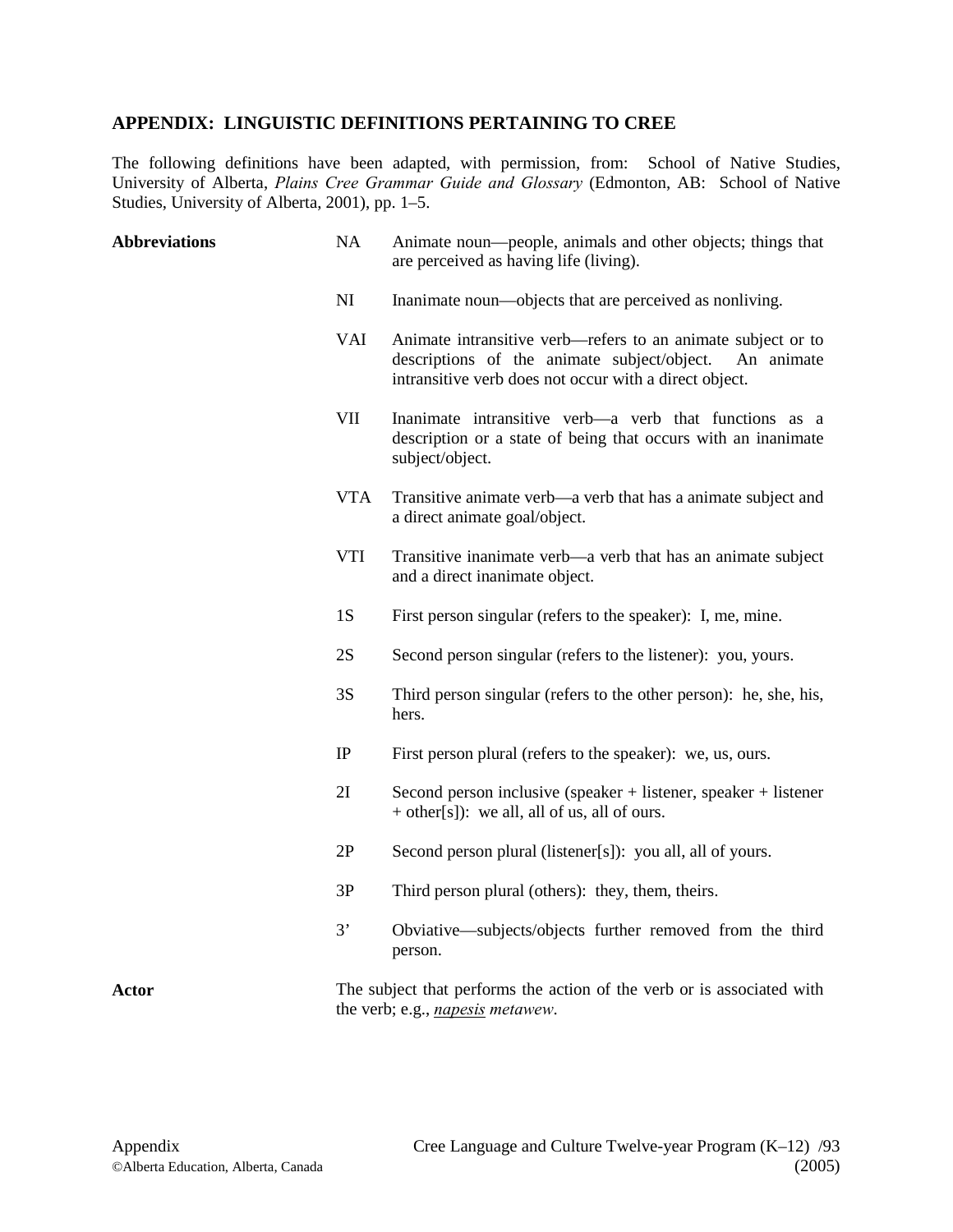| <b>Affix</b>                  | An addition or element placed at the beginning (prefix) or end (suffix)<br>of a root, stem or word, or in the body of a word (infix) to modify its<br>meaning; e.g., mistiyākan - big plate (prefix), misimihkoyākan - big<br>red plate (infix), <i>wiyakanis</i> – little plate (suffix). |
|-------------------------------|--------------------------------------------------------------------------------------------------------------------------------------------------------------------------------------------------------------------------------------------------------------------------------------------|
| Animate/inanimate             | Classification system in Cree for nouns, verbs and demonstratives<br>based on living/nonliving status or assignment of this status, according<br>to linguistic interpretation; e.g., $s\hat{i}s\hat{i}p - NA$ , masinahikan - NI.                                                          |
| <b>Benefactive</b>            | The person(s) who receives the goal or benefits from the action of the<br>verb; e.g., pikiskwestamawin - speak for me, pikiskwestamow - speak<br>for him/her.                                                                                                                              |
| Conjugation                   | The attachment of affixes/elements to the root word to modify or add<br>to the original meaning.                                                                                                                                                                                           |
| <b>Conjunct mode</b>          | Demonstrates continuous verb action. The conjunct mode is used in<br>conjunction with a main clause to complete the content.                                                                                                                                                               |
| <b>Demonstrative pronouns</b> | Pronouns used to point out a particular object carrying the<br>"that/those," "this/these" meaning for singular and plural forms.<br>Animate and inanimate forms that agree with the noun; e.g., awa/oki<br>(animate), <i>oma/ohi</i> (inanimate).                                          |
| <b>Diminutive formation</b>   | Suffix <i>isi/is/os</i> added to nouns to indicate small size or youth<br>(e.g., $min\delta s$ – cat, $min\delta sis$ – kitten) or to indicate a term of endearment<br>$(e.g., nikosisis – my little son).$                                                                                |
| Direct and inverse set        | Applies to reversal of action between subject and object for transitive<br>animate verbs; e.g., niwâpamâw – I see him, niwâpamik – He sees me.                                                                                                                                             |
| Direct object                 | The noun phrase or pronoun that together with the verb forms the verb<br>phrase; e.g., maskihkowa pohkew.                                                                                                                                                                                  |
| <b>Elision</b>                | The omission of a vowel or syllable in pronouncing; e.g., Namoya<br>$n$ antaw – 'moy' nantaw, Tanisi – Tan'si.                                                                                                                                                                             |
| <b>Emphatic agreement</b>     | An expression that denotes inclusion, comparable to the English "me<br>too/me also."                                                                                                                                                                                                       |
| <b>Exclusive</b>              | Excludes the immediate listener(s) from the speaker and others;<br>e.g., $keyano$ – you and I, niyanan – we.                                                                                                                                                                               |
| <b>Expression</b>             | A particle or expressional phrase (e.g., <i>wacistakac</i> – traditional female<br>usage, $nac$ – traditional male usage, $wahwa$ – used by both; all three<br>express amazement).                                                                                                         |
| Goal                          | The term used instead of "object" when referring to the person(s) to<br>whom the transitive animate verb is directed.                                                                                                                                                                      |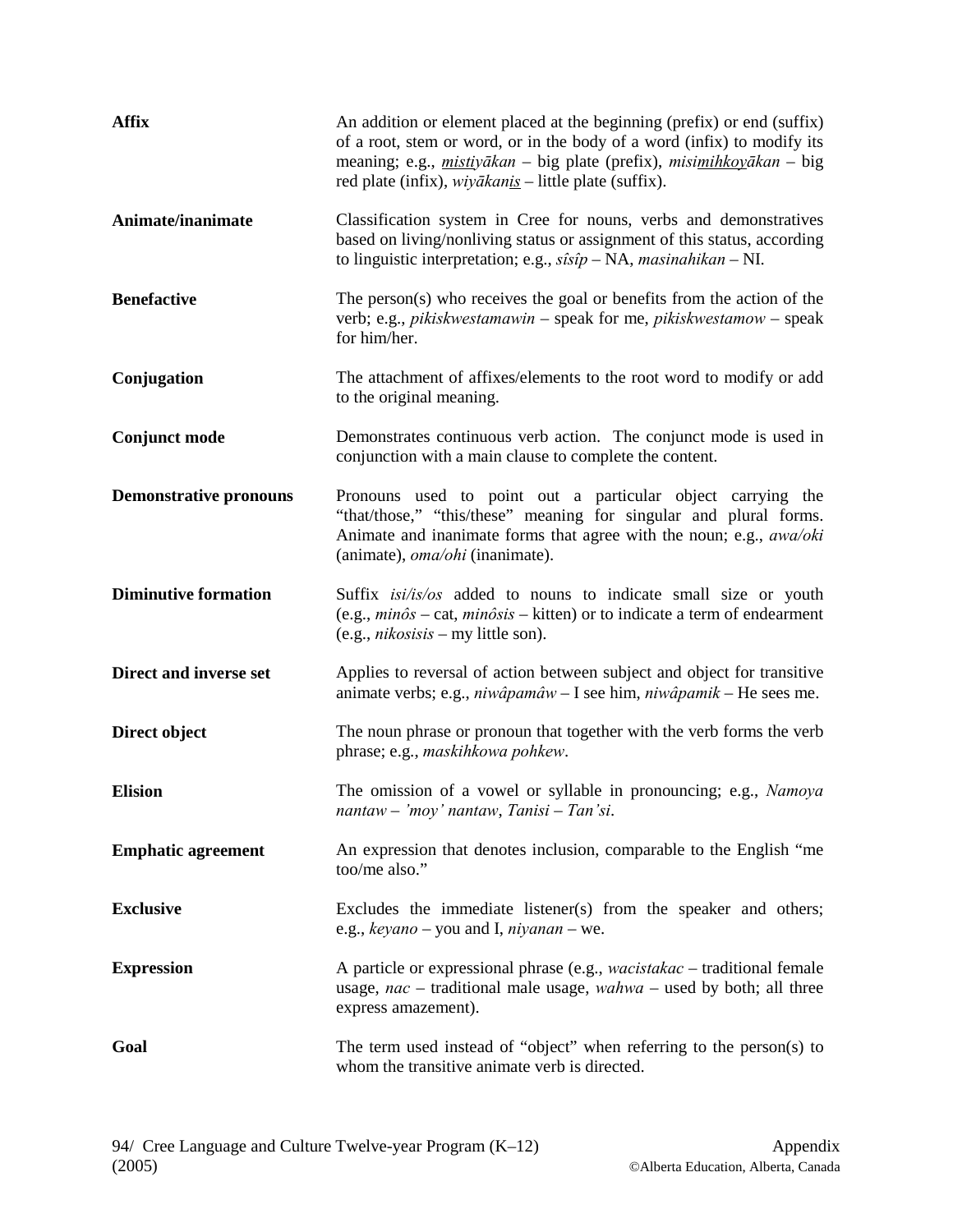| <b>Immediate imperative</b>    | A verb used to signify a command, order or request in the present<br>tense; e.g., to sleep: $2S - nip\hat{a}$ , $2I - nip\hat{a}t\hat{a}n$ , $2P - nip\hat{a}k$ .                                                                                                                                                                                                                                                                                                                                                    |
|--------------------------------|----------------------------------------------------------------------------------------------------------------------------------------------------------------------------------------------------------------------------------------------------------------------------------------------------------------------------------------------------------------------------------------------------------------------------------------------------------------------------------------------------------------------|
| <b>Inclusive</b>               | Including the speaker(s) as well as the listener(s); e.g., $kipahpinaw -$<br>we laugh.                                                                                                                                                                                                                                                                                                                                                                                                                               |
| <b>Independent mode</b>        | A complete declarative sentence that has a subject and a verb. It is<br>called an independent clause in English grammar.                                                                                                                                                                                                                                                                                                                                                                                             |
| <b>Interrogative particles</b> | Part of speech that marks a question. $C_i$ – particle to identify a<br>Yes-No question. Question words corresponding to who, when, why,<br>where, what and how in English; e.g., awîna, tân'spi, tâhneki, tân'te.                                                                                                                                                                                                                                                                                                   |
| <b>Locative suffix</b>         | Modifies a noun form to indicate the meaning of "in, on, at or to" and<br>specific location (carries a prepositional function); e.g., $-\hat{a}hk$ , $-ihk$ ,<br>$-\text{ohk}$ (suffixes), <i>otena</i> <sup>hk</sup> – in/to the city.                                                                                                                                                                                                                                                                              |
| <b>Nominalizer</b>             | A suffix marker used to change the verb form to a noun.                                                                                                                                                                                                                                                                                                                                                                                                                                                              |
| Object                         | Refers to the direct object of a transitive verb; e.g., niwapamaw,<br>niwapahten.                                                                                                                                                                                                                                                                                                                                                                                                                                    |
| <b>Obviative</b>               | The person(s) or object(s) being referred to that is backgrounded or<br>further away from the speaker, listener, third person singular and third<br>person plural. Obviative is similar to a fourth person; e.g., <i>ostisiyiwa</i> .                                                                                                                                                                                                                                                                                |
| <b>Paradigm tables</b>         | Models used in placing an action with a subject or in showing that<br>something belongs to someone or that someone is related to a person<br>through subject markers. The tables or models consist of a subject<br>prefix marker and subject suffix marker for various verb types in<br>declarative form and progressive form and also subject prefix and<br>suffix markers for animate and inanimate nouns; e.g., noun possessive<br>form models, VAI, VTI, VTA and VII declarative and progressive<br>form models. |
| <b>Particle</b>                | A word that is neither a noun, nor a pronoun nor a verb; unlike a noun,<br>a verb or a pre-verb, these words cannot be conjugated or placed with<br>a noun or a verb; e.g., ehâ, ceskwa, aykwâkihkin.                                                                                                                                                                                                                                                                                                                |
| <b>Personal pronouns</b>       | Words that take the place of animate nouns to indicate who is speaking<br>or who is being spoken to, or about, in a conversation.                                                                                                                                                                                                                                                                                                                                                                                    |
| <b>Pluralizer</b>              | A suffix that indicates more than one.                                                                                                                                                                                                                                                                                                                                                                                                                                                                               |
| <b>Possessive affixes</b>      | A pattern to show ownership. Markers (prefixes/suffixes) used to<br>indicate ownership or possession of an object (NA or NI) for all owner<br>types; e.g., $nimaskisin - my$ shoe, $kimaskisin - your$ shoe.                                                                                                                                                                                                                                                                                                         |
| <b>Prefix</b>                  | An addition to the beginning of a word.                                                                                                                                                                                                                                                                                                                                                                                                                                                                              |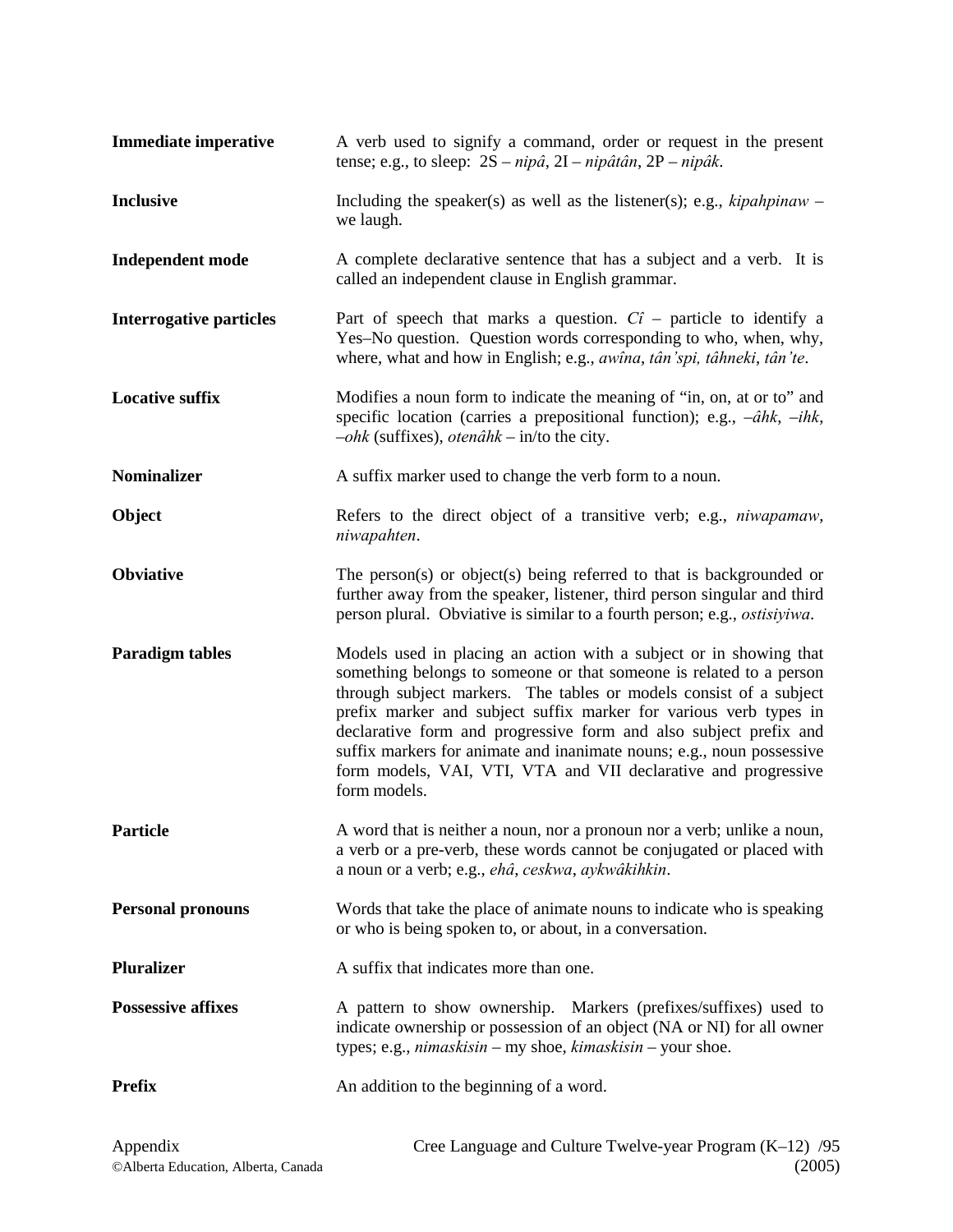| <b>Pre-nominal</b>   | A part of speech used as a modifier (an adjective) for a noun, which is<br>placed<br>before<br>the<br>Cree<br>noun<br>in<br>language<br>structure;<br>e.g., mistitehtpawin, misiminôs, mahkicihciy.                                                                                                                                                                                                                                                                                                   |
|----------------------|-------------------------------------------------------------------------------------------------------------------------------------------------------------------------------------------------------------------------------------------------------------------------------------------------------------------------------------------------------------------------------------------------------------------------------------------------------------------------------------------------------|
| <b>Pre-verbs</b>     | A part of speech used as a modifier (an adverb) for a verb, which is<br>placed before the verb in Cree language structure; e.g., <i>pehapi</i> ,<br>ninohtenihtânehiyawân.                                                                                                                                                                                                                                                                                                                            |
| Reduplication        | A marker used to indicate and emphasize continuous action or a<br>repeated action. The marker replaces "always"; e.g., <i>pâpimohtêw</i> (he<br>is always walking).                                                                                                                                                                                                                                                                                                                                   |
| <b>Second person</b> | A second person is the listener/listeners in a conversation.                                                                                                                                                                                                                                                                                                                                                                                                                                          |
| <b>Subject</b>       | The actor of action, the main topic of the sentence, or the phrase that is<br>the central idea or the focus of the sentence.                                                                                                                                                                                                                                                                                                                                                                          |
| <b>Suffix</b>        | An addition to the end of a word.                                                                                                                                                                                                                                                                                                                                                                                                                                                                     |
| <b>Tense markers</b> | Act as pre-verbs to indicate past or future action. Tense makers are<br>placed after the subject prefix marker and before the verb action in<br>Cree language structure. There are three types of tense markers: $k\hat{i}$ for<br>action that has already been done (past tense); $w\hat{i}$ indicates "going to<br>do an action" (future intentional); ka or ta refer to "will, shall or must<br>do an action" (future definite); e.g., nikînikamon, nikînohtenikamon,<br>niwînikamon, nikanikamon. |
| Third person         | Refers to the other person(s) who is in close proximity to the speaker<br>and listener.                                                                                                                                                                                                                                                                                                                                                                                                               |
| <b>Vocative case</b> | Shortened forms of formal terms used in an informal/formal situation<br>to address someone directly; e.g., <i>nohtâwiy</i> $\rightarrow$ <i>nohtâ</i> , <i>nikâwiy</i> $\rightarrow$ <i>neka</i> ,<br>nitôtemwak $\rightarrow$ nitôtem'tik.                                                                                                                                                                                                                                                           |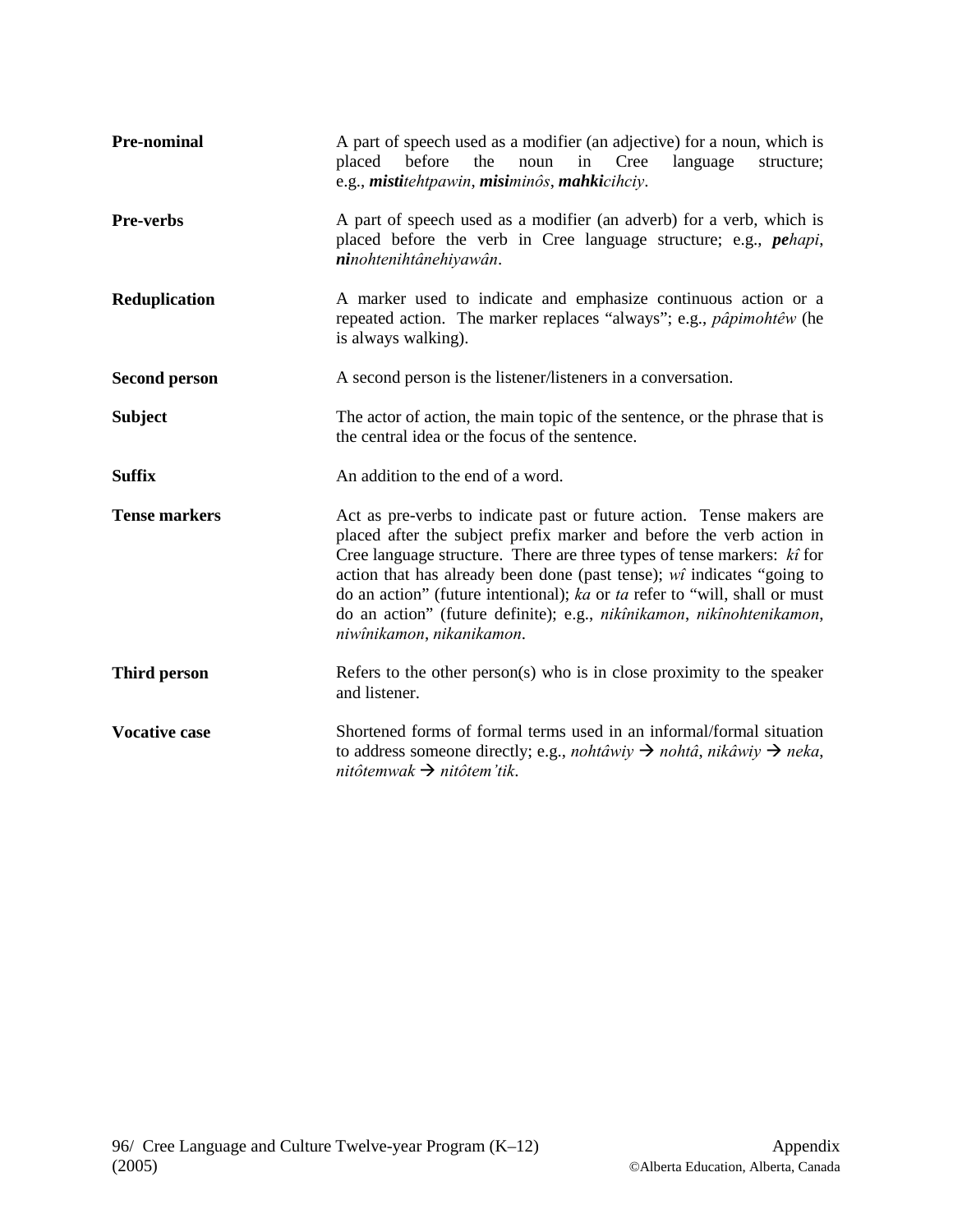#### **REFERENCES**

- Alberta Education. (1990). *Aboriginal Language and Culture Programs: A Curricular Framework (Early Childhood Services–Grade 9)*. Edmonton, AB: Alberta Education.
- Anderson, Anne. (1998). *Let's Learn Cree* … *Namôya Âyiman*. Edmonton, AB: Métis Nation of Alberta, and Duval House Publishing Ltd.
- Apetagon, Byron. (1992). *Norway House Anthology: Stories of the Elders, Volume II*. Winnipeg, MB: Frontier School Division No. 48.
- Burnaby, Barbara. (1996). "Aboriginal Language Maintenance, Development, and Enhancement: A Review of Literature." In Gina Cantoni (ed.), *Stabilizing Indigenous Languages* (Flagstaff, AZ: Northern Arizona University), pp. 22–40.
- Cantoni, Gina (ed.). (1996). *Stabilizing Indigenous Languages*. Flagstaff, AZ: Northern Arizona University.
- Freeman, Kate et al. (1995). "Ojibwe, Mohawk, and Inuktitut Alive and Well? Issues of Identity, Ownership, and Change." *Bilingual Research Journal* 19, 1, pp. 39–69.
- Friesen, John W. (1997). "The Concept of Giftedness in First Nations Context." *Multicultural Education Journal* 15, 1, pp. 26–35.
- Haig-Brown, Celia et al. (eds.). (1997). *Making the Spirit Dance Within: Joe Duquette High School and an Aboriginal Community*. Toronto, ON: James Lorimer & Company Ltd.
- Kelly, Patrick. (1991). "The Value of First Nations Languages." In Doreen Jensen and Cheryl Brooks (eds.), *In Celebration of Our Survival: The First Nations of British Columbia* (Vancouver, BC: UBC Press), pp. 141–149.
- Moran, Bridget. (1988). *Stoney Creek Woman: The Story of Mary John*. Vancouver, BC: Arsenal Pulp Press.
- Nuu-chah-nulth Community Health Services. (1995). *The Sayings of Our First People*. Penticton, BC: Theytus Books Ltd.
- Saskatchewan Indian Cultural Centre (SICC). "John B. Tootoosis." *Elders*. http://www.sicc.sk.ca/cgibin/sicc/epage.pl?1 (Accessed June 9, 2004).

| http://www.sicc.sk.ca/cgi-bin/sicc/epage.pl?93  | Elders. | Okanee."           | "Maggie"<br>(Accessed June 9, 2004). |
|-------------------------------------------------|---------|--------------------|--------------------------------------|
| http://www.sicc.sk.ca/cgi-bin/sicc/epage.pl?162 | Elders. | "Maria Linklator." | (Accessed June 9, 2004).             |
| http://www.sicc.sk.ca/cgi-bin/sicc/epage.pl?161 | Elders. | Linklator."        | "Walter<br>(Accessed June 9, 2004).  |